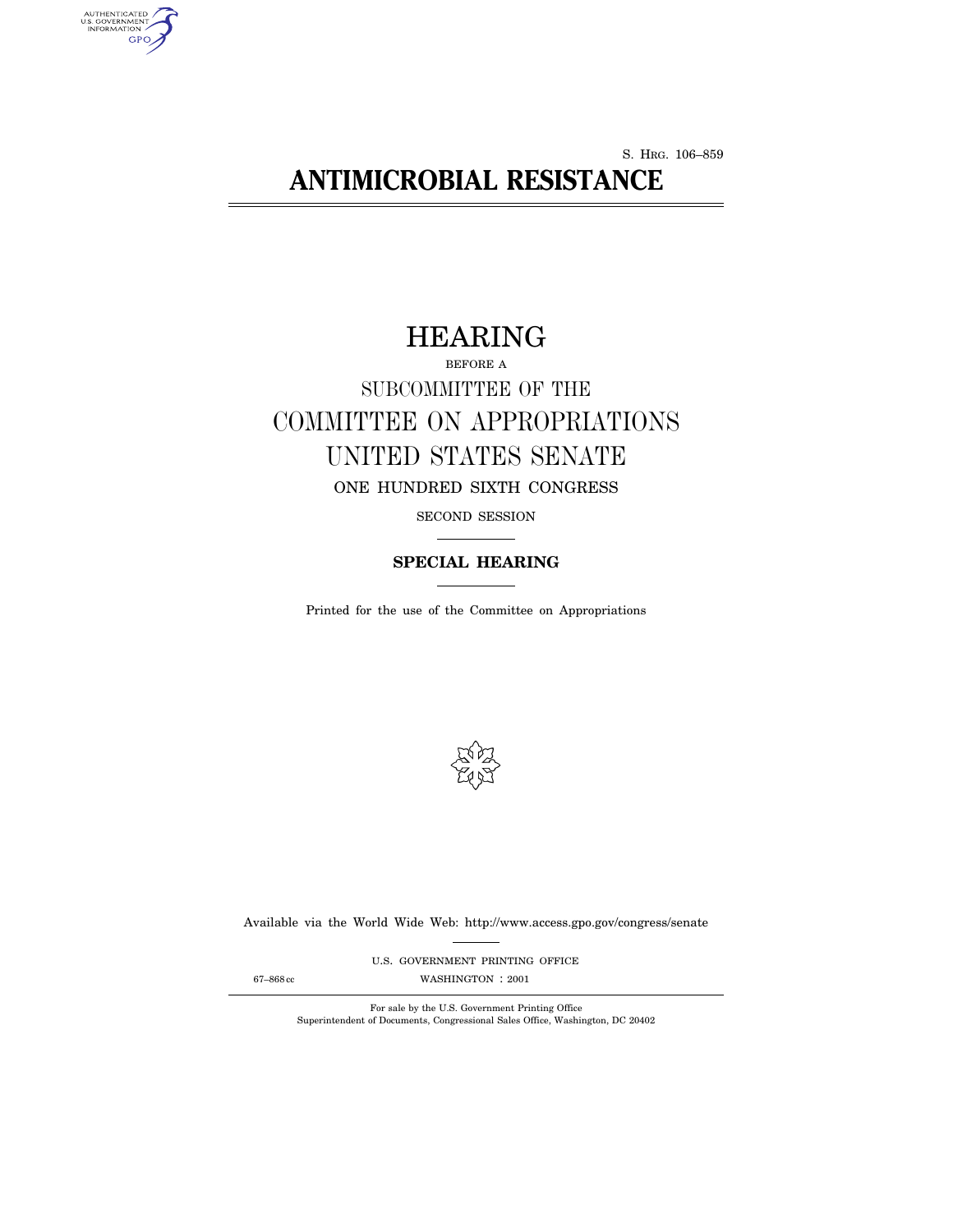# COMMITTEE ON APPROPRIATIONS

TED STEVENS, Alaska, *Chairman*

THAD COCHRAN, Mississippi ARLEN SPECTER, Pennsylvania PETE V. DOMENICI, New Mexico CHRISTOPHER S. BOND, Missouri SLADE GORTON, Washington MITCH MCCONNELL, Kentucky CONRAD BURNS, Montana RICHARD C. SHELBY, Alabama JUDD GREGG, New Hampshire ROBERT F. BENNETT, Utah BEN NIGHTHORSE CAMPBELL, Colorado LARRY CRAIG, Idaho KAY BAILEY HUTCHISON, Texas JON KYL, Arizona

ROBERT C. BYRD, West Virginia DANIEL K. INOUYE, Hawaii ERNEST F. HOLLINGS, South Carolina PATRICK J. LEAHY, Vermont FRANK R. LAUTENBERG, New Jersey TOM HARKIN, Iowa BARBARA A. MIKULSKI, Maryland HARRY REID, Nevada HERB KOHL, Wisconsin PATTY MURRAY, Washington BYRON L. DORGAN, North Dakota DIANNE FEINSTEIN, California RICHARD J. DURBIN, Illinois

STEVEN J. CORTESE, *Staff Director* LISA SUTHERLAND, *Deputy Staff Director* JAMES H. ENGLISH, *Minority Staff Director*

SUBCOMMITTEE ON DEPARTMENTS OF LABOR, HEALTH AND HUMAN SERVICES, AND EDUCATION, AND RELATED AGENCIES

ARLEN SPECTER, Pennsylvania, *Chairman*

THAD COCHRAN, Mississippi SLADE GORTON, Washington JUDD GREGG, New Hampshire LARRY CRAIG, Idaho KAY BAILEY HUTCHISON, Texas TED STEVENS, Alaska JON KYL, Arizona

TOM HARKIN, Iowa ERNEST F. HOLLINGS, South Carolina DANIEL K. INOUYE, Hawaii HARRY REID, Nevada HERB KOHL, Wisconsin PATTY MURRAY, Washington DIANNE FEINSTEIN, California ROBERT C. BYRD, West Virginia (Ex officio)

*Professional Staff* BETTILOU TAYLOR MARY DIETRICH JIM SOURWINE

ELLEN MURRAY *(Minority)*

*Administrative Support* KEVIN JOHNSON CAROLE GEAGLEY *(Minority)*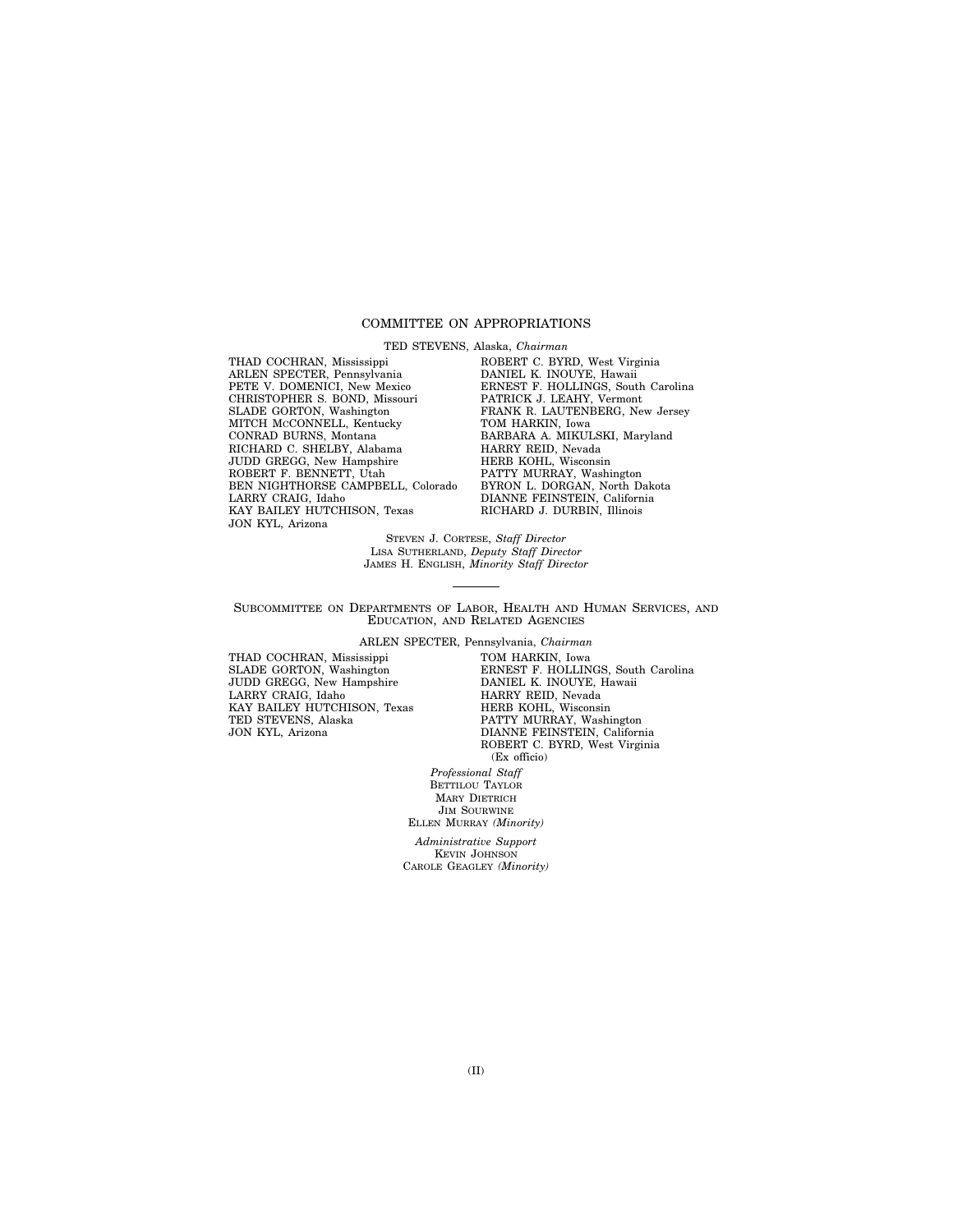# CONTENTS  $\begin{tabular}{lcccccc} \multicolumn{2}{c|}{\textbf{1} & \textbf{1} & \textbf{1} & \textbf{1} & \textbf{1} & \textbf{1} & \textbf{1} & \textbf{1} & \textbf{1} & \textbf{1} & \textbf{1} & \textbf{1} & \textbf{1} & \textbf{1} & \textbf{1} & \textbf{1} & \textbf{1} & \textbf{1} & \textbf{1} & \textbf{1} & \textbf{1} & \textbf{1} & \textbf{1} & \textbf{1} & \textbf{1} & \textbf{1} & \textbf{1} & \textbf{1} & \textbf{$

|                                                                                | Page           |
|--------------------------------------------------------------------------------|----------------|
|                                                                                |                |
| Statement of Jeffrey P. Koplan, M.D., Director, Centers for Disease Control    |                |
|                                                                                | $\overline{2}$ |
|                                                                                | 5              |
|                                                                                |                |
|                                                                                | 10             |
|                                                                                | 14             |
|                                                                                |                |
|                                                                                | 22             |
| Statement of F.E. "Ed" Thompson, M.D., State health officer, State of Mis-     |                |
|                                                                                | 54             |
|                                                                                | 56             |
| Statement of Martin Rosenberg, Ph.D., senior vice president and director       |                |
|                                                                                | 58             |
|                                                                                | 61             |
| Statement of Merle A. Sande, M.D., professor and chairman, Department          |                |
| of Medicine, Clarence M. and Ruth N. Birrer Presidential Endowed Chair         |                |
|                                                                                | 61             |
| Statement of Alice M. Clark, Ph.D., director, National Center for the Develop- |                |
|                                                                                | 65             |
|                                                                                | 68             |
| Statement of Mark L. Nelson, Ph.D., senior director of chemistry, Paratek      |                |
|                                                                                |                |
|                                                                                | 70             |
|                                                                                | 72             |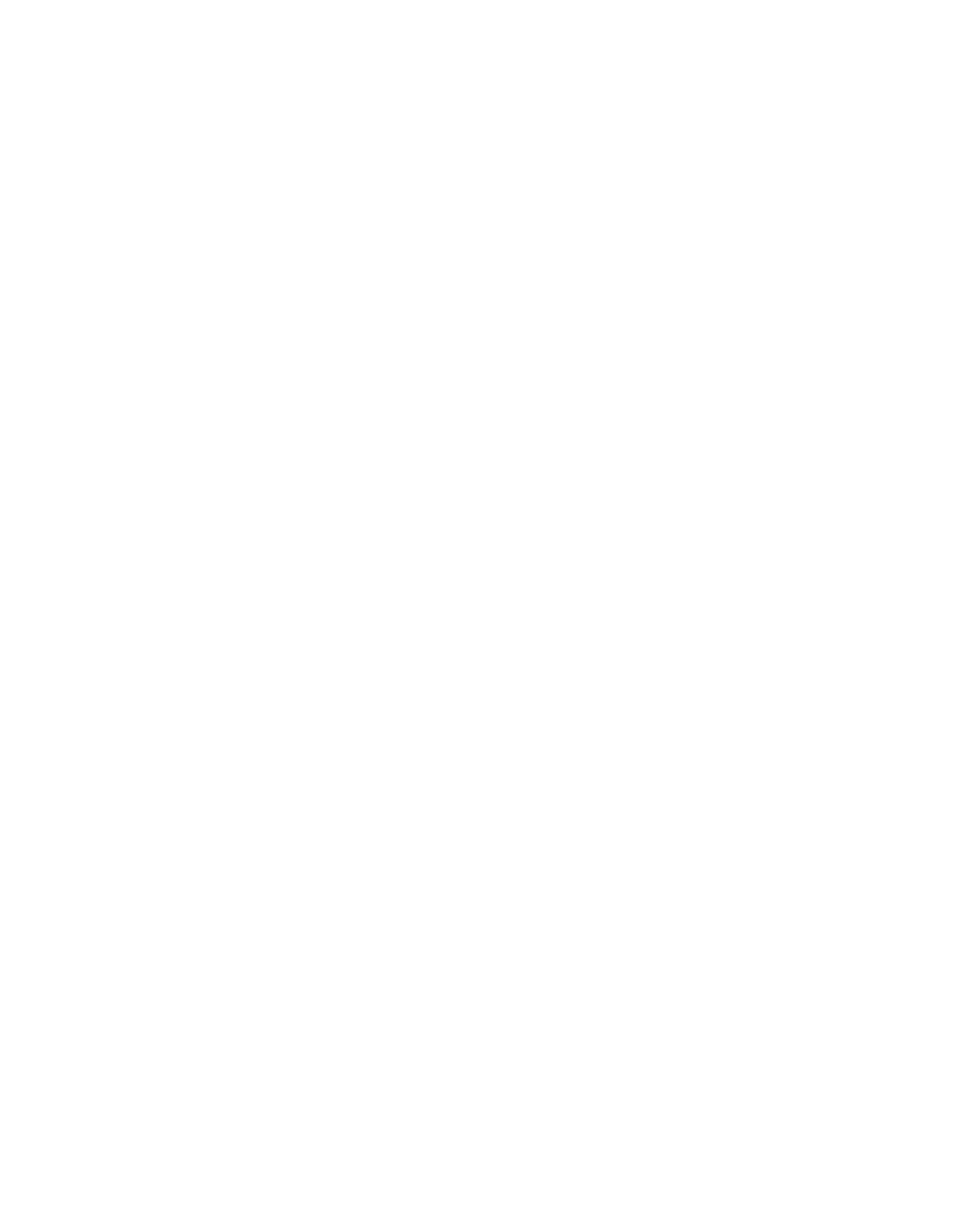# **ANTIMICROBIAL RESISTANCE**

# **WEDNESDAY, SEPTEMBER 20, 2000**

U.S. SENATE,

SUBCOMMITTEE ON LABOR, HEALTH AND HUMAN SERVICES, AND EDUCATION, AND RELATED AGENCIES, COMMITTEE ON APPROPRIATIONS,

*Washington, DC.*

The subcommittee met at 9:30 a.m., in room SD–124, Dirksen Senate Office Building, Hon. Thad Cochran presiding.

Present: Senator Cochran.

# OPENING STATEMENT OF SENATOR THAD COCHRAN

Senator COCHRAN. The subcommittee will please come to order. This morning we are conducting a hearing on the subject of antimicrobial resistance, a growing national health threat. When penicillin was launched in the early forties, it was touted as a miracle drug capable of countering everything from the common cold to pneumonia and even staph infection.

This antibiotic and others developed since then have enabled us to have a more healthy, productive, and longer living population. These and other antimicrobials have proven to be enormously successful.

But these miracle drugs are producing fewer miracles these days. What we considered easily treatable diseases are now becoming increasingly deadly. As our once invincible pharmaceuticals have begun to lose their ability to kill diseases caused by microbes—to kill disease-causing microbes.

Our extensive use of antimicrobial drugs as well as the remarkable ability of microbes to mutate and develop resistance threatens to return us to the situation we had in the early 1900's, where common infections were often lethal.

Antimicrobial resistance is a threat to the health and safety of countries worldwide, including the United States. All human kind is at risk.

The most susceptible to the threat are the most vulnerable, those who are sick in hospitals and the young in daycare centers. But drug-resistant infections are now occurring in all urban and rural settings and among all populations.

And these are not new unknown microbes. They are such wellknown illnesses as tuberculosis, malaria and gonorrhea and such common ailments as sore throats and ear infections.

The threat is real and growing at a time when our society cannot afford the social or financial cost of a drug-resistant outbreak of infectious diseases.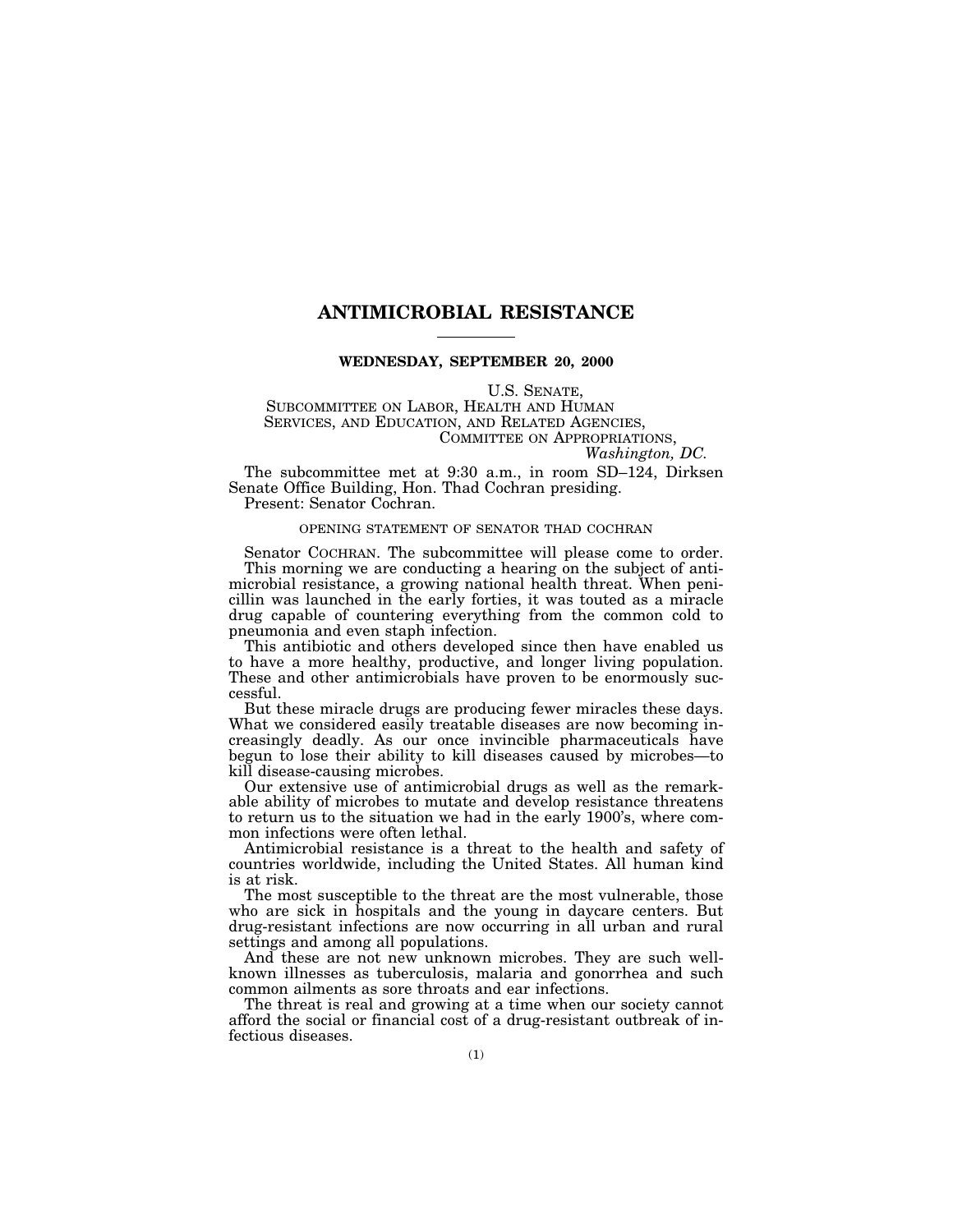This problem is very serious and I hope we can address it with the urgency that it requires.

At this hearing, I hope we can get suggestions from the experts about how the Federal and State governments, the private sector and academia can work together to deal with the threat.

The Senate has already recognized the problem when it approved an amendment to a Labor HHS appropriations bill this year, which provides funds for pilot projects in antimicrobial resistance surveillance and research.

Another bill that is pending is the—in the legislative committee is S. 2731, the Public Health Threats and Emergencies Act. It also provides new authorization for Federal programs to address antimicrobial resistance surveillance, education and research.

These are good first steps. But they are only the beginning of a full-scale attack we need to solve this serious problem.

A public health action plan to combat antimicrobial resistance has been developed by an interagency task force led by the Centers for Disease Control, the Food and Drug Administration, and the National Institutes of Health. This plan will provide a blueprint for the next decade's fight against resistance. The action plan confirms that we must immediately begin to work on a variety of fronts through a comprehensive and concentrated public, private partnership.

I expect our panelists will testify today that this initiative must include surveillance, prevention, and education as well as research into resistance mechanisms and the development of new and more effective antimicrobial drugs.

We will begin today's hearing with a panel including Dr. Jeffrey Koplan, from the Centers for Disease Control and Prevention; and Dr. Jane Henney, who is Commissioner of the Food and Drug Administration.

Then we will hear from our second panel that will include Dr. Ed Thompson, State Health Director for the State of Mississippi; Dr. Alice Clark, Director of the National Center for the Development of Natural Products; Dr. Merle Sande, Professor and Chairman of the Department of Medicine at the University of Utah School of Medicine; Dr. Martin Rosenberg, Senior Vice President and Director of Anti-Infectives at SmithKline Beecham Pharmaceuticals; and Dr. Mark Nelson, Senior Director of Chemistry at Paratek Pharmaceuticals.

Our witnesses have submitted statements to the committee, which will be made a part of the record in full, and the National Institutes of Health has also submitted a statement, which will be made a part of the record.

# **STATEMENT OF JEFFREY P. KOPLAN, M.D., DIRECTOR, CENTERS FOR DISEASE CONTROL AND PREVENTION, DEPARTMENT OF HEALTH AND HUMAN SERVICES**

Senator COCHRAN. Let us begin with Dr. Koplan of the Centers for Disease Control. You may proceed.

Dr. KOPLAN. Thank you, Senator Cochran. Good morning. And thank you for your invitation to testify on the national and global problem of antimicrobial resistance and CDC's response to it.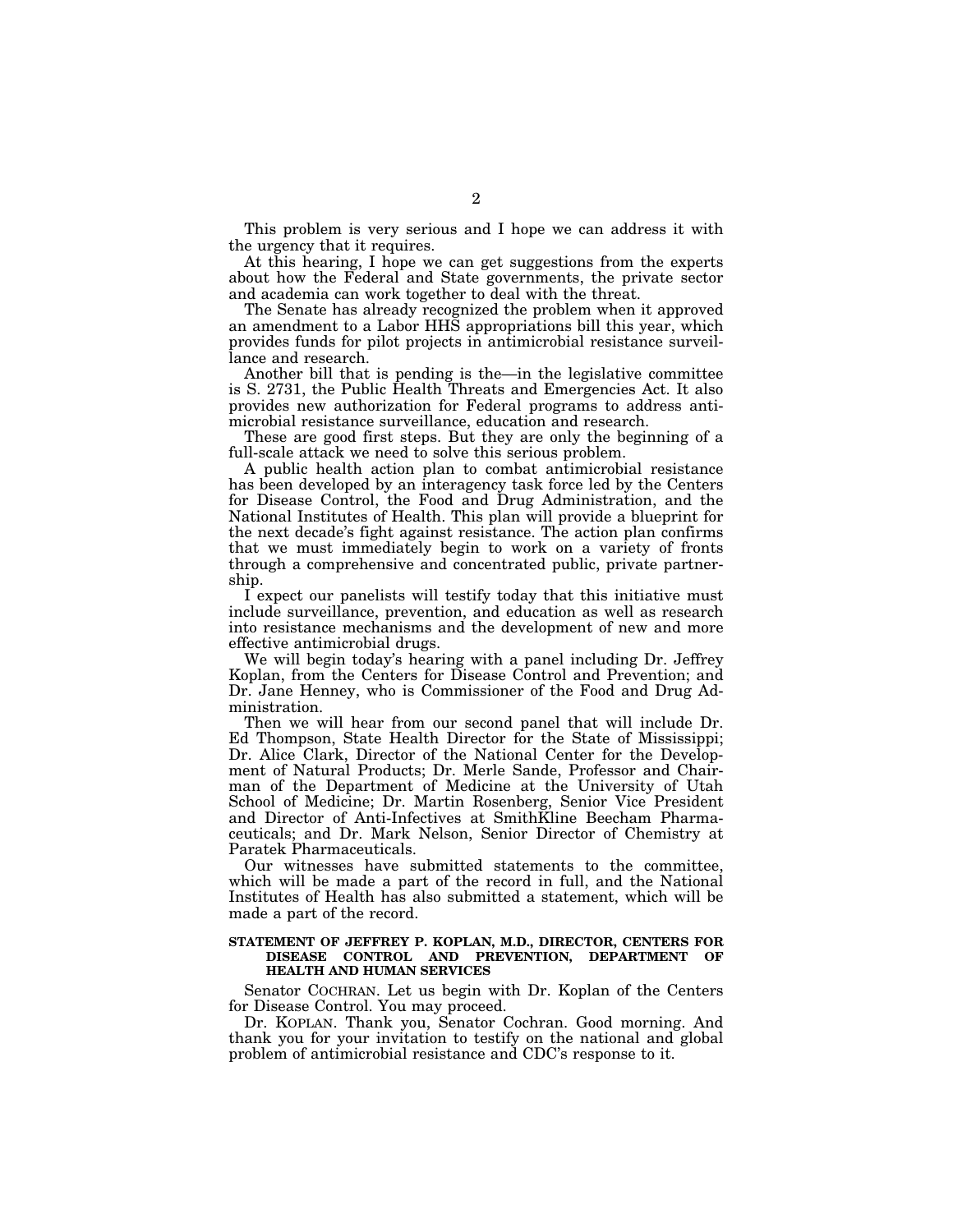Incredible changes in infectious diseases have occurred within our own life span. Many of the diseases that threatened our parents are distant history for our children.

In 1942, a 33-year-old woman was hospitalized for a month in Connecticut with a life-threatening streptococcal infection. She was delirious. Her temperature reached almost 107 degrees.

Her doctors gave her an experimental drug called penicillin at Grace New Haven Hospital. Her condition began to improve overnight. She was the first woman American civilian that was saved by penicillin. And she died just this past year at the age of 90.

The typical population of hospital medical wards was very different in the Thirties than it is today. Today wards are filled with patients who have cancer, heart disease, diabetes, complications of high-blood pressure.

In contrast, the wards then were populated by patients with pneumonia, sepsis, typhoid fever, diphtheria and rheumatic fever. There were few effective therapies for most of these conditions. And within a few years, many of these infections became memories of the pre-antimicrobial era.

Unfortunately, the emergence of drug resistance threatens to reverse the progress prompted by the discovery of penicillin and the other miracle antimicrobials that have been developed.

Even with these drugs, infectious diseases remain a leading cause of death worldwide and in the United States. Antimicrobial resistance contributes to this burden as it affects virtually all of the pathogens we have previously considered to be easily treatable.

Here in the 21st century, drug options to treat common infections are becoming increasingly limited and reliance on more expensive options contribute to escalating health-care costs.

Drug resistance is a target plan—is a target area in CDC's plan, ''Preventing Emerging Infectious Disease: A Strategy for the 21st Century.'' Public health priorities in the plan are organized under four broad goals, each of which can be applied to antimicrobial resistance: one, surveillance and response; two, applied research; three, infrastructure and training; and four, prevention and control.

Surveillance data help clinicians know which antimicrobials to prescribe, help researchers focus their efforts and help public health officials mount prevention campaigns.

For many infections, resistance rates vary widely. For example, 15 percent of Streptococcus pneumoniae strains in parts of Maryland are resistant to penicillin, whereas in 5 Tennessee counties, 38 percent are resistant. In Connecticut, the frequency of resistance varies from zero to nearly 40 percent among hospitals. These data highlight the need for such information at all levels—local, State and Federal—in order to guide clinical decisions and target interventions.

With our partners, CDC conducts limited surveillance to monitor resistance for several important pathogens. For example, surveillance for resistance among invasive pneumococcal infections is conducted through nine State health departments involved in CDC's Emerging Infections Program.

Other projects monitor drug-resistance in Helicobacter pylori, typhoid fever, HIV, and malaria, but only in a handful of sites. With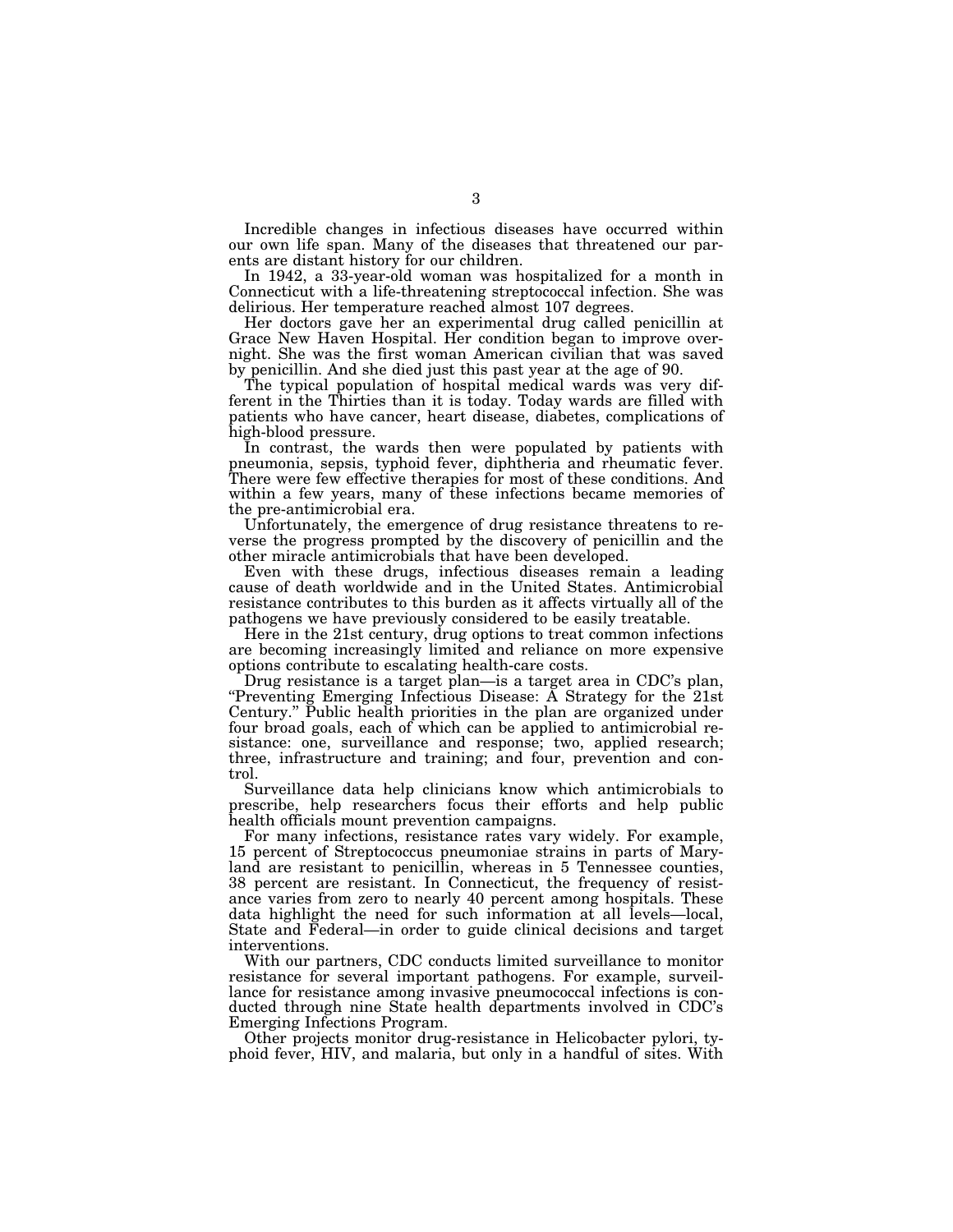our colleagues in—at the FDA, we monitor food-borne pathogens for antibiotic resistance.

None of these systems is operational in all States, in all hospitals, or covers all organisms for which resistance is a problem. Coordinated national antimicrobial resistance surveillance is needed.

Applied research needs include developing new drugs and vaccines, identifying molecular mechanisms of drug resistance and risk factors associated with its spread, developing improved diagnostic tests and assessing the role of new vaccines and orphan drugs in preventing and controlling the spread of resistant infections.

For example, CDC has entered into a promising research collaboration with a consortium formed by the University of Mississippi, Tulane University, and Xavier University in New Orleans to develop and test new antimalarial drugs.

CDC's ongoing effort to rebuild the U.S. public health infrastructure, to address infectious diseases, is critical in improving the capacity of health departments, health-care delivery organizations, and clinical and public health laboratories to detect and report drug-resistant infections and to implement prevention and control strategies.

Antimicrobial resistance is constantly changing, requiring that laboratory testing methods be kept up to date. For example, a 1998 survey of laboratories found that only 18 percent were actively using appropriate methods to detect emerging resistance in Staphylococcus aureus; only 32 percent were using appropriate methods to find resistance in organisms that typically cause infections in ICU's.

We need to ensure that whenever a doctor sends a specimen to a laboratory, the correct test will be done to detect drug-resistant infections and that the test result will be interpreted correctly and reported. State public health labs will play leading roles in this effort.

CDC's Epidemiology and Laboratory Capacity agreements with State health departments in 43 States and localities provide a mechanism to do this.

Perhaps the most daunting challenge is to develop a coordinated program to prevent the spread of antimicrobial resistance by translating information into public health prevention and control measures. We can all relate to the parent of a sick child who wants his or her child to feel better.

For too long, this has often meant requesting an antibiotic from the child's doctor. We now know that antibiotics are not effective for many conditions for which they have been prescribed.

CDC has conducted focus groups with parents and physicians to better understand the factors behind inappropriate antibiotic use. For example, parents told us that they need an antibiotic in order for their children to return to daycare. Physicians told us that they do not typically have enough time to educate a patient about the problem of antimicrobial resistance and the reasons why antibiotics do not work for viral infections. This reinforced our belief that we must move forward on a nationwide public information campaign.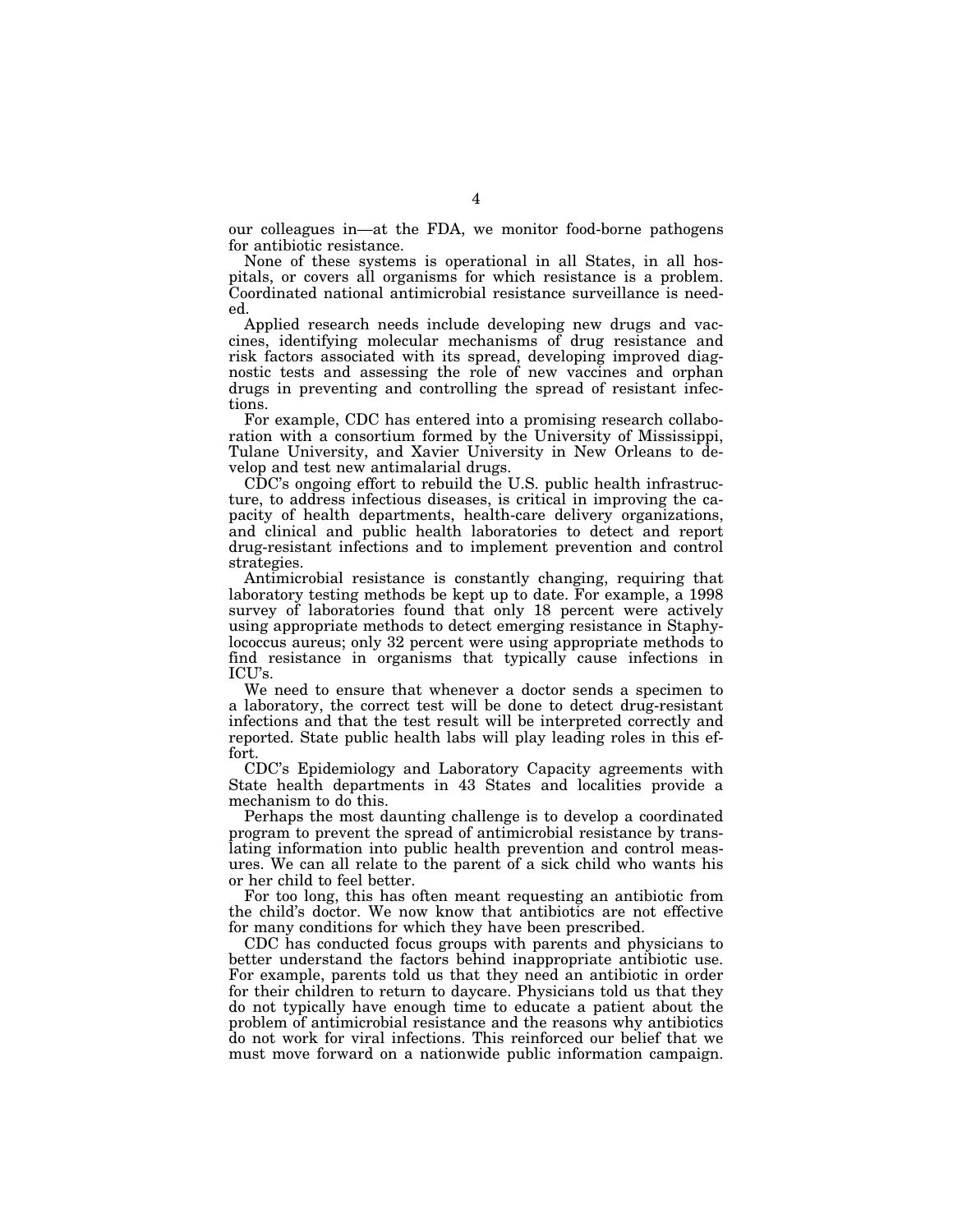In cooperation with professional societies, CDC has developed educational materials for physicians and parents, including a prescription pad for physicians to provide patients written instructions for treating symptoms of viral illnesses, for which antibiotics would be inappropriate.

Preliminary data suggests that these approaches are effective. For example, in certain rural Alaskan villages, an education intervention for the public and health-care providers successfully reduced antibiotics prescribing by 31 percent. These data hold promise that we can make a difference.

Combating antimicrobial resistance will require Federal leadership and collaboration among public and private sector partners. Beginning in June 1999, CDC, FDA and NIH joined with seven other Federal agencies to form the Interagency Task Force that you mentioned earlier. It provides a blueprint for specific coordinated Federal actions to address this emerging threat.

CDC's primary role in implementing the plan is in the areas of surveillance and prevention and control, addressing the needs I have detailed already.

## PREPARED STATEMENT

In conclusion, recent increases in antimicrobial resistance are cause for serious concern but not pessimism. The rapid spread of resistance demands an immediate and aggressive response. By forming effective partnerships, we can prolong the effectiveness of currently available antimicrobial drugs; accelerate the development of new tools and reduce the threat of antimicrobial resistance for patients today and in future generations. Thank you very much.

Senator COCHRAN. Thank you, Dr. Koplan, for your interesting and provocative statement.

[The statement follows:]

#### PREPARED STATEMENT OF HON. JEFFREY P. KOPLAN

I am Dr. Jeffrey P. Koplan, Director, Centers for Disease Control and Prevention (CDC). Thank you, Mr. Chairman and members of the Subcommittee, for your invitation to testify today on the emerging national and global problem of antimicrobial resistance and the response by CDC.

#### ANTIMICROBIAL RESISTANCE AS A PUBLIC HEALTH ISSUE

In March 1942, a 33-year-old woman was hospitalized for a month with a lifethreatening streptococcal infection at a New Haven, Connecticut, hospital. She was delirious, and her temperature reached almost 107°F. Treatments with sulfa drugs, blood transfusions, and surgery had no effect. As a last resort, her doctors injected her with a tiny amount of an obscure experimental drug called penicillin. Her hospital chart, now at the Smithsonian Institution, indicates a sharp overnight drop in temperature; by the next day she was no longer delirious. That woman was the first U.S. civilian whose life was saved by penicillin, and she died last year at the age of 90.

The typical medical ward of a large city hospital was very different in the 1930s than it is today. Today's wards are filled with patients with cancer, heart disease, or the complications of diabetes or high blood pressure. In contrast, the wards of the pre-antimicrobial era were populated by patients with pneumonia, meningitis, sepsis, typhoid fever, diphtheria, syphilis, tuberculosis, and rheumatic fever. There were few effective therapies for most of these conditions. Many of the patients were young, and most would die of the disease or its complications. But within a few years, many of these bacterial infections, and particularly their complications, rapidly faded to become memories of the pre-antimicrobial era.

Unfortunately, the emergence of drug resistance threatens to reverse the progress prompted by the discovery of penicillin and other miracle drugs that have been de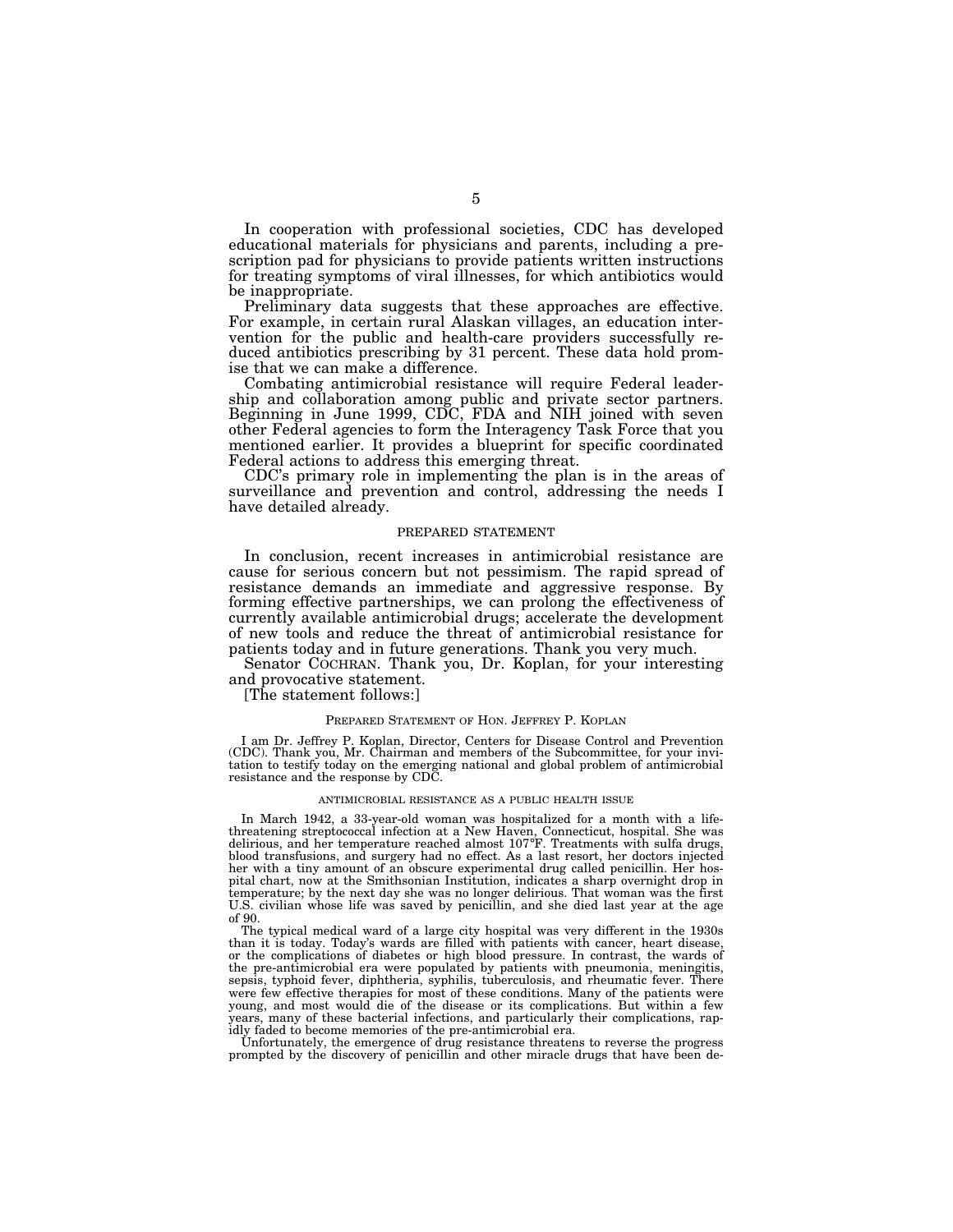veloped over the last 50 years. Even with these miracle drugs, infectious diseases are a leading cause of death worldwide and the third leading overall cause of death in the United States. Antimicrobial resistance contributes to the burden of infectious diseases domestically and globally including bacterial, fungal, parasitic and viral diseases. Antimicrobial resistance already affects virtually all of the pathogens we have previously considered to be easily treatable. Here in the 21st century, drug options for the treatment of common infections are becoming increasingly limited, and reliance on more expensive options contributes to escalating health care costs. A 1995 Office of Technology Assessment report estimated that the emergence of antimicrobial resistance among six common bacteria in hospitals adds approximately \$661 million per year in hospital charges, and this estimate does not include indirect costs. Many other scientific, policy, and government organizations have called attention to this issue, including, in the United States, the American Society for Microbiology, the Infectious Diseases Society of America, the Institute of Medicine, and the General Accounting Office. International organizations that have expressed concern about this issue include the World Health Organization, the European Union, the United Kingdom House of Lords, and Health Canada.

Antimicrobial resistance is a complex and multifaceted public health issue. The use of antimicrobials in agriculture can lead to the development of resistant strains of pathogens that can spread to humans through the food supply or through contact with infected animals. International travel and trade increases the likelihood that drug-resistant pathogens from distant corners of the world can appear in the United States. For example, malaria is frequently brought into our country by U.S. travelers, and is being transmitted domestically at an increasing rate. Because drug-resistant strains of malaria now predominate across the globe, they present a growing problem here. This complexity highlights the importance of a coordinated, overarching multidisciplinary public health approach that involves physicians, epidemiologists, laboratory and behavioral scientists, veterinarians, and health educators. We are all striving to make antimicrobial resistance a manageable problem that does not compromise the availability of safe and effective drugs to treat infectious diseases.

Drug resistance is one of the target areas in CDC's plan, ''Preventing Emerging Infectious Diseases: A Strategy for the 21st Century.'' Public health priorities in the plan are organized under four broad, interdependent goals, each of which can be applied to antimicrobial resistance: improving surveillance and response capacity, addressing applied research priorities, repairing the Nation's public health infrastructure and training programs, and strengthening prevention and control programs. Copies of CDC's plan have been provided to the Subcommittee.

#### SURVEILLANCE AND RESPONSE

Public health surveillance is the ongoing, systematic collection, analysis, interpretation, and dissemination of health data that results in public health action. These data are used to detect outbreaks, characterize disease transmission patterns, evaluate prevention and control programs, and project future health care needs. In the case of drug resistance, surveillance data available in a timely manner at national, state, and local levels are needed to help clinicians know which antimicrobials to prescribe, help researchers focus their efforts to develop new drugs and vaccines, and help mount campaigns to improve antimicrobial use and infection control practices.

With the exception of drug-resistant tuberculosis, which is reportable in all 50 states, many states do not require reporting of other drug-resistant infections. In those states where drug-resistant infections are reportable, the extent and type of reporting varies. To obtain more systematic information, CDC, in collaboration with state and local health departments and other partners, conducts limited surveillance in some areas to monitor resistance for several important pathogens. For example, surveillance for resistance among invasive pneumococcal infections is conducted through the nine state health departments involved in CDC's Emerging Infections Program cooperative agreements. Surveillance is also conducted in 300 hospitals for healthcare-acquired infections, in 15 states in collaboration with the Food and Drug Administration (FDA) and the Department of Agriculture for foodborne infections, and in 25 clinics for gonoccocal infections. Other projects monitor drug resistance in *Helicobacter pylori,* typhoid fever, HIV, and malaria, but only in a handful of sites. In many communities, the rates of drug resistance for common, serious infections are based on limited and potentially unreliable data or are simply unknown. Existing systems are not well-coordinated.

For many infections, resistance rates vary widely among communities and among hospitals within communities. As one example, data show that the penicillin resist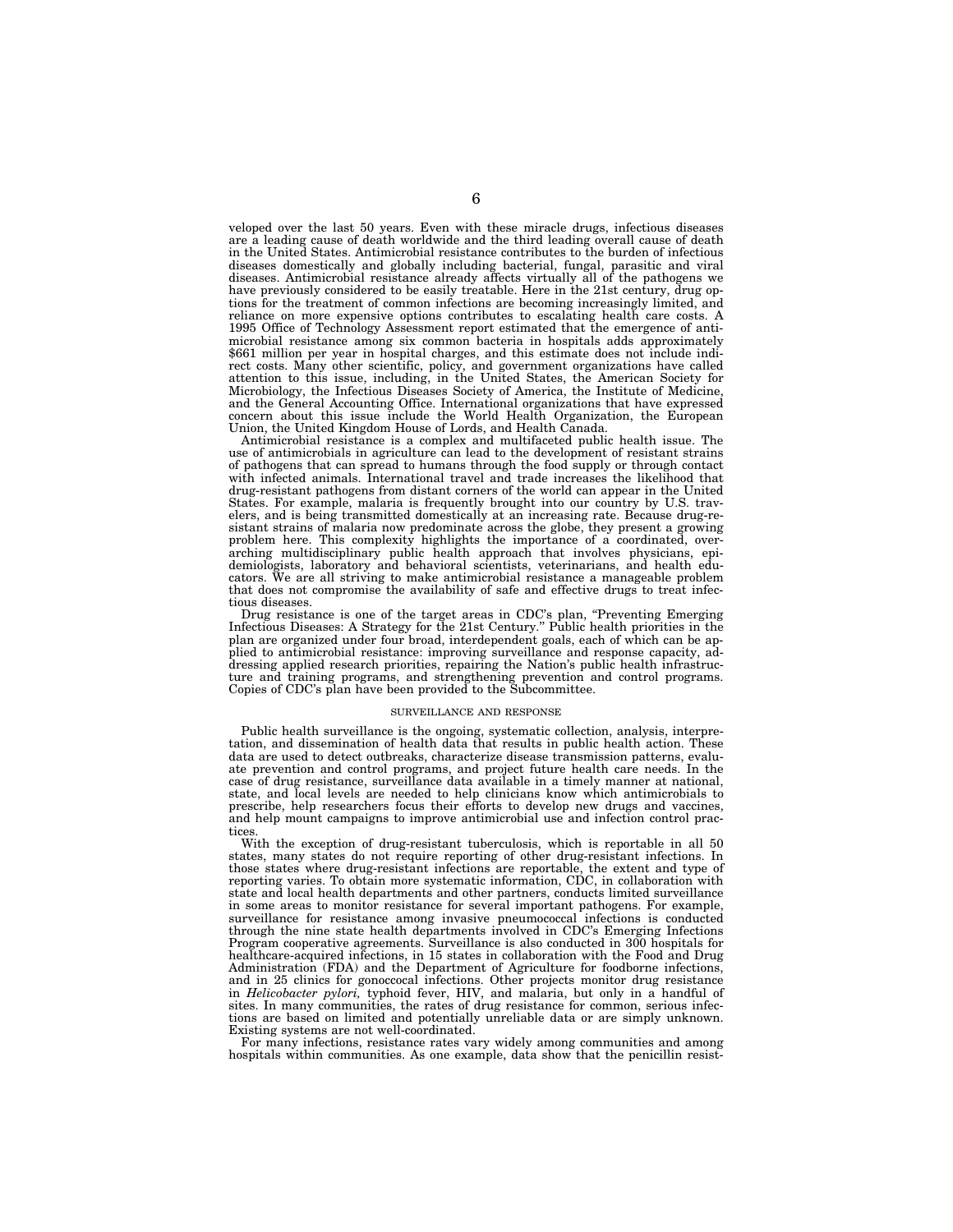ance of *Streptococcus pneumoniae* can vary considerably by location: 15 percent of strains in parts of Maryland are resistant to penicillin, whereas in five Tennessee counties, 38 percent are resistant. In Connecticut the frequency of resistance varies from zero to 39 percent among hospitals. These data highlight the need for such information at all levels—local, state, and federal—in order to guide clinical decisions and target interventions.

None of these surveillance systems is operational in all 50 states, in all hospitals, or covers all organisms for which antimicrobial resistance is a problem. Coordinated national antimicrobial resistance surveillance is needed to monitor antimicrobial resistance in microorganisms that pose a threat to public health. Core capacities at state and local levels need to be defined. A system to monitor patterns of antimicrobial drug use needs to be developed and implemented. This information is essential to interpret trends and variations in rates of antimicrobial resistance, improve our understanding of the relationship between drug use and resistance, and help identify interventions to prevent and control antimicrobial resistance.

## APPLIED RESEARCH

Applied research needs include developing new drugs and vaccines; identifying molecular mechanisms of drug resistance and risk factors associated with its development and spread; developing new and improved rapid diagnostic laboratory tests; and, in collaboration with other agencies and private industry, assessing the role of new vaccines and orphan drugs in preventing and controlling the spread of resistant infections. These and related research needs will require collaboration with other agencies and private industry.

CDC has entered into a promising research collaboration with a consortium formed by the University of Mississippi, Tulane University, and Xavier University in New Orleans to develop and test new antimalarial drugs. This work builds on the complementary strengths of the universities. It focuses on the use of computerassisted drug design and natural products in the development and testing of promising new medicines.

We also need to develop, implement, and evaluate preventive interventions, including infection control strategies, such as those in hospitals, day care centers, long-term care and home health care settings; improve drug-prescribing practices of health care providers; and the use of vaccines to prevent drug-resistant infections. For example, a new conjugate vaccine for children against *Streptococcus pneumoniae,* the leading cause of pneumonia, meningitis, and ear infections, was licensed for use in February 2000. CDC is evaluating the impact of introduction of this vaccine on drug-resistant pneumococcal infections in children. Research is also necessary to evaluate the impact of drug resistance, including clinical outcomes and economic costs of treating resistant infections. Without these kinds of studies, it is extremely difficult to develop and recommend prevention and control measures to institutions and communities.

#### INFRASTRUCTURE AND TRAINING

CDC's ongoing effort to rebuild the U.S. public health infrastructure to address infectious diseases is critical in improving the capacity of health departments, health care delivery organizations, and clinical and public health laboratories to detect and report drug-resistant infections and to implement prevention and control strategies. Part of this effort includes enhancing capacity to respond to outbreaks and training public health professionals to be able to respond to emerging threats now and in the future. Antimicrobial resistance is a constantly changing challenge requiring that laboratory testing methods be kept up-to-date. For example, a 1998 survey was conducted among laboratories that routinely collaborate with CDC. Only 18 percent were actively using appropriate methods to detect emerging resistance in *Staphylococcus aureus,* and only 32 percent were using appropriate methods to find resistance in organisms that typically cause infections in intensive care units. Thus for two important groups of hospital- acquired infections, less than one-third of laboratories were performing proficiently.

We need to ensure that laboratories remain up-to-date with training and that whenever a doctor sends a specimen for culture to a laboratory, the correct test will be done to detect drug resistant infections, the test result will be interpreted correctly and reported to the doctor in a way that helps to select the appropriate drugs, and, if appropriate, reported to a surveillance system. CDC's Epidemiology and Laboratory Capacity agreements to health departments in 43 states and localities currently help support these types of efforts. In addition, the Emerging Infectious Diseases Laboratory Fellowship Program is a partnership between CDC and the Asso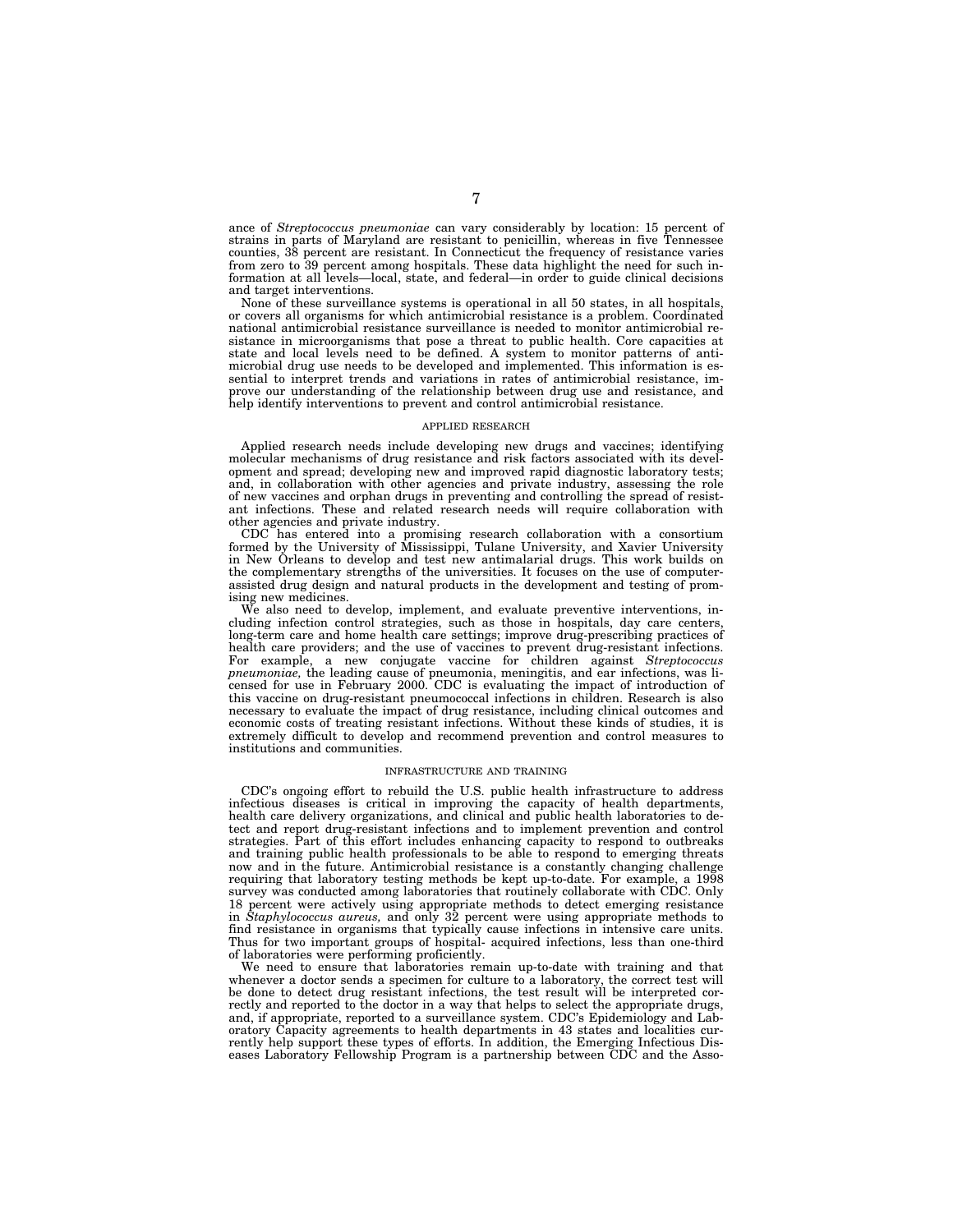ciation of Public Health Laboratories designed to prepare laboratory scientists for careers in public health.

# PREVENTION AND CONTROL

Perhaps the most daunting challenge is to develop a coordinated program to prevent the spread of antimicrobial resistance by translating information gleaned from surveillance and research into practical public health prevention and control measures. We can all relate to the parent awake at night with a sick child. All that person wants is for his or her child to feel better. For too long, that has often meant requesting an antibiotic from the child's doctor. Although antibiotics work for bacterial infections, we now know that they are not effective for many conditions for which they have been prescribed including fluid accumulation in the middle ear, colds, and bronchitis.

CDC has conducted focus groups with parents and physicians to better understand the factors behind inappropriate antibiotic use. We learned many things from these conversations. For example, parents told us they need an antibiotic in order for their children to return to daycare. This led us to develop a daycare letter that parents can use to get around this ill-conceived policy. Physicians told us that they do not typically have enough time to educate a patient about the problem of antimicrobial resistance and the reasons why antibiotics do not work for viral infections. This reinforced our belief that we must move forward on a nationwide public information campaign.

A key component of CDC's plan to address antimicrobial resistance is promoting appropriate antimicrobial drug use. CDC is developing a national campaign to improve physician prescribing practices and to educate parents and patients about the proper use of antibiotics. By promoting better communication between the public and the medical community, we are attempting to change the entire culture around which antibiotics are prescribed. We are working towards a day when a patient or parent sees his or her health care provider and rather than requesting an antibiotic, asks for the best treatment available. Where antibiotic use is appropriate, CDC promotes methods to increase adherence to and completion of treatment. For instance, CDC uses directly observed therapy, short-course (DOTS), to ensure patient compliance with tuberculosis treatment. Use of DOTS has increased the proportion of patients completing therapy, lowering the incidence of multidrug-resistant tuberculosis. CDC and FDA have also worked with the American Veterinary Medical Association in its activities to develop prudent-use guidelines for therapeutic veterinary uses of antimicrobials, and CDC strongly supports the new framework articulated by FDA to consider the impact on human drug resistance as part of the approval process for antimicrobials used in food animal production.

In cooperation with professional societies, CDC has developed educational materials for physicians and parents, including a ''prescription pad'' for physicians to provide patients written instructions for treating symptoms of viral illnesses, for which antibiotics would be inappropriate. In collaboration with AAP and the American Society for Microbiology, CDC has also developed a brochure for parents, ''Your Child and Antibiotics,'' explaining why antibiotics should not be given for most colds, coughs, sore throats, and runny noses. These materials have been distributed widely and are available on the CDC website. Interventions using these materials and behavioral strategies, such as physician-peer discussions, have proved successful in several locations, including managed care settings in Boston and Seattle, rural communities in northern Wisconsin, Alaska Native villages, and on a county-wide basis in Knoxville, Tennessee. Preliminary data suggest that these approaches are effective. For example, in certain rural Alaskan villages, an education intervention for the public and health care providers successfully reduced antibiotic prescribing by 31 percent. No change was seen in communities not receiving the intervention. Although work is ongoing to measure the impact of reduced antibiotic prescriptions on drug-resistance in the community, these data hold promise that we do have the ability to make a difference.

Appropriate drug-use policies should be implemented through a public health education campaign that promotes appropriate antimicrobial drug use as a national health priority. Improved diagnostic practices should be promoted, including the use of rapid diagnostic methods to guide drug prescribing. Reduced infection transmission should be addressed through campaigns that promote vaccination and hygienic practices such as hand washing and safe food handling. Infection control in health care settings should be enhanced by developing new interventions based on rapid diagnosis, improved understanding of the factors that promote cross-infection, and modified medical devices or procedures that reduce the risk of infection.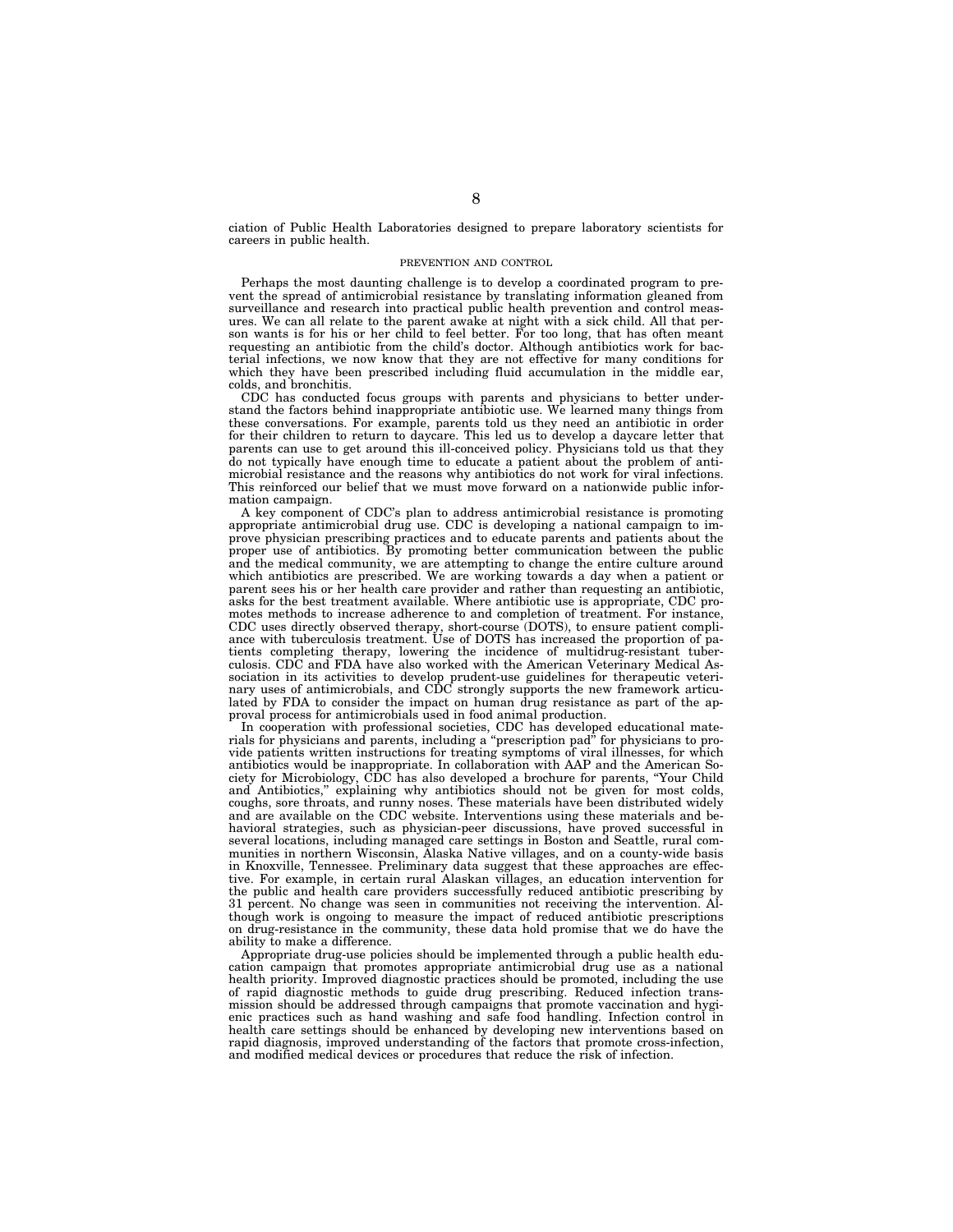Comprehensive, multi-faceted programs involving a wide variety of non-federal partners and the public are required to prevent and control antimicrobial resistance. We need to support demonstration projects that use multiple interventions to prevent and control antimicrobial resistance. We need to encourage the incorporation of effective programs into routine practice by implementing model programs in federal health-care systems and promoting the inclusion of antimicrobial resistance prevention and control activities as part of quality assurance and accreditation standards for health care delivery nationwide.

#### EXAMPLES OF SUCCESSES IN PREVENTING ANTIMICROBIAL RESISTANCE

Although there has been much discussion of how the problem of antimicrobial resistance is increasing, it is also important to note some successes that provide models for future programs. Public health officials in Iowa, in partnership with physicians and health departments in Nebraska and South Dakota, the Indian Health Service, and CDC, recently succeeded in halting an increase in acquisition of vancomycin-resistant enterococci (VRE) among hospitalized patients and residents of long-term care facilities in the tri-state Siouxland region surrounding Sioux City, Iowa.

VRE is a highly resistant organism that is transmitted in health-care settings. Some patients carry the organism without experiencing symptoms, but others develop infections that may be life-threatening. After a rapid increase in VRE was reported in early 1997, a task force was formed by the Siouxland district health department, consisting of local physicians, infection control practitioners, and public health officials.

The VRE task force formulated several interventions, including performing screening cultures on admitted patients, implementing strict infection control policies based on CDC guidelines, and educating health care workers about the epidemiology of VRE and prudent use of antibiotics, especially vancomycin. This strategy was effective. Over a two year period, the overall prevalence of VRE at all the healthcare facilities decreased from 2.5 to 0.5 percent. There was an elimination of VRE from all the hospitals and a significant reduction in VRE at the long-term care facilities. The key to success was the partnership between public health and clinical medicine so that when surveillance data indicated an emerging problem, sciencebased prevention and control measures could be implemented rapidly to prevent the spread of a serious drug-resistant infection in this community.

Other countries are grappling with problems of drug resistance as well, and we can learn important lessons from their experiences. In the early 1990s, Finland noted a dramatic increase in resistance of Group A streptococci to the antimicrobial drug erythromycin. Use of erythromycin had tripled and drug-resistance rates correlated with the level of use in local areas. A program of public and physician awareness combined with changes in recommendations for prescribing resulted in reduced erythromycin prescribing for minor outpatient infections and a steady decrease in erythromycin resistance rates among Group A streptococci. It was uncertain if this success could be replicated in a country like the United States with a more heterogeneous population and health care system, but preliminary findings from intervention studies sponsored by CDC and others are encouraging.

Another success relies on modern information technology, which can facilitate rapid collection, analysis, and feedback of information to clinicians. A pioneering program of computer-assisted decision support developed at LDS Hospital in Salt Lake City offers antibiotic recommendations to clinicians based upon computerized assessment of the patient's medical record and surveillance data on drug resistance in the health care system. This program was developed with input from local physicians, who view it as a valuable resource. The program is associated with decreased inappropriate antibiotic use, reduced frequency of adverse drug reactions, reduced patient care costs, and a stable rate of drug resistance.

#### COLLABORATION TO ADDRESS ANTIMICROBIAL RESISTANCE

Combating antimicrobial resistance will require federal leadership and close collaboration among public and private sector partners. Federal agencies need to work together with partners in clinical medicine, laboratory and behavioral science, state and local public health agencies, industry, and the public. International cooperation is also critical. Together, we need to develop public health goals and objectives, along with time frames for implementation.

Beginning in June 1999, CDC, FDA, and the National Institutes of Health joined with seven other federal agencies and departments to form an Interagency Task Force on Antimicrobial Resistance to develop ''A Public Health Action Plan to Combat Antimicrobial Resistance.'' In addition to the three lead agencies, the Task Force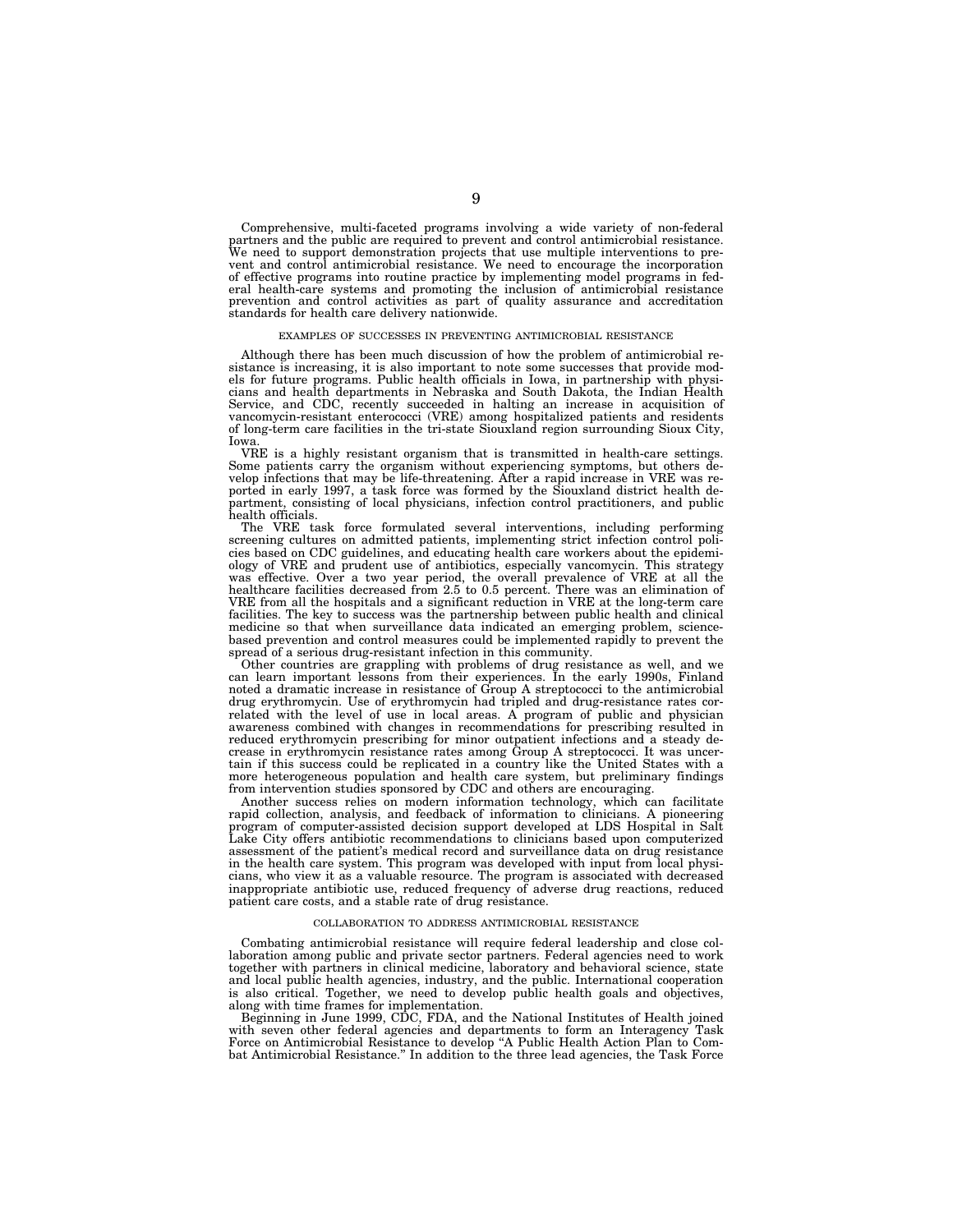includes members from the Department of Agriculture, the Department of Defense, the Department of Veterans Affairs, the Environmental Protection Agency, and other agencies of the Department of Health and Human Services, including the Agency for Healthcare Research and Quality, the Health Care Financing Administration, and the Health Resources and Services Administration. The Action Plan provides a blueprint for specific, coordinated federal actions to address the emerging threat of antimicrobial resistance. It reflects a broad-based consensus of federal agencies, which was reached with input from consultants from state and local<br>health agencies, universities, professional societies, pharmaceutical companies,<br>health care delivery organizations, agricultural producers, cons ration with all of these partners, which is a major goal of the process. This summer, the draft of the Action Plan was provided for public comment. The Interagency Task Force has recently completed reviewing comments received through this process and is now modifying the Action Plan for final publication. This draft plan identifies 11 top priority action items, and overall it has 87 specific action items addressing the important areas of surveillance, prevention and control, research and product development. The Action Plan includes a summary and a list of issues, goals, and action items

and specifies ''coordinator'' and ''collaborator'' agencies or departments, and timelines for each. CDC's primary role is in the areas of surveillance and prevention and control, addressing the needs I have detailed already in this testimony. The Interagency Task Force will facilitate coordination among agencies and monitor implementation of the Action Plan. The Task Force plans to produce periodic reports detailing how the plan is being implemented, solicit comments from the public, and update the Plan as new information and issues arise. Copies of this draft plan have been distributed to the Subcommittee members. This document is Part I of the Action Plan, focusing on domestic issues. Since resistance transcends national borders and requires a global approach to its prevention and control, Part II of the plan, to be developed subsequently, will identify actions that address international issues.

#### **CONCLUSIONS**

In conclusion, recent increases in antimicrobial resistance are cause for serious concern but not pessimism. The rapid spread of resistance demands an immediate and aggressive response domestically and globally. Preliminary data suggest that antibiotic prescribing practices can be improved. By forming effective partnerships involving clinicians, researchers, public health officials, and patients, we can prolong the effectiveness of currently available antimicrobial drugs; accelerate the development of needed new tools, including rapid diagnostic tests, new antimicrobial agents, and new or improved vaccines; and reduce the threat of antimicrobial resistance for patients today and in future generations.

Thank you very much for your attention. I will be happy to answer any questions you may have.

## **STATEMENT OF JANE E. HENNEY, M.D., COMMISSIONER, FOOD AND DRUG ADMINISTRATION, DEPARTMENT OF HEALTH AND HUMAN SERVICES**

Senator COCHRAN. Dr. Henney is Director of the Food and Drug Administration.

We welcome you to the hearing. You may proceed.

Dr. HENNEY. Mr. Chairman, I am Jane Henney, Commissioner of Food and Drugs.

I am extremely pleased to be here this morning to talk about antimicrobial resistance and FDA's important role in addressing this growing public health problem. I appreciate your including my full written testimony for the record.

As you and Dr. Koplan have already so clearly articulated, antibiotic resistance is well-recognized as a major threat to the health of the U.S. citizens and people around the world.

Although, we have been using antibiotics for more than 50 years, the extent of resistance is much greater than ever before. FDA's goal is to be sure that practitioners have a continuous supply of safe and effective antimicrobials available to protect the health of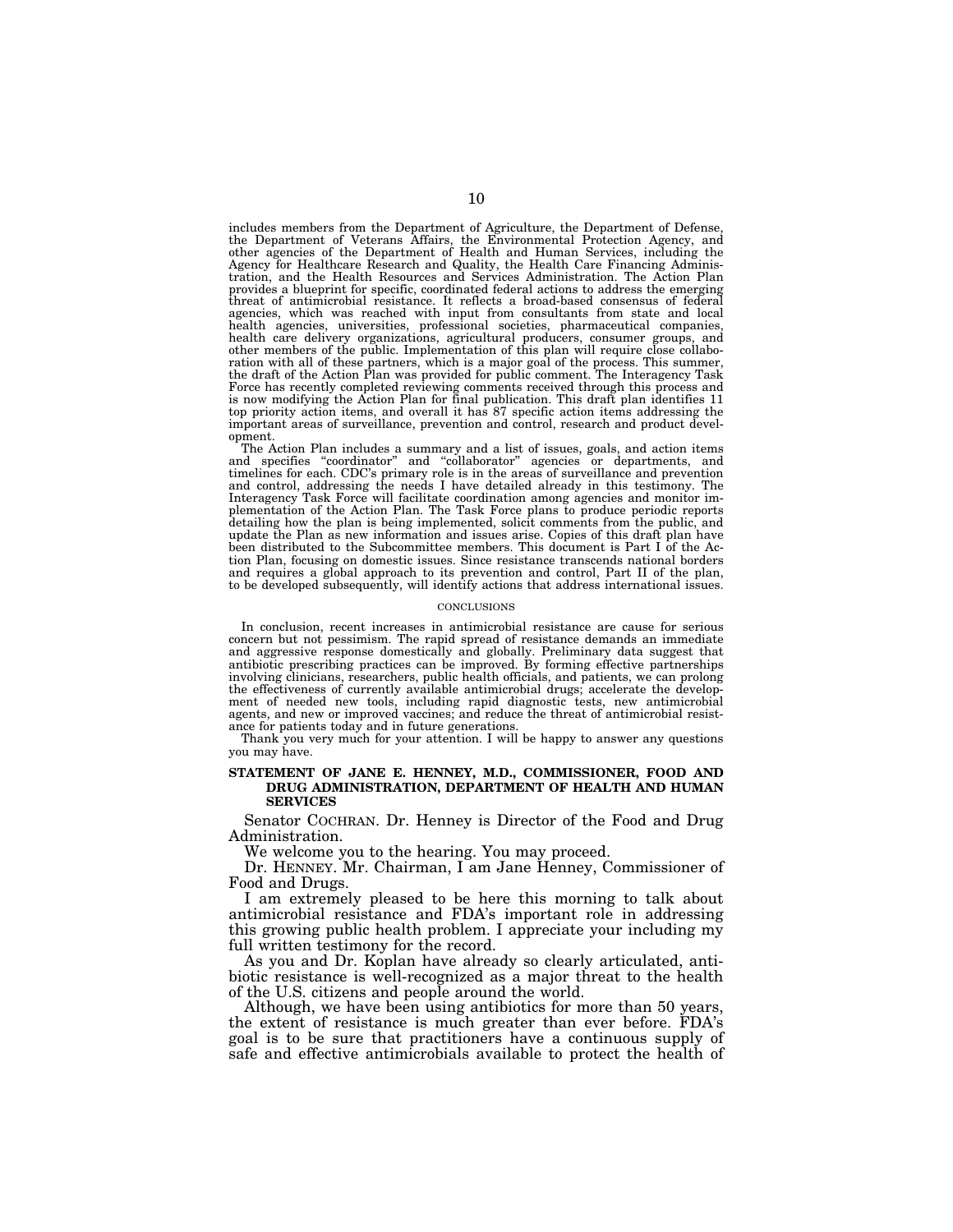humans and animals, and reliable laboratory test products to direct appropriate antibiotics use.

Antibiotics are different from most other drugs approved by FDA, because their effectiveness is so fragile. Another unique characteristic is that these drugs effect not only the patient who receives them, but also their personal contacts, the environment, and the health of the community.

We need to protect the effectiveness of this special class of drug products by using them in a thoughtful way that is based on the best available science.

As with most issues that involve fragile resources, this one has global ramifications. In some countries, antibiotics are available without prescription, and may be impure or sub-potent and many patients cannot afford adequate courses of treatment.

With frequent and wide-ranging air travel and extensive immigration we are able to pass our pathogens to one another with frightening speed.

That means that in order for us to succeed in our efforts to use antibiotics wisely, similar steps must be taken by nations around the world.

In late 1998, an FDA Task Force on Antimicrobial Resistance was established to develop a clear consensus regarding what, given limited resources, should be the key priorities of the agency.

The FDA Task Force Report, completed in draft in October 1999, focuses on four key areas where FDA should and is able to play an important role in achieving specific and practical outcomes. And they are: one, effectively responding to current public health threats; second, facilitating product development; three, facilitating safe and effective use of antimicrobials; and, four, coordinating the FDA's scientific response to antimicrobial resistance.

Details on each of these areas are included in my written statement, but I would like to focus on two of them—product development and education.

There will continue to be a critical need for innovative product development to meet the threat posed by antimicrobial organisms. Desired products include not only new antibiotics but also vaccines to prevent infections and reduce antibiotics use, and improved, more rapid diagnostics to identify pathogens and drug resistance. At each step of the product development process, there is room for improvement and innovations.

We have increased our internal efforts to facilitate development of drugs, vaccines, and medical devices. And these measures include, one, granting a priority review to applications for new antibiotics, which ensures that these applications are acted on in 6 months or less.

Two, working early on with sponsors of critical products and overall product development, clinical trial design and other issues that may arise so that the process can be as effective and efficient as possible.

Three, using different regulatory approaches to provide more rapid development, early consultation and early access, the Subpart E designation, and accelerated approval utilizing a surrogate endpoint, Subpart H, are the tools that are being considered.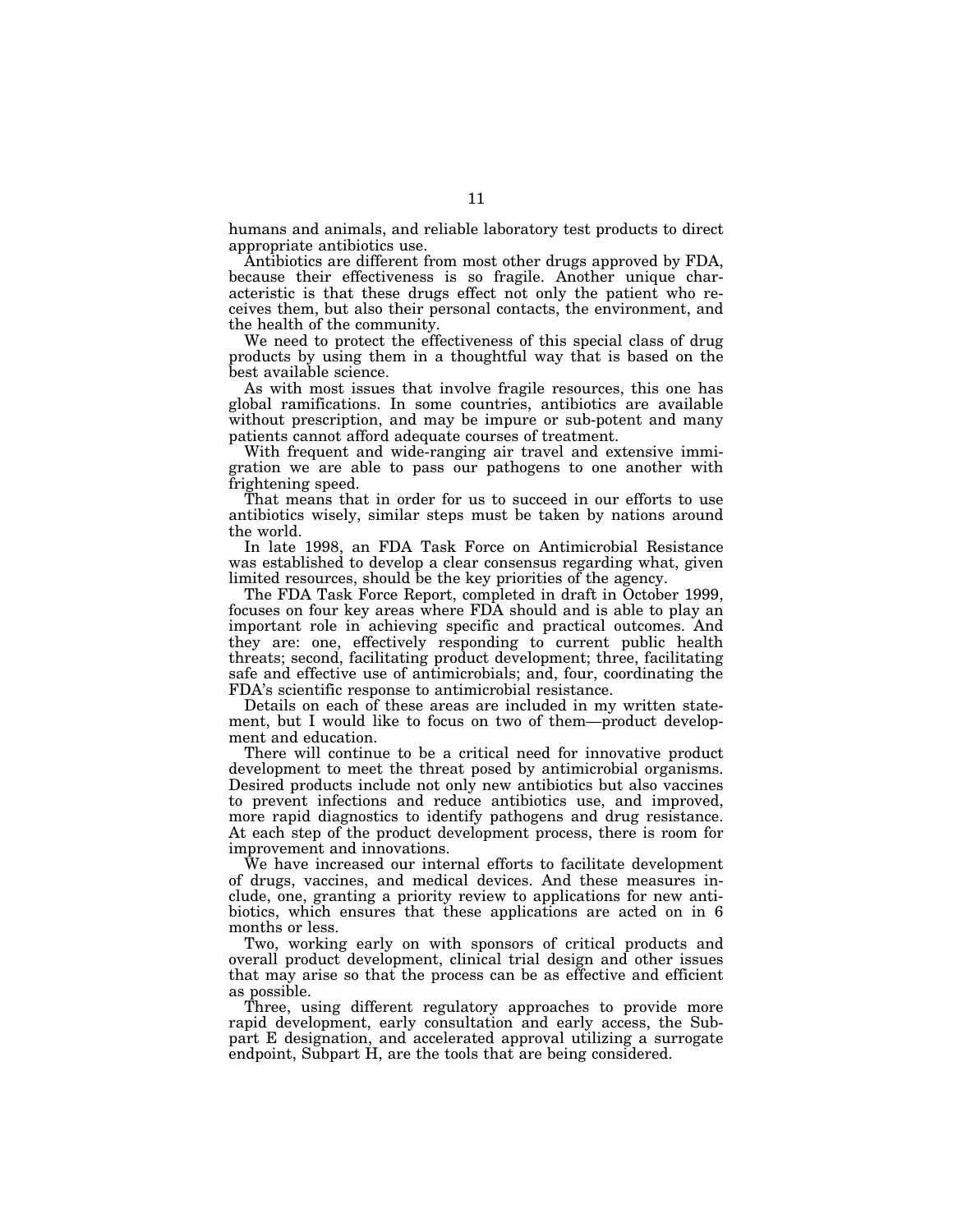Two of the most recent approvals for products to treat highly resistant organisms, Synercid and Zyvox, were developed and reviewed using these approaches. Prior to the approval of these products, patients who were infected with vancomycin-resistant enterococci had no other available therapies. Many of these patients are the most vulnerable and these products are truly lifesaving for these patients.

We are also actively encouraging the development of new vaccines to help reduce the need for antibiotics. Earlier this year, FDA approved the first vaccine to prevent invasive pneumococcal disease in infants and children, Prevnar. Through the provisions provided in the FDA Modernization Act, Prevnar was granted fast track designation and assigned priority review status.

We are also looking at pneumococcal vaccines for the prevention of otitis media and pneumonia, which are often due to pneumocci. The potential contribution of these pneumococcal vaccines in helping to reduce these diseases could further reduce the use of antimicrobials.

Vaccines are also under development that would indirectly affect antimicrobial use. For example, ear infections and respiratory diseases are often treated with antibiotics, but most often caused by viral infections, such as parainfluenza and RSV.

Development of vaccines to prevent these viral infections would also be an important mechanism impacting on unneeded and nonbeneficial antibiotics use.

We also want to facilitate the development of new diagnostic tests that can rapidly determine and certainly indicate whether an infection is truly bacterial. The test would also be expected to identify an appropriate antibiotic for treatment.

And finally, in our initiatives geared to new product development, we are committed to developing strategies to overcome economic disincentives for new antimicrobial product development and at the same time balance the need for more restricted appropriate use.

Education is another key component of the FDA's plan. Physicians tell us, as you have also heard from Dr. Koplan, that patients often pressure them to prescribe antibiotics. They may have limited time to explain the rationale for not using an antibiotic, or for using an alternative treatment. Some may not have access to rapid diagnostics or to antibiotic sensitivity testing.

It may be far too tempting to simply prescribe an antibiotic. Since this is often a shot in the dark, because the bacteria have not been identified and susceptibility testing not done, the physician is further tempted to prescribe a new and powerful blockbuster antibiotic that may have the greatest chance of working.

Such antibiotics are often not warranted as many community acquired infections are viral and do not respond to antibiotics or are caused by bacteria still sensitive to older alternative drugs.

And once an antibiotic is prescribed a lack of patient understanding and therefore compliance may also contribute to resistance. Patients, either by omission or commission, often do not take the antibiotic according to directions and frequently fail to take the entire course of antibiotics.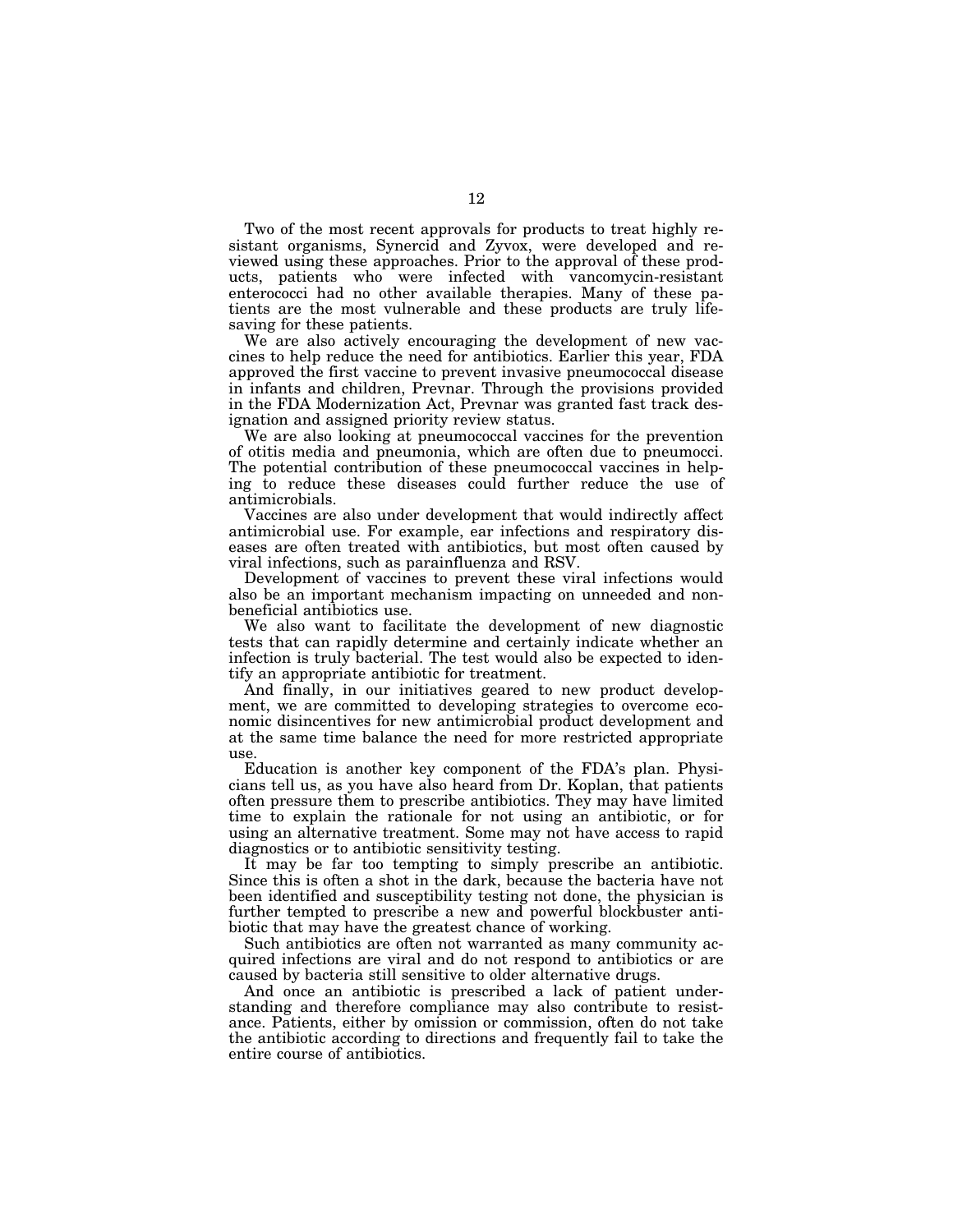Instead, they stop taking it when they feel better and then save the rest for the next time or share the leftover drugs with a sick friend. The result, inadequate treatment courses, also is a recipe for inducing resistance.

The FDA pledges to work with industry and public health officials using a variety of means to provide better and more consistent information to consumers and health professionals about the judicious use of antibiotics.

We believe it is particularly important to include additional information in the labeling of prescription antibiotics. Yesterday, FDA proposed a regulation that will require statements on prescription antibiotic drug labeling that discusses the appropriate use of antibiotics and how to reduce the development of drug-resistant microorganisms.

The proposal is intended to encourage physicians to prescribe systemic antibacterials more judiciously, and only when clinically necessary, and to encourage physicians to counsel their patients about the proper use of such drugs and the importance of taking them as directed.

The recently approved antimicrobial, Zyvox, reflects some of this language in its package labeling. We believe that this type of information on product labeling will influence prescribing behavior.

The Zyvox labeling is a step in the right direction and we applaud Pharmacia and Upjohn for working with the agency to develop this message.

Let me briefly address our efforts in the area of antimicrobial use in food-producing animals, an area of controversy that has spanned nearly 30 years. Antibiotics have for decades played a key role in ensuring the health of food animals.

Producers have used some of these same products as growth promoters. Such uses have benefits and contribute to the general availability of safe food products at reasonable prices.

At the same time, the potential risks posed by antimicrobial resistance have become of increasing concern.

Although it is not the focus of this hearing, I have provided a summary of the agency's activities in the area of animal drugs and animal health in my written testimony.

I would also note that earlier this week, the Department and the USDA submitted our joint report to Congress on antibiotic resistance in livestock. As you know, this report was requested in fiscal year 2000's appropriations. And the report explains the strategy and includes a timetable and budget for tackling the problem of antimicrobial use and the emergence of antimicrobial resistance.

We recognize at FDA that managing antimicrobial resistance requires coordinated actions and partnerships with many other entities, both within and outside the Federal government.

We are pleased to co-chair with CDC and NIH the Interagency Task Force on Antimicrobial Resistance that has already been mentioned.

I believe that the plan that has been developed reflects a very broad-based consensus of these Federal agencies and others on actions to combat antimicrobial resistance and a very clear blueprint for our Federal actions.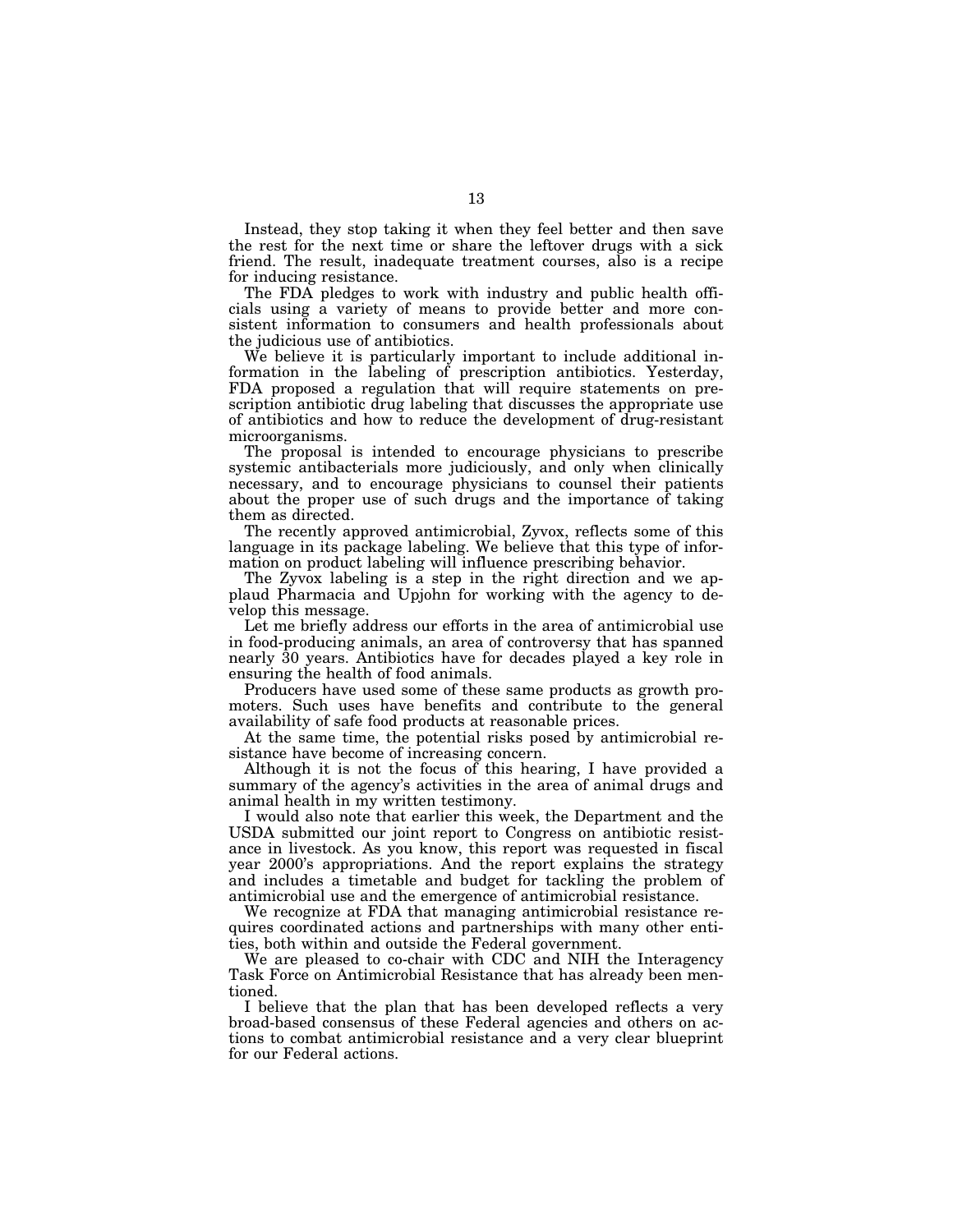The draft part I of the action plan really focused on domestic issues and was published this past June. It proposes many activities, which FDA will address either as the coordinator or as a partner with other agencies.

Part II of the plan, which will be developed subsequently will follow the development of WHO's approach and identify U.S. agency actions that can more specifically help address international issues.

Mr. Chairman, I would be remiss if I did not take this opportunity to thank you for approving the FDA's antimicrobial resistance increase requested in the fiscal year 2001 Senate Appropriations bill. Both the Senate and the House bills as passed include full funding of FDA's request for antimicrobial resources.

As you know it builds upon 3 years of intense work and cooperation among several key agencies and several State and local health agencies.

We believe that your funding of our Food Safety Initiative has served a key role in establishing a coordinated approach to food safety and antimicrobial resistance. We expect funding for antimicrobial resistance to be a continuing priority of ours.

Let me once again underscore that to adequately address this public health issue, it will take responsible action by more than just the Federal agencies. It is going to take the energy and determination on the part of the medical and veterinary professions, the pharmaceutical and animal health industries and those who grow and care for food-producing animals.

# PREPARED STATEMENT

Our highest priority should be to ensure that we have safe and effective antimicrobials to protect human and animal health today and into the future. We are committed to doing our part to ensure that this happens.

And I would be happy to answer any of the questions you may have.

Senator COCHRAN. Thank you very much, Dr. Henney, for your interesting and complete informative statement. We appreciate it very much.

[The statement follows:]

#### PREPARED STATEMENT OF JANE E. HENNEY

# INTRODUCTION

Mr. Chairman and members of the Committee, I am Dr. Jane E. Henney, Commissioner of Food and Drugs, Food and Drug Administration (FDA or Agency). I am pleased to be here this morning to talk about issues related to antimicrobial resistance and FDA's important role in addressing this growing public health problem. While I understand the focus of this hearing is human drugs, my testimony also will include issues related to animal drugs and animal health.

Antibiotic resistance is well recognized as a major threat to the health of U.S. citizens and people around the world. Although we have been using antibiotics for more than 50 years, the extent of resistance is much greater than ever before. Antimicrobial resistance is a natural biological phenomenon that is the result of the rapid replication and evolution of microbes. When a microbial population is exposed to an antibiotic, the more susceptible organisms will succumb, leaving behind only the resistant organisms. Through this selective process, resistant organisms become more predominant throughout the microbial population. Microbes also commonly acquire genes, including those encoding for resistance, by direct transfer from members of their own species or, sometimes, from unrelated microbes. However, the like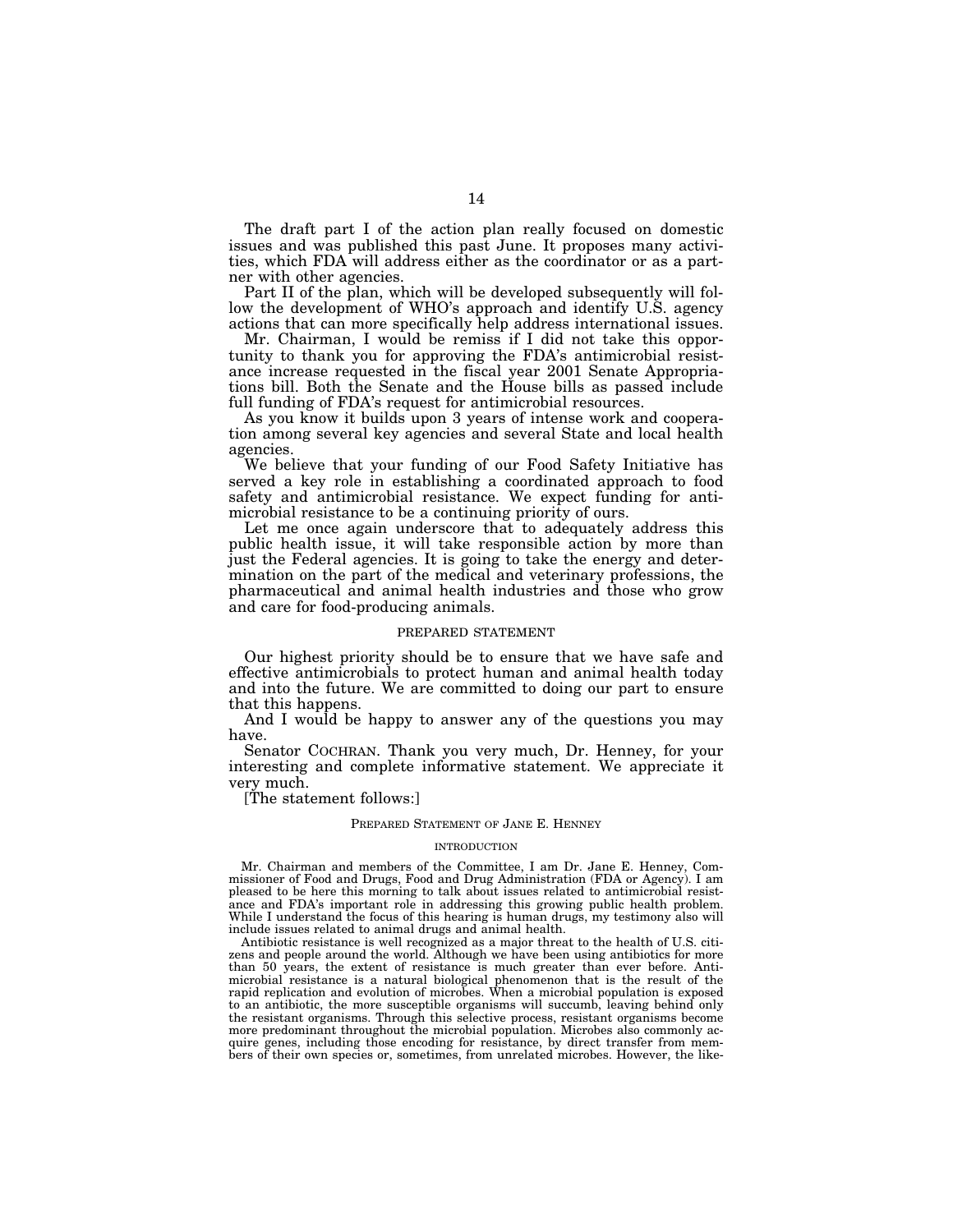lihood of microbes developing resistance becomes magnified by widespread and often inappropriate antimicrobial use.

In addressing the antimicrobial resistance problem, FDA's goal is to be sure that practitioners have a continuous supply of safe and effective antimicrobials available to protect the health of both humans and animals, as well as reliable laboratory test products to rapidly direct appropriate antibiotic use.

Antibiotics are different from most of the other drugs approved by FDA, because their effectiveness is so fragile. Another unique characteristic is that these drugs affect not only the patient who receives them but also their personal contacts, the environment and the health of the community. We need to protect the effectiveness of this special class of drug products by using them in a thoughtful way that is based on the best available science. If these drugs are overused, or misused, their effectiveness will not be there when patients need them. We already have some infectious diseases where there are either no or few satisfactory therapeutic options because of antibiotic resistance.

We should look at our array of antibiotics as a valuable resource that deserves careful protection. And, as with most issues that involve fragile resources, this one has global ramifications. With frequent and wide-ranging air travel and extensive immigration, we are able to pass our pathogens to one another with frightening speed. That means that in order for us to succeed in our effort to use antibiotics wisely, similar steps must be taken by nations around the world. In some countries, antibiotics are available without prescription and may be impure or subpotent, and many patients cannot afford adequate courses of treatment. Not surprisingly, rates of resistance, particularly to common community acquired and food borne patho-gens, are often even higher than in the United States (U.S.). This causes suffering and further demands on already overstretched resources abroad and poses risks to the U.S. through transport of resistant pathogens to our citizens. An example of this type of trans-national threat has been the spread of multi-drug resistant tuberculosis.

#### FDA TASK FORCE ON ANTIMICROBIAL RESISTANCE

As you know, FDA has key roles in helping facilitate the development of drugs, vaccines, devices and diagnostics as well as ensuring their safe and effective use. In addition, FDA has an important role in informing the public and health professionals of antibiotic resistance and principals of appropriate use through educational outreach, by assuring useful and accurate product labeling, and appropriate marketing. Traditionally, FDA has been active in addressing the resistance problem. However, to further stimulate and coordinate FDA's actions to combat antimicrobial resistance, in late 1998, an internal ''FDA Task Force on Antimicrobial Resistance'' (Task Force) was established to develop a clear consensus regarding what, given limited resources, should be the key priorities of the Agency.

While FDA saw the need to better coordinate and focus antimicrobial resistance activities within the Agency, it also recognizes that managing antimicrobial resistance requires coordinated actions and partnerships with many other entities, both within and outside the Federal government. FDA is privileged to co-chair with the Centers for Disease Control and Prevention (CDC) and the National Institutes of Health (NIH) an Interagency Task Force on Antimicrobial Resistance that was<br>formed in 1999 to develop a Public Health Action Plan to Combat Antimicrobial Re-<br>sistance. The Public Health Action Plan will be briefly discusse mony.

The internal FDA Task Force Report, completed in draft in October 1999, focuses on issues and areas where FDA should and is able to play an important role in achieving specific and practical outcomes. Recommendations are in four key areas:

1. Promptly and effectively responding to current threats from drug resistance;

2. Facilitating and encouraging development and appropriate use of products which help address the issue;

3. Facilitating the safe and effective use and thus prolonging the life of products by helping improve the quantity and quality of information available to consumers and health professionals regarding antibiotics resistance and principles of appropriate usage; and,

4. Maximizing and coordinating FDA's scientific research to address needs in antimicrobial resistance.

Let me discuss each of these four key areas for addressing the problem of antimicrobial resistance.

*1. Effectively Responding to Current Public Health Threats*

Therapeutic options for resistant infections have become increasingly limited and, therefore, important to protect and preserve for these critical uses. In particular,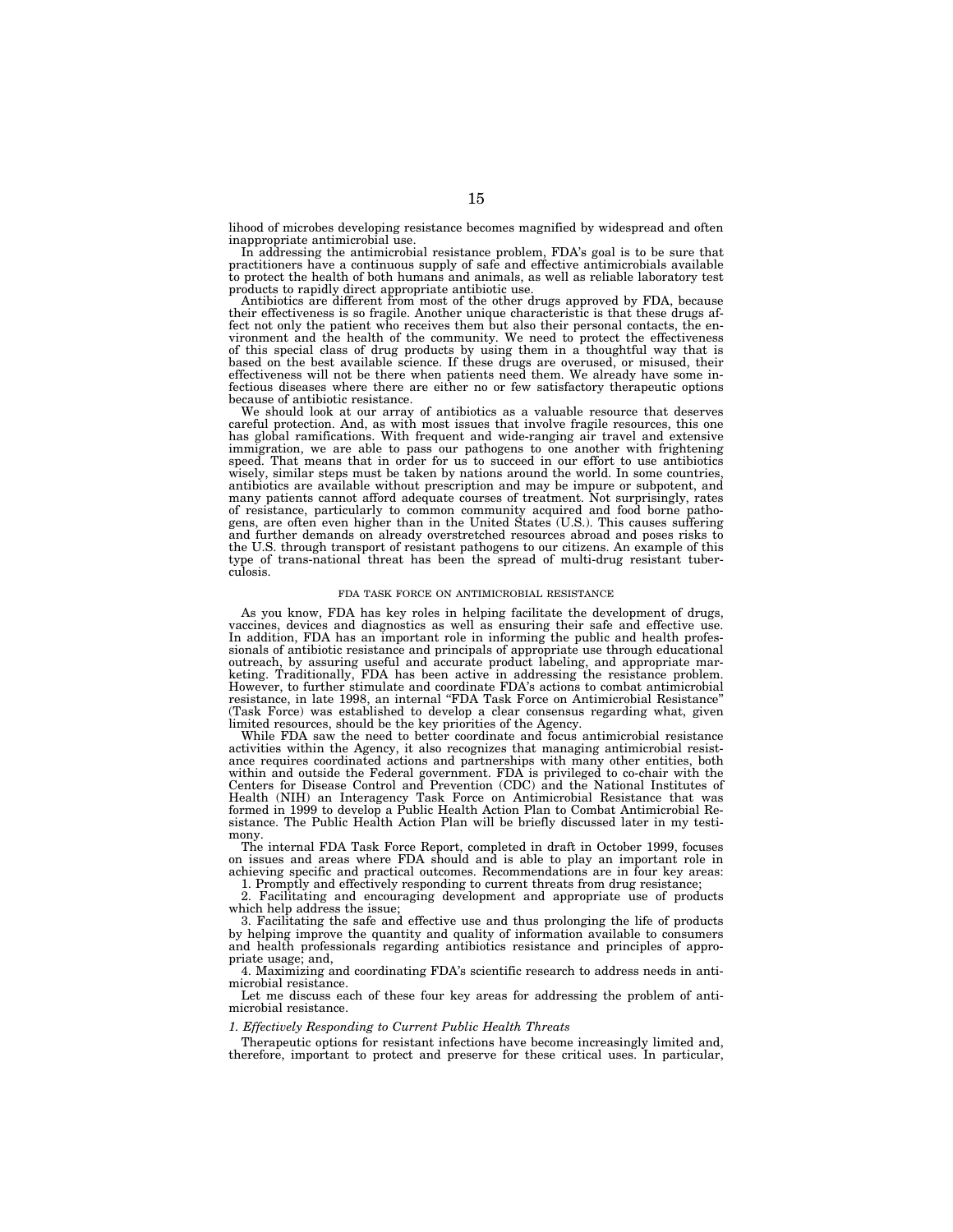there are agents, including among them both those recently or previously approved and those as yet unlicensed, which are either the only or among the very few available treatments for life threatening resistant infections. This concept of critical "Category I Drugs'' is also embodied in the proposed Center for Veterinary Medicine (CVM) Framework. The proposed Framework document, which I will discuss later, outlines the categorization of drugs by their importance to human medicine as well as a risk-based Framework for their use in food animals.

How antibiotics are used could, as it has in the past, be regarded as primarily an issue of ''medical practice.'' However, it is widely acknowledged that the rapidity of development of resistance to an agent is increased with the magnitude of antibiotic use. Thus, use of these precious drugs of last resort for infections easily treated by other medicines is highly likely to ultimately compromise their efficacy, and hence, their safety in treatment of serious infections. FDA plans to partner with and obtain input from others, including other Federal agencies, professional groups and the pharmaceutical industry, in order to assure that important antibiotics are used as wisely as possible.

The development of appropriate public health strategies for managing antimicrobial resistance will require more than sporadic and ad hoc data on the occurrence of resistance. A comprehensive system of antimicrobial resistance surveillance is needed to provide a measure of the resistance patterns, an early warning system for emerging problems, and a baseline to target and evaluate prevention control measures. In addition to establishing baselines and showing trends, early warning of an emerging problem may alert clinicians to a possible problem and have an immediate impact on prescribing decisions and outcome for the patient. There is also a need to improve the understanding of the relationship between drug use and resistance in order to use drugs wisely. This need is pressing with regard to both human and food animal antibiotic use. Again, FDA has important partnerships with CDC and U.S. Department of Agriculture (USDA) addressing surveillance and we are committed to continuing these efforts and broadening our efforts as we consider use issues.

## *2. Facilitating Product Development*

There is and will be a critical need for innovative product development to meet the threat posed by antimicrobial organisms. Desired products include not only new antibiotics, but also vaccines to prevent infections and reduce antibiotic use. We also need improved, more rapid, diagnostics to identify pathogens and drug resistance. At each step of the product development process, there is room for improvement and innovation.

As we address this matter we also need to acknowledge that each new antimicrobial agent represents a major investment by a pharmaceutical company, which must shepherd the product through pre-clinical studies and clinical testing. As is stated in a recent World Health Organization (WHO) report, few breakthroughs in the discovery of antimicrobials have been accidental discoveries, stumbled upon by chance. Instead, they are the result of dedicated scientific effort and vast amounts of money, time, and human labor. This is also true of the development of novel new treatments and of vaccines.

FDA and its partners will continue to consult with representatives of the pharmaceutical industry and other expert parties, such as FDA's Advisory Committee on Anti-Infective Drugs, on strategies to promote the development of new antimicrobial drugs, vaccines, and diagnostic tests. We need to collectively address overcoming economic disincentives to new antimicrobial product development and renewed efforts to promote and expect appropriate use of these important products.

Some examples of what we are doing to facilitate product development for drugs, vaccines, and medical devices follow.

#### *Drugs*

During July 1998, FDA's Center for Drug Evaluation and Research (CDER) sponsored a public meeting with industry, academia and other public health agencies to receive input on the topic of antibiotic resistance. This meeting was followed in October 1998, by an Advisory Committee meeting to discuss the issues raised at the July meeting, and included: ways to help speed product development, including approaches to improve clinical trials for studying drugs targeted at resistant organisms; programs that may provide incentives for drug development, such as Orphan Drug designation; and approaches to promote the appropriate use of antibiotics.

As I stated previously, to provide therapeutic options for the treatment of infections due to resistant organisms, critical antibiotics need to be brought to market as expeditiously as possible. The Agency is granting these applications a priority review, which ensures that these applications are acted on in six months or less.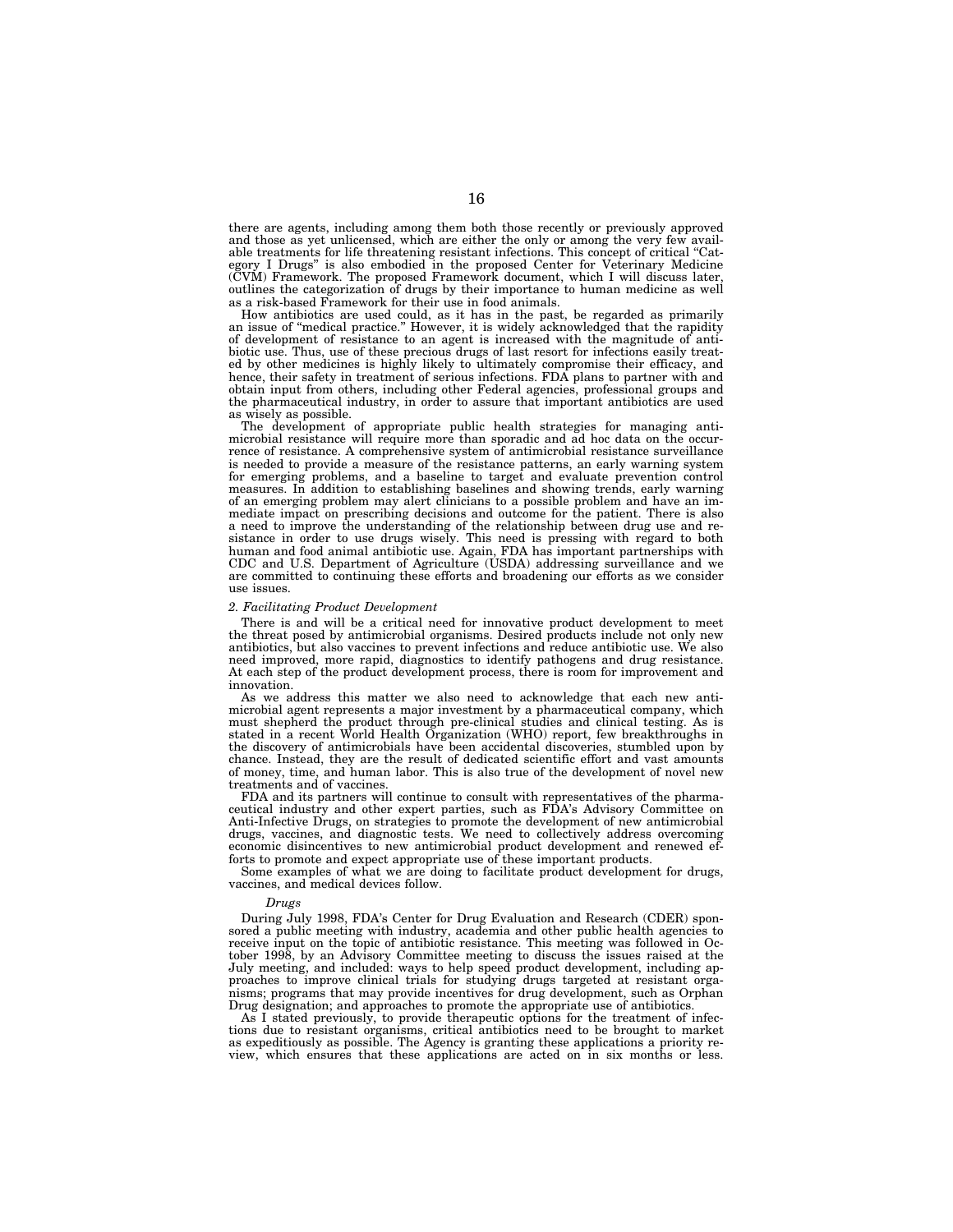Shortening the development time of these products is also important in bringing these products to market as soon as possible. In this regard, the Agency has worked with sponsors of these products though early discussions on overall product development, clinical trial design, and other issues that may arise so that the process can be as efficient as possible and provide the data that would be necessary to determine the safety and effectiveness of the product. In addition, the use of regulatory approaches to provide more rapid development, such as early consultation and early access (Subpart E designation), and accelerated approval utilizing a surrogate endpoint (Subpart H), has also been discussed.

Two of the most recent approvals for products to treat highly resistant orga-<br>nisms—Synercid® and Zyvox®—were developed and reviewed using these approaches. Prior to the approval of these products, patients who were infected with vancomycin-resistant enterococci had no other available therapies. Many of these patients are immunocompromised or have serious underlying illness requiring care in an intensive care unit and are therefore the most vulnerable. These products are

truly ''live saving'' for these patients. The development of innovative new products to treat infections due to resistant organisms, especially those for which there are few treatment options, such as mul-tiple resistant gram negative or gram positive organisms, is critically important. CDER has taken the initiative in developing policies regarding the development and the appropriate use of drugs of last resort. This will include developing recommendations that focus the development of these products on the area of need, guidance on the design of clinical trials for these products, the application of regulatory approaches, such as accelerated approval, and the development of policies that will promote the appropriate use of these products. There are a number of issues that will require further refinement and resolution. At present, antibiotics are usually developed for a number of indications (diseases) caused by a variety of organisms, including organisms resistant to other antibiotics. This provides a potentially large market for the sponsor to recoup their research and development costs. This is not a good approach if one wishes to preserve antibiotics that treat resistant organisms. However, the numbers of patients infected with resistant organisms may be sufficiently limited to discourage drug development only for this population. Strategies to overcome these potential economic disincentives to development and to appropriate use will also be considered. The application of existing programs, such as Orphan Drug designation, has been discussed as one potential approach at public meetings in July and October, 1998.

#### *Vaccines*

The Agency also is encouraging the development of new vaccines to help reduce the need for antibiotics and, thus, slow the spread of resistance. Pointing to the global importance of vaccines, the WHO refers to prevention through vaccination as the ultimate weapon against infection and drug resistance.

An important vaccine for the prevention of meningitis (a severe infection of the lining of the brain or spinal cord) occurred earlier in the decade. Before the approval of the first *Haemophilus influenzae* type b (Hib) vaccine in 1990 for infants, Hib was the leading cause of bacterial meningitis and was becoming increasingly antibiotic resistant. Today, invasive Hib infection has been virtually eliminated from the U.S. by effective vaccines, reducing not only harm to children but also antibiotic use.

Earlier this year, FDA approved the first vaccine to prevent invasive pneumococcal diseases in infants and children, Prevnar. This vaccine prevents invasive diseases caused by the organism *Streptococcus pneumoniae*, including bacteremia (an infection of the bloodstream) and meningitis, a severe infection of the lining of the brain or spinal cord. *Streptococcus pneumoniae* remains as one of the leading causes of bacterial meningitis, and we are hopeful that vaccines like Prevnar will greatly reduce this threat.

This new vaccine is great news for parents and their children because now, we have a highly effective way to prevent pneumococcal infection, now the major cause of meningitis and serious blood infections in the most susceptible children—those under two years of age.

In addition, pneumococcal vaccines are being studied for the prevention of otitis media and pneumonia, which are often due to pneumocci. The potential contribution of pneumococcal vaccines in helping to reduce these diseases could further reduce the use of antimicrobials. Numerous other promising vaccine candidates to protect against organisms for which antimicrobials are typically administered are in various stages of clinical development.

In addition to vaccines that directly impact on pathogens with recognized high rates of resistance, vaccines are also under development that would indirectly affect antimicrobial use. For example, ear infections and respiratory diseases are often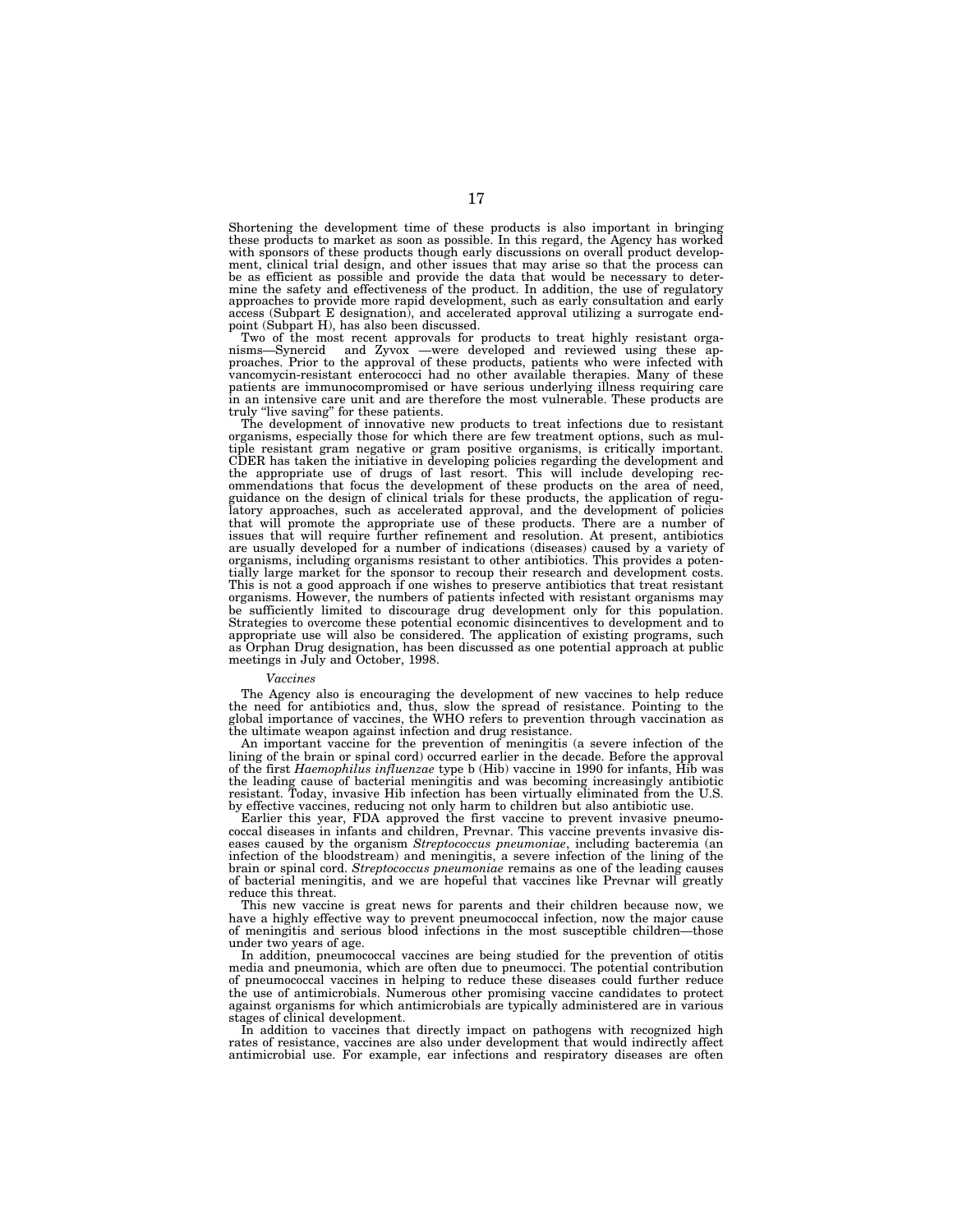treated with antibiotics, but most are caused by viral infections, such as parainfluenza and respiratory syncytial virus . Therefore, development of vaccines to prevent these viral infections would also be an important mechanism impacting on unneeded and nonbeneficial antibiotic use.

FDA's Center for Biologics Evaluation and Research (CBER) recognizes the importance of expediting clinical development of these products and their public health benefit. CBER has worked with academia, manufacturers, and other government agencies to address the development of new vaccines and therapies as alternative approaches to reduce antimicrobial use. For example, CBER has participated in several workshops addressing key issues related to the development of combination vaccines against multiple childhood diseases. In addition, CBER has expedited the clinical development and approval of these products. For example, through the provisions provided by FDAMA, Prevnar was granted fast track designation and assigned priority review status.

#### *Devices*

Another product line that we want to facilitate that will have a significant impact on the appropriate use of antimicrobials is the development of new diagnostic tests that can rapidly determine and certainly indicate whether an infection is bacterial. The test would also then be expected to identify an appropriate antibiotic for treatment. Diagnostic tests that are reliable and whose results are more quickly available have great potential for reducing prescription of antibiotics when they are not necessary and over prescribing a more powerful antibiotic than is clinically necessary. Conversely, rapid identification of resistant infections can lead to earlier use of effective treatments and better outcomes for patients. FDA's Center for Devices and Radiological Health (CDRH) reviews these types of products premarket, assuring that expected performance is reliable for use in patient management and gathering data for surveillance.

#### *3. Facilitating Safe and Effective Use of Antimicrobials*

As I stated, antimicrobial resistance is an inevitable consequence of the selective pressure of widespread and often inappropriate antimicrobial use. We all—physicians, patients, pharmaceutical companies, public health professionals, and government agencies—must concede the fact that individually and collectively we are a ment agencies—must concede the fact that individually and collectively we are a<br>part of the problem, and acknowledge that it will take all of our efforts to arrive at the solution.

The medical profession plays an important role in this issue. Physicians tell us that patients often pressure them to prescribe antibiotics. They may have limited time to explain the rationale for not using an antibiotic, or for using an alternative treatment. They may not have access to rapid diagnostic tests or to antibiotic sensitivity testing. In addition, there may be financial disincentives to perform these tests. It can be far too tempting to simply prescribe an antibiotic. Since this is often a shot in the dark, because the bacteria have not been identified and susceptibility testing not done, the physician is further tempted to prescribe the latest powerful blockbuster antibiotic. Such antibiotics are often not warranted, as many community acquired infections are viral and do not respond to antibiotics or are caused by bacteria still sensitive to older alternative drugs. A colleague of mine told an interesting story. She was waiting in line at the pharmacy in a hospital in the Washington area. This was just outside the outpatient surgery area. She was the fifth person in line. Now this was shortly after a particular fluoroquinolone was approved. I will not mention the name of the product. The point is that, believe it or not, every single person in the line in front of her was given this new fluoroquinolone. And so was she. It was the blockbuster antibiotic of the day. One might conclude that it was being pushed a little too hard and perhaps used when it was not necessary.

Once an antibiotic is prescribed a lack of patient understanding and, therefore, compliance may also contribute to resistance. Patients, either by omission or commission, often do not take the antibiotic according to directions, and frequently fail to take the entire course of antibiotics. Instead, they stop taking it when they feel better, and then save the rest for the next time or share the leftover drug with a sick friend. The result, inadequate treatment courses, also is a recipe for inducing resistance.

It is not easy to accurately establish the extent of overuse or inappropriate use of antibiotics by the medical profession or patients, but several studies have given estimates that present a picture of substantial overuse of these products. Office-<br>based physicians in the U.S. write more than 100 million antibiotic prescriptions<br>each year. According to CDC, perhaps as many as half of t total of 50 million—may be unnecessary. They are prescribed for patients who have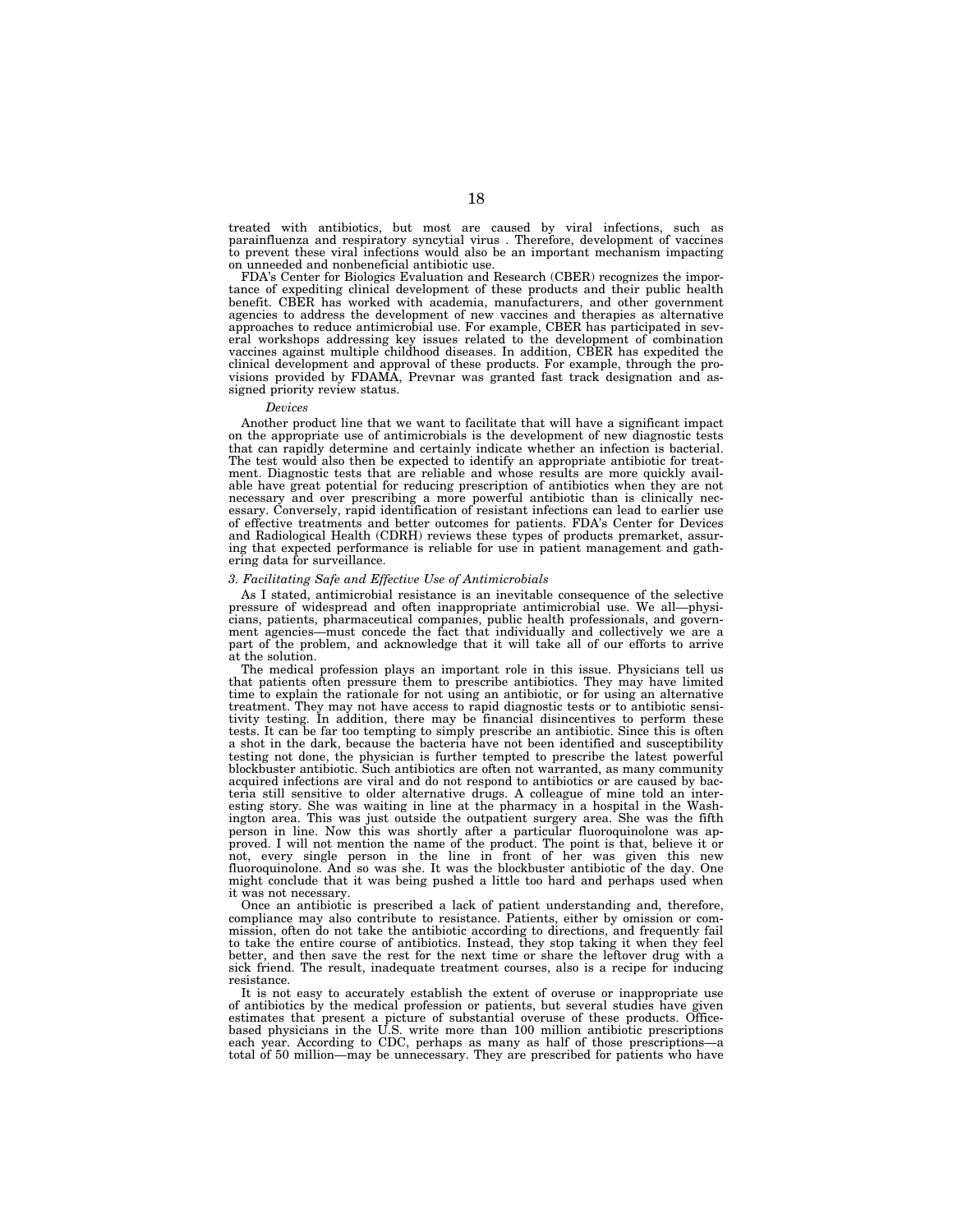the common cold and other viral infections, including influenza. I would like to recognize here the encouraging report last week from CDC that showed that the rate of prescriptions written for children with respiratory ill being used more wisely.

A third component that contributes to antibiotic resistance is the marketing practices of pharmaceutical companies. The messages conveyed are naturally geared to persuading health professionals to buy and use their products. With well over 80,000 detail people and active direct to consumer advertising campaigns, there are effective means to get any marketing message out. An article in USA Today commented that, "Physicians must be honest with themselves and with their patients. Decisions on which prescriptions to write must be made in accordance with the best scientific evidence, not on the best marketing campaign."

However, we have also been remiss at the Federal, State, and Local levels in not aggressively getting out the message about the importance of appropriate antibiotic use and the need to protect these resources.

We need to educate physicians and the public about the resistance problem and encourage more judicious use of antimicrobial drugs. We pledge to do our share with both industry and other public health officials, to provide better and more consistent information to consumers and health care professionals. We believe it is particularly important to include additional information in the labeling of prescription antibiotics.

Yesterday, FDA proposed a regulation that will require statements on prescription antibiotic drug labeling that discuss the appropriate use of antibiotics and how to reduce the development of drug-resistant microorganisms. The proposal is intended to encourage physicians to prescribe systemic antibacterials more judiciously and only when clinically necessary. The proposal also is intended to encourage physi-cians to counsel their patients about the proper use of such drugs and the importance of taking them as directed.

Specifically, the proposed rule would require that:

- ... at the beginning of the label, under the product name, the labeling must state that inappropriate use may increase the prevalence of drug resistant microorganisms and may decrease the effectiveness of the drug product and re-lated antimicrobial agents, and that the drug product should be used only to treat infections that are proven or strongly suspected to be caused by suscep-
- tible microorganisms;<br>
 "the 'Clinical Pharmacology' section state that appropriate use of the drug product includes, where applicable, identification of the causative microorganism<br>
and determination of its susceptibilit
- bility patterns of the listed microorganisms should direct initial selection of the drug product for the treatment of the listed indications and that because of changing susceptibility patterns, definitive therapy should be guided by the results of susceptibility testing of the isolated pathogens;
- —''the 'Precautions' subsection entitled 'General' state that inappropriate use may increase the prevalence of drug resistant microorganisms and may decrease the future effectiveness of the drug product and related antimicrobial agents. This subsection would also include a statement that the drug product should only be used to treat infections that are proven or strongly suspected to be caused by susceptible microorganisms; and,
- —''the 'Precautions' subsection entitled 'Information for Patients' state that patients should be counseled that the drug product should be used only to treat bacterial infections and that it does not treat viral infections. The subsection would also advise physicians to counsel patients that the medication should be taken exactly as directed.

The recently approved antimicrobial, Zyvox® (linezolid), has some of this language in its package labeling. Under Indications and Usage, the labeling states, ''Due to concerns about inappropriate use of antibiotics leading to an increase in resistant organisms, prescribers should carefully consider alternatives before initiating treat-

ment with Zyvox® in the outpatient setting."<br>It goes on to say, "Appropriate specimens for bacteriological examination should be obtained in order to isolate and identify the causative organisms and to determine their susceptibility to linezolid [Zyvox®]. Therapy may be instituted empiri-<br>cally while awaiting the results of these tests. Once these results become available, antimicrobial therapy should be adjusted accordingly.'' The Agency also has issued a request to the sponsor of another drug of last resort asking that they include a statement in the package insert regarding the appropriate use of their product. Discussions with the firm are ongoing.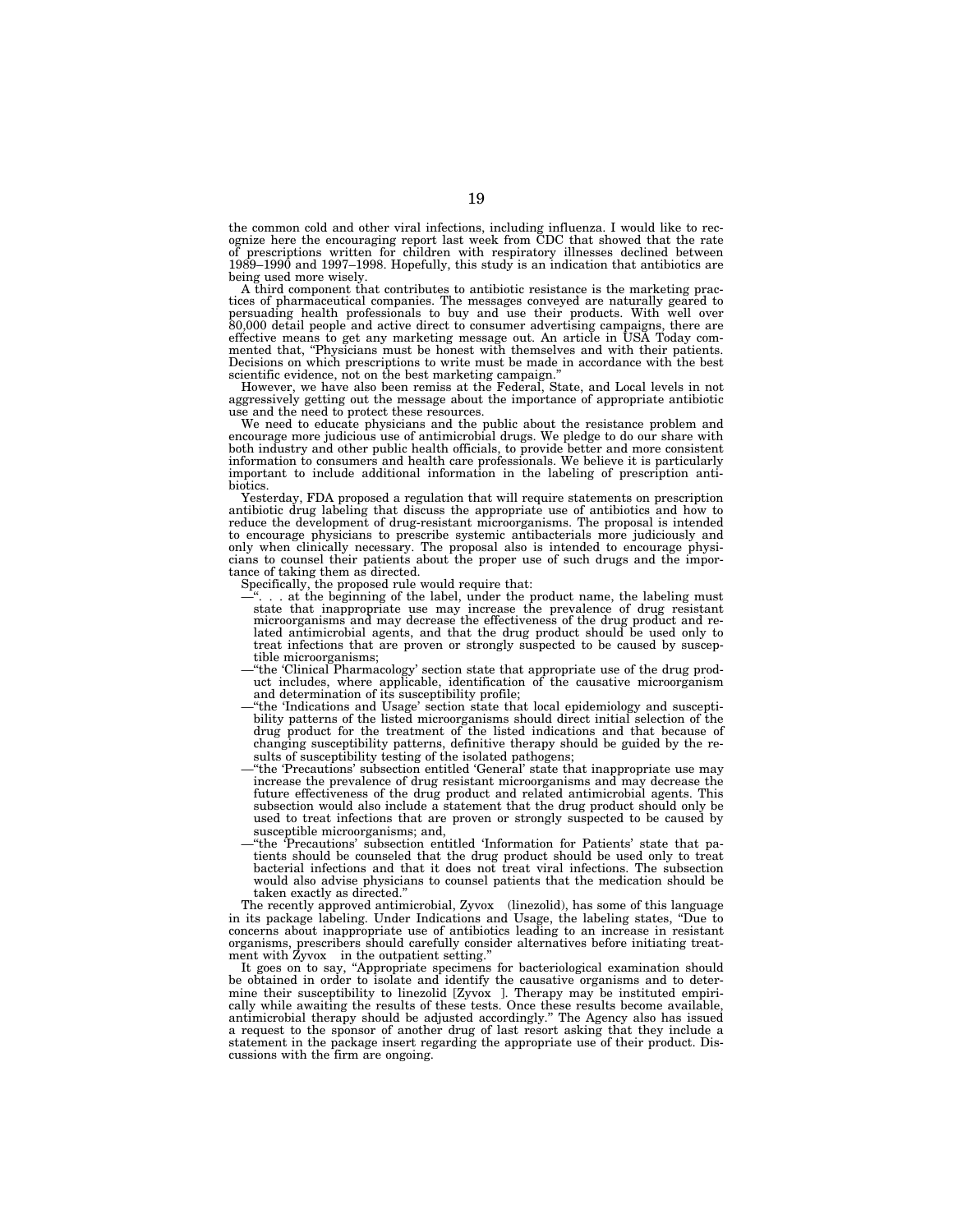We believe that having more of this type of information on product labeling will influence prescribing behavior, and that the Zyvox® labeling is a step in the right direction and we applaud Pharmacia and Upjohn for working with the Agency to develop this message.

## *4. Coordinating FDA's Scientific Response to Antimicrobial Resistance*

Lastly, research is an important FDA activity in supporting and filling gaps in the science base of the Agency. Basic and applied research provide the foundation for combating the problem of antimicrobial resistance. Research is essential to support the development of new antimicrobial drugs, vaccines, and diagnostic tests and the development of innovative uses of products. Research also plays an essential role in supporting the science base for regulatory structures and decisions.

Although NIH is the lead government agency focusing on research associated with antimicrobial resistance, FDA research supports strategic goals, such as the development of knowledge bases, and method, agent, or concept driven research. FDA has important scientific resources invested in antimicrobial research and related areas and FDA scientists have made important contributions to the field. The spectrum of such research ranges from the basic, such as mechanisms of resistance induction and transfer related to food animal use of antimicrobials, to the applied, such as improved detection of resistant pathogens in regulated food products.

#### CVM'S FRAMEWORK DOCUMENT

Let me next briefly address our effort in the area of antimicrobial use in foodproducing animals—an area of controversy that has spanned the past 30 years. Antibiotics have, for decades, played a key role in ensuring the health of food animals. And, as you know, producers have used some of these same products as growth promoters. Such uses contribute to the general availability of safe food products at reasonable prices. At the same time, the potential risks posed by antimicrobial resistance have become of increasing concern.

In response, FDA developed in 1999 a discussion document entitled ''A Proposed Framework for Evaluating and Assuring the Human Safety of the Microbial Effects of Antimicrobial New Animal Drugs Intended for Use in Food-Producing Animals.''

The proposed Framework describes the Agency's best thinking on how to evaluate the microbial safety of antimicrobials for use in food animals. The concepts described in the Framework could be used to assess not only new antibiotics, but also previously approved antibiotics. The Agency will take appropriate procedural steps to develop and implement any policies resulting from the concepts.

We believe that the proposed Framework presents a sound science and risk-based approach to the antimicrobial resistance issue, and consistent with guidance issued in December 1999, we are asking companies to assess the microbial safety of all new antimicrobials to be used in food animals.

Depending on the results of this assessment, the drug sponsor may need to conduct pre-approval studies to assess the rate and extent of resistance development in pathogens or commensals of human health concern. We will be issuing a guidance document in the near future to more specifically outline how such studies can be conducted. In addition, we will hold a scientific workshop in January 2001, to outline our approach and seek public input on the establishment of resistance and monitoring thresholds. I would also like to note that the veterinary medical profession and specialty practice organizations of veterinary practitioners are developing judicious use guidelines as well.

As the mechanism for regulating these drugs, the proposed Framework discusses three categories of antimicrobial drugs. The categories would be based on the drug's unique or relative importance to human medicine.

The chain of events that leads to the transfer of antimicrobial resistance from animals to humans is complex. It includes the ability of the drug to induce resistance in bacteria, and the likelihood that use of the drug in food-producing animals will promote resistance. It also includes the likelihood that any resistant bacteria in or on the animal will then be transferred to humans. The final link in this chain of events is the likelihood that such transfer will result in loss of efficacy of human antimicrobial therapies.

The proposed Framework also includes a characterization of the likelihood of human exposure to resistant, foodborne pathogens as HIGH, MEDIUM or LOW. To do this, the drug's attributes—for example, its mechanism and rate of resistance induction, and its induction of cross-resistance to other related or unrelated drugs would be considered. The proposed Framework also includes an evaluation of how the product is used, and other relevant factors such as animal and manure management practices, environmental contamination, and food processing.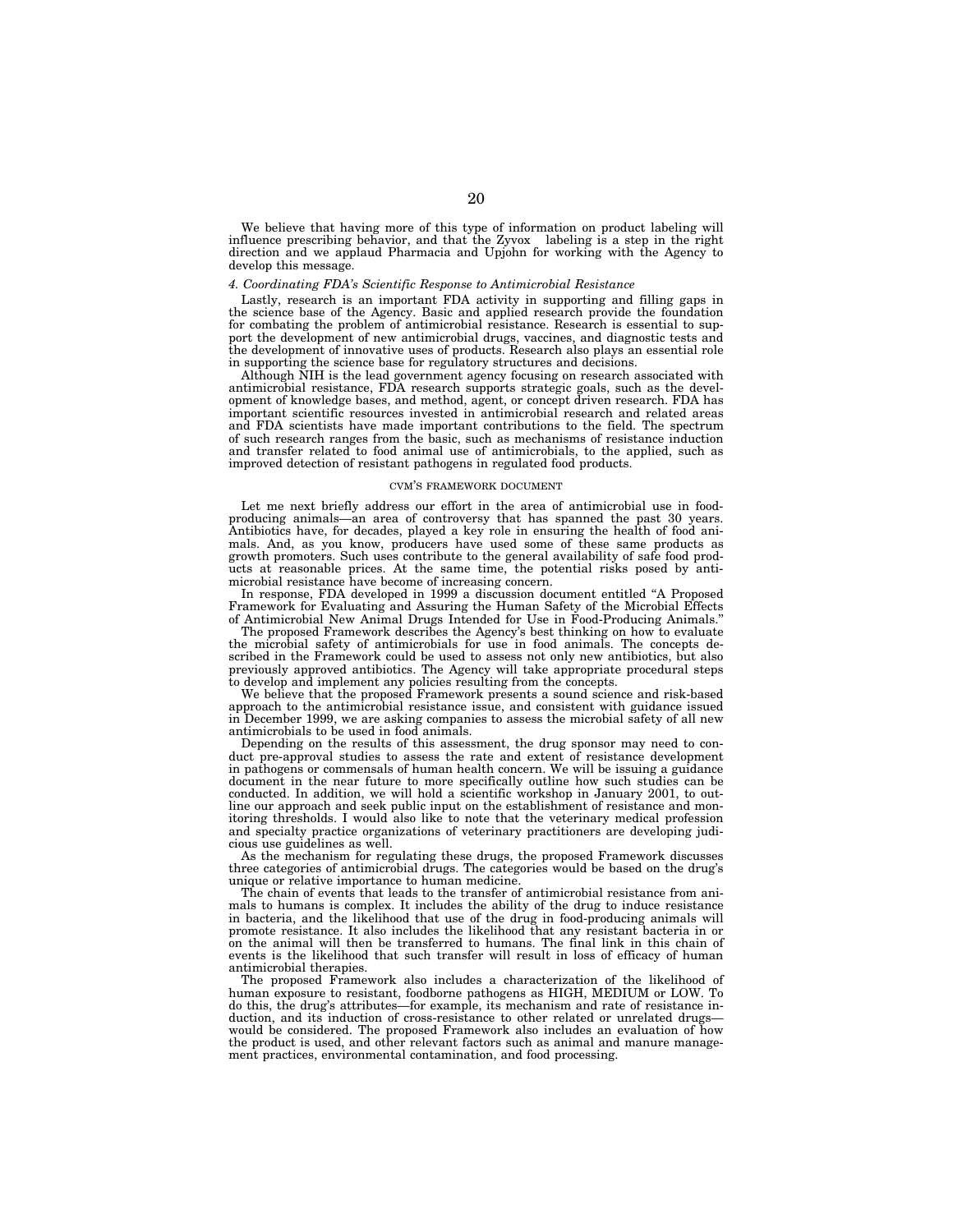The extent of data required before and after approval of a new antimicrobial drug would depend upon a consideration of the drugs importance to human medicine, the potential for human exposure, and other factors as they may be deemed relevant.

The need for FDA to have additional and more detailed animal drug distribution information is also discussed in the proposed Framework. This information would<br>be most useful if it could be reported by state, species, dosage form, season of use,<br>and an estimate of the antimicrobial activity units sold cepts articulated in the Framework document would be presented to the public through guidance or notice and comment rulemaking, as appropriate.

#### *National Antimicrobial Resistance Monitoring System: Enteric Bacteria*

To make this Framework operational we will depend upon an effective resistance surveillance system and scientifically sound risk assessments. We can now obtain valuable resistance data through the National Antimicrobial Resistance Monitoring System: Enteric Bacteria (NARMS). FDA proposed NARMS in 1995 in response to growing concern about the emergence of untreatable antimicrobial resistance.<br>NARMS was developed in 1996 as a collaborative surveillance effort by FDA's CVM,<br>CDC, and the USDA. This system allows us to prospectively monito

antimicrobial susceptibility of selected zoonotic, enteric pathogens and commensals. Currently, NARMS monitors the susceptibility of *Salmonella* and *E. coli* to 17 antimicrobial drugs, including ciprofloxacin, ceftriaxone, ceftiofur, tetracycline, and others. NARMS also monitors susceptibility of *Campylobacter* isolates to eight antimicrobial drugs-among them—azithromycin, ciprofloxacin, clindamycin, erythromycin, and tetracyline.

Seventeen State and Local Health departments submit human clinical isolates of non-typhoid *Salmonella* and *E. coli.* Eight State health departments submit human clinical *Campylobacter* isolates. And four States submit *Campylobacter* isolates from retail poultry. In 1998, NARMS was expanded to include sentinal sites at veterinary diagnostic laboratories.

USDA conducts animal isolate testing which is done at their Agricultural Re-search Service Russell Research Center. And CDC conducts testing on human isolates at their National Center for Infectious Diseases Foodborne Disease Laboratory.

NARMS is proving to be a valuable source of resistance data, and is helping us characterize the scope of the resistance issue, and monitor changes. NARMS serves as a model surveillance system for other nations establishing their own surveillance systems.

#### *Risk Assessment*

Last December, FDA released a draft quantitative risk assessment that modeled the human health impact of fluoroquinolone-resistant *Campylobacter* infections associated with the consumption of chicken. We used data from NARMS, CDC's case control studies, FoodNet, and other sources, for the risk assessment. We'll finalize the results of the risk assessment by early this fall, but the preliminary results did indicate that there is an impact on human health from fluoroquinolone-resistant *Campylobacter* associated with chicken consumption.

And we have initiated a second risk assessment. We are currently conducting a feasibility study to determine whether sufficient data can be obtained to complete a quantitative risk assessment. This one will assess the plausibility of a link between the use of virginiamycin in animals and quinupristin/dalfopristin resistance in humans as well as the human health impact attributable to use of virginiamycin in food-producing animals. This risk assessment will also evaluate risk management options to address the human health impact if it is deemed unacceptable. Ultimately, we want to ensure that significant human antimicrobial therapies are not compromised or lost due to antimicrobial use in animals. At the same time, we want to provide for the use of safe and effective antimicrobials in food animals.

The other major issue related to the use of antimicrobials in food-producing ani-mals is their use for growth promotion in livestock. The Framework approach could also be applied to these products and we will focus our efforts on evaluating those uses that pose the greatest risk to public health. As in all of our decision-making, the best available science will be used to ground and guide our actions.

#### *Antimicrobial Resistance and the Budget*

Mr. Chairman, I would be remiss if I did not take this opportunity to thank you for approving FDA's antimicrobial resistance increase request in the fiscal year 2001 Senate Appropriations bill. Both the Senate and the House bills as passed include full funding of FDA's request for antimicrobial resources. The fiscal year 2001 request builds upon three years of intense work and cooperation among several key agencies, FDA, CDC, NIH, USDA and several State and Local Health agencies. FDA believes Congressional funding of the Food Safety Initiative has served a key role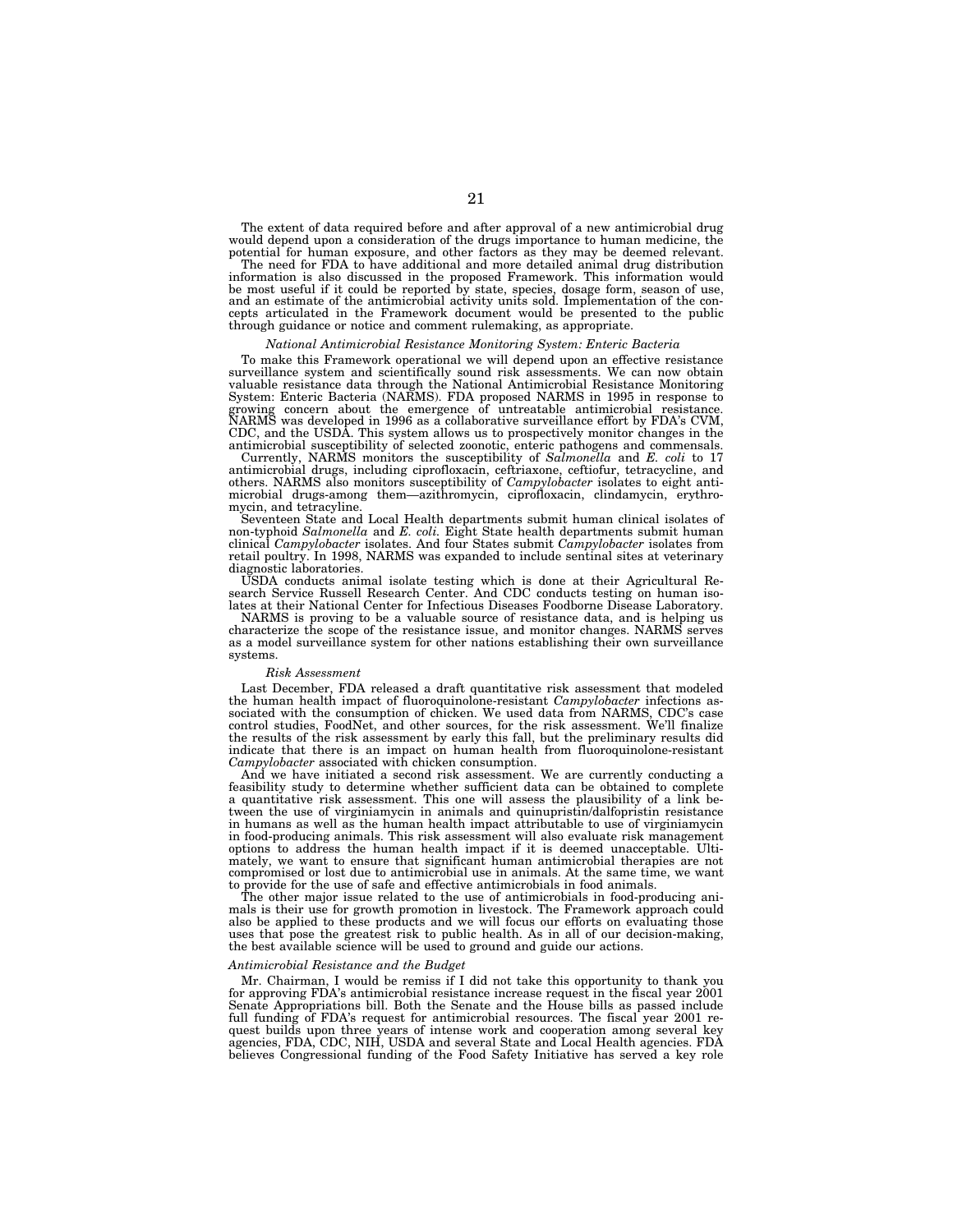in establishing a coordinated approach to food safety and antimicrobial resistance. We expect funding for antimicrobial resistance to be a continuing priority.

#### INTERAGENCY TASK FORCE ON ANTIMICROBIAL RESISTANCE

As I mentioned above, FDA recognizes that managing antimicrobial resistance requires coordinated actions and partnerships with many other entities, both within and outside the Federal government. FDA co-chairs with CDC and NIH an Interagency Task Force on Antimicrobial Resistance that was formed in 1999 to develop a Public Health Action Plan to Combat Antimicrobial Resistance.

The Public Health Action Plan reflects a broad-based consensus of Federal agencies on actions to combat antimicrobial resistance and provides a blueprint for specific, coordinated Federal actions. A draft Part I of the Action Plan focusing on domestic issues was published in late June of this year. Part I includes many proposed activities which FDA will address either as a coordinator or as a partner with other agencies, including priority items to foster product development, to educate professionals and the public, and to develop and implement the concepts outlined in the CVM Framework. Part II of the plan, to be developed subsequently, will follow development of WHO's approach and identify U.S. agency actions that can more specifically help address international issues. Development and implementation of the Public Health Action Plan also has included and will continue to include the participation and efforts of the Agency for Healthcare Research and Quality, USDA, the Department of Defense, the Department of Veteran Affairs, the Environmental Protection Agency, the Health Care Financing Administration, and the Health Resources and Services Administration. These partners are critical given the complex nature of resistance and the need to address the issue in an inclusive and coordinated manner, with consideration of such diverse areas as health care systems, the environment, and agriculture.

#### **CONCLUSION**

Let me once again underscore that to adequately address this public health issue, it will take responsible action by more than just Federal agencies. It is going to take energy and determination on the part of the medical and veterinary professions, the pharmaceutical and animal health industries, and those who grow and care for foodproducing animals.

Our highest priority should be to ensure that we have safe and effective antimicrobials to protect human and animal health today and in the future. FDA is committed to doing our part to ensure that this happens. We feel that the internal FDA Task Force Plan and the Interagency Public Health Action Plan are important blueprints to move us forward in a coordinated and effective way.

I would be happy to answer any questions you may have.

# PREPARED STATEMENT OF THE NATIONAL INSTITUTES OF HEALTH

### ROLE OF NIH IN MEETING THE PUBLIC HEALTH NEEDS IN ANTIMICROBIAL RESISTANCE

NIH has a lead role in coordinating the participating agencies' research efforts to address antimicrobial resistance, and the National Institute of Allergy and Infectious Diseases (NIAID) is the lead Institute at NIH for antimicrobial resistance. Antimicrobial resistance is not one problem, but a whole array of problems spanning microbiology. Basic and clinical research provides the fundamental knowledge necessary to develop appropriate responses to antimicrobial resistance. The broad scope of the U.S. research community as assessed by the NIH and other relevant agencies has a major contribution to make in meeting the diverse challenges such as: new diagnostic tests; new antimicrobial agents (including novel therapeutics); and vaccines and other prevention methods.

### NIH CONGRESSIONAL TESTIMONY AND BRIEFINGS ON ANTIMICROBIAL RESISTANCE

On February 25, 1999, Dr. Anthony Fauci, Director, NIAID, testified before the Senate Committee on Health, Education, Labor, and Pensions Subcommittee on Public Health and Safety (see Attachment I), summarizing the Institute's research activities related to antimicrobial resistance (http://www.niaid.nih.gov/director/congress/1999/0225.htm). Many of the activities referenced in this testimony have expanded during the past year; for example, additional genomes have been sequenced. The NIAID website provides updated information on many of these items (see Attachment II, the NIAID website—main link: http://www.niaid.nih.gov/; specific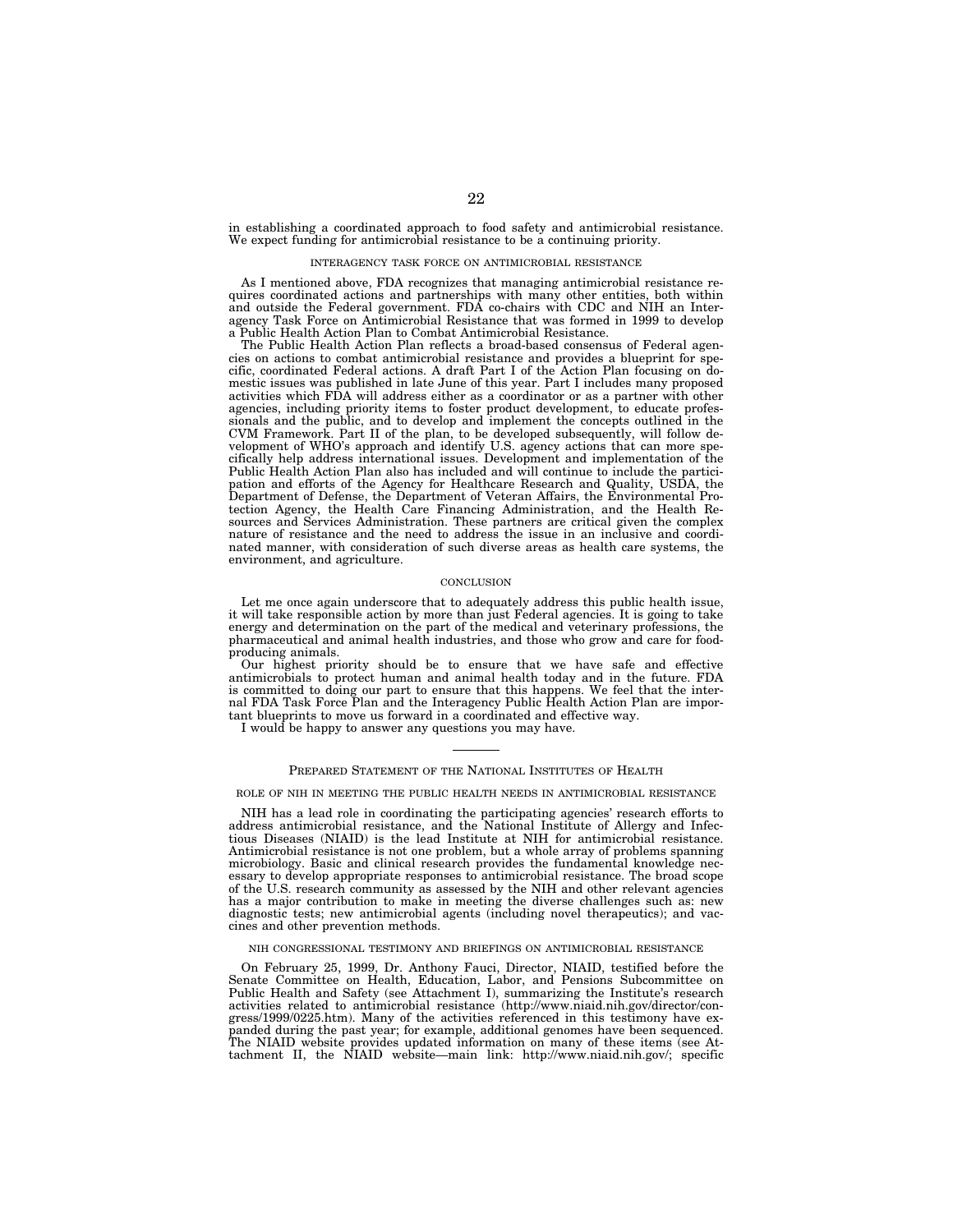microbiology and infectious diseases information link: http://www.niaid.nih.gov/research/dmid.htm).

In addition, on June 29, 2000, a briefing for staff to Senator Thad Cochran (R– MS), a member of the Labor/HHS Appropriations Subcommittee, was held to discuss the draft ''Public Health Action Plan to Combat Antimicrobial Resistance.'' Presentations were made by the respective HHS Co-Chairs on the Interagency Task Force on Antimicrobial Resistances: Dr. Dennis M. Dixon, NIH/NIAID; Dr. David Bell, CDC/NCID/OD (Office of the Director, National Center for Infectious Diseases); and Dr. Jesse Goodman, FDA/CBER (Center for Biologics Evaluation and Research, Food and Drug Administration). Also on this same date, a similar briefing was held for House staff that was sponsored by Representative Louise Slaughter (D-NY).

NIAID program officers also have participated in two antimicrobial resistance briefings over the past two years for staff to Senators Edward Kennedy (D-MA) and William Frist (R-TN).

#### NIH'S ROLE IN THE INTERAGENCY TASK FORCE ON ANTIMICROBIAL RESISTANCE

The Interagency Task Force on Antimicrobial Resistance, co-chaired by CDC, FDA and NIH and also including HCFA, HRSA, AHRQ, EPA, DOD, USDA, and VA, was initiated by the agencies following the February 1999 congressional hearing on antimicrobial resistance to link the relevant agencies to coordinate the public health response. The initial public activities of this task force were announced in the June 28, 1999, Federal Register in conjunction with a July 1999 meeting organized by the Task Force to involve the scientific and public communities in the development of a Public Health Action Plan to Combat Antimicrobial Resistance. A draft of the plan was posted on the Internet, public comment was received, and the comments are being addressed.

#### NIH'S ROLE AND ONGOING RESPONSIBILITIES IN THE PUBLIC HEALTH ACTION PLAN TO COMBAT ANTIMICROBIAL RESISTANCE

#### *Summary of Plan*

The plan addresses four key issues: surveillance, prevention and control, research, and product development. NIH took the lead in identifying research areas of need for incorporation into the plan.

Three key challenges facing the public health are central to the mission of the NIH: developing better means of diagnosis, prevention, and treatment of disease. Meeting these challenges has three general requirements: identifying and addressing gaps in the understanding of microbiological processes (basic research); drawing upon and focusing a robust research infrastructure; and establishing a critical pathway for movement of research findings to useful products.

#### TOP RESEARCH PRIORITY ACTION ITEMS

The research chapter of the Action Plan identifies the responsible agencies and some targeted actions. Representative priority actions (NIH is active in each) include the following:

1. Basic Research: Genomics. Determining the genetic complete genetic code of the individual microbes and deciphering the function of the genes gets at the central operations of the organisms. The NIH will continue to play a leadership role in pathogen genome sequencing and genomics, and in collaborating and coordinating with other agencies and groups to make this vital information publicly available to guide efforts for the three primary challenges: better diagnosis, better treatment, and better prevention of the infections. We have completed numerous microbial genome projects and have launched new systems for managing genome sequencing and genome information. The NIAID has demonstrated the ability to devise and implement a priority setting process that includes community involvement to address the complex issues. For genomics, these include the selection of organisms; the public availability of data, and meeting the public health need. This is a cross cutting activity, of interest to many agencies. The USDA has embarked upon a similar priority setting process for agriculturally important organisms.

2. Clinical Research: Clinical trials of antimicrobial resistance issues that are difficult to resolve in the industrial sector.

—Novel therapies in need of a proof of principle

—Existing antimicrobials used in novel ways

—Combinations of antimicrobials

NIAID has had good success with trial groups for viruses (Collaborative Antiviral Study Group), and for fungi (Mycoses Study Group). These examples include partnering with industry. There is no strictly analogous multi-center antibacterial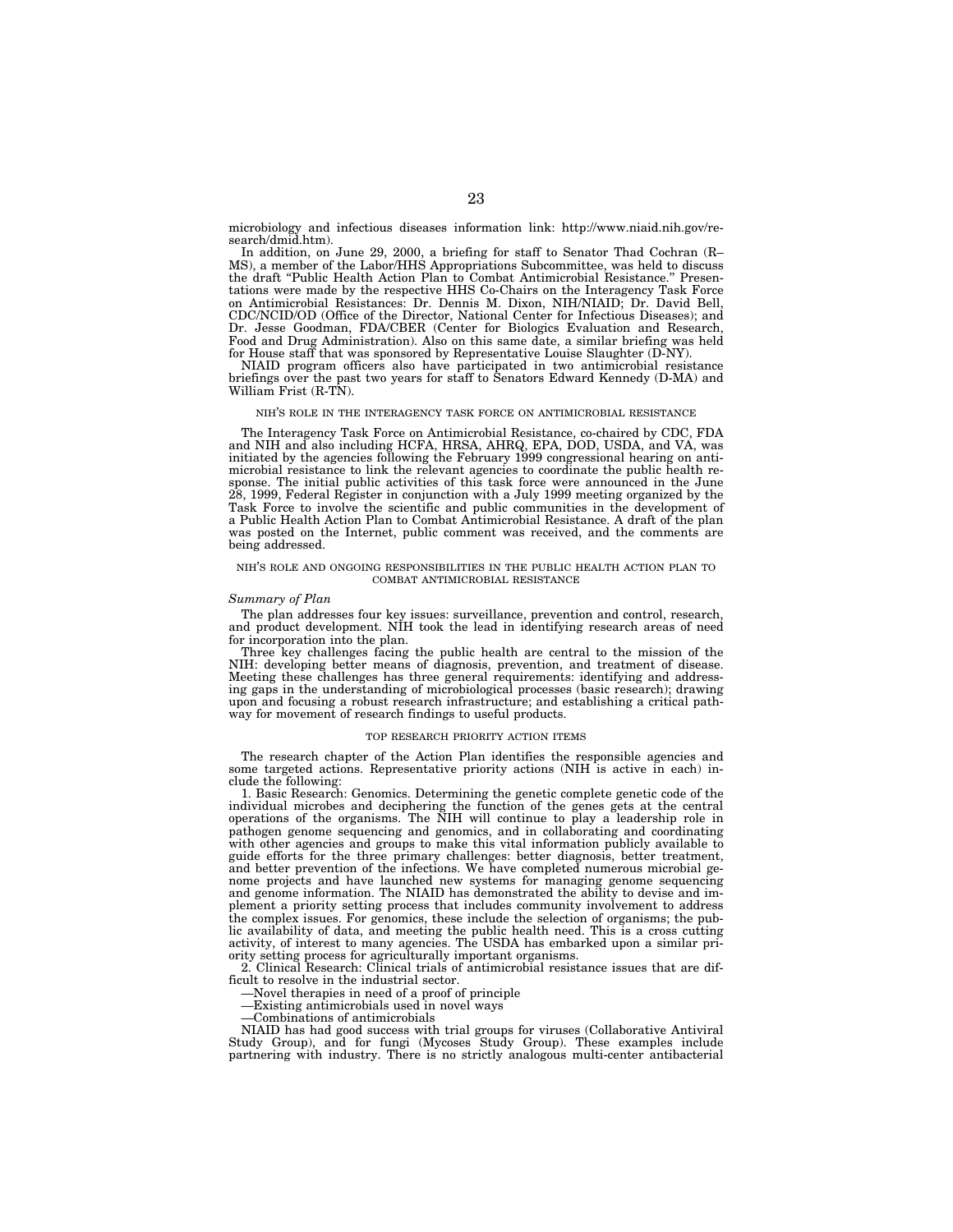study group with a focus on antimicrobial resistance that is currently in existence. The Task Force and the developing Action Plan already have contributed to shaping one new activity that NIAID is currently soliciting with existing resources.

ATTACHMENT I.—DR. ANTHONY S. FAUCI'S FEBRUARY 25, 1999 TESTIMONY BEFORE THE SENATE COMMITTEE ON EDUCATION, LABOR, AND PENSIONS SUBCOMMITTEE ON PUBLIC HEALTH AND SAFETY

Senator Frist and members of the Subcommittee, I am pleased to appear before you today to discuss the role of the National Institutes of Health (NIH) in combatting the problem of antimicrobial resistance, and the recent progress and initiatives in addressing this enormous problem.

As you are aware, many diseases are increasingly difficult to treat because of the emergence of drug-resistant organisms, including HIV and other viruses; bacteria such as staphylococci, enterococci, and *E. coli* which cause serious infections in hospitalized patients; bacteria that cause respiratory diseases such as pneumonia and tuberculosis; food-borne pathogens such as *Salmonella* and *Campylobacter*; sexually transmitted organisms such as *Neisseria gonorrhoeae*; *Candida* and other fungi; and parasites such as *Plasmodium falciparum*, the cause of malaria. According to the Institute of Medicine (IOM), the total cost of treating antimicrobial-resistant infections may be as high as \$5 billion annually in the United States.

Because of antimicrobial resistance, some infections have become untreatable in certain circumstances. Patients in our best hospitals have died with strains of the tuberculosis (TB) bacterium resistant to the entire armamentarium of anti-TB drugs. Some strains of *Pseudomonas aeruginosa*, a bacterium that causes septicemia and pneumonia in cystic fibrosis and immunocompromised patients, are becoming difficult to treat with currently available antimicrobial agents. Enterococcal infections are increasingly resistant to vancomycin, a drug which is often a physician's ''ace-in-the-hole'' when treating bacterial infections that do not respond to other drugs. In the past two years, strains of *Staphylococcus aureus* with reduced susceptibility to vancomycin have emerged, threatening to return us to the pre-antimicrobial era, when *S. aureus* infections were untreatable and frequently resulted in the death of previously healthy children and adults in the prime of life.

Treating antimicrobial-resistant infections often requires the use of more expensive or more toxic drugs and can result in longer hospital stays. For example, many isolates of *Streptococcus pneumoniae*, a leading cause of earaches, pneumonia, and meningitis, are resistant not only to penicillin but to the second and third-line antimicrobials as well. Alternatives are expensive and in some cases not licensed for children, making the management of this common infection increasingly difficult.

The emergence of antimicrobial resistance is not a new phenomenon, nor an unexpected one. In fact, resistance pre-dates the discovery of antibiotics and is an inevitable result of the rapid replication and evolution of microbes. A single random gene mutation can have a large impact on an organism's disease-causing properties. A mutation that helps a microbe survive in the presence of an antimicrobial agent will quickly become predominant throughout the microbial population. Microbes also commonly acquire genes, including those encoding for resistance, by direct transfer from members of their own species or from unrelated microbes. Once established in a microbial population, resistance is virtually impossible to eradicate.

The innate adaptability of microbes is accelerated by the selective pressure of widespread and often inappropriate use of antimicrobial agents. The Centers for Disease Control and Prevention (CDC) has estimated that one-half of the more than 100 million courses of antibiotics prescribed annually by U.S. office-based physicians are unnecessary—that is, they are prescribed for colds and other viral infections which they do not affect. Hospitals provide a fertile environment for drug-resistant pathogens. Patients at increased risk for development of infections (surgical, trauma, chemotherapy and transplant), a high density of very sick people and extensive use of antimicrobials are circumstances associated with resistance.

It is underappreciated that all major groups of microorganisms—viruses, fungi, and parasites as well as bacteria—become resistant to antimicrobials. For example, strains of HIV resistant to multiple antiretroviral drugs are now commonplace, and can be transmitted from an infected individual to an uninfected one. Although treatments that combine new drugs called protease inhibitors with other anti-HIV medications often effectively suppress HIV production in infected individuals, studies suggest that many treatment failures occur due to the development of resistance by the virus. Fungal pathogens account for a growing proportion of nosocomial infections, and clinicians are concerned that the increasing use of antifungal drugs will lead to drug-resistant fungi. Recent studies have documented resistance of Candida species to fluconazole, a drug used widely to treat patients with systemic fungal dis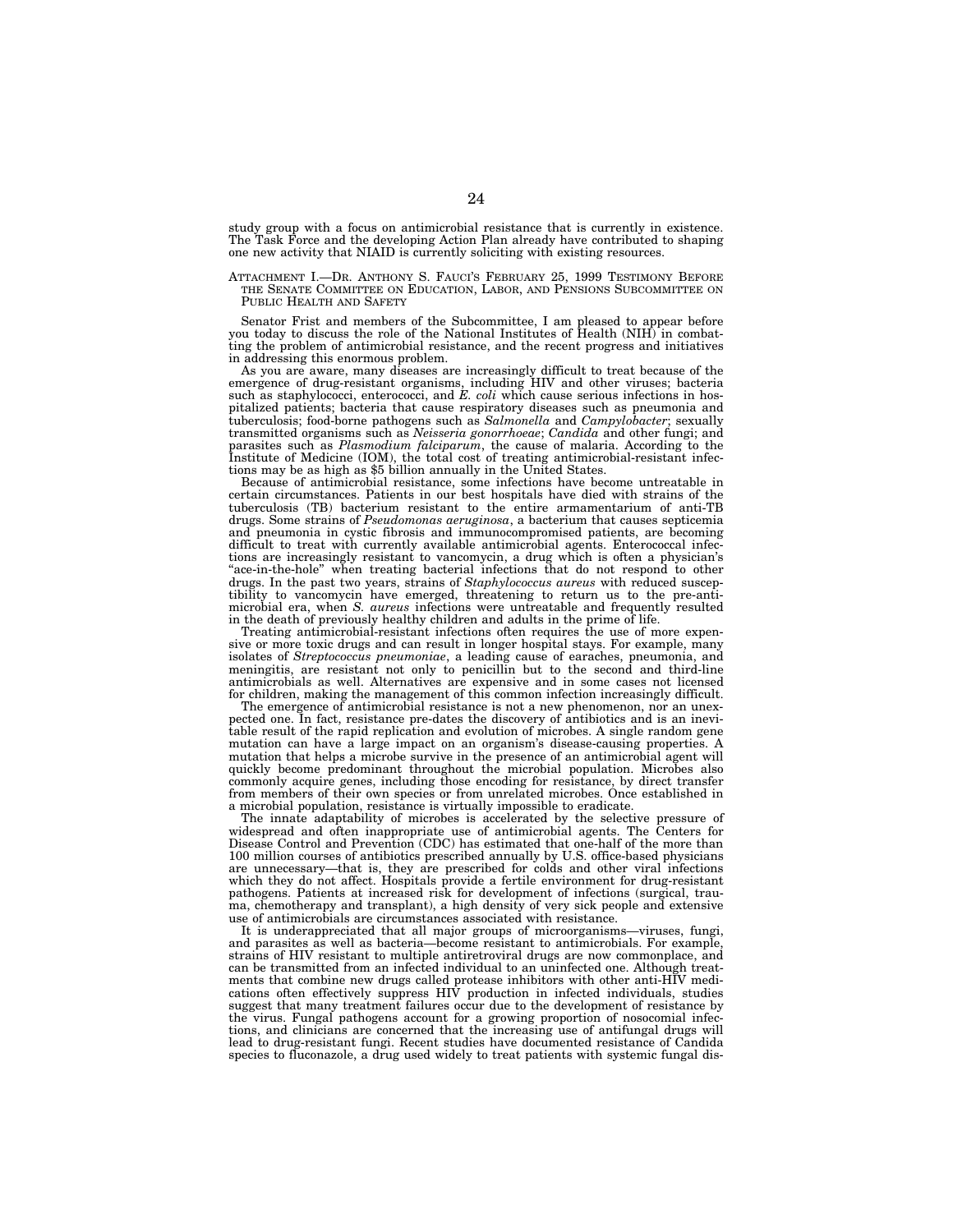eases. Parasitic diseases such as malaria are also becoming more difficult to treat. Resistance to chloroquine, a drug once widely used and highly effective for preventing and treating malaria, has emerged in most parts of the world, and resistance to other antimalarial drugs also is widespread and growing. The impact of chloroquine resistance is profound, especially in resource-poor settings. For example, in Nigeria it costs 75 cents to treat a chloroquine-sensitive case of malaria, but \$25 to treat a resistant infection.

A broad consensus has emerged that decreasing the incidence of infections resistant to antimicrobials will require the cooperation of many individuals and organizations worldwide, including health care providers; patients and their families; local, state and territorial health departments; U.S. federal agencies (e.g. CDC, NIH, Food and Drug Administration); professional and non-profit organizations; the World Health Organization and its member states; industry; and academia. In the past few years, most if not all of these groups have been represented in major meetings and<br>reports on antimicrobial resistance, including one from the Institute of Medicine's reports on antimicrobial resistance, including one from the Institute of Medicine's<br>Forum on Emerging Infections. The Forum was created in response to a request by<br>CDC and NIH, and has conducted a series of workshops, incl

antimicrobial resistance in July, 1997. The IOM and other organizations have emphasized the need for improved systems for monitoring outbreaks of drug-resistant infections and a more judicious use of antimicrobial drugs, in both human medicine and agriculture. They also underscore the critical role that basic and applied research plays in combatting the problem of antibiotic resistance. It is in this latter capacity that NIH is predominantly involved.

NIH funds a diverse portfolio of grants and contracts to study antimicrobial resistance in major viral, bacterial, fungal, and parasitic pathogens. The National Insti-tute of Allergy and Infectious Disease (NIAID) has a lead role in many of these activities, but numerous other Institutes and Centers at NIH also support and participate in research related to antibiotic resistance. NIH-funded projects include basic research into the disease-causing mechanisms

of pathogens, host-pathogen interactions, and the molecular mechanisms responsible for drug resistance, as well as applied research to develop and evaluate new or im-<br>proved products for disease diagnosis, intervention, and prevention. Numerous ge-<br>nome projects seek to identify new gene targets for the vaccines. Other NIH sponsored activities with relevance to antimicrobial resistance include physician and researcher training and education. In addition, NIH supports a number of clinical trials networks with the capacity to assess new antimicrobials and vaccines with relevance to drug-resistant infections. Among these are the AIDS Clinical Trials Groups, the Mycoses Study Group, the Collaborative Antiviral Study Group, and Vaccine and Treatment Evaluation Units.

Basic research funded by NIH has yielded extraordinary results. For example, NIAID intramural scientists recently illuminated one way in which the anti-TB drug isoniazid blocks the TB bacterium, information which previously had eluded researchers. They found that isoniazid disables a protein of the bacterium involved in cell wall synthesis called KasA, and also found mutations in the KasA gene that contribute to isoniazid resistance. With the knowledge that KasA is important to mycobacterial growth, it may be possible to develop other drugs that specifically target this molecule. The finding also opens the door to the development of new tests to detect isoniazid resistance, and assays to quickly screen new anti-TB drugs for their ability to target KasA.

Research into the molecular basis of drug resistance in parasites has led to the development of molecular tools to identify drug-resistant parasites; the identification of the genetic basis of resistance and resulting biochemical alterations in several parasite species; the identification of methods to reverse resistance; and the synthesis of drugs that are effective against drug-resistant strains of malaria. In an important technical achievement, NIAID-supported researchers recently determined the complete genetic sequence of chromosome 2 of *Plasmodium falciparum*, the parasite that causes the most severe form of malaria. This new information promises to help identify virulence factors and proteins involved in the parasite's lifecycle that may eventually serve as targets for the development of drugs and vaccines. Other researchers have determined the complete genomic sequence of two strains of *M. tuberculosis*, which promises to facilitate identification of new targets for TB vaccine development, and provide insights relevant to drug design and a better understanding of TB pathogenesis.

Indeed, the remarkably rapid and accurate methods now available for sequencing the genomes of disease-causing microbes promises to revolutionize the study of mi-crobial pathogenesis and drug resistance. In addition to *M. tuberculosis and P. falciparum*, NIH supports the genetic sequencing of many other pathogens with high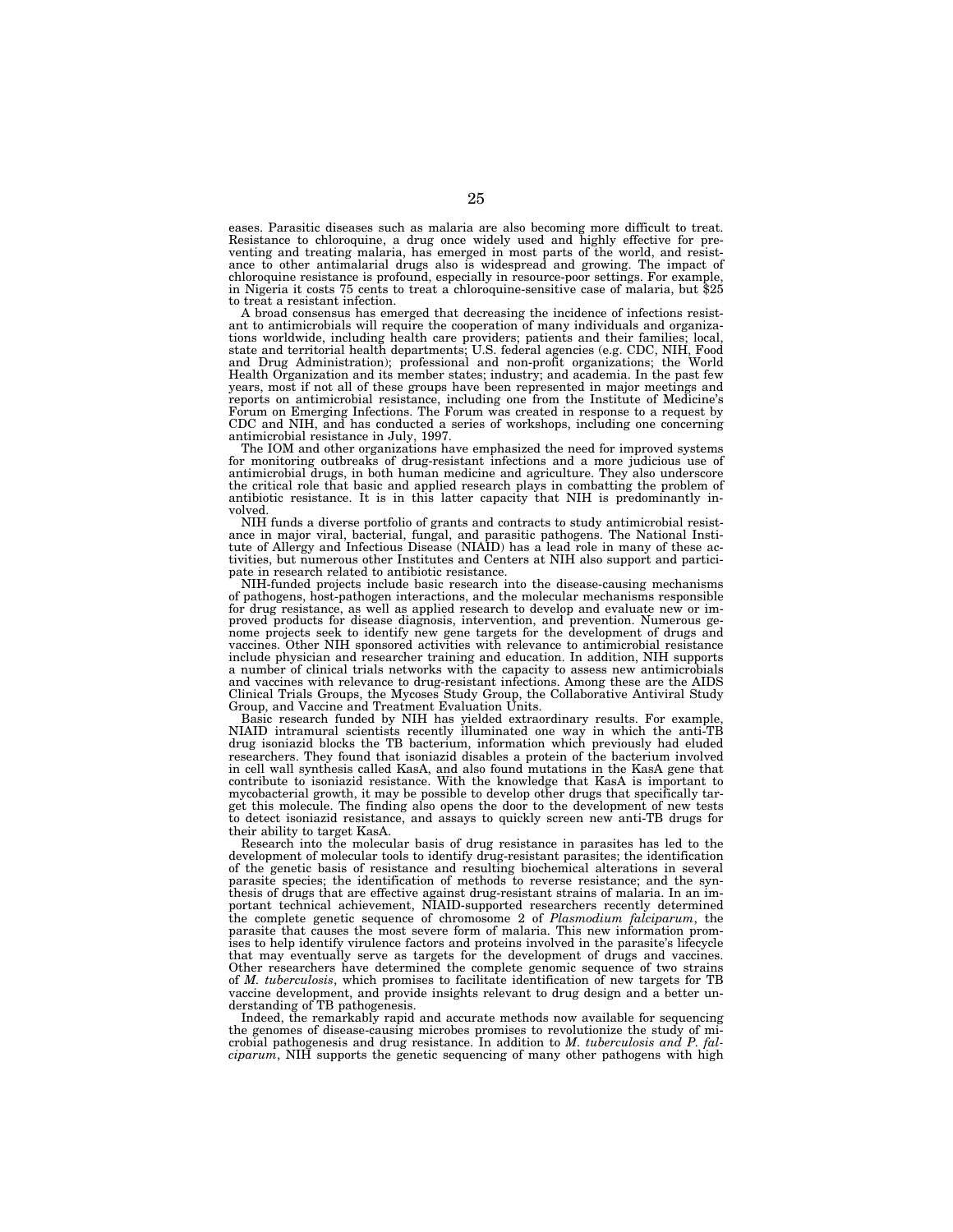levels of drug resistance, including HIV, *Enterococcus faecalis*, *S. pneumoniae*, *Neisseria gonorrhoeae*, *Salmonella typhimurium*, *Streptococcus pyogenes*, *Candida albicans*, and, as noted below, both drug-resistant and drug-susceptible strains of *S. aureus*.

Over the past two fiscal years, NIH and NIAID have been adding funds for antimicrobial resistance research. With this increased support, NIH has been able to accelerate research in this area. Among many initiatives undertaken in consultation with the research community, NIH developed a plan for *S. aureus* that may serve as a model for addressing drug resistance. This strategy includes the funding of grants to sequence the genomes of two strains of the pathogen (one resistant to methicillin and one susceptible), a workshop to facilitate the use of emerging data from the genome projects, and a Request for Proposals (RFP) entitled ''Network on Antimicrobial Resistance in *Staphylococcus aureus* (NARSA).'' An award for the network will be made in the next few months; we anticipate that this project will give basic and clinical investigators a common reference for discussing the organisms and access to the same research strains. Another outgrowth of this effort and NIAID grant support is the recent discovery of a potential novel therapeutic target to block the disease-causing mechanisms of *S. aureus*.

These new projects build on significant initiatives in each of the previous two years. In 1996, NIH encouraged the scientific community with a Program Announcement to submit grant applications to support basic and applied research on emerging infectious diseases, including fungal diseases and those due to bacteria that are resistant to antibiotics. In 1997, NIAID released a Program Announcement to encourage basic research on the molecular biology and genetics of resistance among bacteria and fungi, development of new tests for detecting resistance, identification of new classes of antimicrobial agents, and evaluation of alternative treatments of drug-resistant infections.

Vaccine research is a key to preventing infections caused by drug-resistant organisms. The NIH vaccine research portfolio includes projects to develop and test new and improved candidate vaccines against many infectious organisms with high levels of resistance. A notable success story was the development of vaccines against *Haemophilus influenzae* type b (Hib), a bacterium which can lead to life-threatening meningitis, pneumonia and other complications, especially in young children. In the 1970s and 1980s, widespread *H. influenzae* resistance to penicillin-like drugs began to appear, making patient care increasingly difficult. Working with partners in industry and academia, NIH-supported researchers developed a Hib vaccine that protected children older than two years; this vaccine reached the market in 1985. Subsequently, researchers developed conjugated vaccines to protect children under two years of age from Hib; previous versions of the Hib vaccine were not immunogenic in young infants. The success of Hib conjugate vaccines has been extraordinary: more than 35 countries have followed the lead of the United States and adopted these vaccines into their immunization programs, cutting the incidence of invasive Hib disease to negligible levels wherever the vaccine has been used. In the United States only 258 cases of invasive Hib disease among children younger than 5 years were reported in 1997, a 97 percent reduction from 1987.

Many in the public health community are optimistic that the Hib vaccine success story can be repeated with a new conjugated vaccine against another important respiratory pathogen widely resistant to antimicrobials, i.e. *Streptococcus pneumoniae*. More than one-third of *S. pneumoniae* isolates have intermediate or high-level resistance to penicillin. The burden of this pathogen is enormous; S. pneumoniae is the leading cause of morbidity and mortality in infants and young children worldwide, resulting in 1.2 million child deaths each year. In this country, pneumococcal disease is responsible for 40,000 deaths, 500,000 cases of pneumonia, and 7 million cases of otitis media.

The current pneumococcal vaccine is not immunogenic in young children and only moderately efficacious in the elderly, another group at risk of severe pneumococcal disease. New conjugated pneumococcal vaccines, developed with the help of NIAID funding and tested in the Institute's Vaccine and Treatment Evaluation Units, promise to be significantly more effective. For example, a recent report from a threeyear study of more than 38,000 infants in California found that a 7-valent conjugated pneumococcal vaccine was 100 percent efficacious in preventing meningitis and bacteremia in young infants. NIH-supported vaccine development is underway for other resistance problems such as malaria, gonorrhea, and TB.

The recent IOM report on antimicrobial resistance asserts: ''What is needed now is sustained, sufficient support—for basic pioneering research, for the clinical research required to move truly new products from the laboratory to the pharmacy, and for the infrastructure underpinning both.'' With our current and planned initia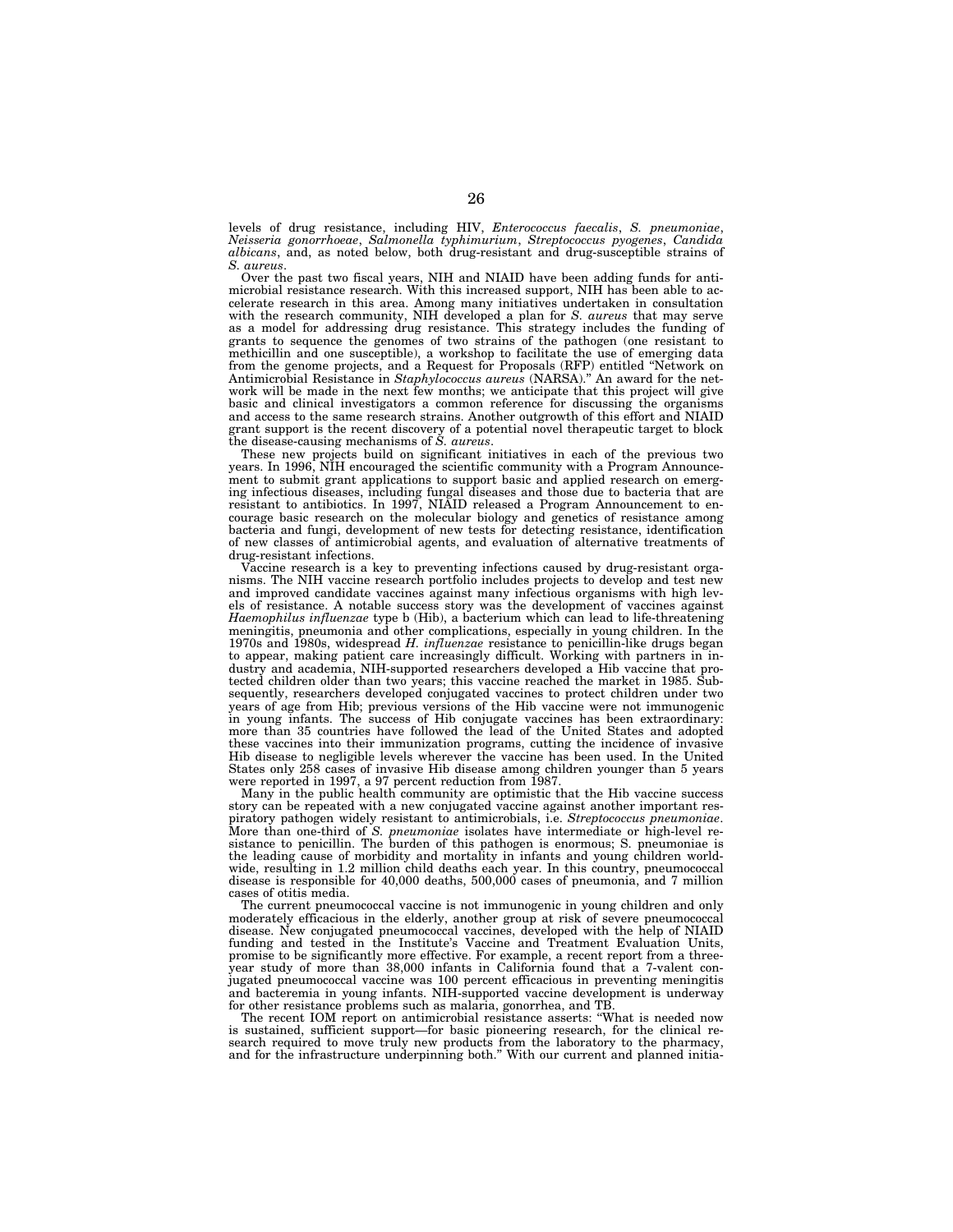tives, NIH is well-positioned to play a pivotal role in combatting the many drugresistant pathogens that threaten human health.

# **ATTACHMENT II**

# **NIAID Website**





Focus On The  $\mathbf{H}\mathbf{B}'\text{-}\mathbf{A}\mathbf{I}\mathbf{D}\mathbf{S}$ Carnacian

updated

**NEWS** 

 $\mathbf{m}$ mathanais an Biomedical Research Program

Antimicrobial Resistance Action Plan

Immuue Tolerance<br>Netsenk (FUV)

NIAID's Draft<br>Strategic Plan<br>mis regims to:<br>kine version of<br>Adoc Resden)

The jordan<br>Report 2000: Accelerated<br>Development<br>of Vaccines

Shingles Prevention Study







# **ABOUT NIAID**

**DIRECTOR'S PAGE** 

**KEY CONTACTS** 



# **ORGANIZATION INFORMATION**

**NEWS RELEASES** 

**CALENDAR OF EVENTS** 

**PUBLICATIONS** 

NIAID COUNCIL NEWS CENTER

**LINKS TO OTHER SITES** 



# **RESEARCH DIVISIONS**

ACQUIRED IMMUNODEFICIENCY SYNDROME

ALLERGY, IMMUNOLOGY, TRANSPLANTATION

**INTRAMURAL RESEARCH** 

MICROBIOLOGY, INFECTIOUS DISEASES



# **OPPORTUNITIES**

**REAGENT PROGRAMS AND REPOSITORES** 

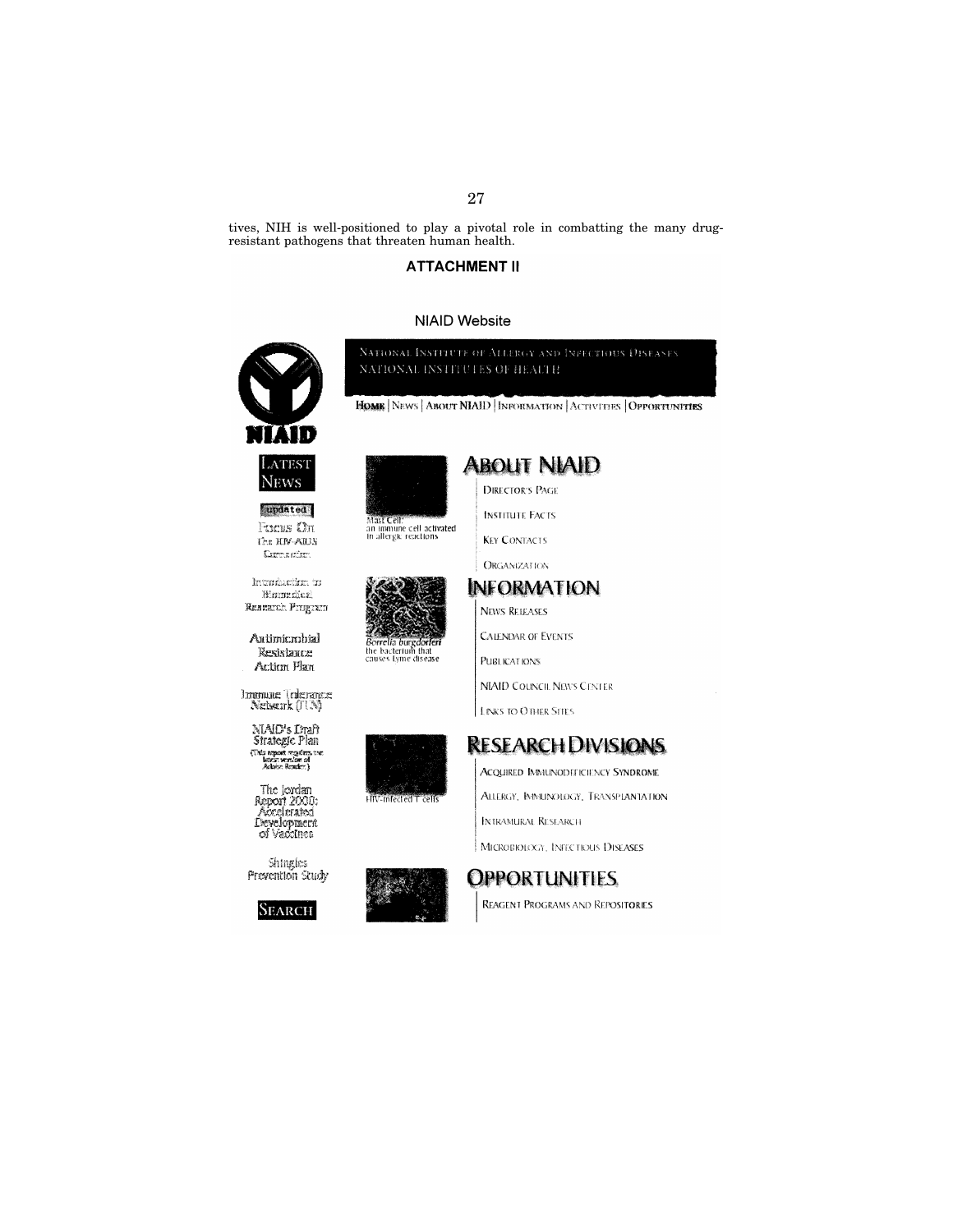

# **OPPORTUNITIES**

**REAGENT PROGRAMS AND REPOSITORIES** 

**CLINICAL TRIALS** 

**CONTRACTS** 

**EMPLOYMENT** 

**GRANTS** 

**TECHNOLOGY TRANSFER** 

# NIAID Home | About NIAID | News & Information | Activities | Opportunities **TO THE NITE HOME PAGE**

**NIAID Privacy Statement** 

NIAID welcomes your comments and suggestions. Please click here to send us an email message, or write to us at:

NIAID Office of Communications and Public Liaison Building 31, Room 7A-50 31 Center Drive MSC 2520 Bethesda, MD 20892-2520 **United States of America** 

This site is viewed best with Netscape Navigator 3.0 or higher or Internet Explorer 3.0 or higher.

Last updated Sept. 14, 2000 (jls)

A PUBLIC HEALTH ACTION PLAN TO COMBAT ANTIMICROBIAL RESISTANCE

# [June 2000 Draft]

#### EXECUTIVE SUMMARY

This Public Health Action Plan to Combat Antimicrobial Resistance (Action Plan) was developed by an interagency Task Force on Antimicrobial Resistance that was created in 1999. The Task Force is co-chaired by the Centers for Disease Control and Prevention, the Food and Drug Administration, and the National Institutes of Health, and also includes the Agency for Healthcare Research and Quality, the Department of Agriculture, the Department of Defense, the Department of Veterans Affairs, the Environmental Protection Agency, the Health Care Financing Administration, and the Health Resources and Services Administration.

The Action Plan reflects a broad-based consensus of federal agencies on actions needed to address antimicrobial resistance (AR), which was reached based on input from consultants from state and local health agencies, universities, professional soci-eties, pharmaceutical companies, health care delivery organizations, agricultural producers, consumer groups, and other members of the public. While some actions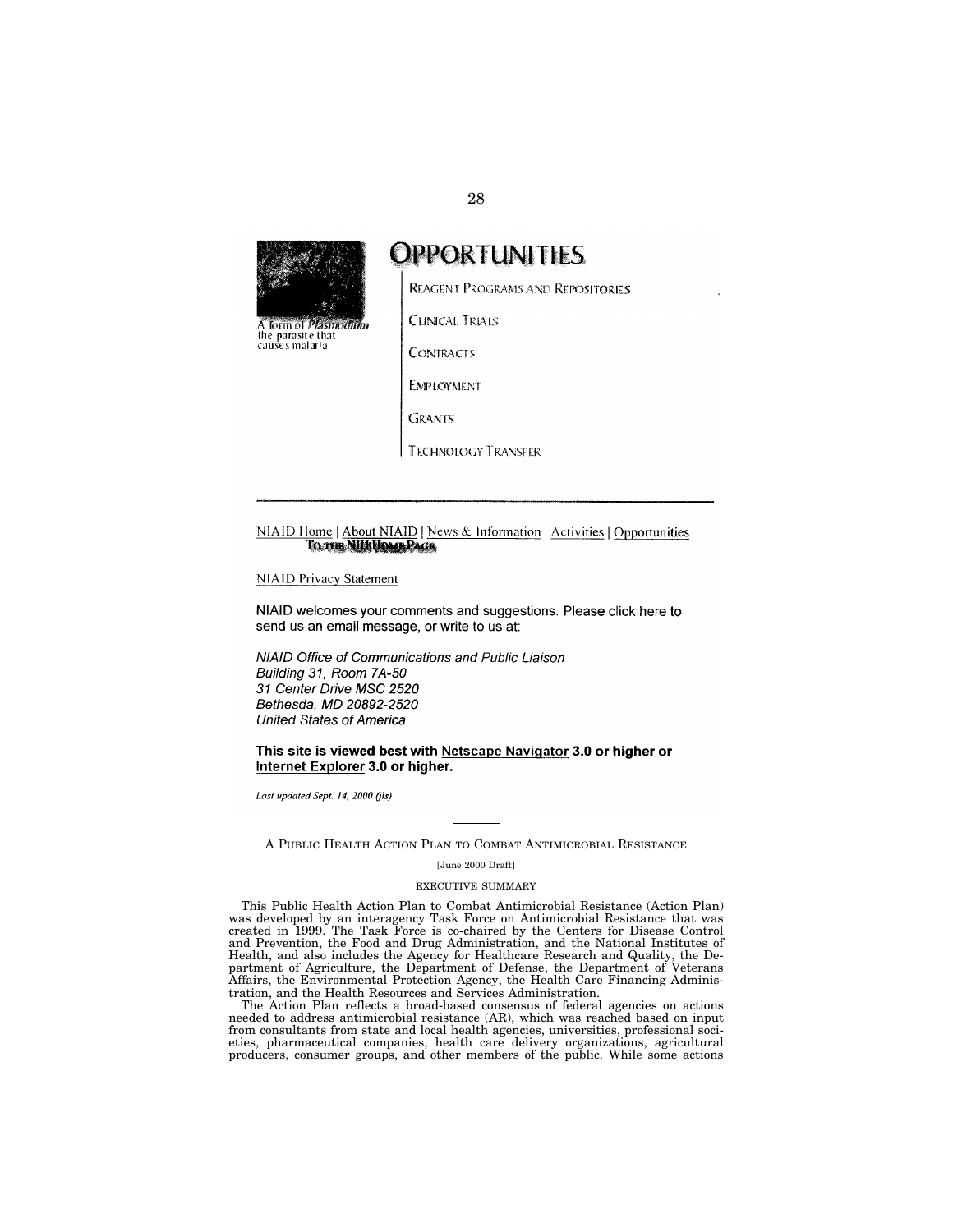are already underway, complete implementation of this plan will require close collaboration with all of these partners, a major goal of the process. The plan will be implemented incrementally, dependent on the availability of resources.

The Action Plan provides a blueprint for specific, coordinated federal actions to address the emerging threat of antimicrobial resistance. This document is Part I of the Action Plan, focusing on domestic issues. Since AR transcends national borders and requires a global approach to its prevention and control, Part II of the plan, to be developed subsequently, will identify actions that more specifically address international issues. The Action Plan, Part I (Domestic Issues), includes four focus areas: Surveillance, Prevention and Control, Research, and Product Development. A summary of the Priority Goals and Action Items in each Focus Area follows below. A complete list is found in pages 12–38.

#### *Surveillance*

Unless AR problems are detected as they emerge—and actions are taken quickly to contain them—the world may soon be faced with previously treatable diseases which have again become untreatable, as in the pre-antibiotic era. Priority Goals and Action Items in this focus area address ways to:

—Develop and implement a coordinated national plan for AR surveillance

—Ensure the availability of reliable drug susceptibility data for surveillance

—Monitor patterns of antimicrobial drug use

—Monitor AR in agricultural settings to protect the public's health by ensuring a safe food supply as well as animal and plant health

A coordinated national AR surveillance plan for monitoring AR in microorganisms that pose a threat to public health will be developed and implemented. The plan will specify activities to be conducted at national, state, and local levels, define the roles of participants, promote the use of standardized methods, and provide for timely dissemination of data to interested parties, e.g., public health officials, clinicians, and researchers. Needed core capacities at state and local levels will be defined and supported. When possible, the plan will coordinate, integrate, and build upon existing disease surveillance infrastructure. All surveillance activities will be conducted with respect for patient and institutional confidentiality.

The availability of reliable drug susceptibility data is essential for AR surveillance. The accuracy of AR detection and reporting will be improved through training and proficiency testing programs for diagnostic laboratories and by promoting and further refining standardized methods for detecting drug resistance in important pathogens, including bacteria, parasites, fungi, and viruses. Public and private sector partners will address barriers to AR testing and reporting, e.g., barriers due to changes in healthcare delivery.

A plan to monitor patterns of antimicrobial drug use will be developed and implemented as an important component of the national AR surveillance plan. This information is essential to interpret trends and variations in rates of AR, improve our understanding of the relationship between drug use and resistance, and help identify interventions to prevent and control AR.

Improved surveillance for AR in agricultural settings will allow early detection of resistance trends in pathogens that pose a risk to animal and plant health, as well as in bacteria that enter the food supply. Agricultural surveillance data will also help improve understanding of the relationship between antimicrobial drug and pesticide use and the emergence of drug resistance.

#### *Prevention and Control*

The prevention and control of drug-resistant infections requires measures to promote the prudent use of antimicrobial drugs and prevent the transmission of infections (whether drug-resistant or not). Priority Goals and Action Items in this focus area address ways to:

—Extend the useful life of antimicrobial drugs through prudent use policies that discourage overuse and misuse

—Improve diagnostic testing practices

—Prevent infection transmission through improved infection control methods and use of vaccines

- —Prevent and control emerging AR problems in agriculture
- —Ensure that comprehensive programs to prevent and control AR involve a wide variety of non-federal partners and the public and become a part of routine practice nationwide

Prudent drug-use policies will be implemented through a public health education campaign that promotes prudent antimicrobial drug use as a national health priority. Other actions in support of prudent drug use will include reducing inappropriate prescribing through development of guidelines, computer-assisted decision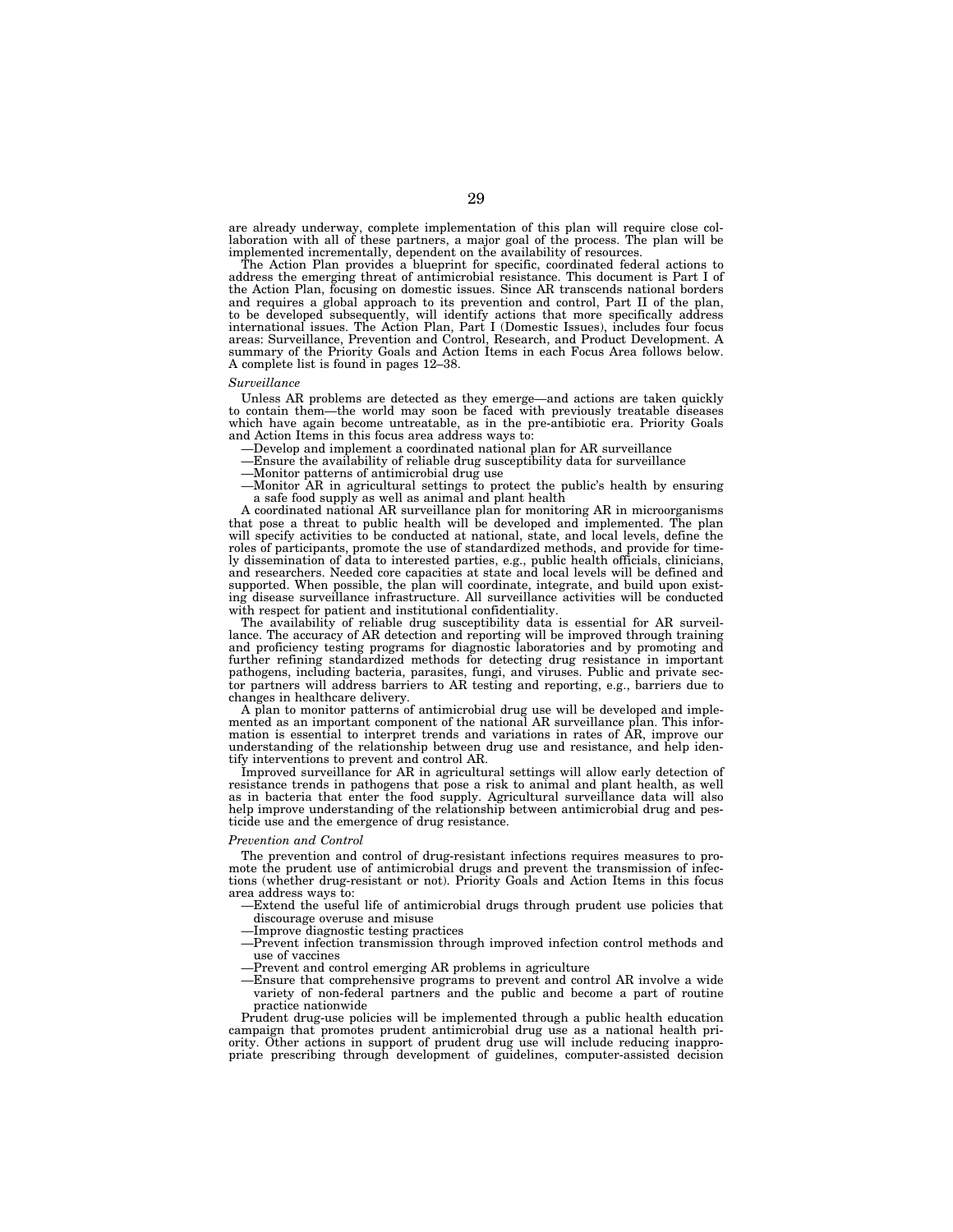support, consideration of regulatory changes, and other interventions that promote education and behavior change among clinicians, and informing consumers about the uses and limitations of antimicrobial drugs.

Improved diagnostic practices will be promoted, including the use of rapid diagnostic methods to guide drug prescribing, the appropriate use of clinical labora-tories, and appropriate testing methods by those laboratories. Improved diagnostic practices will be promoted through guidelines, training, and regulatory and reimbursement policies.

Reduced infection transmission will be addressed through public health campaigns that promote vaccination and hygienic practices such as hand hygiene and safe food handling. Infection control in health care settings will be enhanced by developing new interventions based on rapid diagnosis, improved understanding of the factors that promote cross-infection, and modified medical devices or procedures that reduce the risk of infection.

The prevention and control of AR in agriculture requires (1) improved understanding of the risks and benefits of antimicrobial use and ways to prevent the emergence and spread of resistance; (2) development and implementation of principles for prudent antimicrobial drug use in the production of food animals and plants; (3) improved animal husbandry and food-production practices to reduce the spread of infection; and (4) a regulatory framework to address to need for anti-microbial drug use in agriculture while ensuring that such use does not pose a risk to human health.

Comprehensive, multi-faceted programs involving a wide variety of non-federal partners and the public are required to prevent and control AR. The AR Task Force agencies will ensure ongoing input and review and collaboration with non-federal partners. The appropriate agencies will support demonstration projects that use multiple interventions to prevent and control AR (e.g., through surveillance, judicious drug use, optimized diagnostic testing, immunization practice, and infection control). The Task Force agencies will encourage the incorporation of effective programs into routine practice by implementing model programs in federal health-care systems and promoting the inclusion of AR prevention and control activities as part of quality assurance and accreditation standards for health care delivery nationwide.

### *Research*

Understanding of the fundamental processes involved in antimicrobial resistance within microbes and the resulting impact on humans, animals, and the environment forms an important basis for influencing and changing these very processes and outcomes. Basic and clinical research provides the fundamental knowledge necessary to develop appropriate responses to antimicrobial resistance emerging and spreading in hospitals, communities, farms, and the food supply. Priority Goals and Action Items in this focus area address ways to:

—Increase understanding of microbial physiology, ecology, genetics and mechanisms of resistance

—Augment the existing research infrastructure to support a critical mass of researchers in AR and related fields

—Translate research findings into clinically useful products, such as novel approaches to detecting, preventing, and treating antimicrobial resistant infections

Needs in the field of AR research will be identified and addressed through a government-wide external program review. Additional research is needed, for example, on the epidemiology of resistance genes; on mechanisms of AR emergence, acquisition, spread, and persistence; and on the effects of antibiotics used as agricultural growth promotants on microbes that live in animals, humans, plants, soil and water. Further study is also required to determine whether variations in drug use regimens may stimulate or reduce AR emergence and spread. Improved understanding of the causes of AR emergence will lead to the development of tools for reducing microbial resistance, as well as for predicting where AR problems are likely to arise.

A comprehensive research infrastructure will help ensure a critical mass of AR researchers who will interact, exchange information, and stimulate new discoveries. This will be achieved through the appropriate mechanisms and scientific conferences that promote research on AR. The AR Task Force agencies will work with the academic and industrial research communities to attract AR researchers, prioritize needs, identify key opportunities, and optimize the utilization of resources to address AR problems.

The translation of research findings into innovative clinical products to treat, prevent, or diagnose drug-resistant infections is an area in which the government can play an important role, focusing on gaps not filled by the pharmaceutical industry or by other non-governmental groups. Special efforts will be placed on the identifica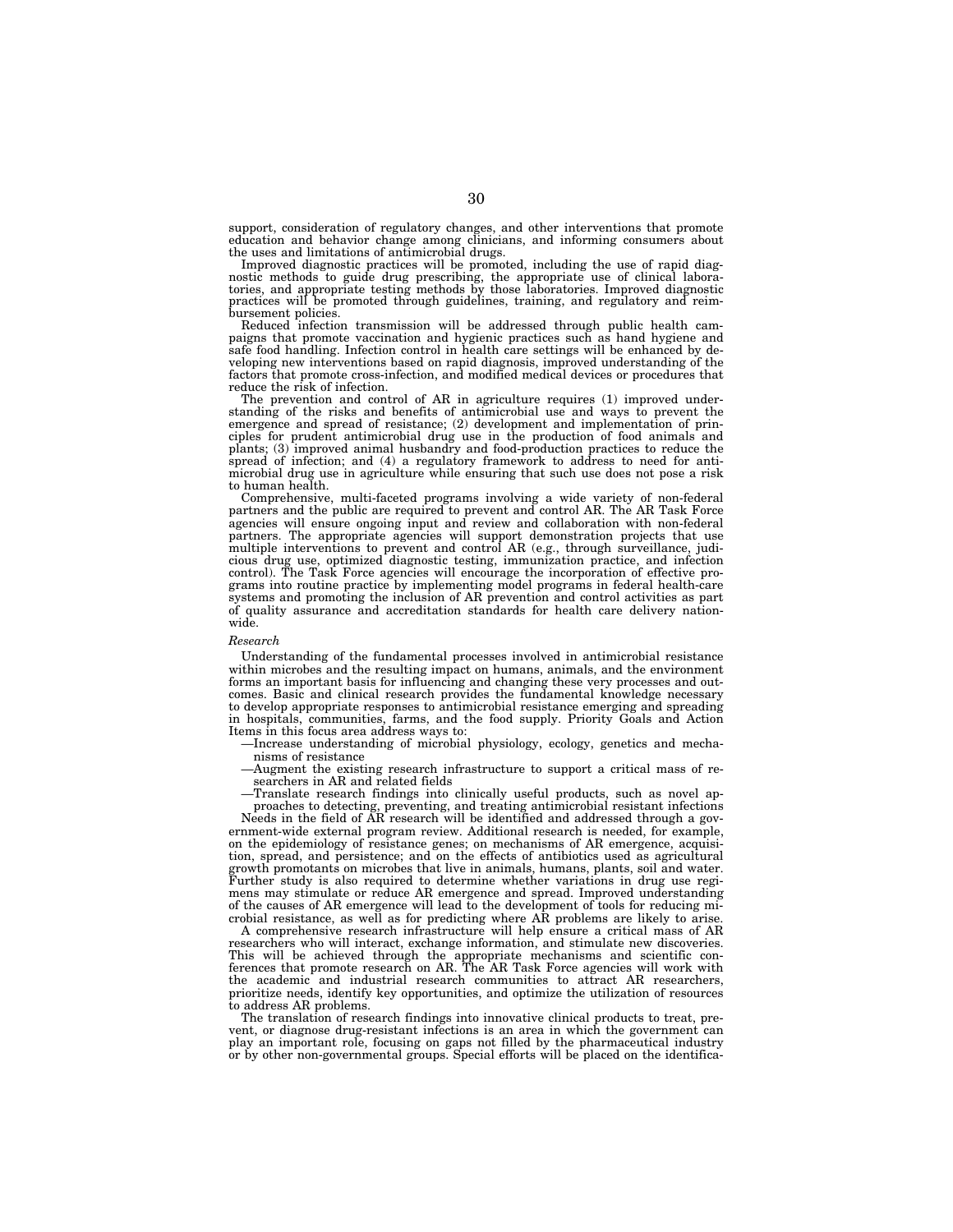tion, development and testing of rapid, inexpensive, point-of-care diagnostic methods to facilitate judicious use of antimicrobials. The AR Task Force agencies will also encourage basic research and clinical testing of diagnostic methods, novel treatment approaches, new vaccines and other prevention approaches for resistant infections.

#### *Product Development*

As antimicrobial drugs lose their effectiveness, new products must be developed to prevent, rapidly diagnose, and treat infections. The Priority Goals and Action Items in this focus area address ways to:

- —Ensure that researchers and drug manufacturers are informed of current and projected gaps in the arsenal of antimicrobial drugs, vaccines, and diagnostics, and of potential markets for these products (designated here as "AR products")
- —Stimulate the development of priority AR products for which market incentives are inadequate, while fostering their appropriate use —Optimize the development and use of veterinary drugs and related agricultural
- products that reduce the transfer of resistance to pathogens that can infect humans

Current and projected gaps in the arsenal of AR products and potential markets for these products will be reported to researchers and drug manufacturers through an interagency working group convened to identify and publicize priority public health needs.

The development of urgently needed AR products will be stimulated from drug discovery through licensing. The regulatory process for AR products will continue to be streamlined, and incentives that promote the production and appropriate use of priority AR products will be evaluated in pilot programs that monitor costs and assess the return on the public investment.

The production of veterinary AR products that reduce the risk of development and transfer of resistance to drugs used in human clinical medicine will be expedited through a streamlined regulatory and approval process. As with drugs for the treatment of human infections, pilot programs will be initiated to evaluate incentives to encourage the development and appropriate use of priority products that meet critical animal and plant health needs.

Private and public partners will also evaluate ways to improve or reduce the agricultural use of particular antimicrobial drugs, as well as ways to prevent infection, such as the use of veterinary vaccines, changes in animal husbandry, and the use of competitive exclusion products (i.e., treatments that affect the intestinal flora of food animals).

#### TOP PRIORITY ACTION ITEMS TO COMBAT ANTIMICROBIAL RESISTANCE

#### (All 11 items have top priority, regardless of their order in the list)

# *Surveillance*

With partners, design and implement a national AR surveillance plan that defines national, regional, state, and local surveillance activities; the roles of clinical, reference, public health, and veterinary laboratories; and is consistent with local and national surveillance methodology and infrastructure that currently exist or are being developed. (Action Item #2)

Develop and implement procedures for monitoring patterns of antimicrobial drug use in human medicine, in agriculture, and in consumer products. (Action Item #5)

# *Prevention and Control*

Develop and implement a public health education campaign to promote judicious antimicrobial use as a national health priority. (Action Item #27)

In collaboration with professional societies and other stakeholders, develop, disseminate, and evaluate clinical guidelines that address judicious antimicrobial use. (Action Item #29)

In consultation with stakeholders, refine and implement the proposed FDA framework for approving new antimicrobial drugs for use in food-animal production and, when appropriate, for re-evaluating currently approved veterinary antimicrobial drugs. (Action Item #61)

Support demonstration projects to evaluate comprehensive strategies that use multiple interventions to promote judicious drug use and reduce infection rates, in order to assess how interventions found effective in research studies can be applied effectively on a routine basis and on a large scale and how this application  $\hat{can}$  be done most cost-effectively. (Action Item #66)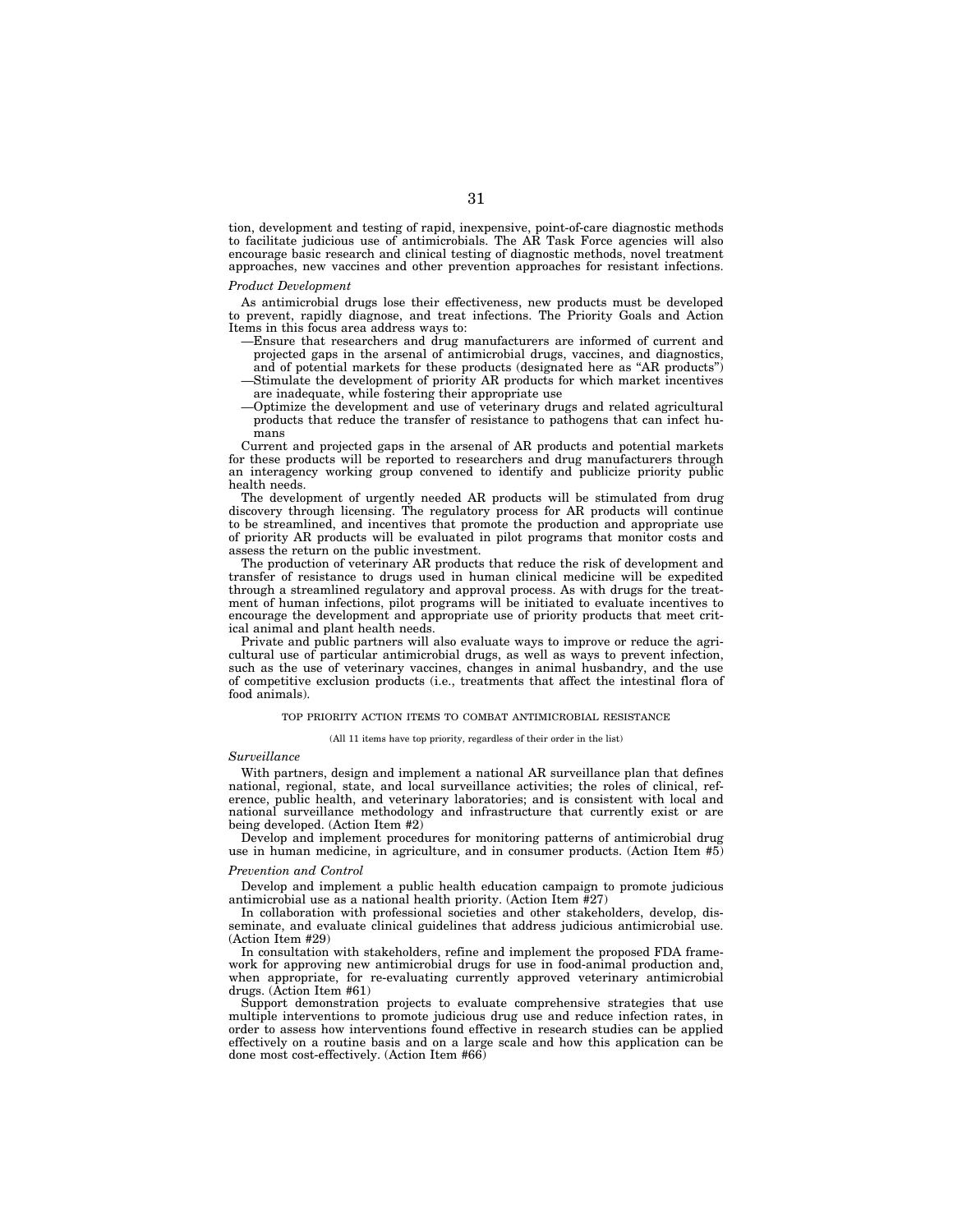#### *Research*

Provide to the research community genomics and other powerful technologies to identify targets in critical areas for the development of new rapid diagnostics methodologies, novel therapeutics, and interventions to prevent the emergence and spread of resistant pathogens. (Action Item #73)

Develop a human clinical trials network, involving medical research and healthcare institutions, to coordinate and conduct clinical trials addressing AR issues that are difficult to resolve in industry-sponsored studies (e.g., novel therapies, new treatment regimens, and other products and practices). (Action Item #78)

Identify, develop, test, and evaluate the impact of new rapid diagnostic methods (e.g., tests for resistance genes including nonculture specimens, point of care diagnostics for patients with respiratory infections and syndromes, and diagnostics for drug resistance in microbial pathogens). (Action Item #79)

#### *Product Development*

Create an Interagency AR Product Development Working Group to identify and publicize priority public health needs for new AR products (e.g., innovative drugs, targeted spectrum antibiotics, point-of-care diagnostics, vaccines, anti-infective medical devices, and biologics). (Action Item #82)

In consultation with stakeholders, economic consultants, and the AR Product Development Working Group, identify ways (e.g. financial and/or other incentives or investments) to promote the development and/or judicious use of priority AR products for which market incentives are inadequate. (Action Item #83)

#### INTRODUCTION AND OVERVIEW

#### *Background*

In the 1940s, the widespread availability of penicillin and the subsequent discovery of streptomycin led to a dramatic reduction in illness and death from infectious diseases. However, bacteria and other disease-causing organisms—viruses, fungi, and parasites—have a remarkable ability to mutate and acquire resistant genes from other organisms and thereby develop resistance to antimicrobial drugs. When an antimicrobial drug is used, the selective pressure exerted by the drug favors the growth of organisms with mutations that allow them to resist the drug's action. The extensive use of antimicrobial drugs has resulted in the emergence of drug resistance that threatens to reverse the miracles of the last half century.

Drug-resistant pathogens are a growing menace to all people, regardless of age, gender, or socioeconomic background. They endanger people in affluent, industrial societies like the United States, as well as in less developed nations. Examples of clinically important microbes that are rapidly developing resistance to available antimicrobials include bacteria that cause pneumonia, ear infections, and meningitis (e.g., *Streptococcus pneumoniae* [1]), skin, bone, lung, and bloodstream infections (e.g., *Staphylococcus aureus* [2] [3]), urinary tract infections (e.g., *Escherichia coli*[4]), foodborne infections (e.g., *Salmonella* [5]), and infections transmitted in health care settings (e.g., *enterococci*[6] and *Klebsiella* [7]).

For example, up to 30 percent of *S. pneumoniae* found in some areas of the United States are no longer susceptible to penicillin, and multi-drug resistance is common. Approximately 11 percent of *S. pneumoniae* are resistant to ''third generation'' cephalosporin antibiotics, and resistance to the newest fluoroquinolone antimicrobials has already been reported. [8] Nearly all strains of *Staphylococcus aureus* in the United States are resistant to penicillin, and many are resistant to newer methicillin-related drugs.<sup>2</sup> Until 1997, vancomycin was the only uniformly effective treatment for *S. aureus* infections. Since 1997, however, strains of *S. aureus* with decreased susceptibility to vancomycin have been reported. [9] [10]

Many other pathogens—including the bacteria that cause tuberculosis [11] and gonorrhea, [12] the virus that causes AIDS, [13] the fungi that cause yeast infections, [14] and the parasites that cause malaria [15]—are also becoming resistant to standard therapies. If we do not act to address the problem of AR, we may loose quick and reliable treatment of infections that have been a manageable problem in the United States since the 1940s. Drug choices for the treatment of common infections will become increasingly limited and expensive—and, in some cases, nonexistent.

## *Who is at risk?*

While anyone may acquire a drug-resistant infection, certain people are at increased risk, including patients in hospitals and children in daycare centers. Drugresistant infections may be acquired in health care settings (e.g., staphylococcal infections in intensive care units), in the community (e.g. pneumococci acquired from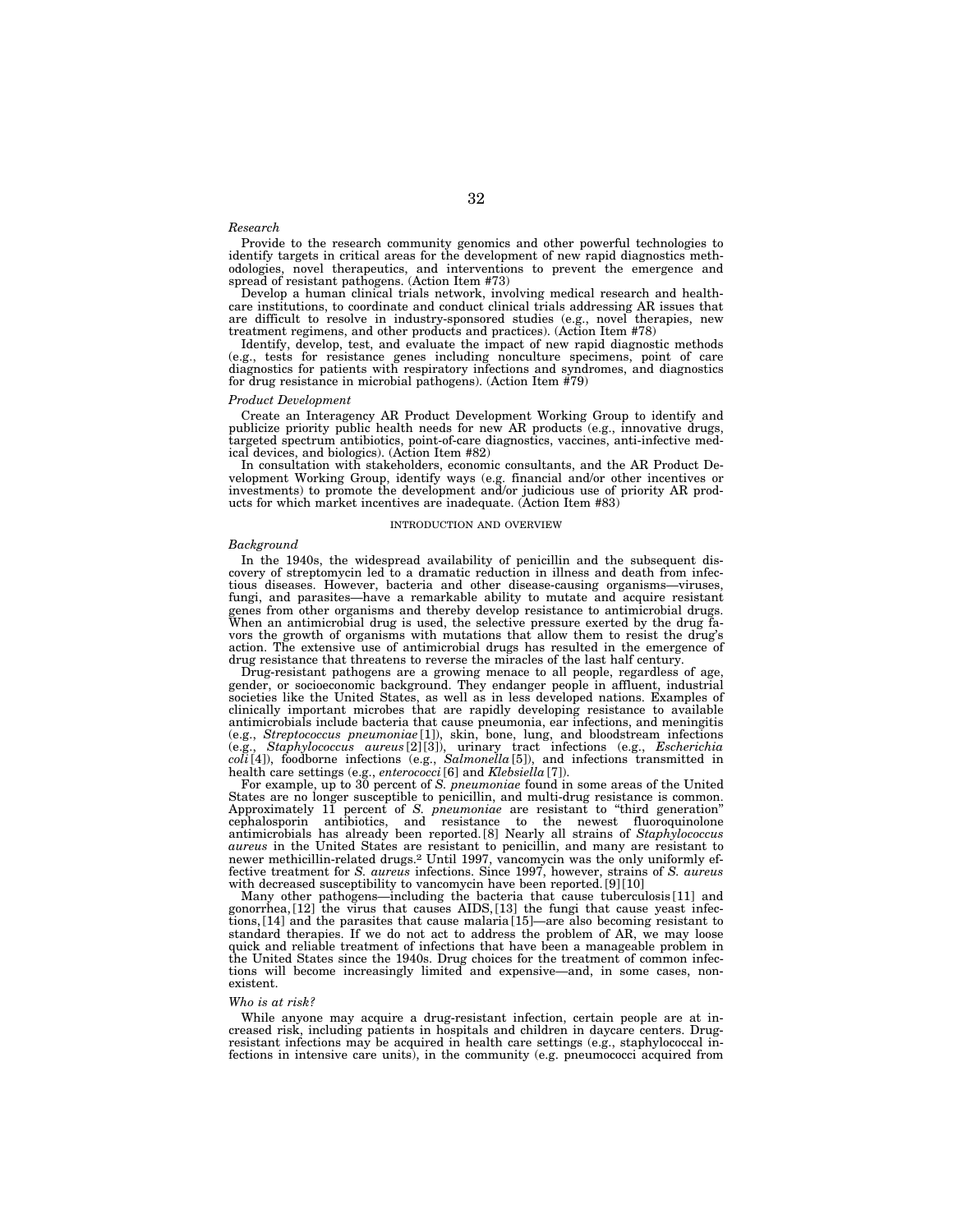a classmate) and through the food supply (e.g., salmonella acquired from meat or eggs), both domestically and overseas. However, resistant microbes are increasingly appearing in new settings. Methicillin-resistant S. aureus, which for 30 years with few exceptions was a problem only in hospitals, is now occurring in the community.[3] [16]

*Financial costs*.—The costs of treating AR infections place a significant burden on society—a burden that is likely to grow larger as the number of cases of drug-resistant illness increase. Individuals infected with drug resistant organisms are more likely to require hospitalization, to remain in the hospital for a longer time, and to have a poor prognosis. For example, it has been estimated that the in-hospital cost of hospital-acquired infections caused by just six common kinds of resistant bacteria are at least \$1.3 billion per year, in 1992 dollars.[17] This estimate does not include the costs of infections caused by other pathogens, the costs of lost workdays, posthospital care, or resistant infections in the outpatient or extended care facility settings.

SOLUTIONS: WHAT SHOULD BE DONE? AR will always be with us. The challenge before us is to transform this increasingly urgent threat into a manageable problem. Over the past ten years, the Institute of Medicine, [18] the American Soci-ety for Microbiology, [19] other panels of distinguished experts, the Congressional Office of Technology Assessment, [17] and the General Accounting Office [20] [21] have provided recommendations and options for government action to address the dangers posed by AR. The experts agree that we need to improve surveillance for emerging AR problems, to prolong the useful life of antimicrobial drugs, to develop new drugs, and to utilize other measures, e.g., improved vaccines, diagnostics, and infection control measures to prevent and control AR.

Despite the urgency of the problem, the achievement of these goals has not been simple or straightforward, and accomplishments to date have been insufficient. Monitoring, preventing, and controlling AR requires sustained effort, commitment, and collaboration among many groups in the public and private sectors, and involve-<br>ment of the general public. It also requires support and leadership from the Federal<br>Government and a willingness to address complex and s entific, medical, and economic issues.

### A PUBLIC HEALTH ACTION PLAN TO COMBAT ANTIMICROBIAL RESISTANCE

This ''Public Health Action Plan to Combat Antimicrobial Resistance'' provides a blueprint for specific, coordinated federal actions to address this emerging threat. The Plan builds upon reports prepared by expert panels in recent years. This document is Part I of the Plan, focusing on domestic issues. Since AR transcends national borders and requires a global approach to its prevention and control, Part II of the plan, to be developed subsequently, will identify actions that more specifically address international issues. A National Action Plan to Combat Multi-drug Resistant Tuberculosis has been published previously. [22]

#### *Partnerships and Implementation*

This plan was developed by an Interagency Task Force on Antimicrobial Resistance that was created in 1999. The Task Force is co-chaired by the Centers for Disease Control and Prevention (CDC), the Food and Drug Administrat Healthcare Research and Quality (AHRQ), the Department of Agriculture (USDA), the Department of Defense (DOD), the Department of Veterans Affairs (DVA), the Environmental Protection Agency (EPA), the Health Care Financing Administration (HCFA), and the Health Resources and Services Administration (HRSA).

The Plan reflects a broadly-based consensus of federal agencies on actions to combat AR. The Plan is based in part on input from a public meeting held in Atlanta, Georgia, in July 1999. [23] Present at the meeting were consultants from a wide variety of groups, including state and local health agencies, universities, professional societies, pharmaceutical and biotechnology companies, health care delivery organizations, agricultural producers, consumer groups, and the public. Implementation of this plan will require collaboration with all of these partners. The plan will be implemented incrementally, as resources and, where needed, new appropriations, become available. The agencies recognize that a number of the items may require either new statutory authority or the adoptions of changes in regulatory requirements. The extent to which such measures may be needed to implement a given action item will be considered by the coordinators and collaborators assigned to each item.

The Plan includes a summary and a list of issues, goals, and action items addressing surveillance, prevention and control, research, and product development. Except where specified, these issues, goals, and action items apply to human AR issues and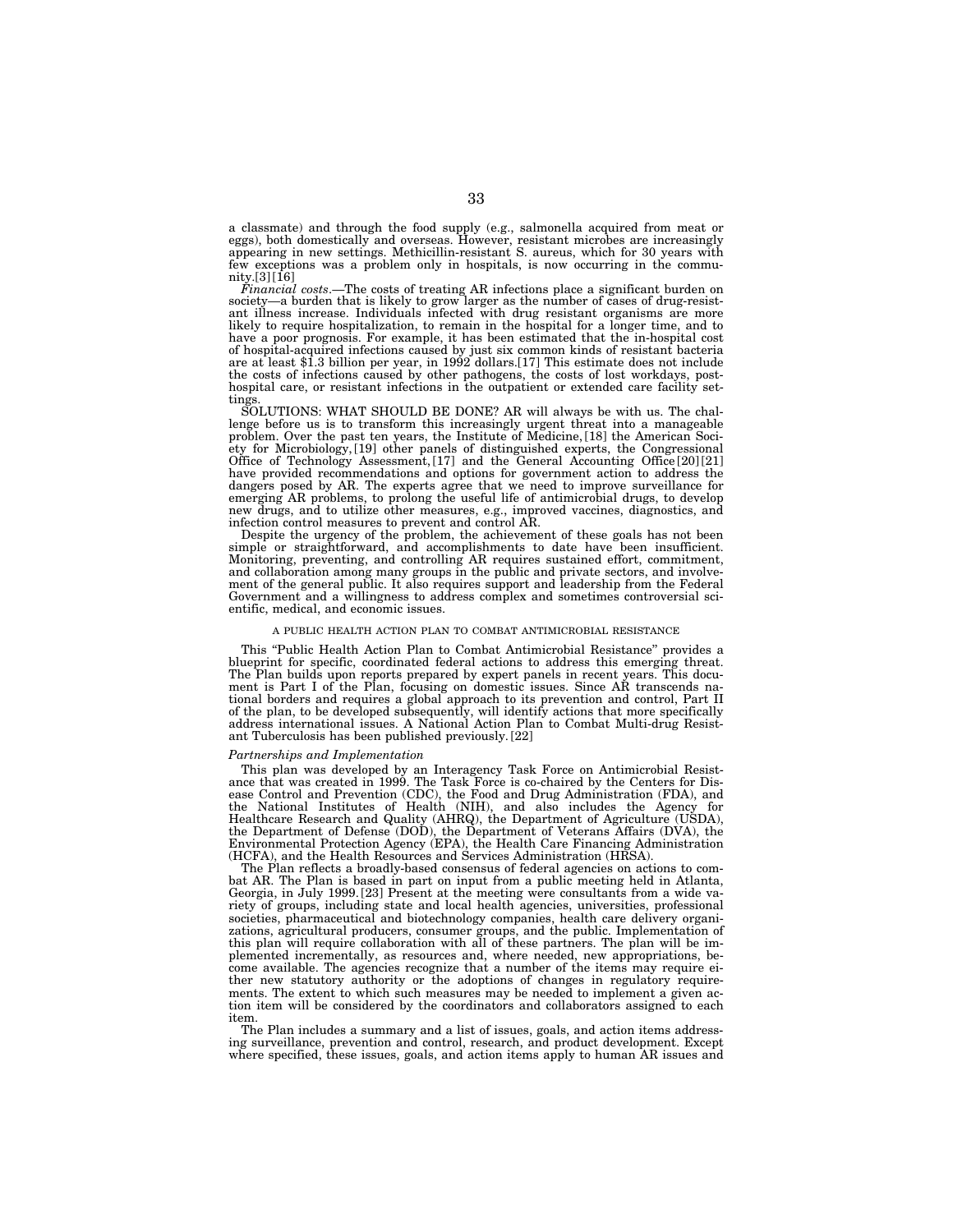not to non-human (e.g., agricultural) issues. Agricultural issues refer to the production of animals and plants, as well as fish and other species (aquaculture). For each action item, ''coordinator'' and ''collaborator'' agencies/departments are specified. Contingent on available resources, the coordinators will assume the primary responsibility of carrying out the specified action items and the collaborators will assist and/or carry out part of the specified action. The Interagency Task Force will monitor and, if necessary, update the Plan, during the coming years.

# THE FOCUS AREAS

# I. SURVEILLANCE

#### INTRODUCTION

Surveillance of AR is critical to provide early warning of emerging problems, monitor changing patterns of resistance, and target and evaluate prevention and control measures.1 Timely surveillance information is also necessary to assist researchers in developing new drugs and for good patient care. For example, clinicians should be informed of drug resistance problems in their communities that may influence their prescribing decisions and help them avoid treatment failures. In addition, monitoring patterns of antimicrobial drug use is needed to interpret trends and variations in rates of AR, improve understanding of the relationship between drug use and resistance, and help identify preventive interventions.

At present, the United States lacks a coordinated national plan for AR surveillance. Creating a national plan requires collaboration with partners in the public and private sectors. Improved AR surveillance depends upon enhanced epidemiologic and laboratory capabilities at local, state, and national levels, use of standardized and reliable laboratory testing methods, and enhanced use of informatics.<br>A. Issue.—The United States lacks a coordinated national plan for surveillance of:

-AR emergence in organism-drug combinations of public health importance<br>-Antimicrobial drug use in human and non-human settings

*1. Goal.—Collaborate with appropriate partners to develop procedures and methods for nationwide surveillance of AR emergence in organism-drug combinations of public health importance*

*a. Action Items*

(1) Determine which organisms and susceptibility to specific antimicrobial drugs should be under surveillance and create a mechanism for periodic updating of this list.

*Coordinators: CDC, FDA, USDA, EPA*

*Timeline: Initiated*

(2) TOP PRIORITY ACTION ITEM.—Identify the components of a national AR

- surveillance plan and the roles of partners in its design and implementation. —Determine which surveillance activities should be conducted routinely at national, regional, state, or local levels and which may require specialized projects. Cordinators: CDC, FDA, USDA
- *Cordinators: CDC, FDA, USDA* —Define the roles of clinical, reference, public health, and veterinary laboratories at federal, state, and local levels in AR surveillance.
- *Coordinator: CDC; Collaborators: DOD, DVA, FDA, USDA, HCFA* —<br>—Improve coordination of AR surveillance systems at CDC, FDA, and USDA (e.g.,
- identify components for integration).<br>Coordinators: CDC, FDA, USDA
- 
- *Coordinators: CDC, FDA, Ensure that the national AR surveillance plan is consistent with local and na*tional surveillance methodology and infrastructure that currently exist or are being developed.

*Coordinators: CDC, USDA, FDA*

*Timeline: For entire action item 2, begin within one to two years*

(3) Develop standards and methodologies.

—Develop standards and methodologies for monitoring drug-resistant infections in humans and animals, as well as for monitoring drug-resistant microbes in food products and environmental samples.

 $^1$  Public health surveillance is the ongoing, systematic collection, analysis, and interpretation of data for use in the planning, implementation, and evaluation of public health practice. desirable qualities of any sys persons who can undertake effective prevention and control activities, including clinicians, researchers, laboratorians and public health personnel. MMWR, guidelines of evaluating surveil-lance systems, May 6, 1988/37(s5); 118.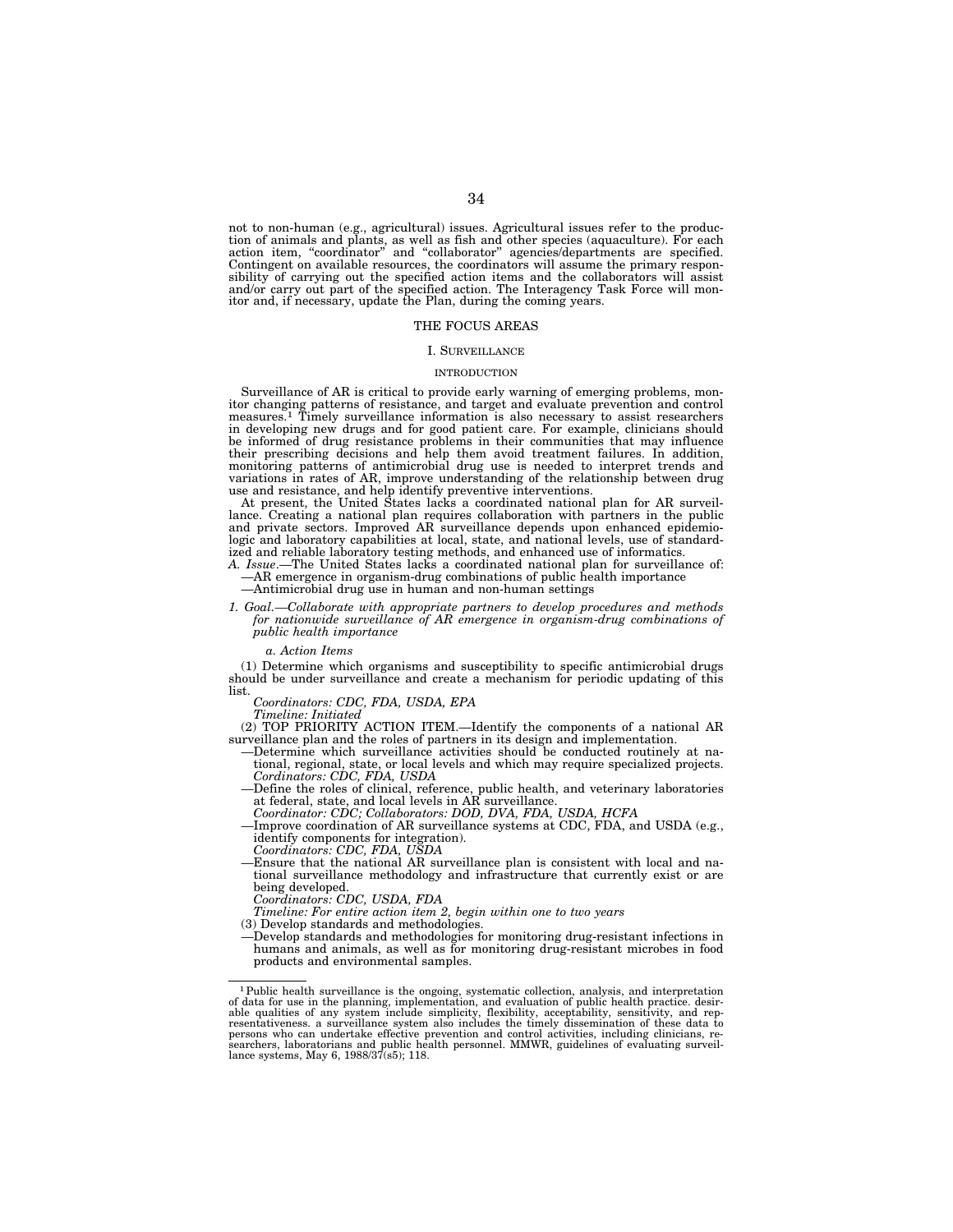*Coordinators: CDC, UDSA, FDA, EPA*

- —Develop standardized laboratory methodologies and data elements that allow susceptibility test results and AR surveillance data to be compared across geographic jurisdictions.
- *Coordinators: CDC, UDSA, FDA, EPA*
- —Similarity, use standardized definitions and methodology (Related Action Item: Surveillance #5) to create an electronic surveillance system that health care institutions can use to compare AR data from other local facilities. *Coordinator: CDC; Collaborators: HCFA, DVA, DOD, HRSA*
- —Develop standards for reporting quantitative resistance data (e.g., MICs or zone diameters) in ways that will detect decreased susceptibility. This is necessary because numerical AR test results reported non-quantitatively (e.g., as susceptible, intermediate, or resistant) as″susceptible'' may mask an emerging AR problem (i.e, microbes with a small decrease in susceptibility may still be classified as susceptible).

*Coordinators: CDC, USDA, FDA*

—Assess how current policies on maintaining the confidentiality of medical and veterinary data collected for other purposes relate to procedures for gathering data on antimicrobial resistance. If necessary, develop a comprehensive national confidentiality policy on human and agricultural  $AR$  surveillance that includes both patient and institutional confidentiality, is consistent with confidentiality policies applied to other forms of surveillance and research data, and that recognizes the differences in human and animal agriculture surveillance programs. *Coordinator: CDC; Collaborators: DVA, HCFA, DOD, FDA, USDA*

*Timeline: For entire action item 3, initiated*

- (4) Address additional surveillance issues unique to AR. —Conduct post-marketing surveillance for the development of resistance to crit-
- ical antimicrobial drugs. Surveillance should be linked to information on drug use, and criteria should be developed to allow a prompt response to a finding of increased resistance related to a specific pattern of use (e.g. consumer and professional alerts, enhanced education, labeling changes, or restrictions on use).

*Coordinators: FDA, CDC, USDA*

Facilitate the collection on AR surveillance data on pathogens for which cultures are not routinely obtained, either because the infections are empirically treated without laboratory diagnosis or because they are diagnosed with nonculture tests.

*Coordinator: CDC*

*Timeline: For entire action item 4, begin within one to two years*

*2. Goal.—Collaborate with appropriate partners to develop procedures and methods for nationwide surveillance of antimicrobial drug use in human and non-human settings*

*a. Action Item*

(5) TOP PRIORITY ACTION ITEM.—Develop and implement procedures for monitoring antimicrobial drug use in human medicine, in agriculture, and in consumer products.

- —Incorporate appropriate confidentiality protections in these procedures
- —Link human drug-use data to clinical information (e.g., diagnosis, severity of illness, and outcome)
- —Link agricultural drug-use data to species and usage patterns.
- —Assess geographic variations in drug use
- *Coordinators: CDC, FDA, USDA; Collaborators: EPA, DVA, DOD*
- *Timeline: For entire action item 5, begin within one to two years* (6) Identify and evaluate methods for collecting (e.g., optimal sampling methods)

and disseminating the surveillance data on antimicrobial drug use:

- —Ientify inexpensive sources of drug use data (e.g., the National Ambulatory Medical Care Survey [NAMCS], the National Hospital Ambulatory Medical Care Survey [NHAMCS], and databases in some health care delivery systems and pharmacies) and evaluate their usefulness for surveillance purposes *Coordinators: CDC, FDA*
- —Consider ways that results of periodic drug use surveys could be made available to food animal producers and veterinarians to encourage participation in data collection
- *Coordinators: CDC, FDA, USDA*

*Timeline: For entire action item 6, begin within one to two years*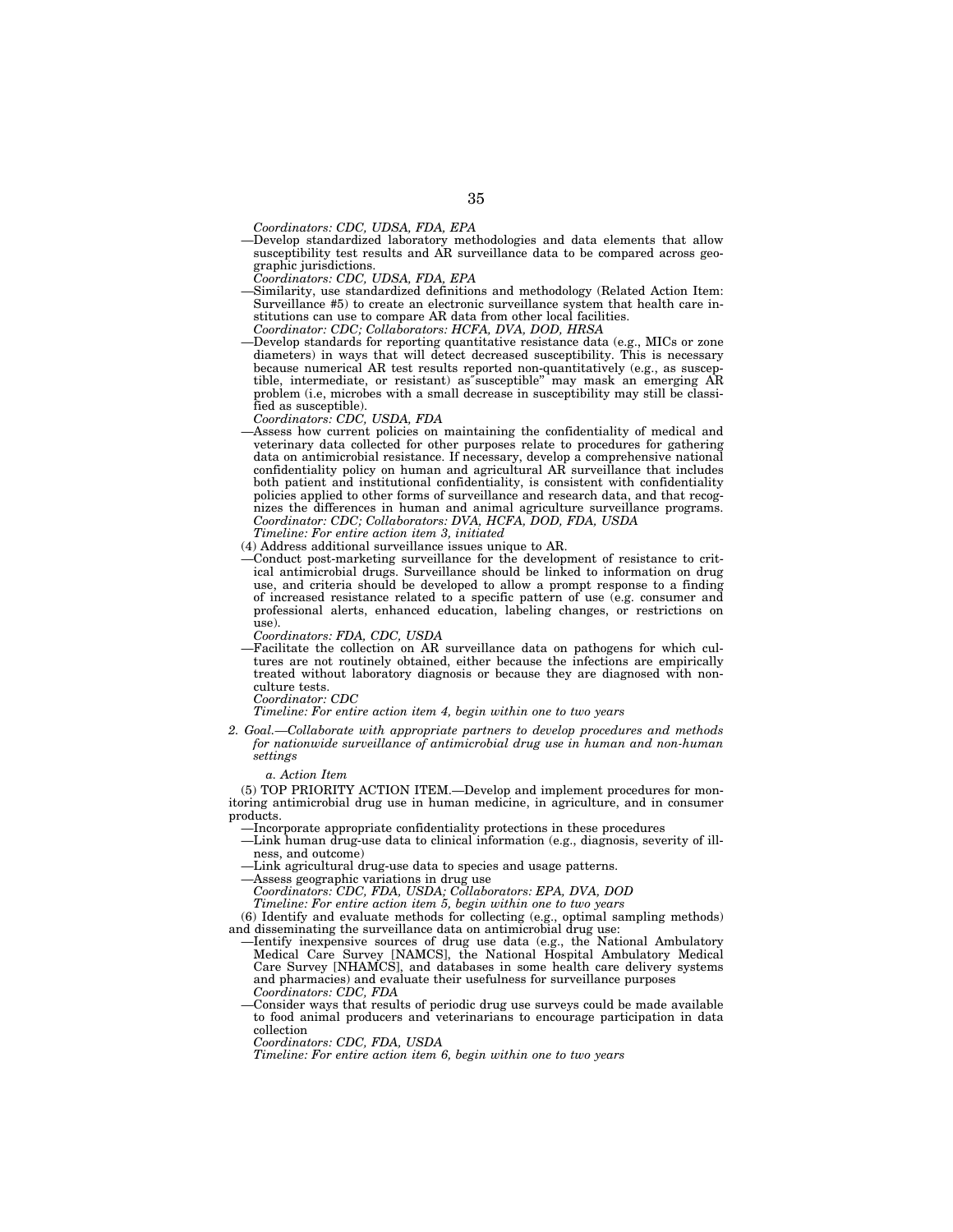(7) Work with accrediting agencies to address antimicrobial drug-use monitoring as part of quality assurance in health care delivery systems. (Related Action Item: Prevention and Control #67)

*Coordinators: CDC, HCFA*

*Timeline: Begin within one to two years*

(8) Convene a working group to assess the possible need for additional federal regulations to facilitate and protect confidentiality in antimicrobial drug use monitoring programs.

*Coordinators: CDC, USDA, FDA*

*Timeline: Begin within one to two years*

*B. Issue*.—Implementation of the national plan for AR surveillance will require:

—Reliable drug susceptibility data

—Adequate capacity and resources at state and local health and agricultural agencies

—An accessible, centralized source of AR data

*1. Goal.—Promote the consistent and appropriate use of reliable laboratory tests for antimicrobial drug susceptibility*

*a. Action Items*

(9) Ensure that clinical laboratories that provide data for AR surveillance purposes have clinical access to and routinely participate in pertinent training and applicable proficiency testing programs with good performance and indicate AR testing methodologies in their surveillance reports (e.g., specific automated methods or manual techniques).

*Coordinator: CDC; Collaborator: HCFA*

*Timeline: Initiated*

(10) Evaluate the performance of licensed, automated AR testing devices in context of changing resistance patterns and update their labeling where appropriate (e.g., changes in quantitative resistance that may make a test result invalid).

*Coordinators: FDA, CDC*

*Timeline: Begin within one to two years*

(11) Work with the National Committee for Clinical Laboratory Standards (NCCLS) further to refine antifungal susceptibility testing methods for yeasts and molds.

*Coordinators: CDC, USDA, HCFA*

*Timeline: Initiated*

(12) Develop and promote standardized clinical, epidemiologic, and laboratory methods for documenting drug resistance among parasites (e.g., lice, Trichomonas, Giardia).

*Coordinators: CDC, NIH*

*Timeline: Begin within three to five years*

(13) Identify ways to overcome economic, legal, and other barriers to appropriate AR testing and to the reporting of results (e.g., reimbursement policies, managedcare practices, cost considerations, empiric treatment recommendations, etc.). (Related Action Item: Prevention and Control #37)

*Coordinators: HCFA, HRSA, CDC, AHRQ*

*Timeline: Begin within one to two years*

(14) Identify a legal mechanism for manufacturers to provide otherwise unavailable drugs to government reference laboratories for the sole purpose of antimicrobial drug susceptibility testing (as part of surveillance) with the understanding that these drugs will not be used for drug discovery purposes.

*Coordinator: CDC*

*Timeline: Begin within one to two years*

*2. Goal.—Ensure that state and local health and agricultural agencies have the capacity to conduct surveillance of drug-resistant organisms of public health importance*

*a. Action Items*

(15) With state health and agriculture departments and other stakeholders, define needed core capacity (the minimum needed in human, laboratory, and electronic resources) at the state and local level to ensure that basic AR surveillance is conducted in these jurisdictions. As part of this effort, ensure that state public health and veterinary diagnostic laboratories maintain the capacity to test the drug-susceptibility patterns of resistant organisms of public health importance, especially for drug-microorganism combinations for which testing methods are not routinely available at hospital and commercial laboratories.

*Coordinators: CDC, USDA, FDA*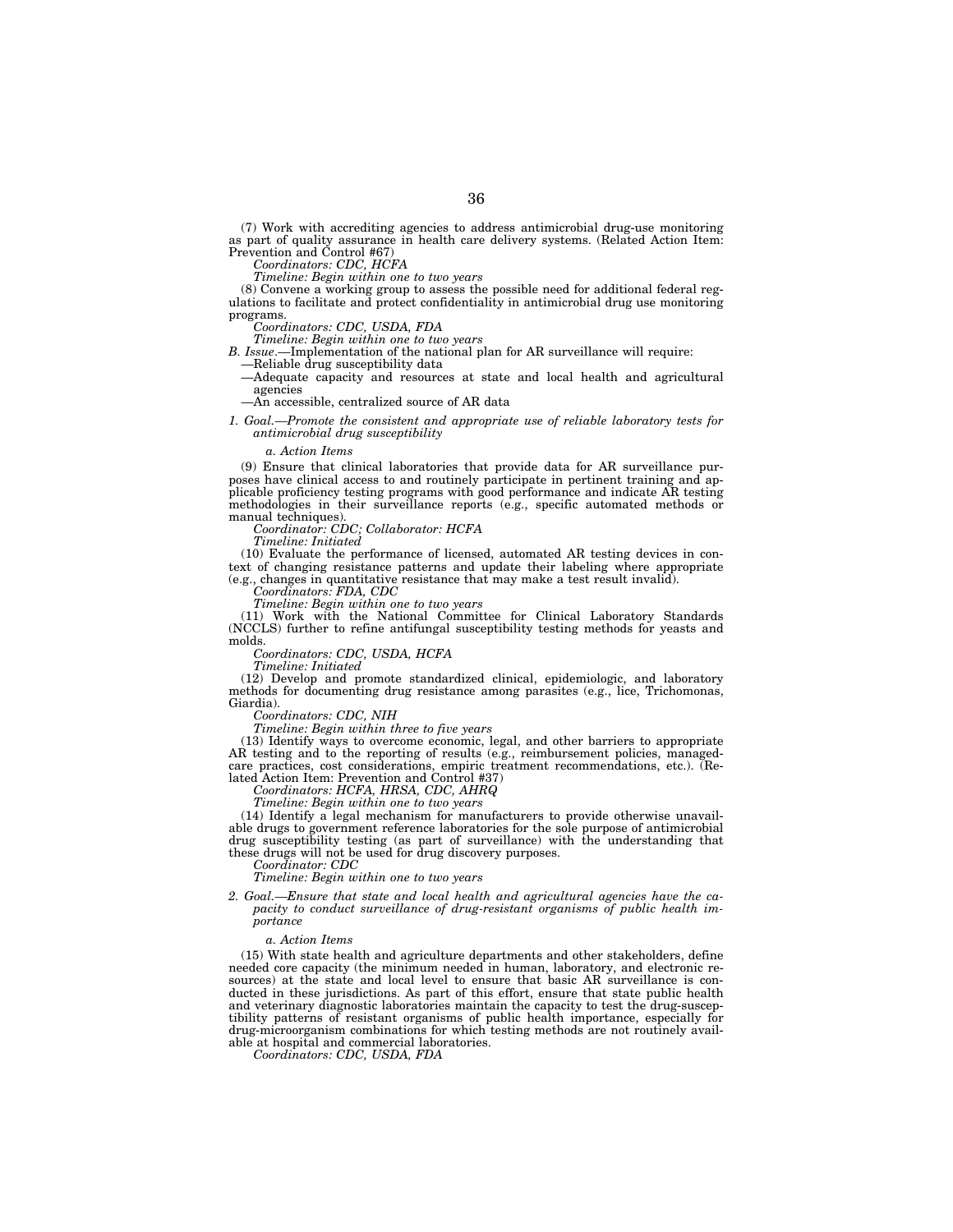*Timeline: Begin within one to two years*

(16) Provide resources to assist in meeting state and local core capacity needs for AR surveillance. Strive to prove consistent funding from year to year to state and local public health and veterinary diagnostic laboratories that meet quality assurance standards.

*Coordinators: CDC, USDA, FDA Timeline: Initiated*

# *3. Goal.—Disseminate surveillance data in a timely manner to public health officials, clinicians, and others who may make decisions based on an analysis of the data*

*a. Action Items*

(17) Provide an accessible, centralized source of AR data from major surveillance systems involving animal and human populations. In consultation with stakeholders, determine how to report AR data in a way that is useful to interested parties (e.g., clinicians, public health officials, veterinarians, and researchers). Include sufficient detail in surveillance reports to permit local analysis and comparison with trends in drug use and medical and agricultural practices.

*Coordinators: CDC, USDA, FDA, HCFA*

*Timeline: Begin within one to two years*

(18) Provide health-care system administrators and other decision makers with data on the impact of drug-resistant organisms (e.g., outcome, treatment costs) and on effective prevention and control measures.

*Coordinators: CDC, AHRQ*

*Timeline: Begin within one to two years*

*C. Issue*.—Monitoring AR in agricultural settings is essential to ensure animal and plant health and a safe food supply

## *1. Goal.—Monitor AR in animal and plant pathogens and in bacteria that can be transmitted to humans through the food supply*

#### *a. Action Items*

(19) Expand and enhance coordination of surveillance for drug-resistance in enteric bacteria in sick and healthy humans, and sick and healthy animals on farms, at slaughter, and at retail. This effort may include:

- —Expanding the National Antimicrobial Resistance Monitoring System: Enteric Bacteria (NARMS:EB)
- —Comparing AR data on pathogenic and non-pathogenic organisms detected on farms (in sick and healthy animals), at slaughter, and in commercial food products
- —Utilizing these data to monitor the transmission of resistant infections and assess the effectiveness of prevention measures

*Coordinators: CDC, FDA, USDA Timeline: Initiated*

(20) Evaluate the usefulness of monitoring sentinel human populations (e.g., farm, abattoir, fruit and vegetable, and food processing plant workers) and persons in the general community for infection or colonization with resistant enteric bacteria.

*Coordinators: CDC, USDA, FDA*

*Timeline: Begin within three to five years*

(21) Conduct pilot studies to assess the extent and impact of environmental contamination by antimicrobial drug residues and drug-resistant organisms that enter the soil or water from human and animal waste. If appreciable contamination is detected, conduct routine or sentinel surveillance in waste, in surface and ground water, and in soil from agricultural areas in which waste is used for fertilizer. (Related Action Item: Prevention and Control #58)

*Coordinators: EPA, CDC, USDA*

*Timeline: Begin within three to five years*

(22) Gather information on the relationship between antimicrobial pesticide and herbicide use and the emergence of drug-resistance, by monitoring:

—The prevalence and incidence of drug-resistant organisms in agricultural areas where antimicrobial pesticides are and are not used

—The prevalence of colonization or infection with resistant bacteria in human or animal populations who live or work near orchards or who consume fruit products sprayed (or treated) with antimicrobial pesticides (Related Action Item: Prevention and Control #64)

*Coordinators: EPA, CDC, USDA*

*Timeline: Begin within three to five years*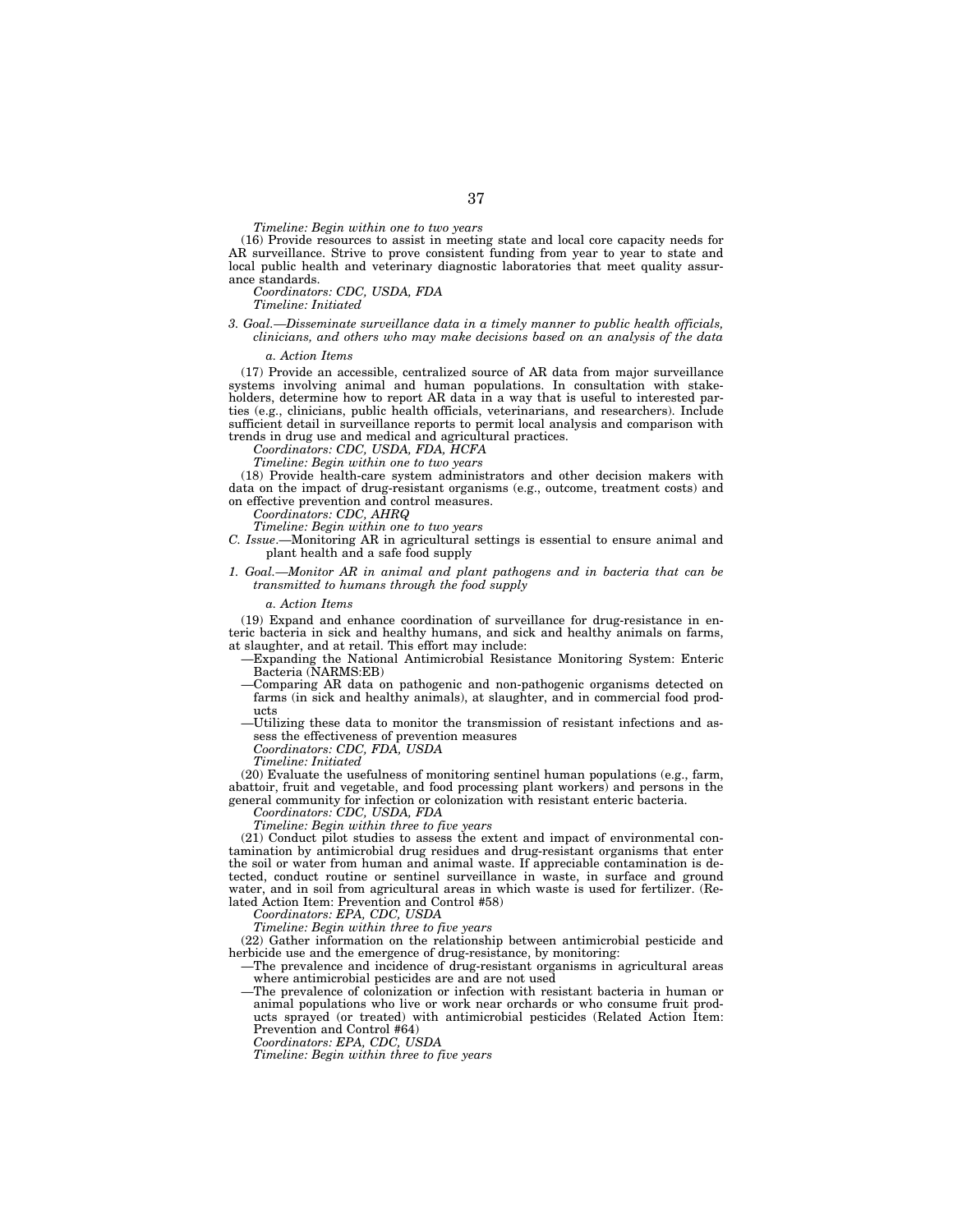# II. PREVENTION AND CONTROL

## INTRODUCTION

Prevention and control of drug-resistant infections requires measures to promote the prudent use of antimicrobial drugs (i.e., maximizing their therapeutic effect while minimizing the potential for development of resistance). Prudent antimicrobial drug use can be facilitated by promoting appropriate prescribing by clinicians, informing consumers about the uses and limitations of antimicrobial drugs, and improving diagnostic techniques. Measures to prevent transmission of infection, whether drug-resistant or not, are also important in controlling AR. These include the appropriate use of vaccines and infection control, sanitation, and hygiene measures. Efforts to control drug-resistant infections must become part of everyday practice in health-care settings across the nation, as well as in other settings (e.g., agriculture) in which antimicrobial drugs are used. Partners in many sectors of society, as well as the general public, will need to be involved in this effort.

*A. Issue*.—Overuse and misuse of antimicrobial drugs can hasten the development of resistance and shorten the drug's useful life.

## *1. Goal.—Identify methods for promoting judicious antimicrobial use*

#### *a. Action Items*

(23) Identify factors that promote or impede judicious drug use in hospitals, extended care facilities, and outpatient settings, working in collaboration with health policy researchers and organizations that can help implement AR prevention and control strategies.

*Coordinator: CDC; Collaborators: FDA, AHRQ, DVA, DOD*

*Timeline: Initiated*

(24) Develop judicious drug use policies and evaluate the effectiveness (including cost-effectiveness) of implementing these policies in hospitals and other health-care delivery settings. Identify ways to increase adherence to judicious use policies proven to be effective.

*Coordinator: CDC; Collaborators: AHRQ, FDA, DVA, DOD, HCFA*

*Timeline: Initiated*

(25) Evaluate the relationship between prescribing behavior and specific antimicrobial drug marketing and promotional practices. Assess the public health effects of these practices.

*Coordinators: CDC, FDA*

*Timeline: Begin within three to five years*

(26) Help individual hospitals and health care systems analyze how the availability of AR data and computer-assisted decision support systems influences prescriber behavior, health outcomes, and costs. This may include the provision of computer software and the establishment of projects that involve the Medicare Peer Review Organizations (PROs).

*Coordinator: CDC; Collaborators: HCFA, DVA, DOD*

*Timeline: Begin within three to five years*

*2. Goal.—Promote judicious antimicrobial use through educational and behavioral interventions found to be effective*

*a. Action Item*

(27) TOP PRIORITY ACTION ITEM.—Develop and implement a public health education strategy to promote judicious antimicrobial use as a national health priority. The strategy should involve patients, clinicians, educators, industry, and policy makers. Elements of this campaign may include:

—Culturally appropriate educational and behavioral interventions implemented through community-based programs that target

—Patients and selected populations and communities, such as daycare centers and schools

—Prescribing clinicians

—Health care delivery-systems

—A clearinghouse for educational materials (e.g., booklets and CD–ROM presentations) on judicious drug use and AR prevention

—A periodically updated priority list of drug-resistant microorganisms in humans and animals

—A glossary disseminated through CDC Website that defines technical words commonly used in discussions of AR issues *Coordinator: CDC; Collaborators: USDA, FDA, HCFA*

*Timeline: Begin within one to two years*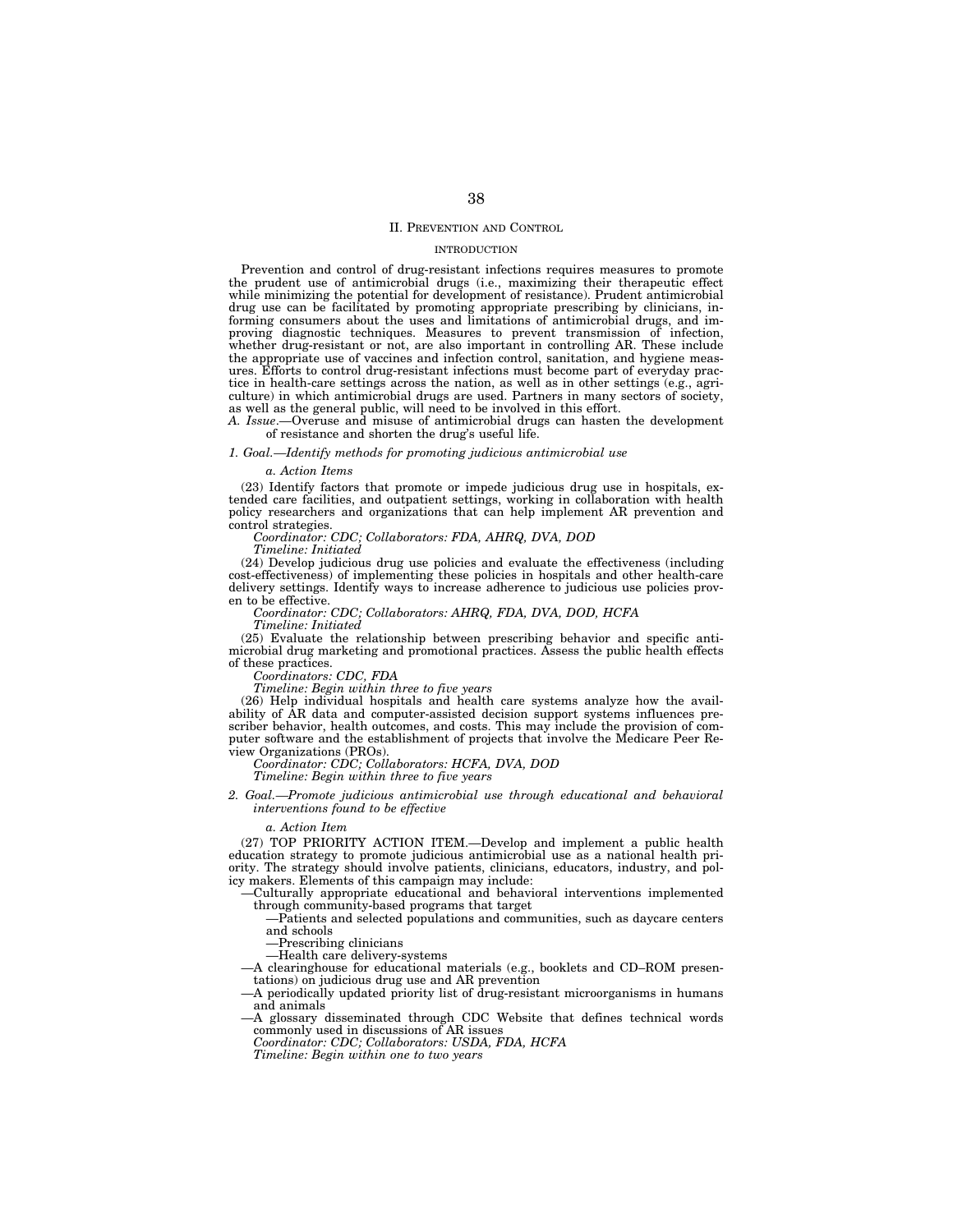(28) Work with pharmaceutical manufacturers to implement programs directed at clinicians and the public that promote judicious antimicrobial drug use for priority drug-pathogen combinations. Consider providing incentives to participating companies. (Related Action Item: Product Development #83)

*Collaborator: CDC; Collaborators: USDA, FDA, HCFA*

*Timeline: Begin within one to two years*

*3. Goal.—Promote judicious antimicrobial use through guidelines, regulatory changes, and public policy actions*

*a. Action Items*

(29) TOP PRIORITY ACTION ITEM.—In collaboration with professional societies and other stakeholders, develop, disseminate, and evaluate clinical guidelines that address:

—Judicious antimicrobial use

—Self-care and symptomatic treatment for common viral infections

—Advice to patients on how to help prevent the emergence of AR infections through appropriate use of antimicrobial drugs

*Coordinators: CDC, FDA; Collaborator: NIH*

*Timeline: Initiated*

(30) Explore ways to integrate judicious use information into antimicrobial package inserts and promotional materials, to provide such information to patients with each prescription, and to provide clear guidance to industry to ensure that promotion of antimicrobials directed towards consumers does not encourage inappropriate or unneeded use.

*Coordinator: FDA; Collaborator: CDC*

*Timeline: Begin within one to two years*

(31) Articulate factors that support the current approach of requiring prescriptiononly dispensing for all systemic (i.e., non-topical) antimicrobial drugs used in clinical medicine.

*Coordinator: FDA; Collaborator: CDC*

*Timeline: Begin within three to five years*

(32) Periodically review and update antimicrobial drug susceptibility information included in drug labeling, in coordination with the National Committee for Clinical Laboratory Standards (NCCLS).

*Coordinator: FDA; Collaborator: CDC*

*Timeline: Begin within one to two years*

(33) Convene an advisory panel or other expert group to consider the management of drugs of last resort for the treatment of resistant infections. Issues for discussion might include:

—Promoting early and wide adoption of prudent use guidelines

- —Establishing intensive surveillance of drugs of last resort, with mechanisms for triggering changes in product labeling and use when increased resistance is detected
- —Labeling drugs of last resort with the recommendation that they be preferentially used for the treatment of conditions associated with organisms that are resistant to other drugs

*Coordinator: FDA; Collaborator: CDC*

*Timeline: Begin within one to two years*

(34) Convene a working group to examine the impact of federal reimbursement policies for home parenteral antimicrobial treatment on judicious antimicrobial use. Where needed, the working group will make recommendations for modifying these policies.

*Coordinator: HCFA; Collaborators: CDC, HRSA*

*Timeline: Begin within one to two years*

(35) Develop and submit measures for appropriate antimicrobial use to the National Committee for Quality Assurance for inclusion in Health Plan Employer Data and Information Set (HEDIS), which provides comparative data on managed care organizations.

*Coordinator: CDC; Collaborator: HCFA*

*Timeline: Initiated*

*B. Issue*.—Improve diagnostic practices can enhance antimicrobial use and patient care.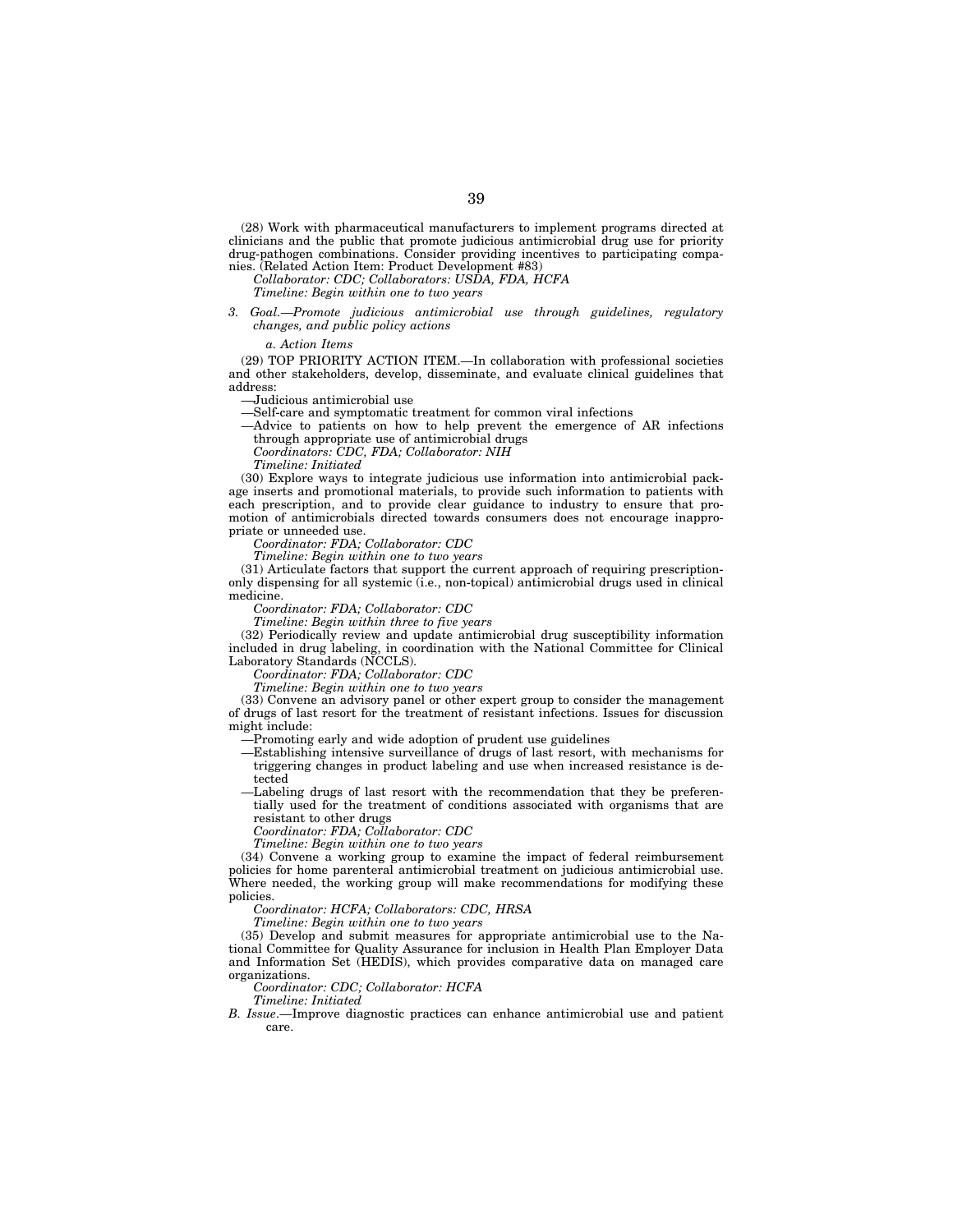#### *1. Goal.—Identify and promote the widespread use of diagnostic testing and reporting strategies that effectively facilitate judicious use of antimicrobial drugs in routine practice*

*a. Action Items*

(36) Evaluate the potential impact of improved diagnostic tests, including rapid point-of-care tests on antimicrobial drug use and patient care, and assess their financial implications. Take into account tests that distinguish between bacterial and viral infections; tests that identify resistant pathogens; and tests that distinguish common clinical syndromes such as bacterial sinusitis and acute bacterial otitis media from illnesses with similar manifestations for which antimicrobials are not beneficial. (Related Action Item: Research #79)

*Coordinator: CDC; Collaborators: DVA, DOD*

*Timeline: Begin within one to two years*

(37) Identify economic and other barriers in the health care system (e.g., reimbursement policies by third-party payers, managed care practices, cost considerations, empiric treatment recommendations, etc.) to diagnostic testing that promotes appropriate use of antimicrobials. Develop recommendations that remove disincen-

tives or promote incentives to such testing. *Coordinator: HCFA; Collaborators: CDC, HRSA*

*Timeline: Begin within three to five years*

(38) In collaboration with professional societies, industry, and other stakeholders, develop guidelines for use by clinicians and clinical microbiology laboratories that address:

—Appropriate specimen collection<br>—Performance, interpretation, and reporting of antimicrobial (including<br>—antifungal) susceptibility tests performed on clinical specimens antifungal) susceptibility tests performed on clinical specimens —Use of in-office (point-of-care) tests for infection, including AR infections *Coordinator: CDC; Collaborator: FDA*

*Timeline: Begin within three to five years*

(39) In collaboration with professional societies, industry, and other stakeholders, develop guidelines for use by health-care-delivery organizations that address the use<br>of clinical microbiology laboratories. The guidelines will:<br>—Promote access to clinical microbiology services by clinicians<br>—Promote acc

- Promote access to appropriate on-site microbiology services in acute care facilities<br>Allow physicians to submit specimens to clinical laboratories other than those
- designated by their health care delivery organization or the patient's insurance company, with appropriate justifications *Coordinator: CDC; Collaborator: HCFA for bullet 2.*

*Timeline: Begin within three to five years*

(40) Promote the increased performance of direct examination of microbiological specimens (e.g., by Gram stain or other rapid method), in circumstances where appropriate clinically relevant and reliable information can be garnered, as a readily available point-of-care diagnostic test. This will require working within the framework of the Clinical Laboratory Improvement Amendment (CLIA) regulations and involving medical education and health care delivery organizations.

*Coordinator: CDC; Collaborator: HCFA*

*Timeline: Begin within one to two years*

*C. Issue*.—Preventing infection transmission through improved infection control and use of vaccines can help prevent the spread of antimicrobial resistance.

*1. Goal.—Identify ways to reduce disease transmission in health-care settings and in the community*

*a. Action Items*

(41) Identify factors that promote transmission of drug-resistant pathogens in health-care facilities, in extended care facilities, and in community settings such as daycare centers. These may include characteristics of the facilities and of the populations that they serve.

*Coordinator: CDC; Collaborators: DVA, DOD*

*Timeline: Initiated*

(42) Evaluate the effectiveness (including cost-effectiveness) of current and novel infection-control strategies used in hospitals and other health-care delivery settings. *Coordinator: CDC; Collaborators: DOD, DVA*

*Timeline: Initiated*

(43) Identify ways to increase adherence to infection-control practices proven to be effective in previous studies.

*Coordinator: CDC; Collaborators: DOD, DVA*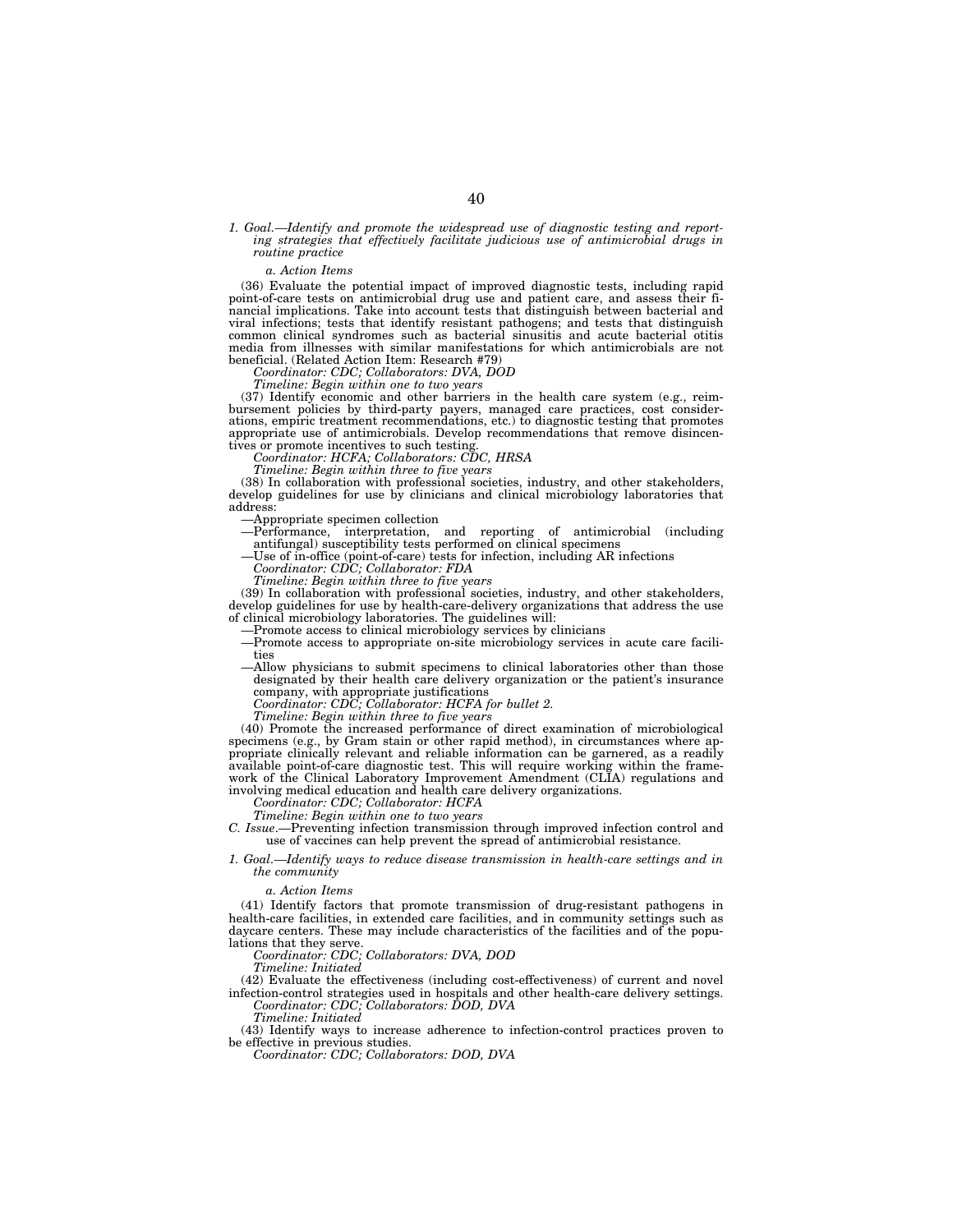## *Timeline: Initiated*

(44) Evaluate the cost-effectiveness and impact on patient care and drug resistance of medical devices that incorporate anti-infective compounds to prevent infection (e.g., anti-infective urinary catheters and prosthetic heart valves). Where appropriate, encourage the clinical use of these devices. (Related Action Item: Product Development #85)

*Coordinator: CDC; Collaborators: AHRQ, DOD, DVA, FDA, HRSA, HCFA*

*Timeline: Begin within three to five years*

 $(45)$  Encourage the development of clinical alternatives to those invasive medical procedures and devices that increase the risk of infection in hospitals and other health care setting, e.g., substitution of transcutaneous monitoring of blood oxygen levels of indwelling catheters.

*Coordinator: CDC; Collaborators: FDA, DVA Timeline: Begin within three to five years*

(46) Evaluate the benefits and risks of incorporating antimicrobial, disinfectants, or antiseptic chemicals into consumer products (e.g., soap, toys, kitchen utensils, clothes, paints, plastics, and film preservatives). Consider whether they:

—Have any efficacy in reducing infection

—May play a role in promoting drug resistance

*Coordinators: CDC, EPA; Collaborator: FDA*

*Timeline: Begin within three to five years*

# *2. Goal.—Promote infection control through behavioral and educational interventions*

*a. Action Items*

(47) Conduct a public health campaign to promote hand hygiene and other hygienic practices that prevent the transmission of infectious organisms, in collaboration with professional societies and stakeholders. This campaign may be coordinated with the public health education strategy to promote judicious antimicrobial use described in Action Item #27: Prevention and Control. Components will include:

—Evaluating the curricula of school hygiene courses

—Funding school-based and other programs that promote hand hygiene and other behaviors that prevent infection

—Building on previous campaigns (e.g., ASM's Operation Clean Hands)

*Coordinator: CDC*

*Timeline: Begin within one to two years*

(48) Support ongoing public health education campaigns on food-safety such as FDA and USDA's Fight BAC program, [24] whose aim is to educate food producers, suppliers, retailers, and consumers about food safety practices that reduce foodborne infections (including AR infections) [25]

*Coordinators: USDA, CDC, FDA*

*Timeline: Initiated*

(49) Educate the public about the merits and safety of irradiation as one tool to reduce bacterial contamination of food.

*Coordinator: CDC*

*Timeline: Begin within one to two years*

#### *3. Goal.—Optimize the use of vaccines to prevent drug-resistant infections and reduce antibiotic use*

*a. Action Items*

(50) Support community-based programs that promote and facilitate availability of recommended vaccinations for adults and children.

*Coordinator: CDC*

*Timeline: Initiated*

(51) Identify vaccines useful in reducing drug-resistant infections and evaluate novel methods for improving coverage with these vaccines. For example:

- —Evaluate the risks and benefits of allowing certain vaccines for adults (e.g., for pneumococci and influenza virus) to be dispensed by pharmacists without prescription
- —Review and evaluate methods to promote administration of pneumococcal vaccines (e.g., offering vaccination when patients are discharged from the hospital), and encourage the use of methods found to be effective

*Coordinator: CDC; Collaborators: DVA, FDA, HCFA*

*Timeline: Begin within three to five years*

*D. Issue*.—Prevention and control of drug resistance in agriculture is important to promote animal and plant health, as well as to prevent AR transmission to humans through the food supply or through contact with infected animals.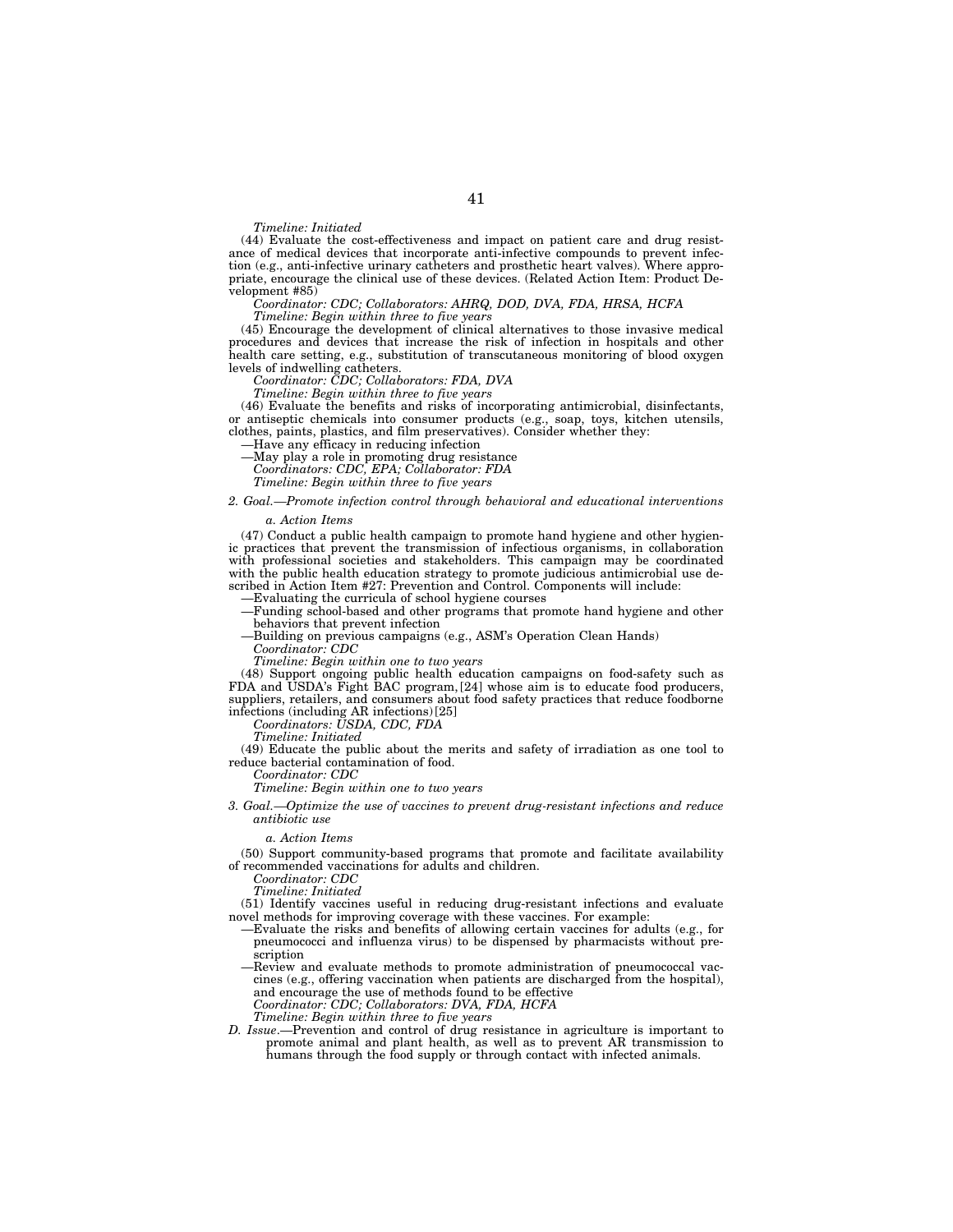#### *1. Goal.—Improve understanding of the risks and benefits of antimicrobial use, and ways to prevent the emergence and spread of drug resistance, in agricultural settings*

*a. Action Items*

(52) Evaluate the nature and magnitude of the impact of using various antimicrobial drugs as growth promotants in different species, using current animal husbandry practices. Use this information to assist in risk-benefit assessments of such use.

*Coordinator: USDA; Collaborators: CDC, FDA*

*Timeline: Begin within one to two years*

(53) Conduct additional research to further define the effects of using various veterinary drugs on the emergence of resistant bacteria that infect or colonize food animals of different species, using various animal husbandry practices. Identify risk

-Transmission of AR infections to humans<br>-Clinical disease in humans<br>-Transfer of resistance factors from animal flora to human flora *Coordinators: CDC, USDA, FDA*

*Timeline: Initiated*

(54) Conduct epidemiologic and laboratory studies to assess the risk of development and transfer of resistance related to the use of antimicrobial drugs in food and non-food plants, and identify risk factors and potential preventive measures. *Coordinator: USDA; Collaborators: CDC, FDA, EPA*

*Timeline: Initiated*

(55) Develop rapid tests for inspecting fresh commodities like fruit for evidence of contamination with bacteria that are resistant to antibiotics.

*Coordinator: USDA; Collaborators: EPA, FDA, CDC Timeline: Begin within one to two years*

(56) Evaluate the effect of current food processing and distribution methods on the emergence and spread of drug-resistant organisms.

*Coordinator: USDA; Collaborators: CDC, FDA Timeline: Begin within one to two years*

(57) Identify and evaluate new food pasteurization strategies.

*Coordinator: USDA; Collaborators: FDA, CDC*

*Timeline: Begin within three to five years*

(58) Assess the risk of AR emergence and spread due to environmental contamination by antimicrobial drugs or by resistant bacteria in animal and human waste. Collect information on whether environmental contamination by antimicrobial drugs can lead to the development of resistance in bacteria that live in the soil or in water. (Related Action Item: Surveillance #21)

*Coordinators: USDA, CDC, EPA, FDA*

*Timeline: Initiated*

(59) Assess the impact of antimicrobial use in companion animals (pets) on colonization and infection with drug-resistant organisms in the animals and their human household contacts.

*Coordinator: CDC*

*Timeline: Begin within three to five years*

## *2. Goal.—Promote judicious antimicrobial use in agricultural settings*

# *a. Action Items*

(60) Work with veterinary and agricultural communities to help educate users of veterinary and agricultural antimicrobial about AR issues, and promote the implementation and evaluation of guidelines that address:

—Judicious antimicrobial use in agricultural settings

—Performance and interpretation of antimicrobial susceptibility tests performed on specimens from different species of animals

—Point-of-care tests for infection, including AR infections

*Coordinators: USDA, CDC, FDA; Collaborator: EPA*

*Timeline: Initiated*

(61) TOP PRIORITY ACTION ITEM.—In consultation with stakeholders, refine and implement the proposed FDA framework [26] for approving new antimicrobial drugs for use in food-animal production and, when appropriate, for re-evaluating currently approved veterinary antimicrobial drugs.

*Coordinator: FDA*

*Timeline: Initiated*

(62) Strongly encourage involvement of veterinarians in decisions regarding the use of systemic antimicrobial drugs in animals, regardless of the distribution system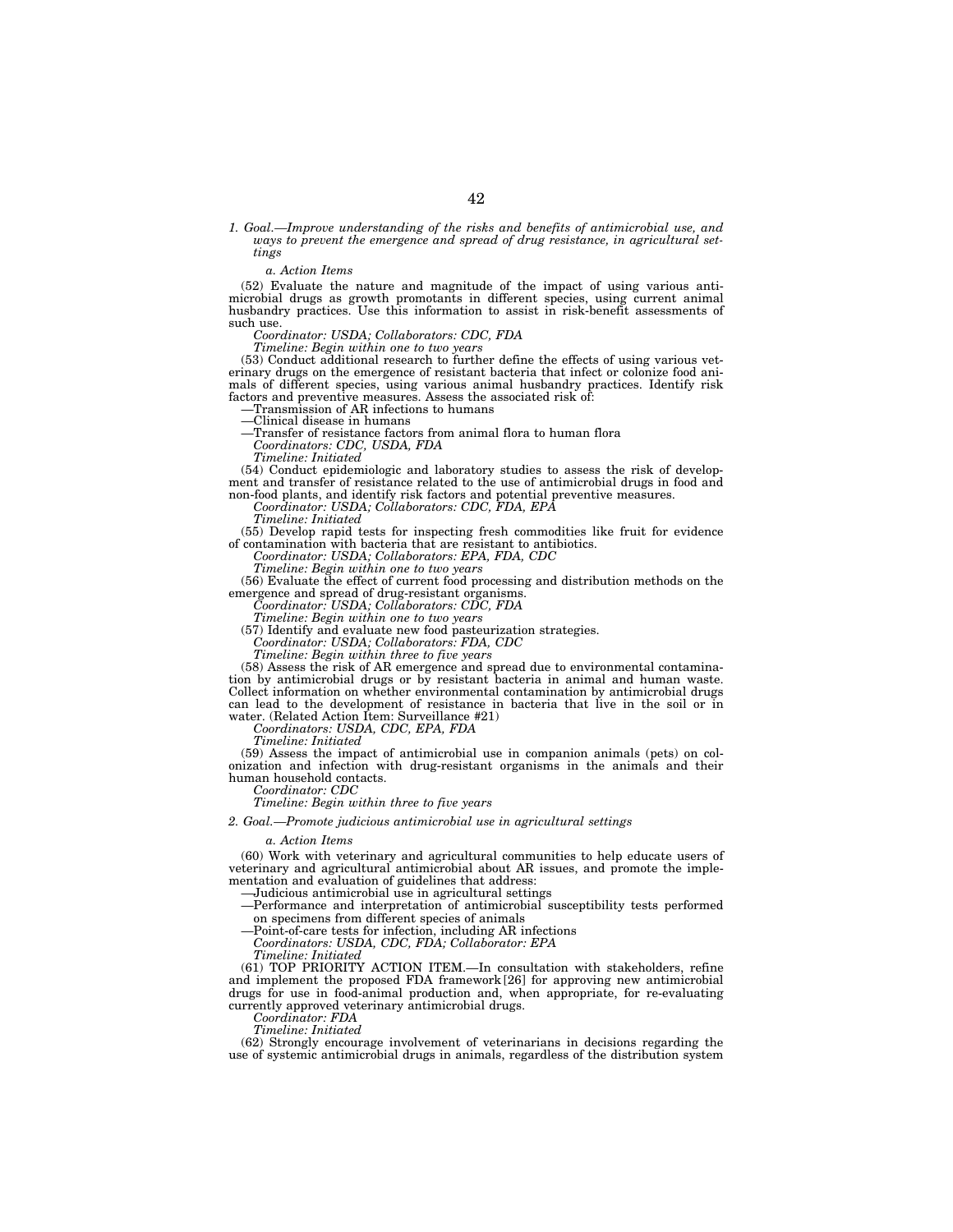through which the drug is obtained (e.g., regardless of whether a prescription is required to obtain the drug).

*Coordinators: FDA, USDA Timeline: Initiated*

(63) Evaluate the potential impact of making all systemic veterinary antimicrobial drugs available by prescription only. *Coordinators: FDA, USDA*

*Timeline: Begin within three to five years*

(64) Convene an expert group to consider how to incorporate AR issues into regulations governing the use of pesticides. Invite external experts, stakeholders, and the public to provide input.

*Coordinator: EPA*

*Timeline: Begin within one or two years*

- *E. Issue*.—Efforts to prevent and control AR emergence and spread must be comprehensive and multi-faceted, and involve a wide variety of non federal partners and the public, and become a part of routine practice nationwide.
- *1. Goal.—Ensure input from non-federal experts on federal efforts to combat antimicrobial resistance*

*a. Action Items*

(65) Establish an ongoing mechanism to obtain periodic input from external experts on AR issues. This will include ensuring input from stakeholders (e.g., state and local health agencies, the private sector, and the public) in developing and reviewing federal efforts to address antimicrobial resistance.

*Coordinators: CDC, FDA, NIH; Collaborators: USDA, EPA, DOD, DVA, AHRQ, HRSA, HCFA*

*Timeline: Begin within three to five years*

*2. Goal.—Develop and evaluate comprehensive demonstration programs to prevent and control AR*

*a. Action Items*

(66) TOP PRIORITY ACTION ITEM.—Support demonstration projects to evaluate comprehensive programs that use multiple interventions to promote judicious drug use and reduce infection rates. These projects will:

—Assess how interventions found effective in research studies can be applied effectively on a routine basis and on a large scale and how this application can be done most cost-effectively

—Evaluate the use of these programs in health care systems (federal and nonfederal), in the community, and in agricultural settings

—Involve partnerships with local and state agencies, health care systems, professional societies, community organizations, schools, private industry, and the public

*Coordinator: CDC; Collaborators: FDA, DVA, DOD, HRSA, HCFA, USDA Timeline: Initiated*

*3. Goal.—Incorporate effective AR prevention strategies and programs into routine clinical practice*

*a. Action Items*

(67) Utilize federal health care systems (e.g., DOD, VAH, etc.) as model systems for AR surveillance and prevention and control activities involving judicious drug use, optimized diagnostic testing, infection control, and vaccination practice.

*Coordinator: CDC; Collaborators: DVA, DOD, HCFA, HRSA*

*Timeline: Begin within three to five years*

(68) For all health care systems for which federal funds are provided, identify and promote strategies to establish AR prevention and control activities as part of quality monitoring programs.

*Coordinator: CDC; Collaborators: DVA, DOD, HCFA, HRSA*

*Timeline: Initiated*

(69) Encourage nationally recognized accrediting agencies such as the National Committee for Quality Assurance (NCQA) and the Joint Commission on Accreditation of Healthcare Organizations (JCAHO), to include accreditation standards that promote efforts to prevent and control AR, including judicious antimicrobial use, infection control, vaccine use, and diagnostic testing. These standards may draw on the findings of existing data and demonstration programs and AHRQ Evidence-

Based Practice Centers. *Coordinator: CDC; Collaborators: HCFA, AHRQ*

*Timeline: Begin within one to two years*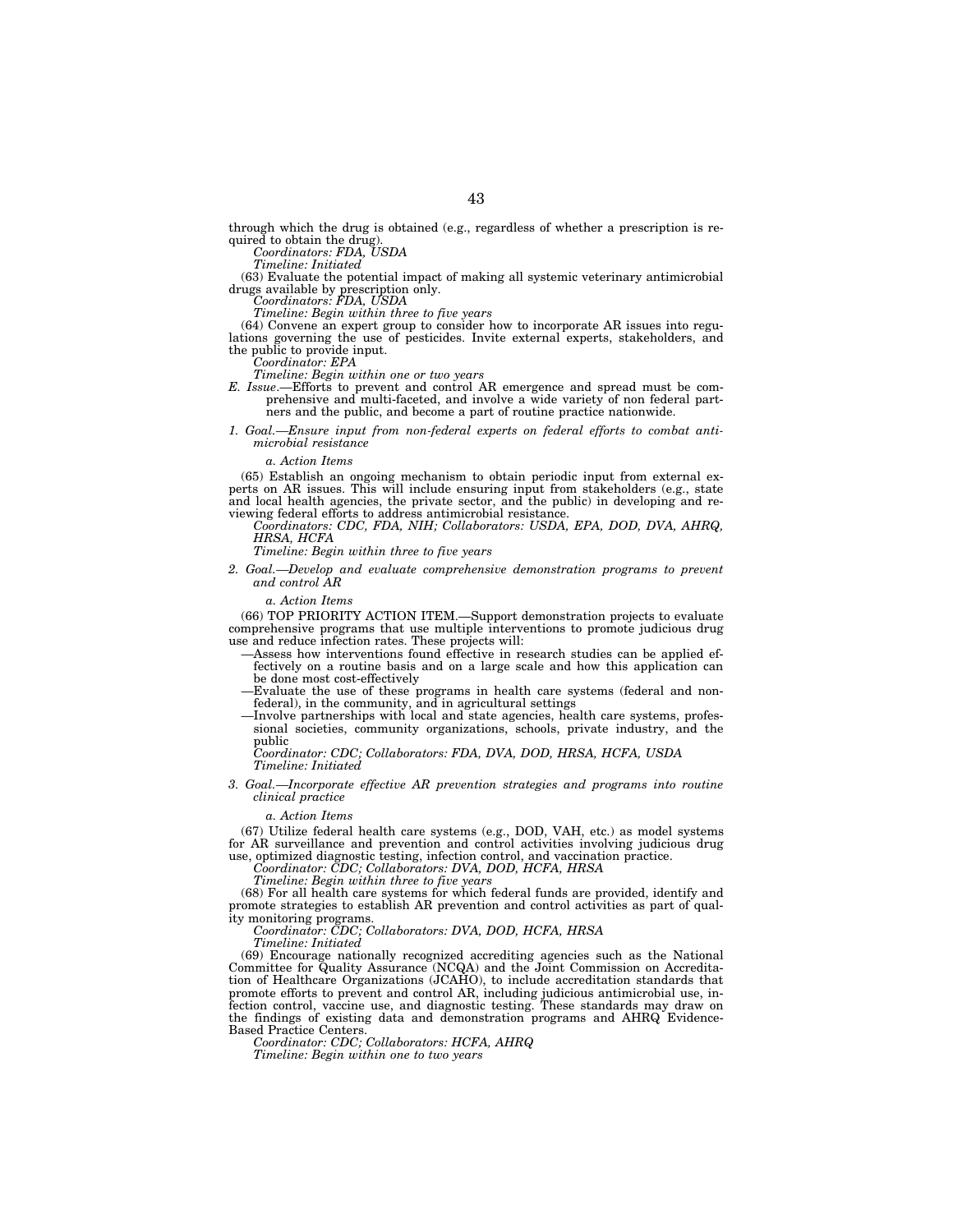# III. RESEARCH

### INTRODUCTION

Antimicrobial resistance is among the most challenging problems in microbiology, clinical medicine, and public health. Antimicrobial resistance is not one problem, but an overarching term for a whole array of problems. Microbiology, the study of microorganisms, tells us that the processes by which drug resistance occur, are essentially those of evolution. To evolve is to change, and this change is inevitable. Basic and clinical research provides the fundamental knowledge necessary to develop appropriate responses to antimicrobial resistance emerging and spreading in hospitals, communities, farms, and the food supply. Major scientific accomplishments throughout the years have contributed much to the understanding of the fundamental biological processes of AR within microbes and the resulting impact on human, animals, and the environment and provides us the opportunity to influence these very processes and outcomes.

The broad scope of the U.S. research community has a major contribution to make in meeting the challenge of AR in order to reach the goals the AR Task Force has set forth. The research and development of diagnostic tests, new antimicrobial agents, novel therapeutic products, and vaccines and other preventive approaches in response to AR is a multi-step process that begins with basic research discoveries and ends with the availability and use of a new product or implementation of a process. Along this pathway three areas need to be addressed: the identification of gaps and needs in the molecular and cellular understanding of resistance, the infrastructure to support a robust research community, and finally a pathway for movement of research findings into the development of new products.

Through efforts of the Interagency Task Force, important research questions about microbial physiology, ecology, genetics and mechanisms of resistance have been identified. Existing gaps in knowledge and understanding should be addressed to augment the federal and private sector response to the overall problem. Efforts are underway to build and enhance the field of AR research, through increased focus, recognition, and collaboration. The aim is to develop a research infrastructure to support a critical mass of AR researchers who will interact, exchange information, and stimulate new discoveries. In order to move novel ideas arising at the research bench to useful products or approaches, support of the underlying infrastructure to study and test products and a mechanism to transition to industrial partners is necessary.

This effort will involve federal agencies that conduct, support and promote basic and clinical research in academia and industry and will involve prioritizing needs, identifying key opportunities, recruiting new investigators to the field, and making responsible use of resources to address AR problems.

*A. Issue*.—Specific scientific gaps remain in the understanding of microbial physiology, ecology, genetics and mechanisms or resistance.

*1. Goal.—Address existing research needs and identify new ones*

*a. Action Items*

(70) Additional research is needed to enhance the understanding and assess the impact of:

—Mechanisms of AR emergence, acquisition, spread, persistence, and decline, with special regard to multi-drug resistant organisms

—Emergence and transfer of resistance genes among microorganisms in vivo, including epidemiologic factors

—Effects of preventive, therapeutic, and growth promoting agents on the micro biota of animals, plants, soil, and aquatic environments

—Host factors and immune modulators (e.g., cytosine) in clinical resistance to treatments for opportunistic infections

—Variations in antimicrobial use patterns that may affect the emergence and spread of resistance and the outcome of treatment, including:

—Differences in duration and dosage in the administration of antimicrobial agents

—Prophylactic use of antimicrobial (including antibacterial and antifungal) agents

—Drug combinations used to treat resistant organisms

—The rotation (cycling) of antimicrobial drugs to prevent the emergence of resistance

—The determinants of colonization and infection with drug-resistant pathogens

*Coordinator: NIH; Collaborators: CDC, FDA, DVA, USDA, EPA, DOD*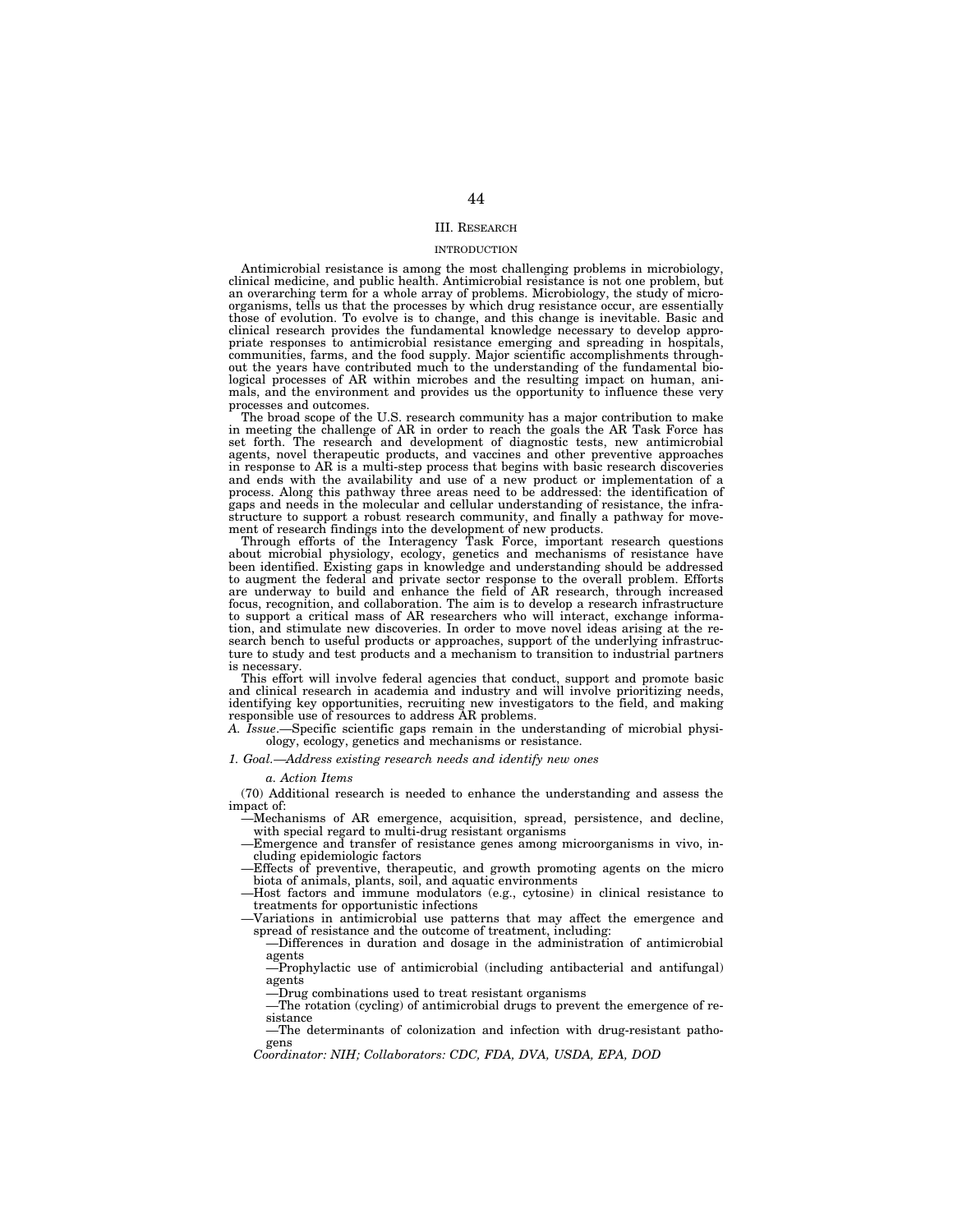*Timeline: Initiated*

(71) Conduct further government-wide, in-depth, assessment of the scope and composition of AR research to identify research opportunities.

*Coordinators: NIH, CDC, FDA, USDA; Collaborators: DOD, DVA, AHRQ, EPA, HCF*

*Timeline: Initiated*

*B. Issue*.—The existing research infrastructure needs to ensure a critical mass of researchers in AR and related fields.

*1. Goal.—Augment the scientific research infrastructure*

*a. Action Items*

(72) Work with the appropriate peer review structures to ensure that the requisite expertise is applied to the review process to facilitate funding of quality  $AR$  research.

*Coordinators: NIH, DVA, FDA*

*Timeline: Begin in one to two years*

(73) TOP PRIORITY ACTION ITEM.—Provide to the research community genomics and other powerful technologies to identify targets in critical areas for the development of new rapid diagnostics methodologies, novel therapeutics, and interventions to prevent the emergence and spread of resistant pathogens. Examples include tools such as microbial genome sequences, information on comparative genomics, DNA chip technology, and informatics.

*Coordinator: NIH; Collaborators: DOD, USDA, FDA*

*Timeline: Initiated*

(74) Encourage sharing of AR data between industry and the research community. *Coordinator: NIH; Collaborators: DOD, USDA, FDA*

*Timeline: Begin in three to five years*

*2. Goal.—Develop a critical mass of researchers in AR*

*a. Action Items*

(75) Bring new researchers into the field, by utilizing appropriate strategies such as training and research opportunities.

- *Coordinator: NIH; Collaborators: CDC, FDA, USDA, DOD, DVA Timeline: Initiated*
- (76) Organize conferences that address research issues relating to AR. *Coordinator: NIH; Collaborators: CDC, USDA, FDA, DVA, DOD, AHRQ Timeline: Initiated*
- *C. Issue*.—Special efforts are needed to translate research findings into medically useful products for human and veterinary use, such as novel antimicrobial therapeutics, diagnostic tests, vaccines and other tools for preventing AR emergence and spread.
- *1. Goal.—Address the governmental role in translating novel ideas into new clinically relevant products, focusing on gaps not filled by pharmaceutical industry and other non-government groups*

*a. Action Items*

(77) Explore the need to encourage preclinical studies on the toxicology, pharmacokinetics, and pharmacodynamics of novel therapeutic agents for the treatment of multi-drug-resistant pathogens and facilitate the transition of potential products from preclinical to clinical studies leading to development by industry of novel therapeutic agents.

*Coordinator: NIH; Collaborators: DOD, DVA, FDA, USDA*

*Timeline: Begin within one to two years*

(78) TOP PRIORITY ACTION ITEM.—Develop a human clinical trials network, involving medical research centers and health-care institutions, to coordinate and conduct clinical trials addressing AR issues that are difficult to resolve in industrysponsored studies, including:

—Novel therapies

- —Existing antimicrobials administered in treatment regimens and combinations that may not be included in approved indications and dosing schedules
- —Other products and practices relevant to the control and treatment of antimicrobial-resistant pathogens including devices, diagnostics, disinfectants, etc. *Coordinator: NIH; Collaborators: CDC, DVA, DOD, FDA Timeline: Begin within one to two years*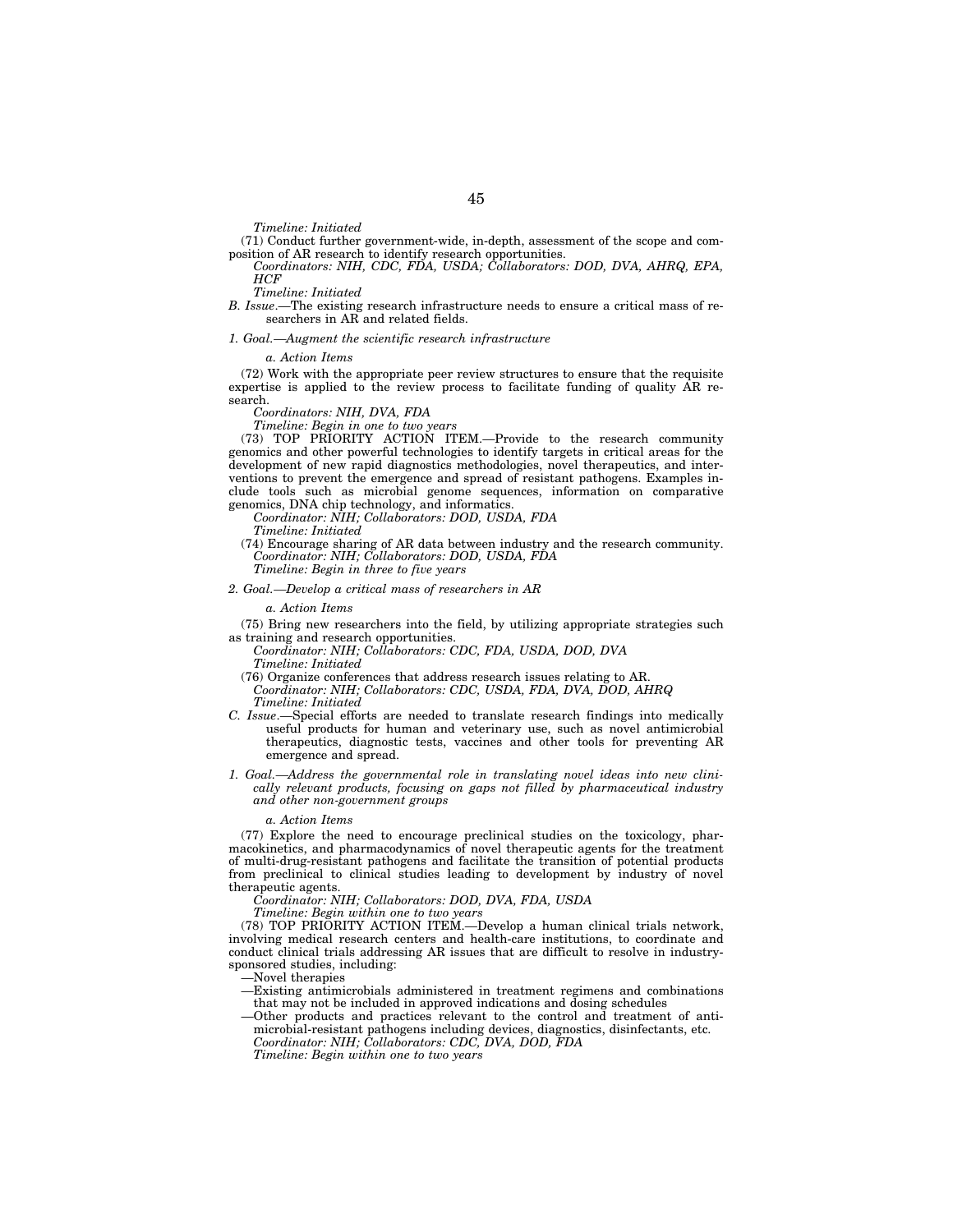*2. Goal.—Develop rapid, inexpensive, point-of-care diagnostic methods to facilitate judicious use of antimicrobials*

*a. Action Items*

(79) TOP PRIORITY ACTION ITEM.—Identify, develop, test, and evaluate the impact of new rapid diagnostic methods. Such methods should include:

- —Tests for resistance genes that are associated with drug resistance including non-culture specimens
- —Rapid point-of-contact diagnostics for patients with viral respiratory infections and clinical syndromes such as otitis media, sinusitis, and pneumonia
- —Rapid methods for detecting drug resistance among fungi, parasites, and mycobacteria

*Coordinators: NIH, FDA; Collaborators: DOD, USDA, CDC, AHRQ, DVA Timeline: Initiated*

*3. Goal.—Develop new products and strategies to prevent and treat colonization and infection with resistant organisms in patients, prevent transmission of resistant infections in the community, and prevent AR emergence*

*a. Action Items*

(80) Encourage basic research in support of the development and appropriate use of vaccines. Vaccines are needed to:

- —Prevent prevalent viral infections that predispose to bacterial infection or are mistaken for bacterial infections and are inappropriately treated with antibacterial agents (e.g., influenza virus)
- —Prevent colonization, infection, and transmission of resistant organisms such as enterococci and staphylococci
- —Prevent common bacterial infections (*S. pneumoniae*, nontypable *Haemophilus influenzae*) to reduce antibacterial use
- *Coordinators: NIH, FDA; Collaborators: CDC, DOD, DVA, USDA Timeline: Initiated*

(81) Encourage basic research in support of novel approaches to preventing or treating infections with resistant organisms. Novel approaches may include:

- —Bacteriophage therapy
- —Active (vaccine) and passive (antibody, hyperimmune globulin) immunization
- —Host-derived antimicrobial agents
- —Non-antibiotic antimicrobials with broad or nonspecific anti-infective activities (e.g., defending and non-specific immunostimulants)
- —Microbial ecology

*Coordinator: NIH; Collaborators: DOD, DVA, FDA, USDA, CDC Timeline: Initiated*

### IV. PRODUCT DEVELOPMENT

#### **INTRODUCTION**

New products are not being developed rapidly enough to address increasing microbial resistance. Needed products include not only new classes of antimicrobials able to kill otherwise resistant organisms, but also vaccines and anti-infective devices with the potential to prevent infections as well as improved diagnostic tools to aid in appropriate use of therapeutics. With respect to antimicrobial drugs, each new agent represents a major investment by a pharmaceutical company, which must shepherd the product through pre-clinical studies and clinical testing, followed by large and expensive clinical trials. Pharmaceutical companies may be reluctant to invest extensive resources in the development of drugs, such as those antimicrobials targeted to resistant organisms, which are often given for short time periods to small numbers of patients. Manufacturers are similarly concerned that judicious use policies may limit sales and profits. On the other hand, when a drug is used widely, allowing recovery of costs and profitability, resistance may develop more rapidly and shorten the useful life of the drug.

Due to these economic realities—as well as to scientific limitations and a lag in the perception of a need for new agents—very few novel antimicrobial drugs have reached the market for several years. A major aim of this interagency effort is to work with the private sector to explore and test innovative ways to address these issues. Approaches to be considered include providing incentives (and overcoming disincentives) to promote and assist the development of important products to address AR.

Product development is also a very important issue for veterinary medicine and agriculture. U.S. agencies and private sector partners must intensify efforts to en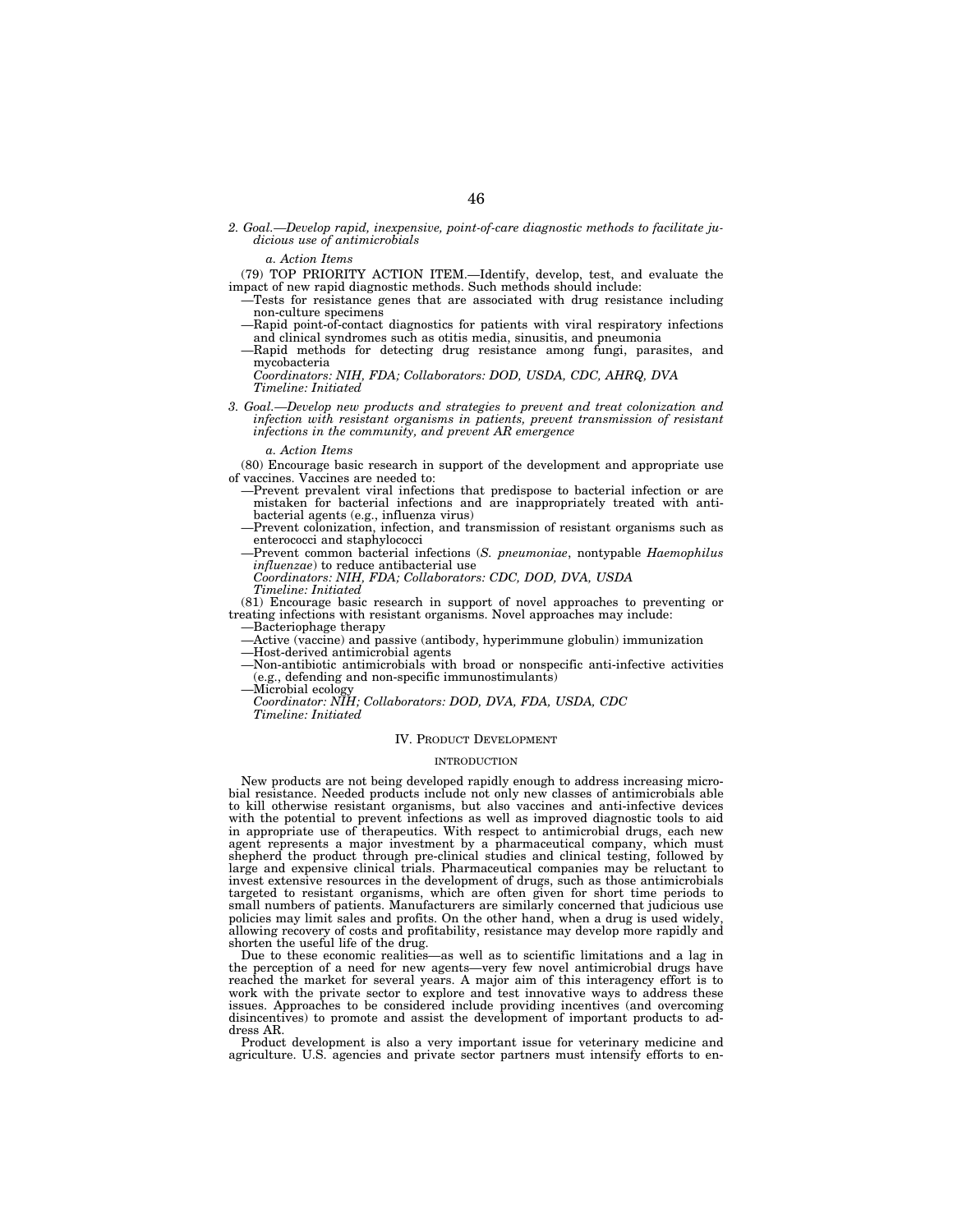courage the development and use of veterinary drugs and agricultural practices that are unlikely to stimulate resistance to important human drugs or spread resistant pathogens to humans. Again, increased attention also needs to be turned to strategies to prevent infections of animals (e.g., vaccines, changes in husbandry) and to the improved use of existing and new products.

*A. Issue*.—Researchers and drug manufacturers need to be better informed of current and projected gaps in the arsenal of antimicrobial drugs, vaccines, diagnostics, and of potential markets for these products.

## *1. Goal.—Provide a systematic assessment of the current status and projected future needs for AR products*

*a. Action Items*

(82) TOP PRIORITY ACTION ITEM.—Create an Interagency AR Product Development Working Group to identify and publicize priority public health needs for new AR products (e.g., innovative drugs, targeted spectrum antibiotics, point-of-care diagnostics, vaccines, anti-infective medical devices, and biologics). The Working Group will:

—Obtain input from stakeholders, including pharmaceutical companies, physicians, epidemiologists, and microbiologists, on which products are needed

—Include experts in the non-medical disciplines (e.g., engineering and remote sensing, etc.)

—Model future resistance trends, product needs, and potential markets, taking into account AR surveillance data and numbers of patients at high risk of developing drug resistant infections (e.g., increases in immunocompromised patients)

—Evaluate current market incentives for the development of priority AR products (Related Action Item: Product Development #83)

—Reassess AR product priorities on a regular basis

*Coordinators: FDA, USDA, CDC; Collaborators: NIH, AHRQ Timeline: Begin within one to two years*

*B. Issue*.—Existing market incentives and regulatory processes may be insufficient to stimulate the development of certain priority AR products while fostering their appropriate use.

#### *1. Goal.—Investigate and act upon potential approaches for stimulating and speeding the entire AR product development process, from drug discovery through licensing*

*a. Action Items*

(83) TOP PRIORITY ACTION ITEM.—In consultation with stakeholders, economic consultants, and the AR Product Development Working Group (Related Action Item: Product Development #82), identify ways (e.g. financial and/or other incentives or investments) to promote the development and/or judicious use of priority AR products for which market incentives are inadequate.

—All such proposals will require careful economic modeling and analysis. New approaches should be used on a trial basis, for limited time periods, and the costs and benefits of incentives used in these pilot programs should be monitored to assess the return on the public investment.

*Coordinators: FDA, CDC; Collaborators: USDA, AHRQ*

*Timeline: Begin within three to five years*

(84) In consultation with academia and industry, consider whether government has a constructive role to play in discovery of drugs and other products targeted to address areas where market incentives are limited and unmet needs exist (e.g., novel antimicrobial drugs targeted to specific resistant organisms). (Related Action Items: Research Issue B)

—Such a role could utilize intramural, extramural or partnership type mechanisms. Products developed under such mechanisms could be licensed commercially either with or without specific stipulations regarding use.

*Coordinator: NIH; Collaborators: USDA, FDA, CDC*

*Timeline: Begin within three to five years*

(85) Continue ongoing approaches that streamline the regulatory process, including clinical trials, to help bring AR products (including drugs, vaccines, diagnostics and devices) to market as efficiently and rapidly as possible, while still assuring their safety and efficacy.

—This might involve use of an expedited process in which certain drugs are considered for approval after the completion of Phase 2 clinical trials, in accordance with Subpart  $E$  of the Investigational New Drug (IND) regulations. It might also involve defining new surrogate endpoints that indicate a meaningful response benefit over existing treatments for particular infections (e.g., CD4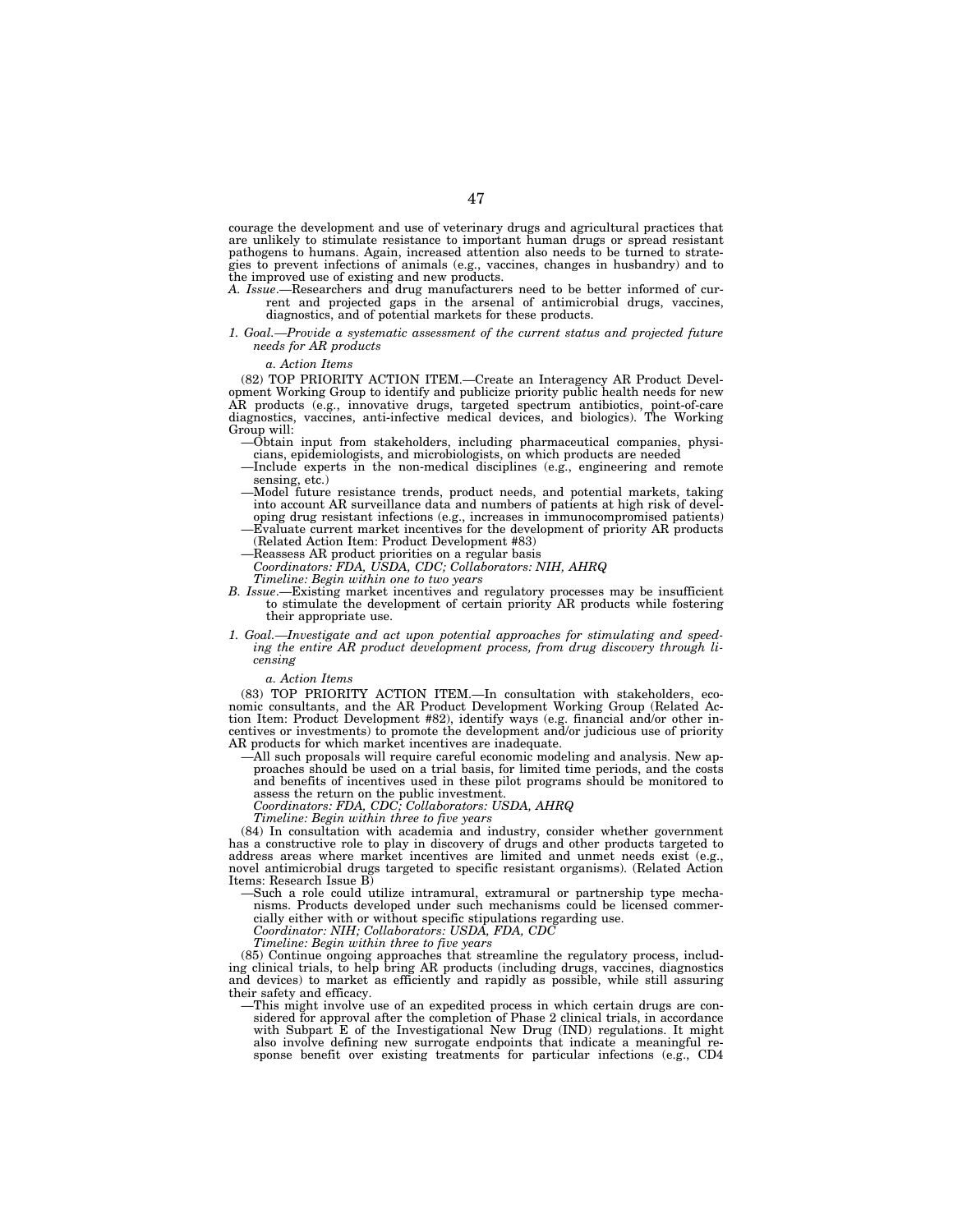counts as surrogate markers in the treatment of HIV/AIDS), in accordance with Subpart H of New Drug Application (NDA) regulations. —In the case of approvals for anti-infective medical devices, AR concerns will be

addressed during the pre-and post-licensing review, to ensure that these products reduce infection without engendering significant resistance. *Coordinator: FDA; Collaborator: USDA*

*Timeline: Initiated*

- *C. Issue*.—The development and use of antimicrobial drugs and related products in agriculture should be optimized to reduce the transfer of resistance to pathogens that can infect humans.
- *1. Goal.—Promote the development and use of new and existing AR products that reduce the risk of the development and transfer of antimicrobial resistance to humans, as well as new approaches to reducing agricultural use of antimicrobial drugs*

*a. Action Items*

(86) In consultation with stakeholders and expert consultants, identify ways to promote the development of new and alternative veterinary treatments and the improved use of existing therapies that are unlikely to stimulate resistance to drugs in clinical medicine. This action will include consideration of the incentives and approaches listed in Action Item #31 (Prevention and Control), and the implementation of pilot programs to stimulate the development of priority products that meet critical animal health needs.

—Approaches for evaluation should include ways to improve and/or reduce the use of specific antimicrobial drugs, as well as ways to prevent infection, such as vaccines, changes in animal husbandry, and the use of competitive exclusion products (e.g., treatments that affect the intestinal flora of food animals).

*Coordinators: FDA, USDA, NIH, CDC, EPA*

*Timeline: Begin within three to five years*

(87) Streamline the regulatory and approval process for veterinary and agricultural antimicrobial drugs and related products that are unlikely to result in transfer of antimicrobial resistance to humans.

*Coordinators: FDA, EPA, USDA*

*Timeline: Begin within three to five years*

#### ENDNOTES

[1] Hofmann J, Cetron MS, Farley MM, et al. The prevalence of drug-resistant *Streptococcus pneumoniae* in Atlanta. N Engl J Med. 1995;333:481–6.

[2] Panlilio AL, Culver DH, Gaynes RP, et al. Methicillin-resistant *Staphylococcus aureus* in U.S. hospitals, 1975–1991. Infect Control Hosp Epidemiol. 1992;13:582– 6.

[3] CDC. Four pediatric deaths from community-acquired methicillin-resistant *Staphylococcus aureus*-Minnesota and North Dakota, 1997–1999. MMWR. 1999;48:707–10.

[4] Gupta K, Scholes D, Stamm WE. Increasing prevalence of antimicrobial resistance among uropathogens causing acute uncomplicated cystitis in women. JAMA. 1999;281:736–8.

[5] Glynn MK, Bopp C, Dewitt W, et al. Emergence of multidrug-resistant *Salmonella enterica* serotype typhimurium DT104 infections in the United States. N Engl J Med. 1998;338:1333–8.

[6] Martone W. Spread of vancomycin-resistant enterococci: why did it happen in the United States? Infect Control Hosp Epidemiol 1998;19:539–45.

[7] Wiener J, Quinn JP, Bradford PA, et al. Multiple antibiotic-resistant Klebsiella and *Escherichia coli* in nursing homes. JAMA 1999;281:517–23.

[8] CDC. Active Bacterial Core Surveillance, unpublished data 1999.

[9] Hiramatsu K, Hanaki H, Ino T, Yabuta K, Oguri T, Tenover FC. Methicillinresistant *S Staphylococcus aureus* clinical strain with reduced vancomycin susceptibility. J Antimicrob Chemother 1997;40:135–136.

[10] Smith TL, Pearson ML, Wilcox KR, et al. Emergence of vancomycin resistance in Staphylococcus aureus. N Engl J Med. 1999;340:493–501.

[11] Pablos-Mendez A, Raviglione MC, Laszlo A, et al. Global surveillance for antituberculous drug resistance, 1994–1997. N Engl J Med 1998;338:1641–9.

[12] Fox KK, Knapp JS, Holmes KK, et al. Antimicrobial resistance in *Neisseria gonorrhoeae* in the United States, 1998–1994: the emergence of decreased susceptibility to the fluoroquinolones. J Infect Dis 1997;175:1396–403.

[13] Wainberg MA, Friedland G. Public health implications of antiretroviral therapy and HIV drug resistance. JAMA 1998;279:1977–83.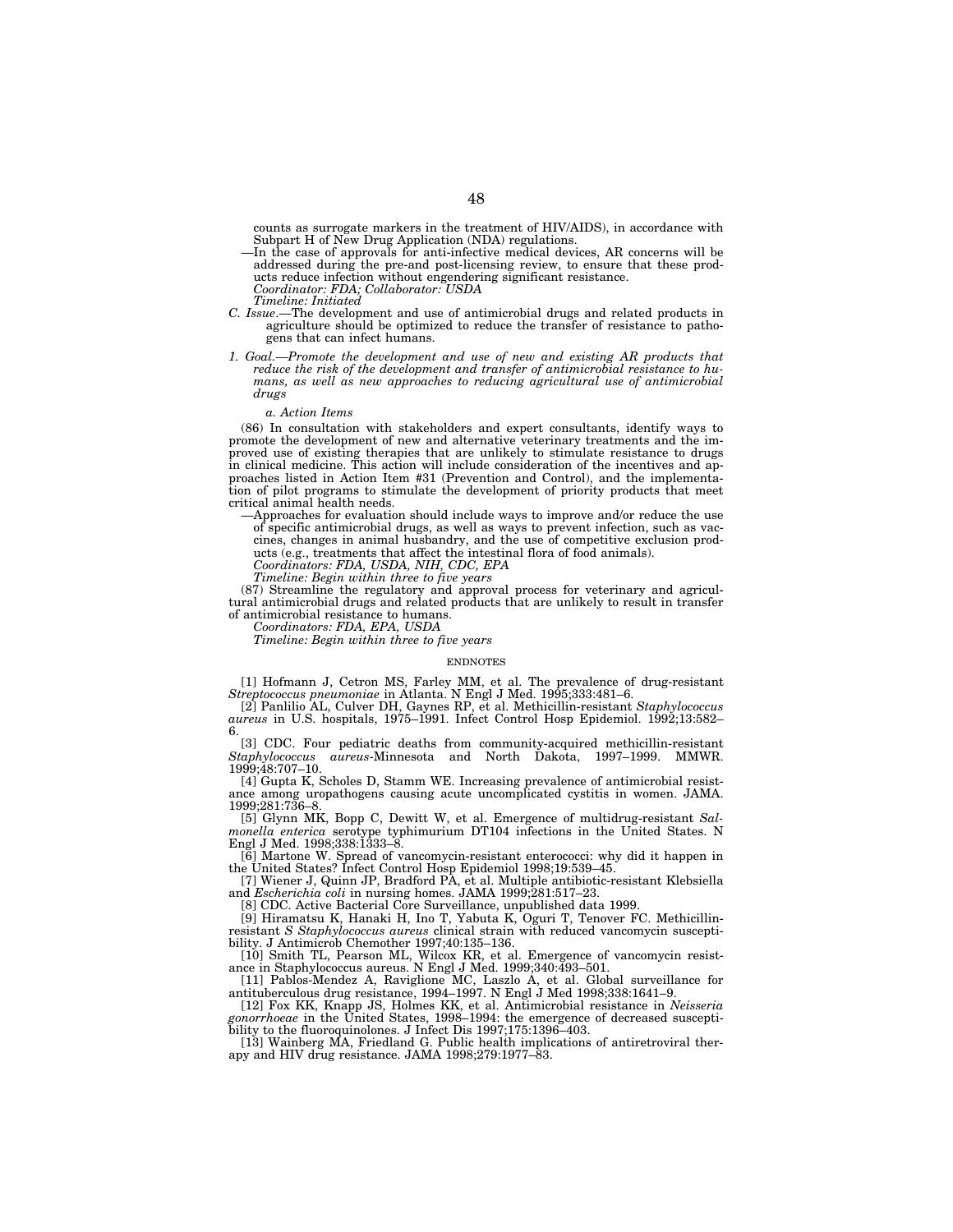[14] Rex JH, Rinaldi MG, Pfaller MA. Resistance of Candida species to fluconazole. Antimicrob Agents Chemotherapy 1995;39:1–8.

[15] White NJ. Drug resistance in malaria. Br Med Bull 1998;54:703–15. [16] Adcock PM, Pastor P, Medley F, et al. Methicillin-resistant *Staphylococcus aureus* in two child care centers. J Infect Dis 1998;178:577–80.

[17] U.S. Congress, Office of Technology Assessment, Impacts of Antibiotic-Resistant Bacteria, OTA-H–629, Washington, DC: U.S. Government Printing Office, September 1995.

[18] National Academy of Sciences, Institute of Medicine. Forum on Emerging Infections, Antimicrobial Resistance: Issues and Options [Workshop Report], Washington, DC, 1998.

[19] American Society for Microbiology. Report of the ASM Task Force on Antibiotic Resistance, Washington, DC, 1995.

[20] General Accounting Office, Antimicrobial Resistance: Data to assess public health threat from resistant bacteria are limited, GAO/HEHS/NSIAD/RCED-99-132, Washington, DC, April 1999.

[21] General Accounting Office, Food Safety: The agricultural use of antibiotics and its implications for human health, [GAO/RCED–99–74], Washington, DC, April 1999.

[22] CDC. A nation plan to combat multi-drug resistant tuberculosis. MMWR 1992;41(RR–11).

[23] HHS. Development of a public Health Action Plan to Combat Antimicrobial Resistance. Federal Register 1999;64:34558.

[24] American Society for Microbiology. Partnership for Food Safety Education. Available on the Internet at <http://www.fightbac.org/>.

[25] Department of Agriculture. U.S. Government Food Safety for Farm to Table: A National Food-Safety Initiative, A Report to the President, Washington, DC, May 1997.

[26] Food and Drug Administration. A Proposed Framework for Evaluating and Assuring the Human Safety of the Microbial Effects of Antimicrobial New Animal Drugs Intended for Use in Food-producing Animals, Washington, DC, February 1999.

Senator COCHRAN. Dr. Koplan, sometimes health scares are sensationalized. Some people may tend to overstate concerns to get the attention of the public and—for no real private or selfish reason. I think in the use of some words for example, we tend to have our attention riveted to a health problem like the word ''outbreak.''

I remember when I first heard about an outbreak when I got to Congress, I thought, ''My goodness, that has to be millions of people involved in this outbreak.'' But I found out there were only a few.

An outbreak is a word of art and does not really describe the total numbers of people who are involved in a disease problem or threat to human health.

But is this a problem that you would consider to be overstated or exaggerated or is this the real thing? The words that are being used today seem to have an alarmist tone to them, but is that justified? Do we have a serious situation here that requires the immediate and urgent action of these Federal agencies, and State governments, and other health professionals and researchers?

Dr. KOPLAN. It is the real thing. And I think your words are well chosen. It requires immediate and urgent action.

It is—these are diseases that we are all prey to at some time or other, our children, our parents, our neighbors—infectious diseases that—organisms that cause infectious diseases are all around us and they are not going away.

And this pattern of resistance has been both a repeated one and one that is getting worse for a number of organisms. And these are the organisms that if we are hospitalized or we get sick, a wide range of illnesses can befall us.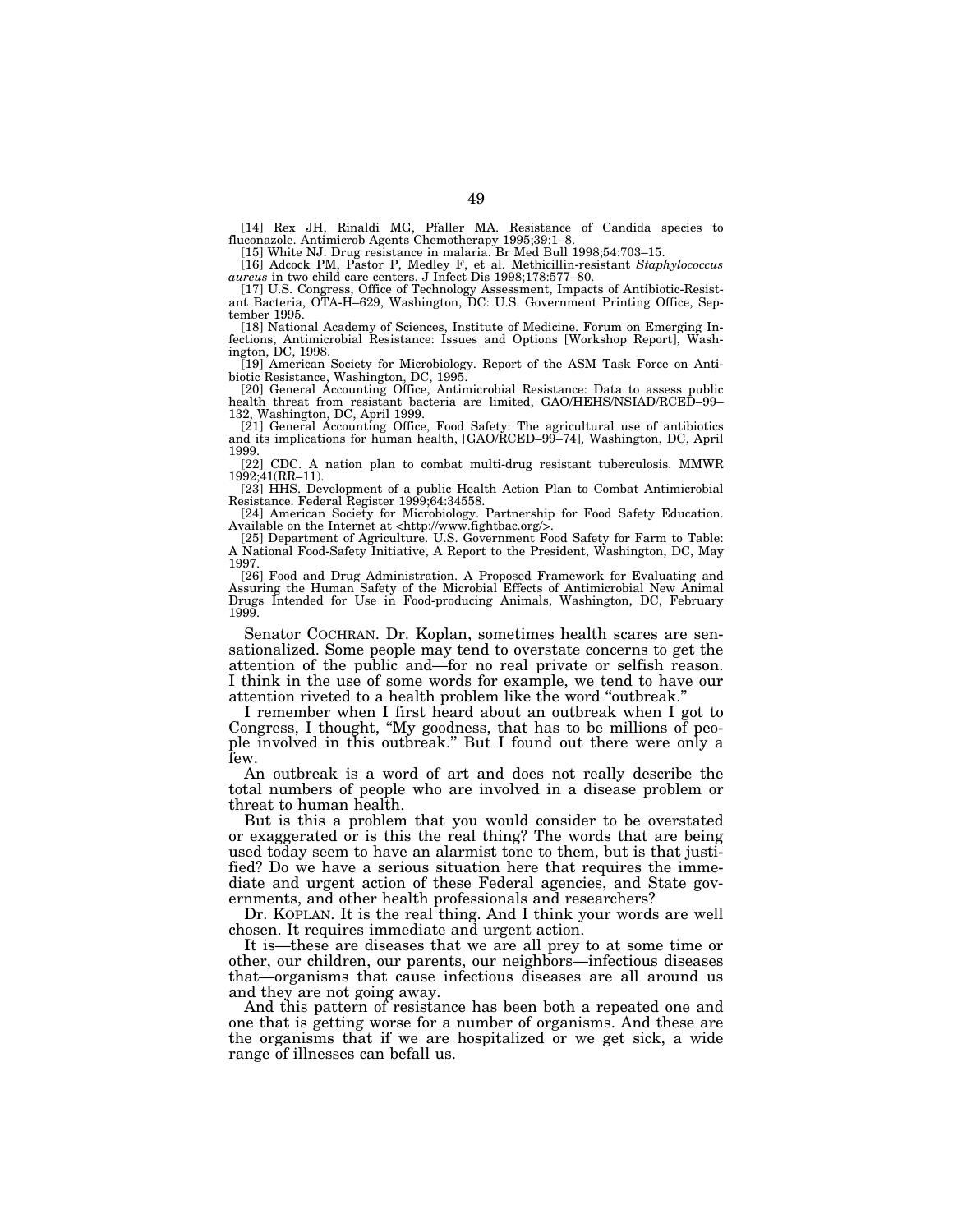And we want antibiotics that work when we or our friends or relatives get sick. And we are in a situation where the armamentarium that we can bring to bear on it is severely compromised and will continue to be unless we take aggressive, intensive and immediate steps to address it.

Senator COCHRAN. I know you have mentioned that penicillin was discovered—what, 50 years ago, more or less

Dr. KOPLAN. Yes.

Senator COCHRAN [continuing]. And we are just now hearing more and more about the resistance problem. Is this a problem that has been growing in seriousness for a good while now or is it why has it just seemed to have come on us all of a sudden and affects a lot more than just penicillin?

Dr. KOPLAN. Well, I think to some extent, we probably have been complacent at certain times, thinking we had a pretty good set of antibiotics to use and that the infectious disease era was behind us.

And our complacency has caught up with us, that we always need new agents, antimicrobial agents, but we also need to prolong the use, as Dr. Henney said, of the ones we have got. And the life span of some of these antimicrobials has decreased over ones that we have used for longer period of time.

The organisms are in competition with us and they may not be able to do some of the things we do, but they can do other things much better, and one of them is adapt to the environment they are in and produce resistance to the antibiotics that we provide.

So it is not a—it has been a problem since the day Sir Alexander Florey discovered penicillin. The next day the bugs were getting together to figure out how they could combat it. But it has become an increasing problem with more complicated organisms, complicated medical procedures and an environment in which these antimicrobials have not been used as responsibly as they might.

Senator COCHRAN. Now, Dr. Henney, you mentioned the action you took just yesterday to require physicians to give information to patients and to include the warnings in effect about taking antibiotics as directed and only when necessary.

Why has this been so late in coming since the problem has been emerging over time now? And it seems that the medical community ought to have been notified by Federal agencies of this kind of thing long before now.

Dr. HENNEY. Well, Mr. Chairman, I think that there has always been information on the label that clearly articulates what a product's indications or contra-indications might be. I think what we are trying to do with this proposed rule is to underscore those kind of messages, particularly in the antibiotic area, where judicious use is so important, and reminding physicians every time they use one of these antibiotics how important these products are and that resistance could occur.

So in nearly every section, now, in the label, we will underscore information to the physician. Right at the start of the product label, there will be statements to this effect in the clinical pharmacology section. Again, the underscoring is to identify and determine susceptibility to the different antibiotics prior to treating or as soon as possible.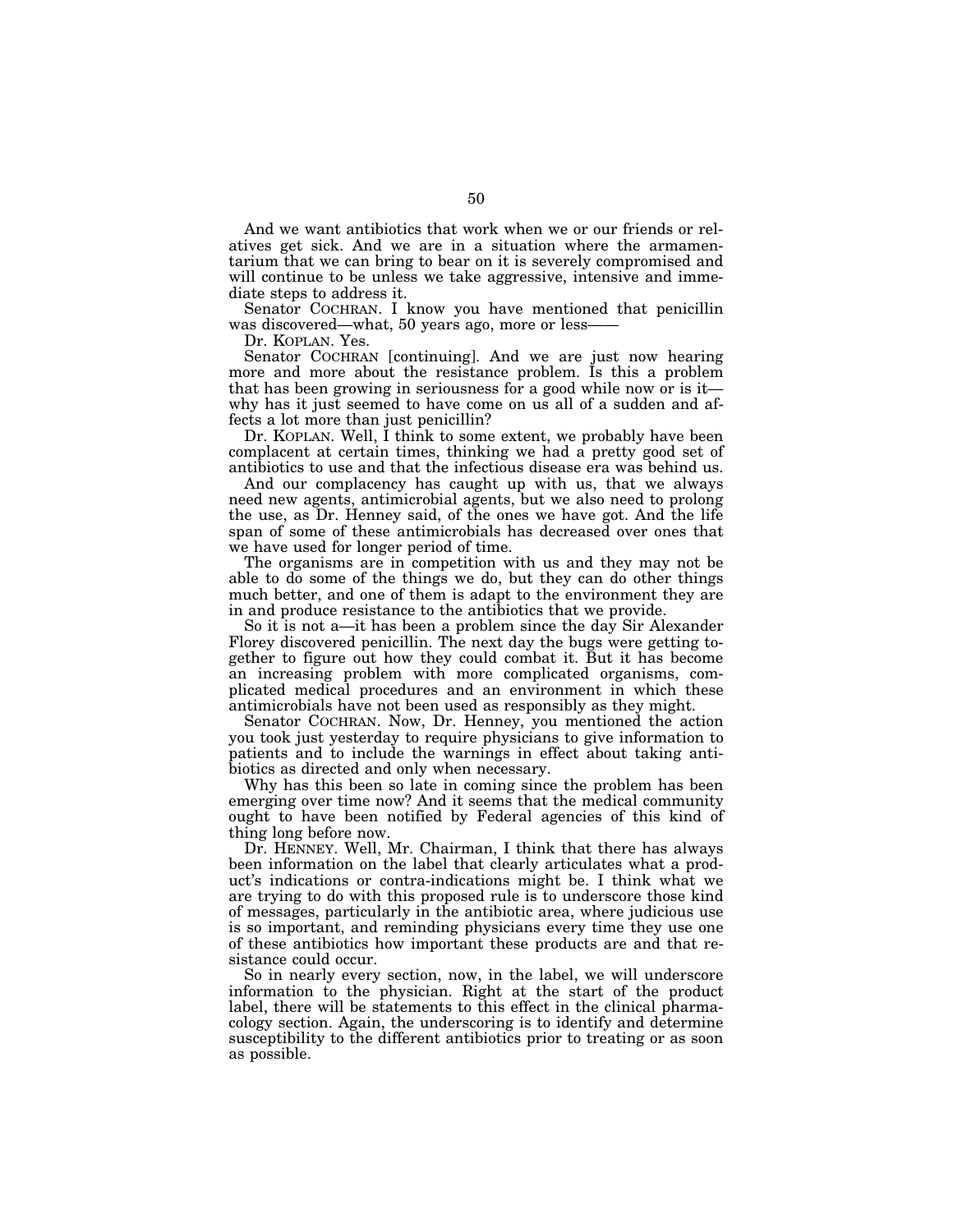Underscoring in the indications and usage sections; in the precaution sections, all throughout the label, this message is that these products must be used quite judiciously if they are going to be effective for the patient that is in front of you, but also for all of the other patients that you might treat into the future for whom you have a responsibility to use these products wisely.

Senator COCHRAN. There has been a tremendous increase in product advertising by pharmaceutical companies, drugs by name, trade names, battling for the attention of the consuming public— what impact, if any, has that had?

I will ask Dr. Henney and Dr. Koplan both this question. Can it have a positive influence, or has it had a negative influence? Is it part of the problem in this area?

Dr. HENNEY. Well, we have really seen an increase of direct consumer advertising in the past 3 years. And I think there was actually even an article in the New York Times on this matter this morning about how direct consumer advertising may be influencing what patients might know about products and what the practices of industry are in terms of using this vehicle to market their products.

I think that we see two things when the advertising is full and complete, when there is a balanced approach to providing both benefits and risk. It makes consumers more aware of products, but it also sometimes serves as a reminder that they are supposed to be taking a drug that they may have put to the side. There are some real positives to this.

On the other hand, we hear a lot of expression both from the medical community and somewhat from the lay public that they feel bombarded with these advertisements in terms of sorting out what it all means.

We have actually taken several actions against companies where we have found the advertising to be out of bounds in terms of expressing more of the benefits and a limited amount of the risks that might be involved with products that are advertised.

It is our intention to look specifically at the direct to consumer advertising issue as it relates to antimicrobials because of our commitment to this whole issue of resistance. And that will be undertaken in our center on drugs.

Senator COCHRAN. Dr. Koplan, what is your reaction to that question and that problem?

Dr. KOPLAN. This is an area of Dr. Henney's expertise in particular. But I would say that the message we are trying to get out, and sometimes it may be in conflict with this direct marketing, is to consumers that antibiotics are not always in their best interest and that there are a large number of infectious diseases they may have and which antibiotics are either of no benefit or potentially harmful to them and that they need to consider that when they are meeting with their doctor.

And we have programs in partnership with the American Academy of Pediatrics and American Academy of Family Physicians to encourage placement of information in doctors' waiting rooms and in other settings for consumers to begin to get a better appreciation that antibiotics are great when needed, but they are not always needed.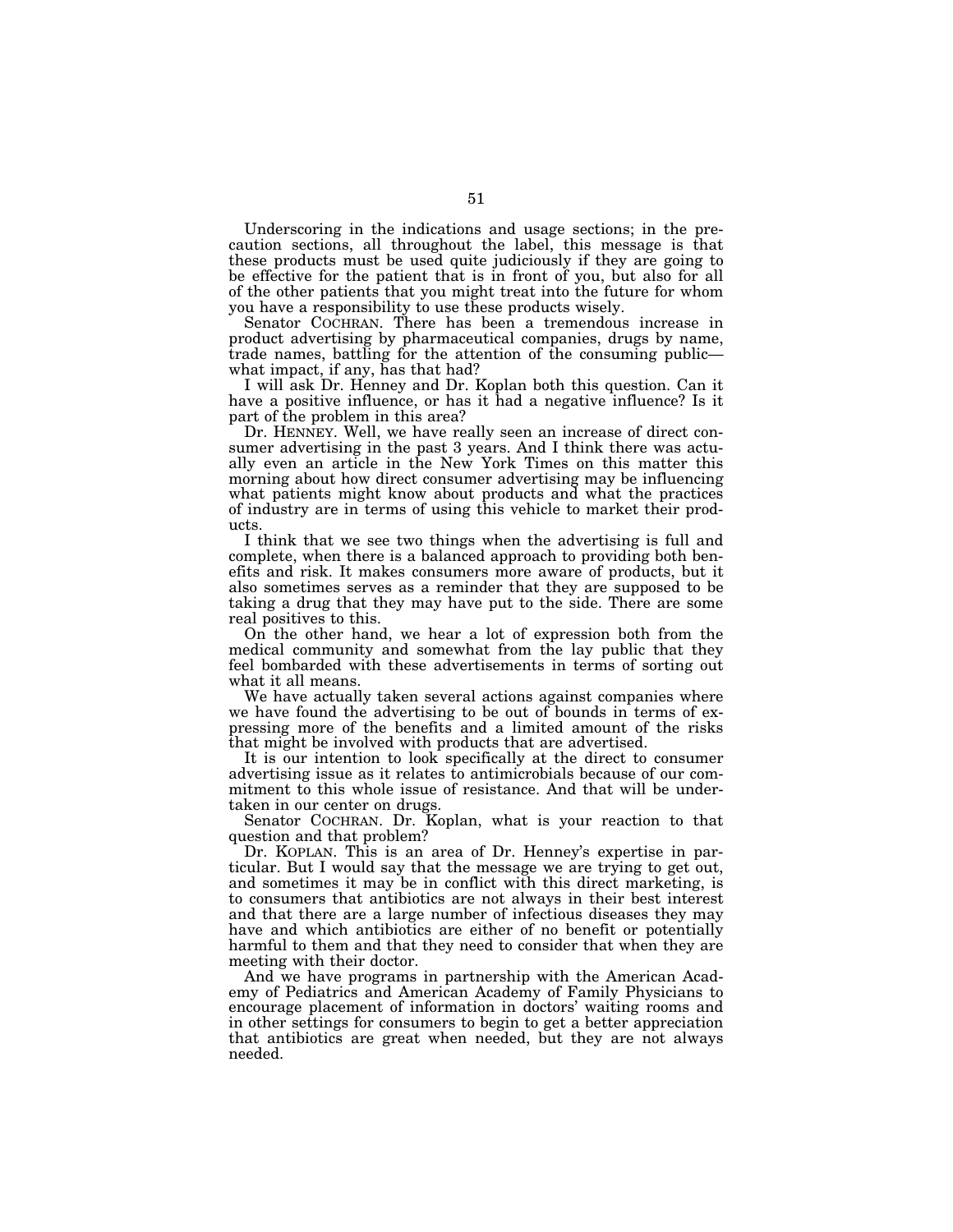If I could correct a previous statement I made?

Senator COCHRAN. Yes.

Dr. KOPLAN. I do not want to leave an inaccuracy in the record, but it was Professor Fleming that invented penicillin. I do not want to be historically incorrect here. Thanks.

Senator COCHRAN. You mentioned—both of you mentioned the action plan that involves your agencies and also the NIH, is there a request pending or will—would it be submitted to the appropriations committee for additional funding to carry out that plan? What in your judgment would be the proper level of funding for Federal agency action in this area?

Dr. HENNEY. Mr. Chairman, with respect to the public health service plan that has been developed, I think that what the agencies went through was really outlining these specific actions that we need to take.

We will now go back and look at those plans and develop a budget and make sure that that is reflected in future budget requests. But it was really the intention, in terms of the first effort of this plan, to look at the domestic side of this issue and what should be done.

I think the next step would also be to look internationally at what we would need to do, but I am sure that we will all be coming forward, the many agencies that are involved here, to tell you what it will take to accomplish this on the part of the Federal agencies involved.

Senator COCHRAN. Among the specific actions in the plan, are there any areas that have greater priority than any others, or is that something that you are going to come up with later in—in your request for funding?

Dr. HENNEY. Well, there was great intention as the different agencies crafted this plan to make sure that they gave emphasis to those things where they thought that they could make the greatest impact and difference. So of the 87 action items that are listed in that plan, I believe 11 are listed as the top priority.

Senator COCHRAN. OK. Dr. Koplan, what is, in your view, a program, an example of a program that you have already implemented that has worked in this area? So are there any lessons that have been learned from previous initiatives that have been implemented by the Centers for Disease Control?

Dr. KOPLAN. Thank you. There are some model programs that show great promise. One specific example is in the State of Iowa where officials along with colleagues in Nebraska and South Dakota, the Indian Health Service and CDC recognized a marked increase in vancomycin-resistant enterococci, a bacteria that can wreak havoc in a number of bodily systems and can be quite fatal, particularly amongst hospitalized patients and residents of longterm care facilities. Through this educational program and careful surveillance they sought to reduce the amount of this infection.

Over the course of a couple of years, they were able to see a fairly rapid improvement and a decrease in the rates of resistance within an area right around Sioux City, Iowa, but covering three States.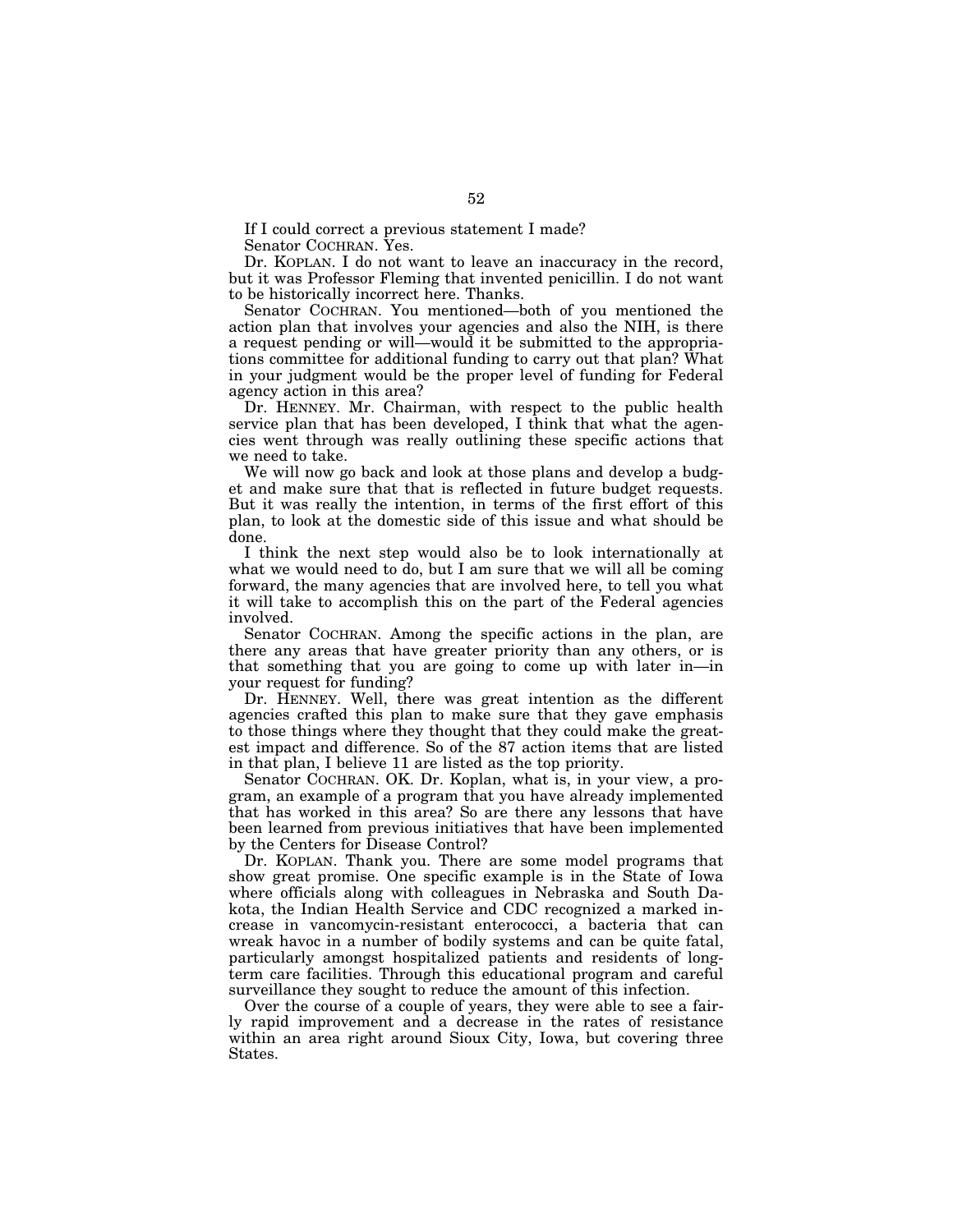This gives us optimism that even with tools we have in hand now, we can turn around some of these patterns and trends of resistance.

Senator COCHRAN. We also have what is called an Emerging Infections Plan. How does the action plan relate to CDC's Emerging Infections Plan?

Dr. KOPLAN. I think they dovetail very nicely. The plan for antibiotic resistance provides more specific steps that need to be taken in this area and is really the next step for us of how we then move ahead.

The Emerging Infections Plan is a 5-year plan of which about 40 percent of the action items in that are underway. And we hope to add another 40 percent in the next year.

Senator COCHRAN. Dr. Henney, what is the most immediate area where the Food and Drug Administration and the pharmaceutical industry can work together to address the problem of resistance?

Dr. HENNEY. Well, I would say in two or three areas, Mr. Chairman.

Clearly, in the whole area of product development and whether that is an antimicrobial, whether that is a vaccine or whether it is a diagnostic tool. I think the early consultation with the agency about plans underway so that we can facilitate and make efficient our review of a new application certainly is one area where we need to work effectively with industry and are doing so.

I think second is clearly the implementation of this in terms of labeling. And I think, third, we need to sit down both with industry and others and look at the balance that we need in terms of recognizing how much of an industrial investment it takes to develop a new product that we might then limit in terms of our recommendation for use.

So we do need to have discussions as to incentive programs that might be developed to recognize that. That may require legislation and, if so, we will be back to you to discuss that.

I think we clearly have incentive programs in other areas, orphan drugs, pediatrics and the like, and what we will be discussing internally and certainly with industry and others is, ''Do we have an appropriate tool now that could be applied that could be effective in this area in this balancing act, or do we need another?'' And if so, I think we need to come back to you if we need that kind of different or a more unusual kind of approach.

Senator COCHRAN. Let me thank you both again for being here today to discuss this important issue. We appreciate the time you have spent in preparing for the hearing and the quality of the statements you have made this morning.

It gives us a big challenge, I think, to work with you in a supportive way to try to make sure that the funds are there as you need them to deal with this very serious problem, not just a United States problem, but as you both pointed out a worldwide problem that needs our immediate and best efforts.

Thank you very much.

Dr. KOPLAN. Thank you.

Dr. HENNEY. Thank you.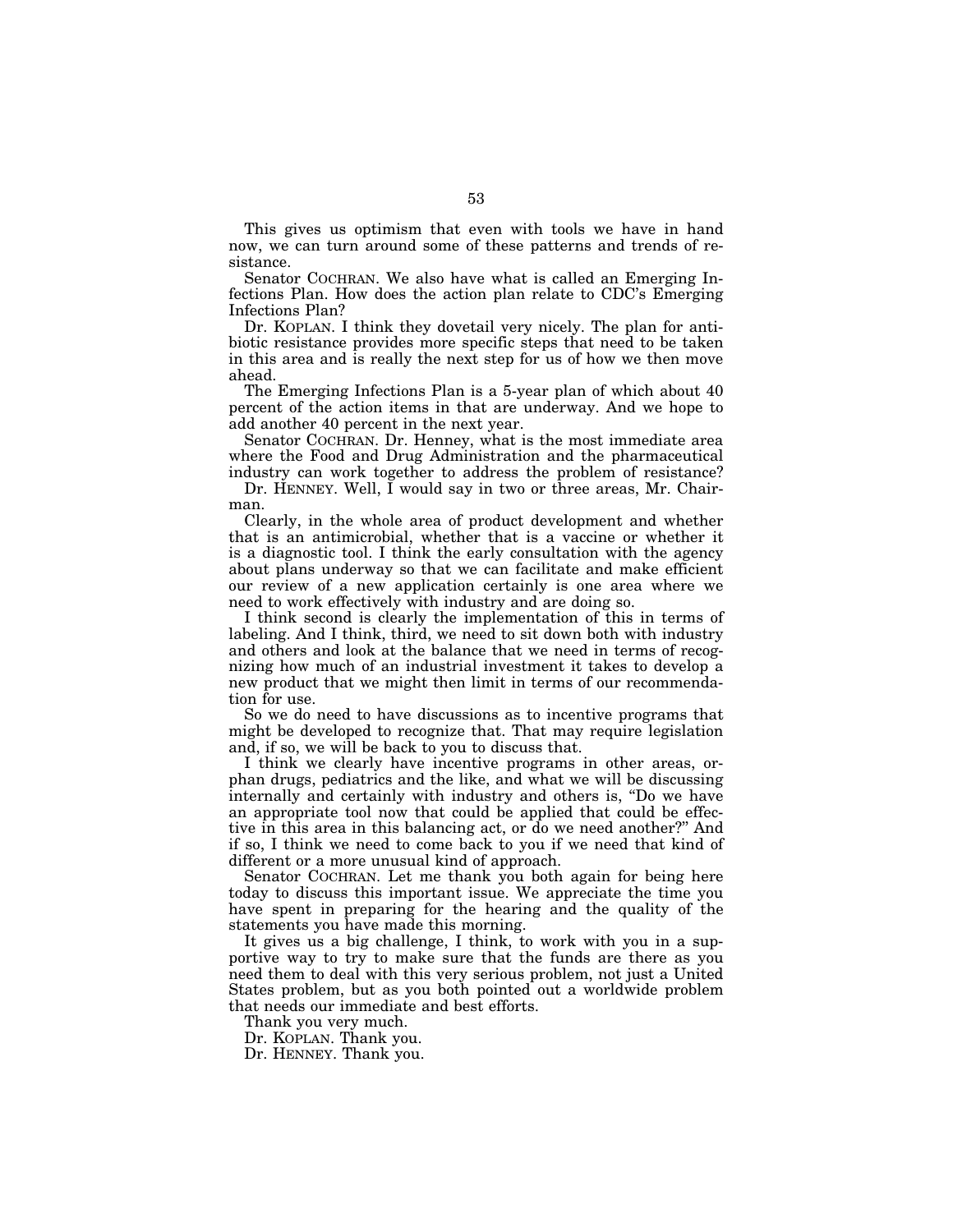# **STATEMENT OF F.E. ''ED'' THOMPSON, M.D., STATE HEALTH OFFICER, STATE OF MISSISSIPPI**

Senator COCHRAN. Our next panel of witnesses I have already identified. I hope you will all come forward and take places at the witness table.

Dr. Ed Thompson, who is the State Health Officer at the Mississippi Department of Health; Dr. Martin Rosenberg, who is Senior Vice President and Director of Anti-Infectives with SmithKline Beecham Pharmaceuticals; Dr. Merle Sande, Professor and Chairman of the Department of Medicine at the University of Utah School of Medicine; Dr. Alice M. Clark, who is Director of the National Center for the Development of Natural Products at the University of Mississippi; and Dr. Mark L. Nelson, who is Senior Director of Chemistry at Paratek Pharmaceuticals in Boston, Massachusetts.

Thank you very much for being here and for helping us with this hearing. We have copies of your statements, which will be printed in the record in their entirety and we invite you to proceed to discuss your thoughts about this subject in a summary fashion and in whatever way you think would be helpful to our committee.

Let us start with Dr. Thompson. Welcome. You may proceed.

Dr. THOMPSON. Thank you, Senator. Mr. Chairman, members of the staff, I am Dr. Ed Thompson, State Health Officer of Mississippi. I am representing ASTHO, the Association of State and Territorial Health Officials.

From your statement, Senator, earlier and from those of the previous witnesses and from seeing who is in this room, I realize today that I am doing what we in Mississippi call preaching to the choir. But I will try to bring the perspective of State health departments on this important issue of antimicrobial resistance.

We are greatly concerned about the specter of increasing antimicrobial resistance. Our parents were the last generation to grow up in the pre-antibiotic era.

Now, largely due to our own profligate misuse of these wonder drugs, we face the real probability that our children may live in a post-antibiotic era, in which infectious diseases once again cannot be cured.

This is a textbook of pediatric medicine. It belonged to my grandfather. He, like me, was a physician, but he practiced before antibiotics were available.

If you read the treatments in this 1914 medical book, you realize how helpless doctors once were against infectious diseases. There was little they had to offer their patients but to—to wait, to hope and too often to watch them die.

As a physician, I never want to go back to the helplessness that underlies so much of this and other medical books of that era.

Even rural States are well aware of the threat of antimicrobial resistance. In 1976, multi-drug resistant tuberculosis was diagnosed in an 18-year-old high school student in Alcorn County, in rural north Mississippi.

Testing of his immediate contacts revealed an infection rate of 50 to 80 percent. Subsequent testing of his entire school found an infection rate of 21 percent.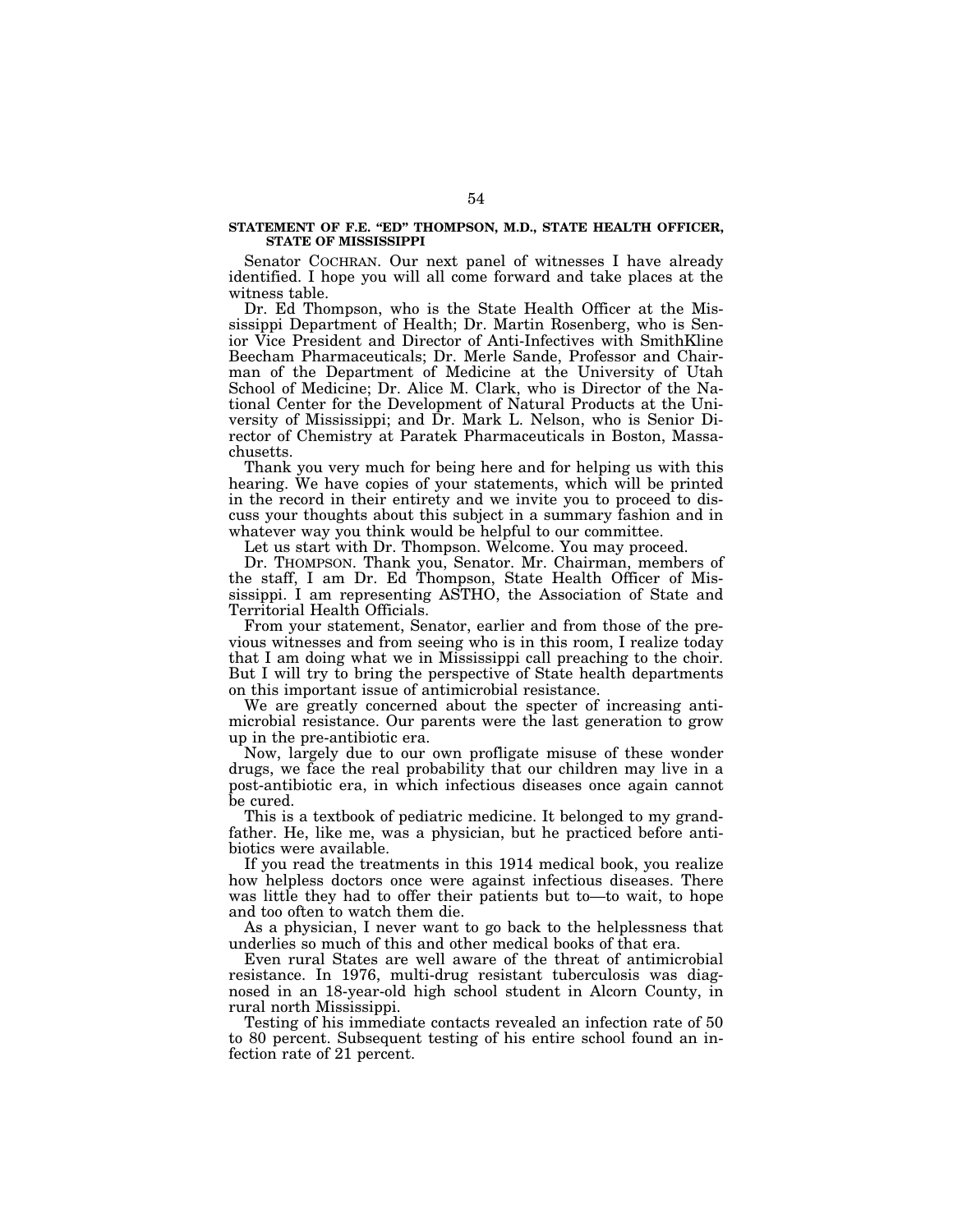Within a year, two of his classmates had developed multi-drug resistant active tuberculosis. In all, between 1965 and 1977, 23 cases of drug-resistant TB were identified in the county.

The outbreak demonstrated for the first time that multi-drug-resistant tuberculosis could be transmitted from one person to another. The outbreak was identified and investigated by the State Department of Health with assistance from the Centers for Disease Control.

It illustrates clearly the integral role that State public health agencies play in addressing any emerging public health threat.

Despite the important contributions of Federal agencies, the initial detection, response and much of the control effort will depend on State and local public health departments.

Recently, a survey of Mississippi clinical laboratories found 40 percent or more of Staphylococcus aureus isolates to have some level of penicillin resistance.

We also found that many labs in the State were not performing resistance testing adequate to detect such pathogens. As noted in the 1999 GAO report on Emerging Infectious Diseases, this is the case in many States.

State health departments have a crucial role in two major components of a national response to the threat of emerging antimicrobial resistance. The detection of resistant organisms and the prevention of their emergence.

State health departments will play a pivotal role in detecting the development of resistant organisms. State laws and regulations requiring the reporting of disease are the basis of all disease surveillance. These laws and regulations can be modified by States to require reporting of resistant organisms.

Nebraska is one good example of States in which this is already taking place. And at least 26 States have requirements for the reporting of one or more forms of antimicrobial resistance.

State public health laboratories are indispensable in detecting antimicrobial resistance. Our public health laboratories must maintain and expand their capacity to test for drug resistance in organisms of public health importance, especially those not addressed by routine hospital and commercial laboratory work.

Preventing the emergence of new resistant organisms will require changing patterns of antibiotic use by health-care providers and the public. And the center of this effort will be education of both providers and patients.

Most State and local health departments have relationships and communication channels with their medical communities that afford an excellent venue for ongoing provider education. While national level action, as described previously, will be necessary, Statebased efforts will be the key to success.

Maryland's ''Use Antibiotics Wisely'' campaign in the Baltimore area is an excellent example of this kind of effort.

To fulfill our responsibility in detecting and preventing the emergence of drug-resistant microorganisms, States will need help. Extending surveillance to include antimicrobial resistance will require increased epidemiology staffing and laboratory capacity in the States.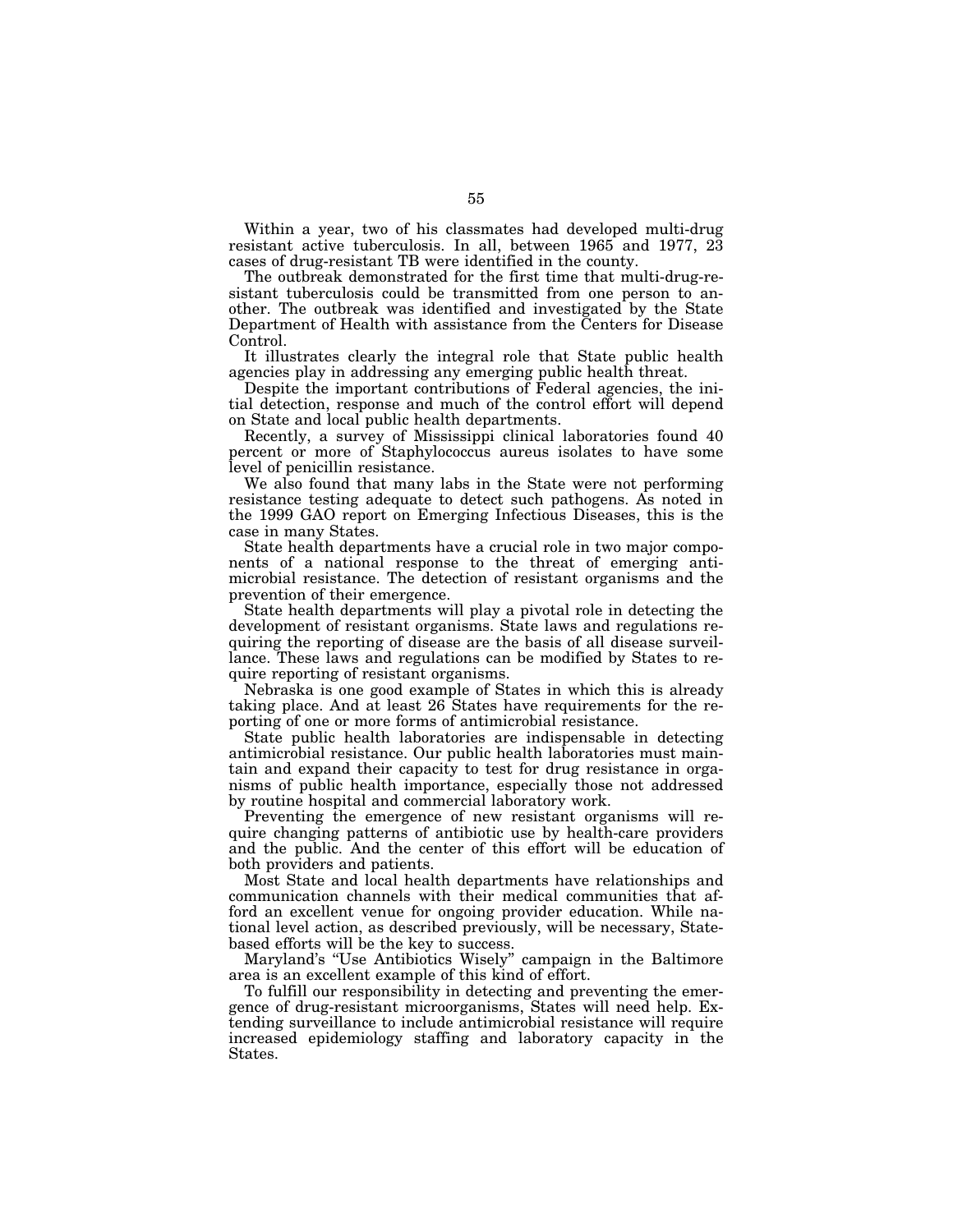States cannot bear the cost of this alone. Funding from the Federal level is needed as well. ASTHO commends this committee for beginning to consider that need.

ASTHO particularly supports two significant national efforts to address antimicrobial resistance. The first of these is the Public Health Service's draft, "Public Health Action Plan to Combat Antimicrobial Resistance.''

This plan is a sound approach, providing a framework for addressing all aspects of the issue, its implementation—and funding—should be a national public health priority.

The second is legislation introduced by Senators Frist and Kennedy. Their bill, S. 2731, includes Federal actions to address antimicrobial resistance, as well as other urgent public health threats.

Importantly, it also authorizes funding to respond to these threats. Its provisions can contribute to restoring some of the public health infrastructure described by the Institute of Medicine as in disarray over a decade ago and still not repaired.

# PREPARED STATEMENT

Again, ASTHO commends this committee for moving to address this important public health issue. And for myself, speaking as a doctor and for other doctors like me, I ask you, Senator, please do not send us back to the bed sides of our patients with nothing more to offer than our grandfathers had.

Senator COCHRAN. Thank you, Dr. Thompson, for your excellent statement. The illustration that you provide us is very impressive. We do not want to go back to that earlier generation.

[The statement follows:]

## PREPARED STATEMENT OF ED THOMPSON

Mr. Chairman, and members of the committee, I am Dr. Ed Thompson, State Health Officer of Mississippi, and past president and current member of the Executive Committee of ASTHO, the Association of State and Territorial Health Officials. I will speak today to the role of states in addressing the challenge of antimicrobial resistance.

ASTHO, and the state health officials who make it up, are gravely concerned about the specter of increasing antimicrobial resistance. While advances in basic sanitation and the advent and use of effective vaccines against a number disease agents are the backbone of most of our progress in combating infectious disease, the development of effective antibiotic agents made possible the control of such diseases as TB and Syphilis, and rendered such former scourges as pneumonia and wound infection treatable instead of fatal. Our parents were the last generation to grow up in the pre-antibiotic era. Now, largely due to our own profligate use of these ''wonder drugs,'' we face the real possibility that our children may live in a '' post-antibiotic'' era, in which infectious diseases can no longer be cured.

The book on the table in front of me is a textbook of pediatric medicine. It belonged to my grandfather. Like me, he was a physician, but he practiced before antibiotics were available. As you read the ''treatments'' described in this 1904 medical book, you realize how nearly helpless doctors were when their patients became ill with infectious diseases. The only thing they could really do was wait, hope, and too often, watch them die. As a physician, I never want to go back to the helplessness that underlies so much of this and other medical books of that era.

#### STATE PERSPECTIVES

Even rural states are well aware of the threat of antimicrobial resistance.

In 1976, Tuberculosis was diagnosed in an 18 year-old high school student in rural north Mississippi. TB bacilli isolated from the student were resistant to multiple antimicrobial agents. The student's father had been diagnosed with multi-drug resistant TB 12 years earlier, and had stabilized after erratic treatment. His mother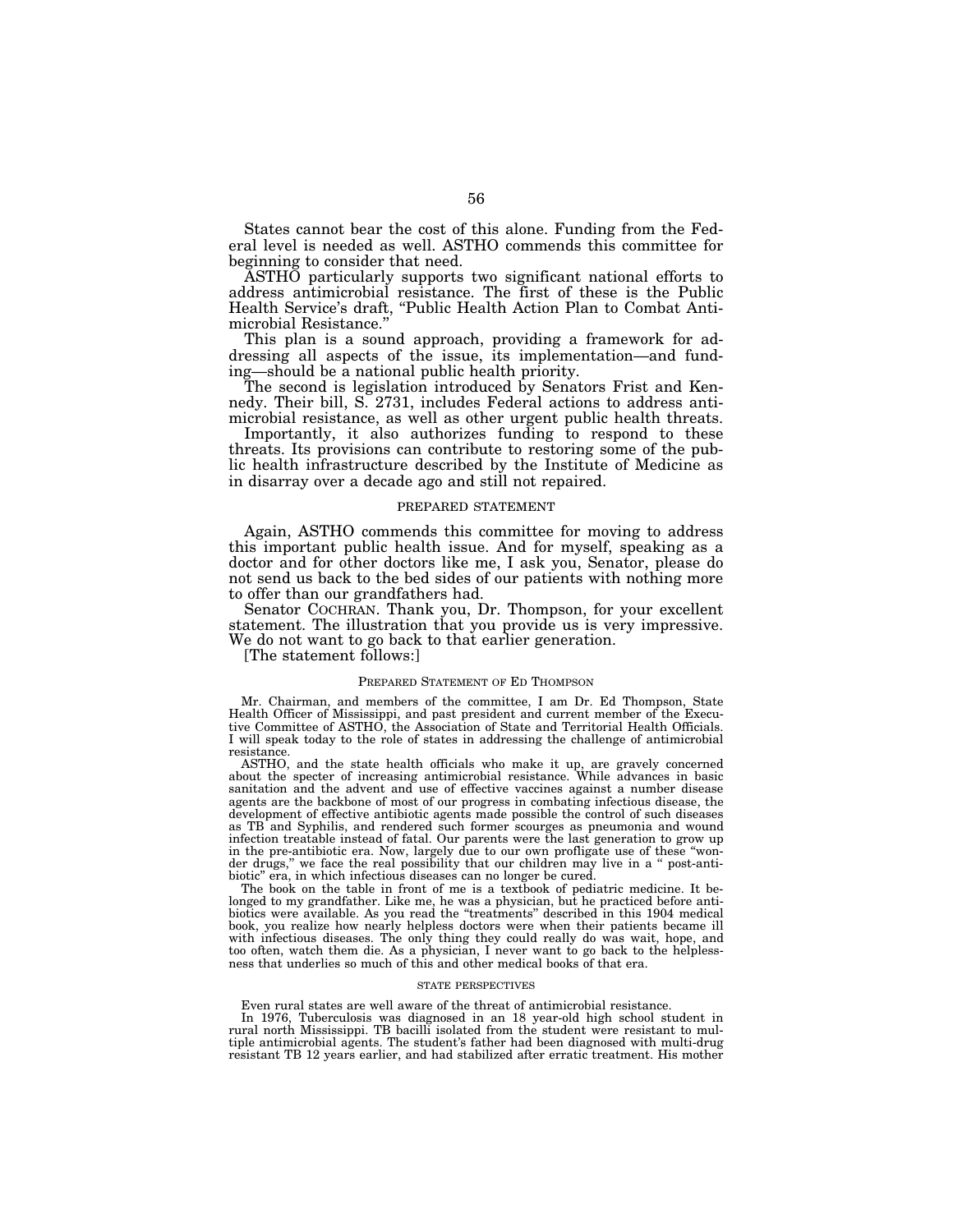had died of TB 10 years previously; her organisms were not tested for antimicrobial sensitivity. The father's drugresistant TB was found to have re-activated.

Testing of the student's close contacts on the football and baseball teams and in his classes found an infection rate of 50–80 percent. Subsequent testing of the entire school revealed a 21 percent infection rate. Within a year, two of his fellow students developed multidrug resistant TB. In all, from 1965 to 1977, 23 cases of drug-resistant TB were identified in the county. Prior to this occurrence, many experts believed that drug-resistant TB could not be transmitted. This outbreak demonstrated for the first time that multidrug-resistant TB could be spread from one person to another. The outbreak was identified and investigated by the Mississippi State Department of Health, with assistance from the Centers for Disease Control. It clearly illustrates the integral and vital role of state and local public health departments in dealing with any emerging public health threat. Despite the critical and valuable activities of Federal agencies, detection and first response, as well as much of the control effort, will necessarily depend on state and local health departments.

The threat is not only real, it is imminent. A 1995–1996 survey of Mississippi clinical laboratories found 40 percent or more of *Staphylococcus aureus* isolates from six major hospitals covering all parts of the state to have intermediate to high level of penicillin resistance. We also found small but disturbing numbers of isolates of vancomycin-resistant enterococci throughout the state. We also found that many labs in the state were not performing antibiotic sensitivity testing adequate to detect such pathogens. As noted in the 1999 GAO report on Emerging Infectious Disease, this is the case in many states.

States have direct experience with another aspect of emerging antimicrobial resistance: its cost. In 1990, Mississippi's public health clinics treated roughly 14,000 cases of Gonorrhea. The drugs used were oral ampicillin and probenicid. The cost of treatment was \$1 per patient, resulting in a total expenditure of \$14,000 annually. By 1991, due to the emergence of increasing penicillin resistance in our gonococcal isolates, we began using ciprofloxacin as our standard therapy. At a cost of \$2 per patient, it cost us a total of \$24,000 to treat that year's 12,000 gonorrhea cases.

Even more dramatic is the effect of drug resistance on the cost of TB therapy. In 1983 a Mississippi patient with multidrug resistant TB had to be transported to National Jewish Hospital in Denver, at that time the only institution in the country able to treat his disease. The total cost of his treatment, at state expense, was \$286,000, over a quarter of our total inpatient TB budget for that year.

## STATE FUNCTIONS AND CAPACITIES

Two major components of a national response to the threat of emerging antimicrobial resistance in which states have a crucial role are the detection of resistant organisms and the prevention of their emergence.

In detecting the development of resistant organism, the traditional role of state health departments in disease surveillance positions us perfectly to play a pivotal role. State laws and regulations requiring the reporting of disease are the basis of all such surveillance. These laws can be modified as necessary to require reporting of resistant organisms. Nebraska is but one example of states in which this is already taking place. At least 26 states have requirements for the reporting of one or more forms of antimicrobial resistance to the state health department. The relationships developed by state health departments with physicians, infection control practitioners, laboratories, and hospitals in their states around general disease surveillance will facilitate expansion of surveillance for resistant organisms.

A key element in state-based national surveillance for antimicrobial resistance is coordination and standardization of reporting requirements. This responsibility falls to CDC and ASTHO's affiliate organization, The Council of State and Territorial Epidemiologists (CSTE).

State public health laboratories are an indispensable component of a national approach to detecting antimicrobial resistance. Already a source of reference laboratory services in our states, our public health laboratories must maintain and expand their capacity to test for drug resistance in organisms of public health importance. This is particularly important for organism or drugs not routinely addressed by hospital and commercial laboratories. Here, a key participant in all planning is another ASTHO affiliate organization, the Association of Public Health Laboratories (APHL).

Preventing the emergence of new resistant organisms will depend heavily on changing patterns of antibiotic use by health care providers and the public. The center of this effort will be education, of both providers and patients.

Changes in antibiotic prescribing patterns can never be expected to occur unless public expectations about antibiotics are changed. Efforts must focus on educating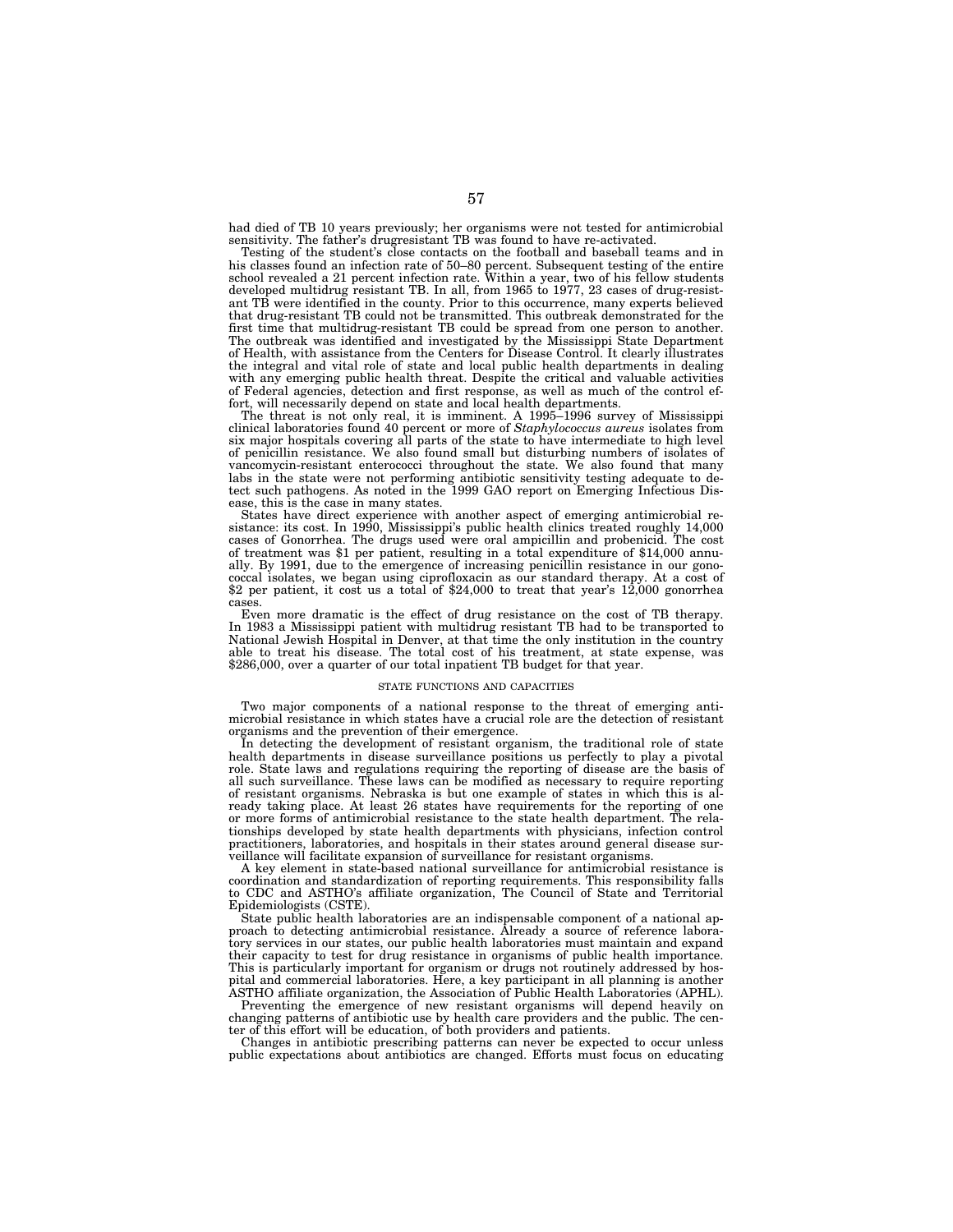the public about what antibiotics cannot treat, to reduce demand for antibiotic prescriptions for viral or other non-bacterial illnesses. Equally important, they must stress the proper use of antibiotics by patients when they are properly prescribed: take the whole bottle, don't "share" with family and friends, and don't self treat.

State and local health departments can help in these educational efforts, and can initiate many of their own. A coordinated national educational campaign, however, is even more critical.

It is in the area of provider education that state health departments can be the most important contributors. Most state and local health departments have relationships and communication channels with their medical communities that can afford the best venue for ongoing provider education. In Mississippi, although most physicians subscribe to a number of different publications, the only one that uniformly goes to every physician licensed to practice in the state is the monthly ''Mississippi Morbidity Report,'' a newsletter published by the State Department of Health and well suited to disseminating information about antimicrobial resistance and its prevention. Most state health agencies have similar publications. Other key state-level players are state medical associations, medical specialty societies, and pharmacists' associations. While national level efforts will also be necessary, these state-based efforts will be the key to success. Maryland's ''Use Antibiotics Wisely'' program in the Baltimore area is an excellent example of this kind of effort.

#### FUTURE NEEDS—THE NEXT STEPS

Despite the vital role states play in detecting and preventing the emergence of drug resistant microorganisms, and our willingness to fulfill that responsibility, we will need help. Extending surveillance to include antimicrobial resistance is clearly within the power and ability of states to accomplish, but it will require both increased epidemiology staffing and laboratory capacity in the states. States cannot bear the cost of this alone. Funding from the federal level is needed as well. ASTHO commends this committee for beginning to consider that need.

ASTHO particularly supports two significant national efforts to address antimicrobial resistance as a public health threat. The first of these is the CDC's draft ''Public Health Action Plan to Combat Antimicrobial Resistance.'' This plan is a sound approach, providing a framework for addressing of the issue. It incorporates the role of State Health Departments as I have described them above. Its implementation—and funding should be a national public health priority.

The second is the legislation placed before the Senate by Senators Frist and Kennedy. Their bill, S. 2731, includes federal actions to address antimicrobial resistance as well as other urgent public health threats. Importantly, it also authorizes funding to respond to those threats. Its provisions contribute to restoring some of the public health infrastructure described by the Institute of Medicine as ''in disarray'' over a decade ago and still not repaired.

Again, ASTHO commends this committee for moving to address this critical issue. And for myself, speaking as a doctor, and for other doctors like me, I ask you, please: don't send us back to the bedsides of our patients with no more to offer than our grandfathers had.

# **STATEMENT OF MARTIN ROSENBERG, Ph.D., SENIOR VICE PRESIDENT AND DIRECTOR OF ANTI-INFECTIVES, SMITHKLINE BEECHAM PHARMACEUTICALS**

Senator COCHRAN. Dr. Martin Rosenberg is the senior vice president and director of SmithKline Beecham Pharmaceuticals. Dr. Rosenberg.

Dr. ROSENBERG. Yes.

Senator COCHRAN. You may proceed.

Dr. ROSENBERG. Thank you very much for the invitation to come and present some information on this very important subject.

What I would like to concentrate on, in fact, is the industry response to this issue and, again, perhaps to go back a little bit in time to be able to understand today's response in relationship to what the industry has done previously.

As you indicated before, antibiotic resistance and the discovery of antibiotics have almost come hand in hand from the time when penicillin was first discovered 50 years ago. In that first 25 years,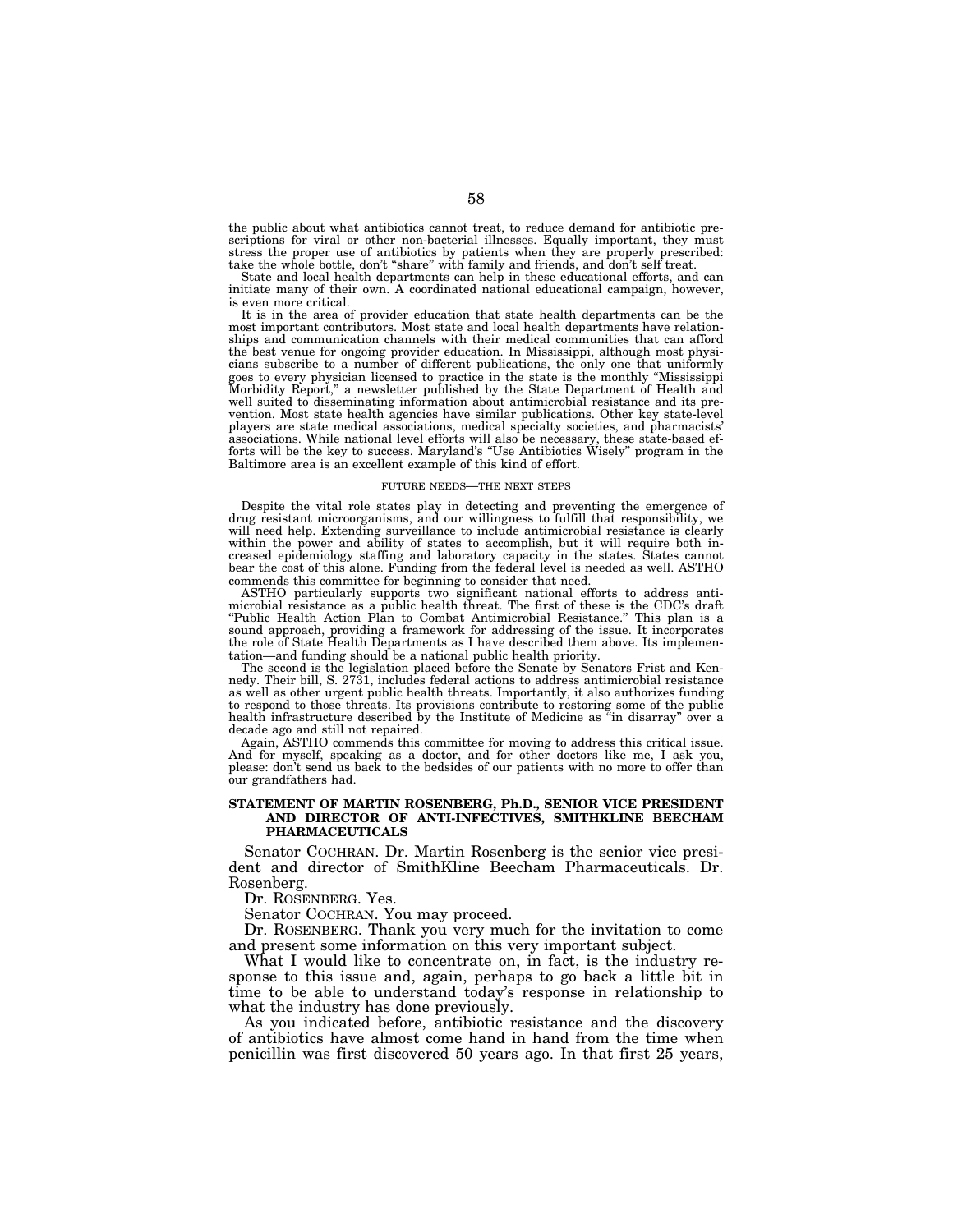the industry, of course, continued to identify new compounds and a limited spectrum of compounds that were in fact, the compounds that have been used for the last 50 years to defend us against these micro-organisms.

In the second 25 years of that 50-year period, the industry has been focused on derivatizing these same compounds, making derivatives of these compounds, chemical derivatives such that we now have these semi-synthetic antibiotics, which, in fact, still work against the same targets in the micro-organisms but, of course, what has been achieved is incremental increases in potency and effectiveness, and therefore the industry as it developed these limited set of materials that have basically satisfied the unmet medical needs that we had during the Seventies and Eighties of being able to defend us against micro-organisms, basically felt that the job had been done.

And what had happened during the Eighties is that industry began to turn much of its science to other unmet medical needs. And what we saw certainly in the period of the Eighties was industry start to move its research efforts to some of the—the other diseases that were, of course, important as antibiotic—as antibiotics were solving the unmet medical needs at that time.

I think the awakening really came in the early Nineties. And it really happened—you asked the question before as to kind of how these—how these microbes all of a sudden appeared or was it there all the time, well the resistance was there at low levels all the time.

But it was really in the Nineties that we really began to see maybe because of our surveillance methods became better, but also because the bugs themselves had found solutions over time, which they had cemented into themselves in such a way that it was beginning to be very difficult to go back to non-resistant types of pathogens.

Once these bugs can adapt, these incredible abilities to avoid the limited set of compounds we had—and remember our compounds were always derivatives of derivatives of the same materials, and therefore the mechanisms that they achieved were simply constantly catching up with our ability to destroy these by the advancements we made.

And in that awakening in the early Nineties, I think the industry all of a sudden began to realize that the products that had been developed over the last 30 or 40 years were not sufficient to deal with what could be the problem as it continued to fester.

What happened at that time was very interesting. There was quite a different spectrum of activities in the different industrial components. Some industries continued to downplay antimicrobials and kept their efforts in other areas of unmet medical need, not thinking that the commercial success of these compounds would allow them good return on investment.

Other companies, many of them still retain a watching brief in this area. And a few companies have, in fact, seen that the problem may be getting out of hand enough to start to reinvest in this area.

Now, the problem with the reinvestment is that we had basically run out of ways to discover antibiotics. The way we discovered antibiotics originally was, of course, we grew bacteria on plates, on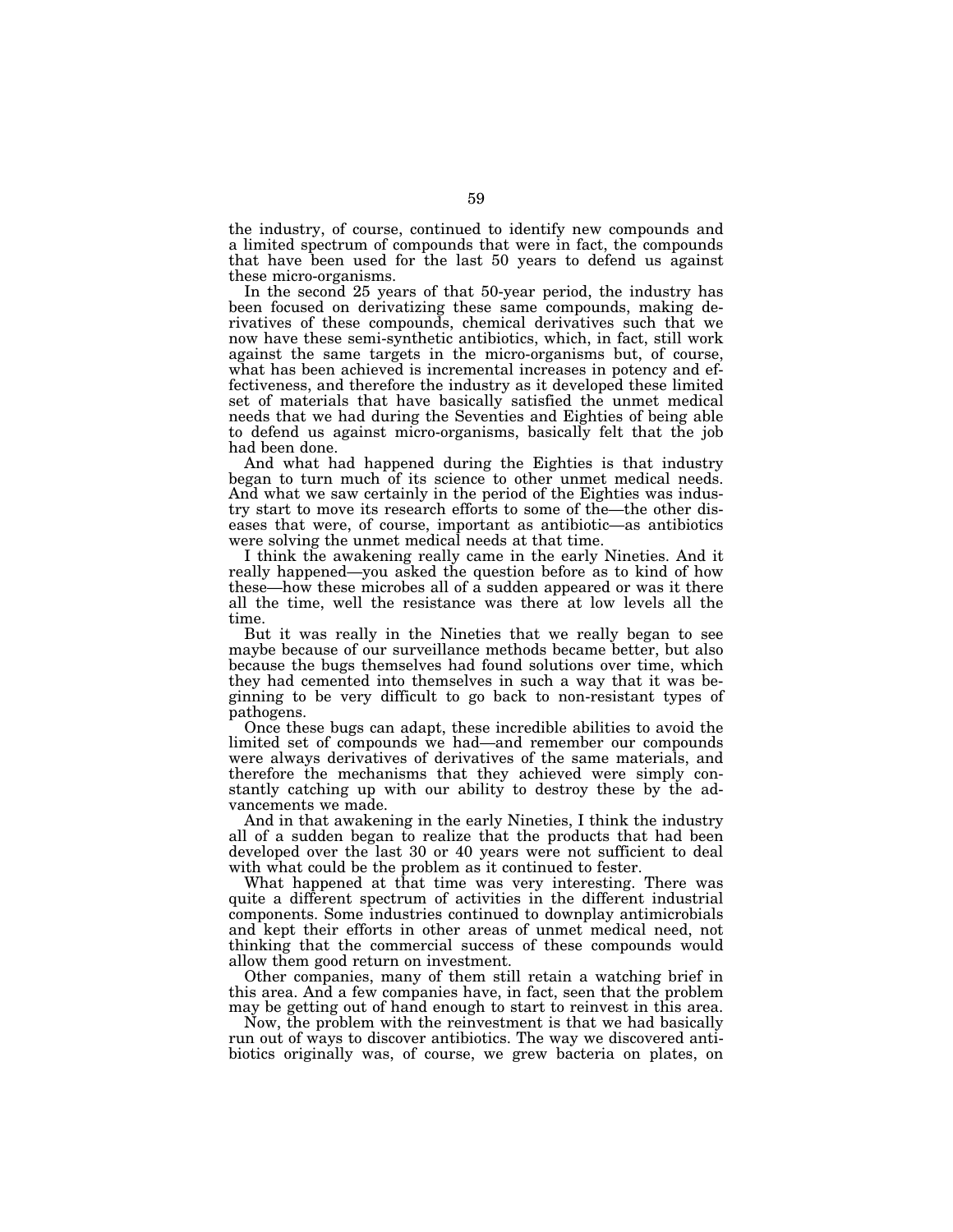petri dishes, and we screened for things that killed them. And that gave us the limited number of compounds that we have today to use against these bugs.

What happened in the Nineties, though, was, in fact, a breakthrough in science, and as usual along with new scientific technology comes this idea, often in industry and academia to spur new avenues of discovery in this area.

And, of course, what we have all heard, we probably have heard this term ''genomics'' in the—and the information content that one can now obtain from any living organism.

We have heard just recently, of course, about the first mapping of the human genome, but, of course, the same technology has been applied over the last few years to many of the pathogen genomes.

And from this information, from this new genomic information coupled with new chemical technologies, what we now have for the first time probably in decades are new discovery strategies to identify new and novel antibiotic materials that work through novel mechanisms of action, in other words work on systems in the bacteria that were unknown prior to, in fact, the advent of this information.

And it is now that information, which will form the basis of some of the new strategies to develop new antimicrobial agents for the 21st Century.

However there is a problem here. And that problem really extends from the fact that the investments for industry to do this are tremendous, huge investments. The lead time—you asked again about that concern of is this problem now or is it soon to be in the future?

You have to remember that the lead times to do discovery and to commercialize are often a decade of time goes by before you actually get these products to market. And the risks are incredibly high.

And because of that and because of the competition, because of genomic information also leading to new breakthroughs in cancer, and Alzheimer's disease, and all of the other diseases that the pharmaceutical industry can invest in, this area of antimicrobials has to compete with those areas and therefore it has to compete on the commercial basis as to what the industry is willing to invest.

And therefore one of the key requirements will be, of course, that there is a commercially supportive environment that has to be created to be able to take this new information and allow the industry to continue that investment to produce a new wave of antibiotics in the future.

### PREPARED STATEMENT

And, of course, as I think Dr. Henney said, that will require very interesting collaborations with government and it will probably require appropriate incentives for people to be able to make these investments at a time when the commercial interests in this is a difficult sale within the pharmaceutical industry.

Senator COCHRAN. Very interesting statement. We appreciate so much your being a part of this panel and giving us this perspective.

[The statement follows:]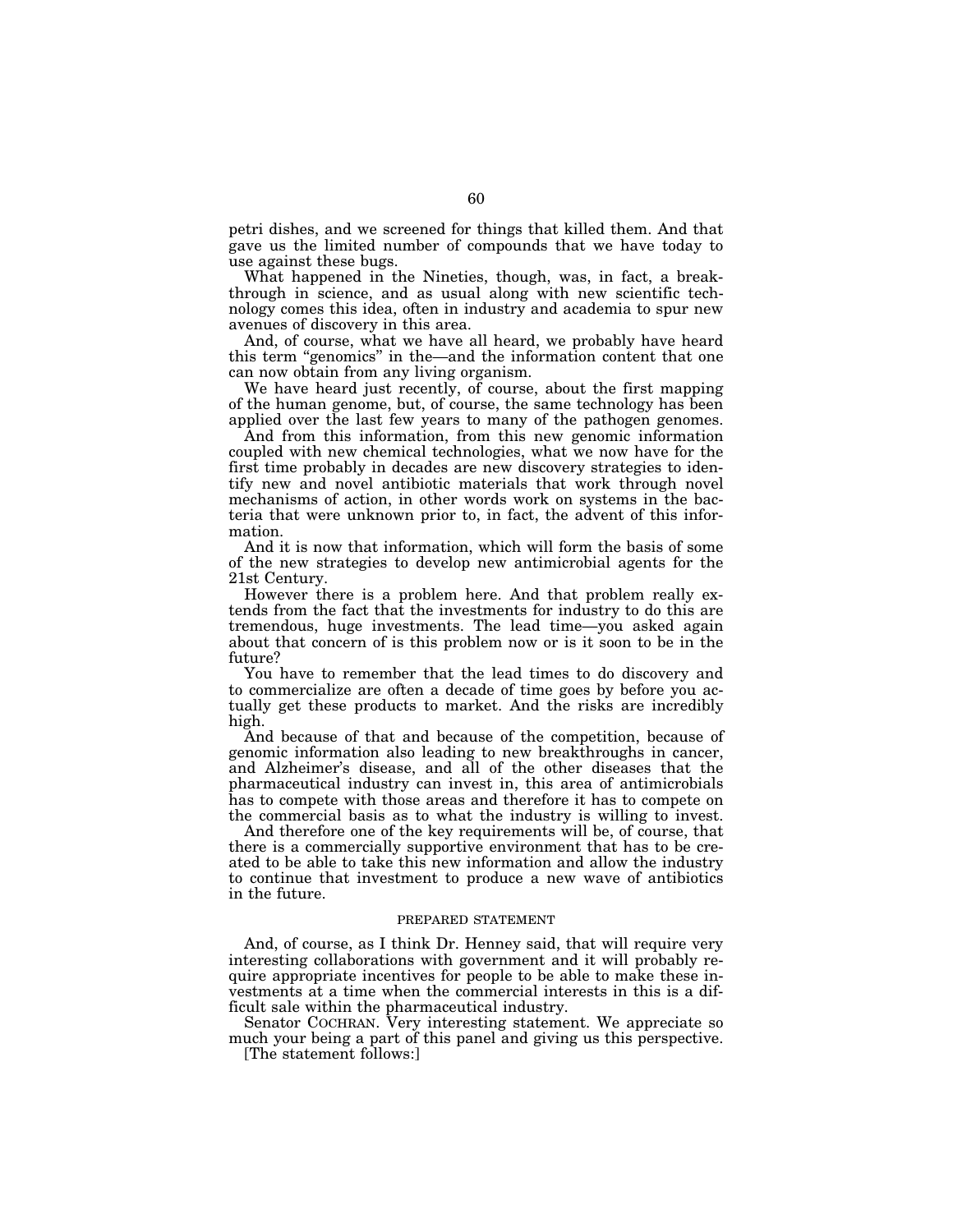## PREPARED STATEMENT OF MARTIN ROSENBERG

The occurrence of microbial resistance is predictable, inevitable and can only worsen in the absence of the discovery of new mechanism of action antibiotics.

Bacteria are relentless and highly efficient at evolving and adapting. For each human generation, bacteria undergo 100,000 generations—more than all mankind has undergone. Bacteria can pass resistance to their progeny, as well as to their neighbors, even other species of bacteria. Bacteria utilize a variety of ingenious mechanisms to defeat antibiotics including: modifying the antibiotic to inactivity, pumping them out of the bug, becoming inpenetrable to the drug and by altering or adding gene information such that the target of the antibiotic is ignored.

Antibiotics were first discovered only 50 years ago; however, there has only been one new class of antibiotic developed in the past 25 years. Why has this happened?

The current arsenal of drugs satisfied the medical need until recently. Industry shifted resources to other areas of higher unmet medical need. Basic research funding also shifted to human biology due to new advances in molecular approaches. Moreover, there were no new strategies for discovering antibiotics—efforts remained focused on derivative improvements of current medicines. The shift in scientific emphasis have led to a shortage of scientific expertise in certain areas of microbial research.

But all the news isn't bad. The technical advances of the 1990s, in particular genomics, are revolutionizing our ability to study the very genes that define a living organism. Genomics provides access to the entire genetic dictionary of any biological species—both man and microbe.

For the first time, genomics is unveiling many new potential targets for antibiotic discovery. Our current antibiotics work against only a handful of bacterial targets; fewer than 15. Genomics gives us access to scores of potential new targets for drug discovery. This information also enables us to create tests for rapid diagnosis and improve our surveillance methods for resistant organisms. Thus, our current technology advances will help us achieve the rationalization of antibiotic prescribing practices—that is prescribing the appropriate antibiotic at the right dose and duration for the infection and thereby reduce empirical prescribing. Most importantly, these new technologies provide for the first time in decades, new strategies for discovering novel antibiotics.

However, it must be recognized that application of this research to antibiotic drug discovery and development requires a large investment of resources, long lead times and carries high risks. It is imperative that these research efforts progress in a commercially supportive environment. Investments required to commercialize new antibiotics will only be sustained if regulatory and market forces allow sufficient returns to be achieved relative to other areas of medical need. It is imperative that government and industry work together to identify ways to promote the development and appropriate use of priority anti-infective products for which market incentives are inadequate.

To accomplish this requires effort and resources on the part of governments, academia and industry alike. Significantly reducing the severe medical consequences resulting from the growth of microbial resistance can only be accomplished effectively through collaboration.

# **STATEMENT OF MERLE A. SANDE, M.D., PROFESSOR AND CHAIRMAN, DEPARTMENT OF MEDICINE, CLARENCE M. AND RUTH N. BIRRER PRESIDENTIAL ENDOWED CHAIR IN INTERNAL MEDI-CINE, UNIVERSITY OF UTAH SCHOOL OF MEDICINE**

Senator COCHRAN. Dr. Merle Sande is Professor and Chairman of the Department of Medicine at the University of Utah School of Medicine.

We will hear from you next, Dr. Sande.

Dr. SANDE. Thank you, Senator. My name is Merle Sande and I guess I am the token clinician on the council.

I have been a primary physician in infectious diseases for the last 35 years. And I will try to give you my perspective on this problem.

In thinking about what happened, I really do not know how we got into this mess. You know, 50 years ago, we were told by astute microbiologists and infectious disease clinicians that this would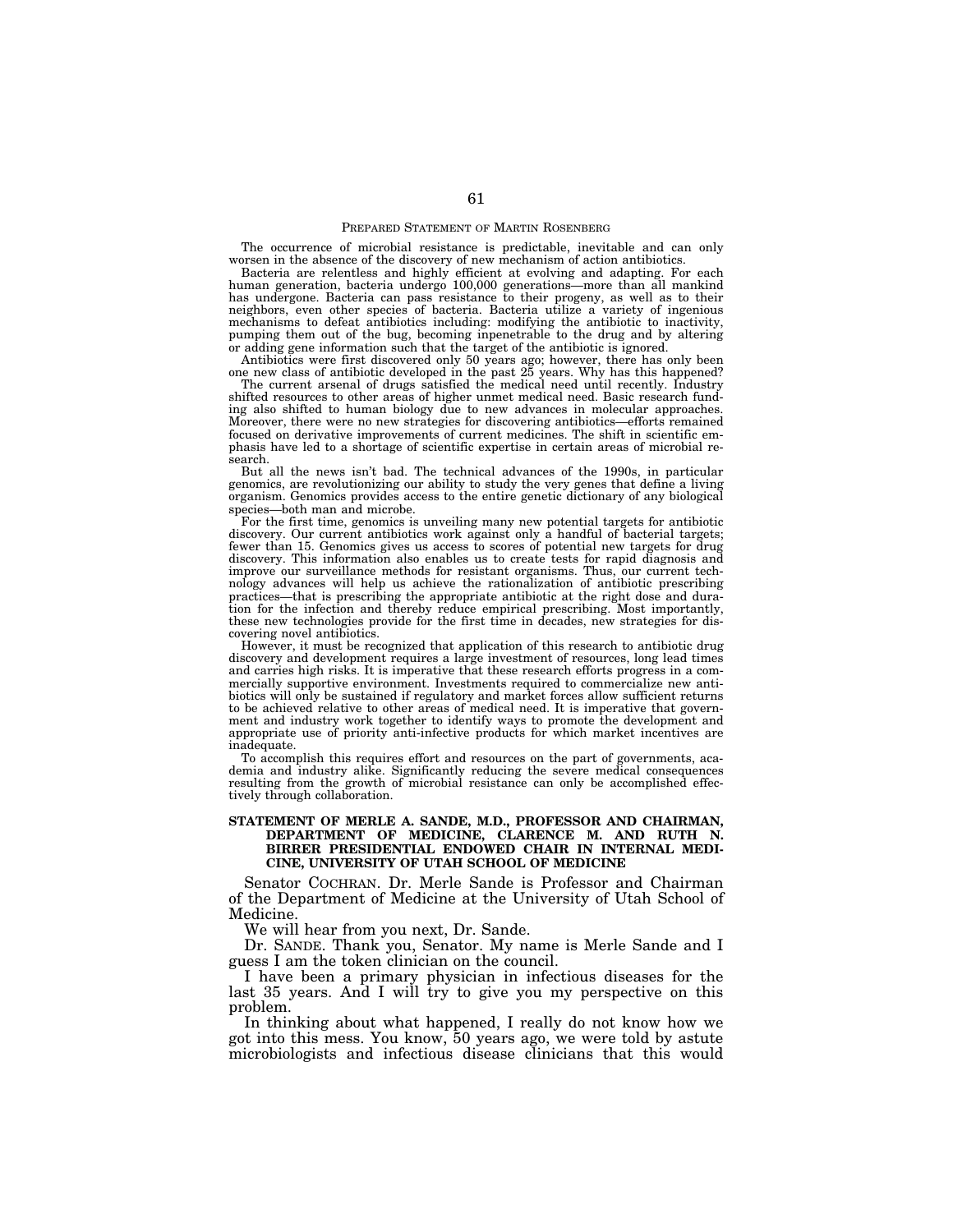happen. They knew then that if we misused and abused antibiotics, their life expectancy would be limited.

And in those days when a physician treated an infection, he made a diagnosis. He isolated the organism and he treated very specifically and very effectively.

These antibiotics were treated like gold and something happened over the last 30 or 40 years that I really do not understand. Somehow, it has become standard of care to treat runny noses and fevers and coughs with antibiotics.

Now, I will bet you if I took a survey in this room today and asked you all if you developed acute bronchitis with a chronic or acute productive cough and green sputum and you went to your physician, what would you expect? And I will bet you that twothirds of you would say, ''I want an antibiotic.''

And the facts are they do not work for bronchitis. They have no effect for bronchitis. They do not work at all. But, yet, we have that expectation.

And that today is our dilemma. And what they do do when you treat bronchitis is they create a perfect environment for the development of resistant strains.

So we have seen that—you have all heard this morning that this problem is out of control. Antibiotic use is out of control and the emergence of drug resistance is out of control.

Now, as Marty Rosenberg has said, I think that in the past—and I think your question, Senator, was very astute, why did we not act—we react before?

Well, you know, the drug companies always pulled us out. They always found a new drug—a new drug for a new resistant bug. And I think what—from the discussion that Dr. Rosenberg has given, that I do not think we can expect the drug companies to do that in the future.

I think we have to do it ourselves. Now, I think it is important to remember that every time we use an antibiotic, we create an environment for these resistant drugs to develop.

But there is one other point that has not come out yet this morning and that is if you are on an antibiotic, you present a very fertile home for an already drug-resistant bug that is circulating in our environment.

Now, you asked a question about the pneumococcals. How—why did it take so long? It turns out the pneumococcals took about 30 years to really express high-level penicillin resistance. It took about six to eight mutations, but over this time there now are about 12 clones. We call them the international clones of high-level penicillin resistance.

And they spread in our noses and in our throats on 747's throughout the world. Now, we were very interested in this problem and we felt, well, that must mean that the—that the airport hubs in the big cities would be the place where you would find the antibiotic resistance.

So we actually went to southern Utah to some very small, isolated farming communities to see if those ugly bugs had, in fact, found these isolated farming communities. And sure enough they were there.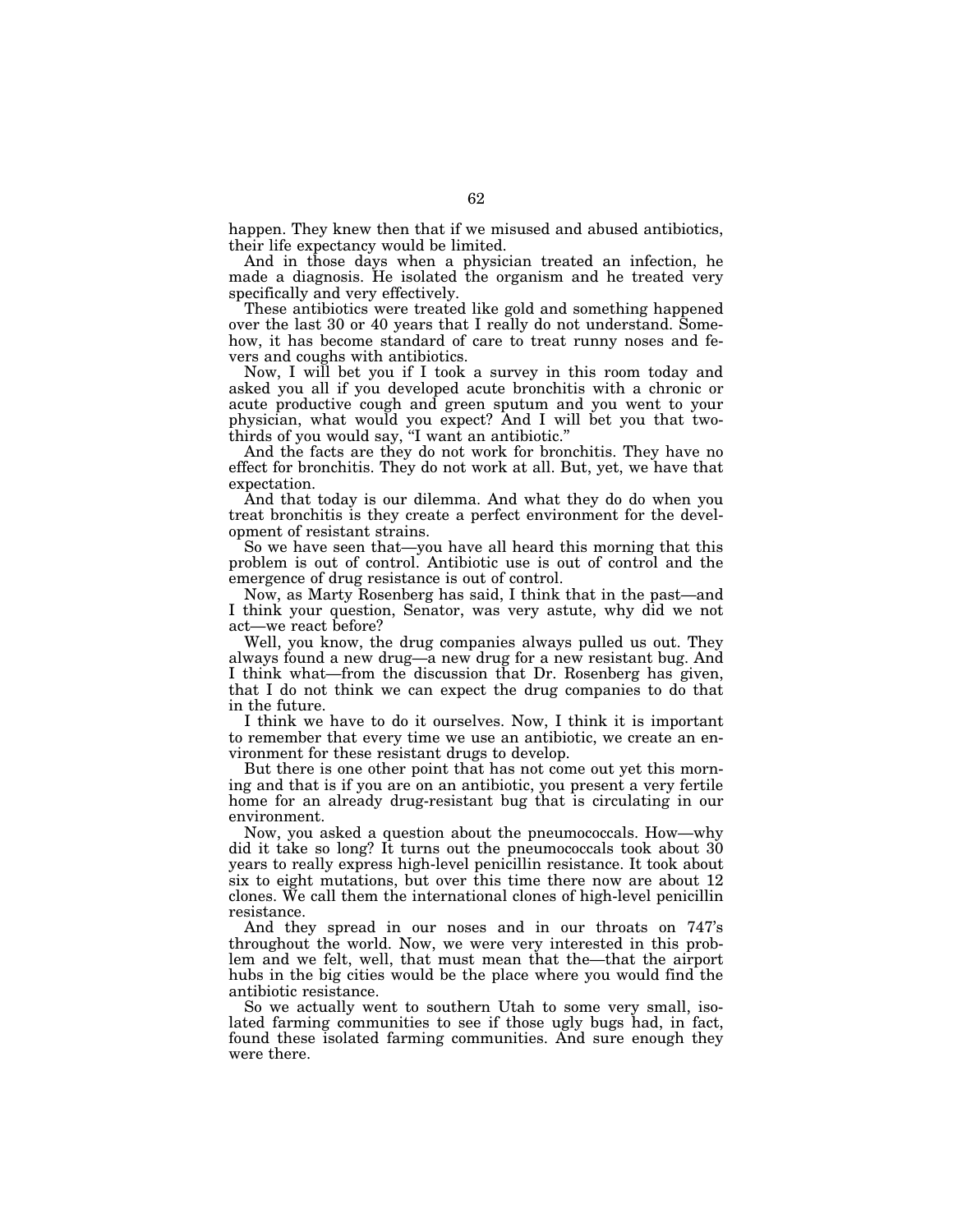Thirty percent of all the pneumococci in those highly isolated communities were now resistant to penicillin and other antibiotics and these were these international clones.

So the environment in those small communities that were predisposed to this colonization was, in fact, as you would expect, high-level antibiotic abuse.

Now, I think as a clinician we have a real problem. And I am scared. There are infections out there that I can no longer treat with antibiotics.

Dr. Henney mentioned the new recent advances in the treatment of what we call VRE, which is vancomycin-resistant enerococci. These drugs are fine but they do not kill the bug.

So if we have infections like on heart valves, with endocarditis by these organisms, we cannot cure them. We have got to cut the valve out in—in order to cure the infection.

We have had to change how we approach acute bacterial meningitis. We now use two drugs rather than one. And we are very concerned that next year we will not have any drugs to use to treat bacterial meningitis.

I personally have seen failures in acute otitis media. I have seen failures in pneumonia with drugs that from the beginning of time— my time, have worked to treat these infections and they no longer work.

So I think your—your comment this morning was very astute. Are we overplaying this problem? I do not think we are overplaying this problem at all.

I think this is an extremely serious problem. And I am scared. Now, on the good side of this, what is very interesting is that once you take the pressure off, once you reduce the antibiotic

arena, these bugs will tend to dry up. They will tend to disappear. There is no selective advantage for this bacteria to have resistant

genes if they do not need them. So if, in fact, we are able to reduce antibiotic use and abuse, change our orientation towards the use of these drugs, I am fairly convinced that we can markedly prolong the life of these drugs.

Now, how do we do this, and how do we approach this? This is a real challenge. There is something about changing physician behavior that has eluded scientists from the beginning of time.

It seems like once we learn something it is very hard for us to unlearn it and change our behavior. But there have been, I think, some really interesting observations. And it seems that it is possible.

There is a wonderful study done in Denver by Ralph Gonzalez who is a professor at the University of Colorado. He used the Kaiser system, 350,000 patients to study ways to influence antibiotic use for the treatment of bronchitis.

So first of all he tried educating the physicians and the healthcare providers. It made no difference at all.

But then he used—CDC devised and designed information packets. And these are very creative. And, in fact, they will say—if I can sort of take some liberty here—that antibiotics can be bad for your health.

And, in fact, if you go to a doctor and insist on an antibiotic for an indication that is not there, in fact, it will do harm because it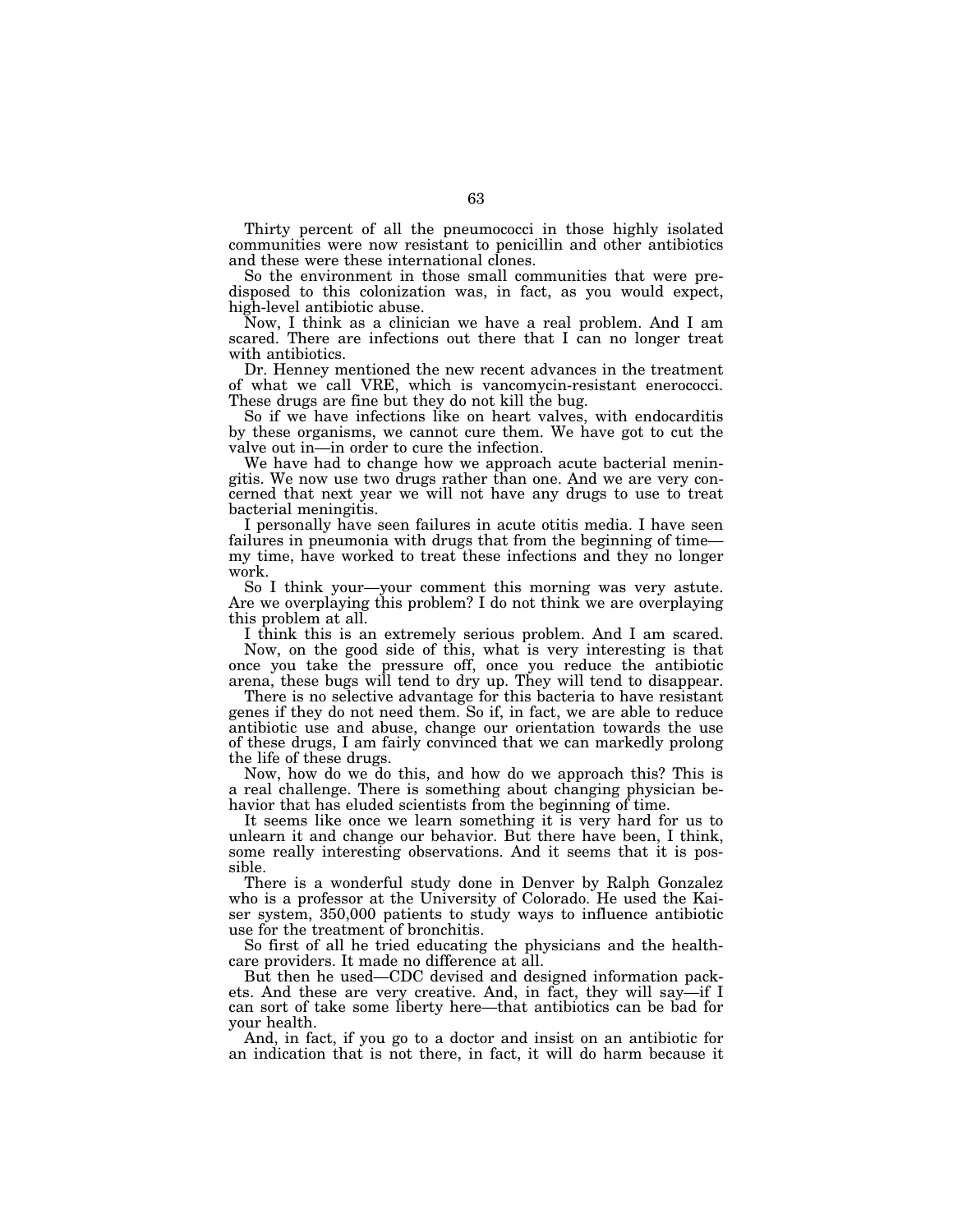will set you up and your children up for colonization of resistant bugs. And then if they get infected with those resistant bugs, they are going to be harder to treat.

Now, approaching the families of this large cluster of patients plus the physicians, they were able to reduce antibiotic use by 40 percent. So it is possible, but I think the key here is to educate the population, educate the patients, educate the families that antibiotic use is, in fact, bad for your health.

And I would like to see a much more aggressive national agenda to achieve this. I would try to use the experience with the anti-tobacco campaigns, because I think this is as serious.

And I would hit the families. And I would hit the schools. And I would let the CDC lead this charge. I think that is a very, very critically important initiative.

Now, I would also encourage the expansion of the current surveillance and intervention methods used by the CDC. Dr. Koplan gave you one example of VRE in Iowa and how effective that has been.

But actually the CDC has been very effective in pilot projects particularly through their hospital infections branch and by using surveillance, giving feedback on the surveillance and then supporting the professionals that are in place with facts that they have been able to change behavior in hospitals and reduce blood-stream infections by 40 percent.

And in some recent studies in ICU's, intensive care units, they have actually, by controlling the use of antibiotics, been able to reduce the drug-resistant bacterial infections by a significant amount.

So I would like to see the CDC projects that have been worked now go national. Let us put them into all the hospitals. And I think this is one to—one way to control in-hospital infections and the emergence of resistance.

Now, let me go back to the drug companies, because I think this is a very complicated interaction, but I think we need the drug companies on our side. I think that the public health message that reducing antibiotic use for indications that are not there is good. And I think that the drug companies in the long term will do better profit-wise if they preserve their drugs for a longer period of time.

Now, maybe we need to give them some relief on patent times, extend the patent times. But to answer your question specifically about patient directed advertising for antibiotics, I think it stinks. I think it is a terrible thing. It is totally going in the wrong direction. So what you are doing with this is you are encouraging antibiotic use, when, in fact, we need to be discouraging antibiotic use.

But I think a partnership between government, academia and the—and the drug industry could work in the right direction if handled in the right way, and I think that is a very important thing to go after.

Now, one of my, I guess, pet peeves in terms of this area is our new medical system of HMO's in which the orientation is rapid fast delivery of medical care, get the patient in, get the patient out, do not spend a lot of money on them, but keep them happy.

Now, when you think about this, what this tends to create is an adversarial relationship with those of us who are trying to control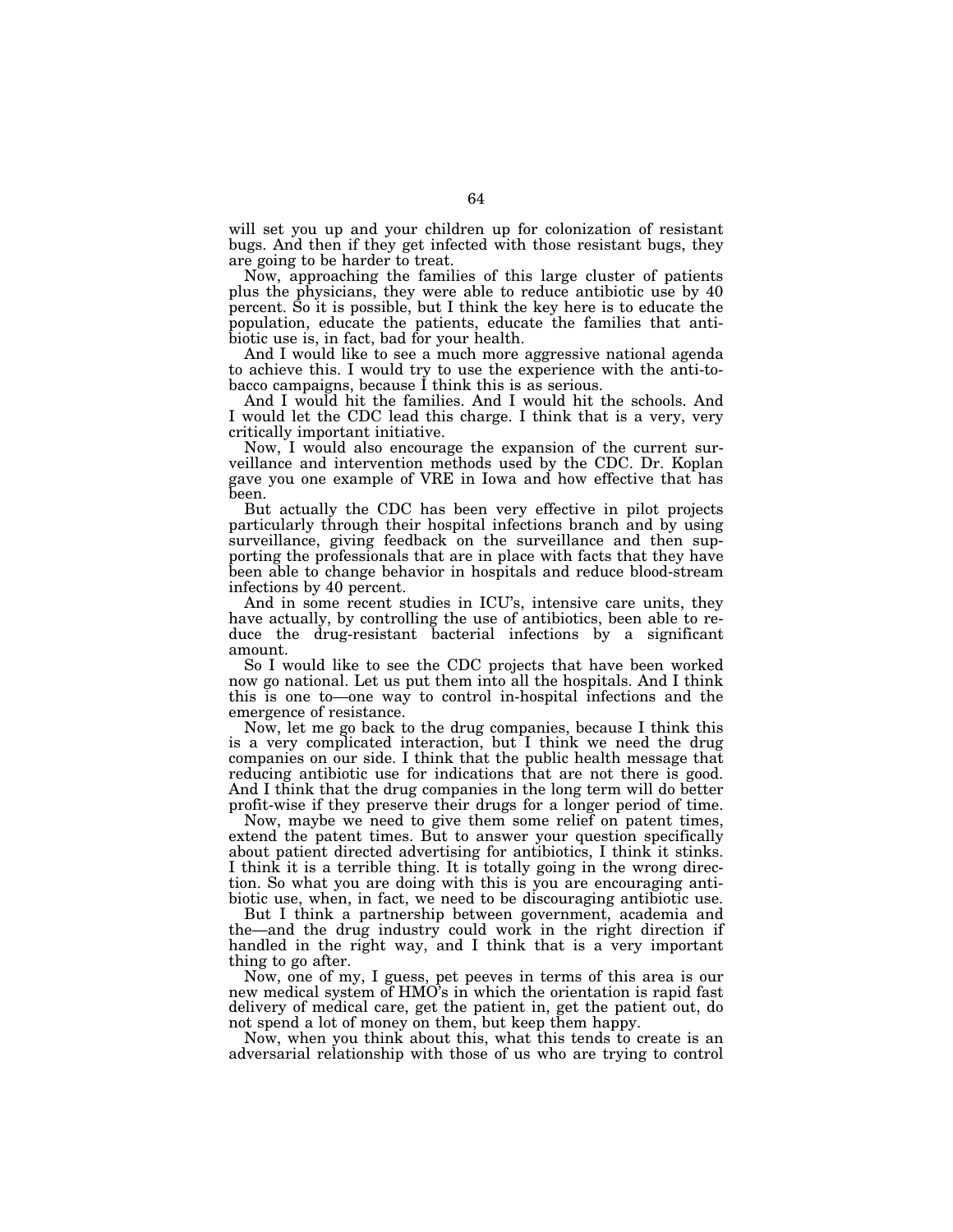antibiotic use. It is much easier if you see somebody with a cold— and by the way 53 percent of the time that a patient in this country goes to see a doctor for a cold, they come out with an antibiotic. And it does no good at all.

But it is easier. It is faster. You do not use diagnostic tests, just give them an antibiotic. And that is the most cost-effective way to deliver medical care.

But it is just dead flat wrong. And that is why we got in this trouble. So now I do not know how to do this but I think there needs to be incentives for HMO's to play the game correctly.

I think there need to be incentives whether it is through JCHO or tax breaks or whatever it is for these HMO's to do surveillance in their own organizations and reward the physician for going along with the CDC-approved protocols that use judicious antibiotics.

I think anything else is going to—is going to not work. So I think this is another very important area.

And so finally I think that our future in medical care is going to be focused on the use of computers. There are some wonderful examples where clinical decision support systems have worked to limit antibiotic use, reduce errors, and decrease costs.

And one of the best is actually in Salt Lake City at the LDS Hospital, where they have reduced antibiotic use by 40 percent; and costs and errors by about 50 percent over the last 12 years.

So I think supporting the development of these tools to help young clinicians—now, I am afraid that some of us are too old to respond well to computers, but I think the young physicians will use these computer tools and help guide the use of antibiotics in— in this arena.

So, Senator, I am delighted to be here today. I feel passionately about this, because as a clinician I find myself very concerned that tomorrow I will not have the tools of my trade. I will not be able to treat these severe infections that I have been treating for the last 35 years. And I really worry about my grandkids. So thank you very much.

Senator COCHRAN. Thank you, Dr. Sande, for your very helpful and informative, provocative, interesting presentation to our committee this morning. We appreciate your being here and we think it has been a valuable contribution.

# **STATEMENT OF ALICE M. CLARK, Ph.D., DIRECTOR, NATIONAL CEN-TER FOR THE DEVELOPMENT OF NATURAL PRODUCTS, UNIVER-SITY OF MISSISSIPPI**

Senator COCHRAN. Dr. Alice Clark is Director of the National Center for the Development of Natural Products at the University of Mississippi.

Dr. Clark, we welcome you and encourage you to present your suggestions for dealing with this. You may have to emphasize research coming from where you do.

Dr. CLARK. Thank you. I will. Thank you.

Good morning, Senator Cochran. Thank you for the invitation to be here and to provide input on this important topic.

I am, as the Senator noted, Alice Clark, director of the Natural Products Center at the University of Mississippi. I am also Professor of Pharmacognosy in the School of Pharmacy there.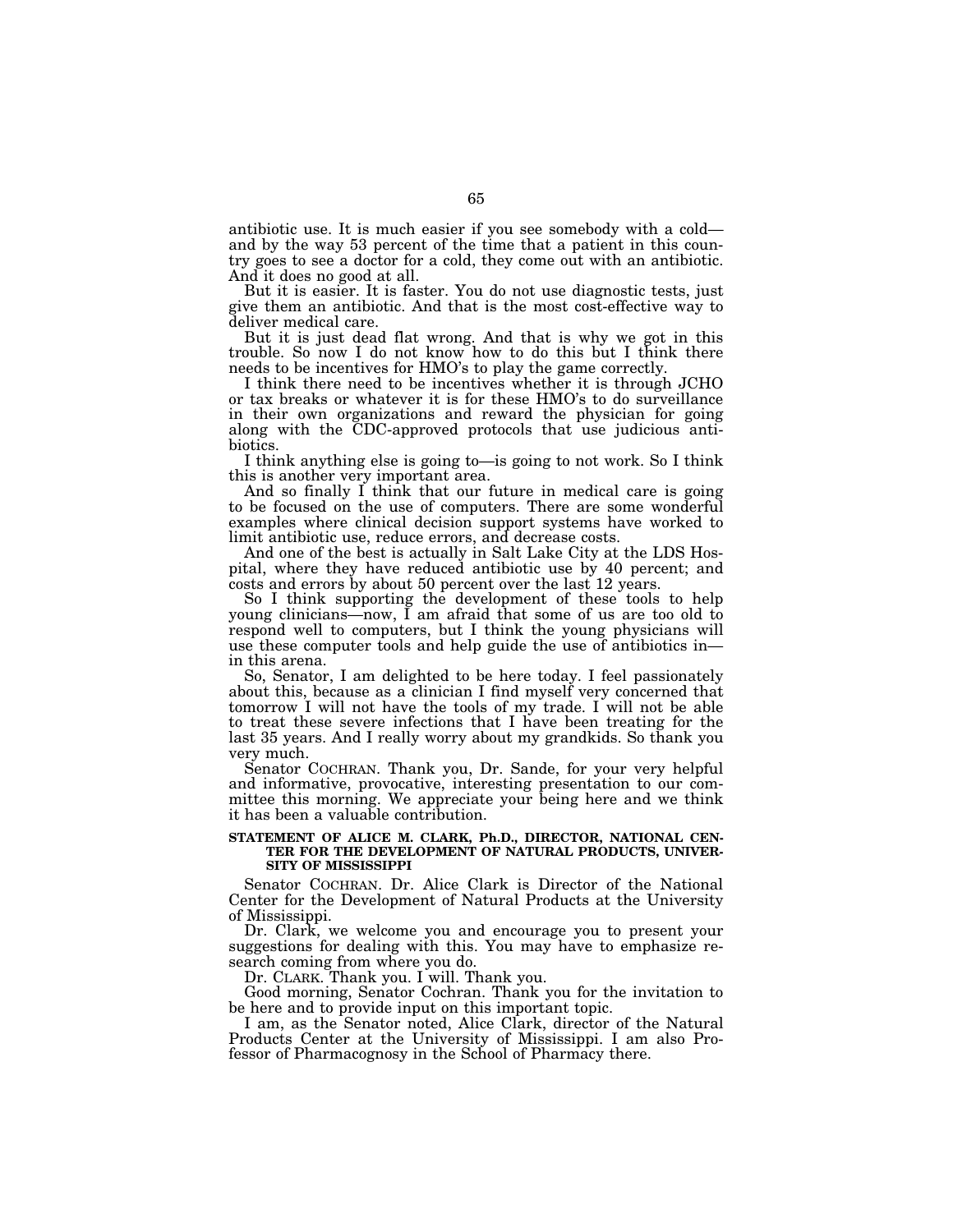I will focus my comments today primarily on the role of academic research in addressing the issue of antimicrobial resistance. And I hope to leave you with three major messages: the need for urgent attention to the problem; the need for basic and applied research to discover and develop new drugs to treat resistant pathogens; and the role of natural products in this discovery process.

Antimicrobial resistance is an urgent and massive threat to the health of our citizens. It transcends cultural, economic, ethnic and geographic boundaries. It can and will affect anyone anywhere as we have heard.

We have also heard that we are rapidly approaching a time when infections that were once considered ordinary may become lifethreatening because we have no effective therapies for them.

We have heard reference to the development of resistance to vancomycin by enerococcus. This is a potentially deadly combination that raises a fearful question that most people neither want to ask nor hear, "Now, what?"

Many of the pathogens that concern us are presently fortunately familiar primarily to the health-care professionals. We must do whatever is necessary to prevent terms like VRE and MRSA and VISA—when we are not talking about the credit card—from becoming so common in our community that they become household names.

Although we have contributed to the problem, we are not entirely to blame for it. It is important to remember that antimicrobial resistance is also due to evolutionary adaptation by the pathogens, which means that it will likely always exist as it always has existed even in the earliest days of the antibiotic era.

This means that we have to work hard to stay one step ahead of the pathogens. We are now beginning to understand not only the enormous magnitude of the problem, but also importantly what causes resistance at both the molecular and systemic levels, how and where it occurs. This understanding can empower us to do something about the problem.

As a pharmacy educator, teaching antibiotics to senior pharmacy students for 20 years, I have seen the effects of antimicrobial resistance over this time. Unfortunately, I have also known someone whose life was cut short by one of these insidious pathogens that was no longer affected by drugs that we once considered miracle cures.

And this, in spite of the fact, that dozens of new antimicrobial drugs were introduced into the market over the past few decades.

Unfortunately, though, the problem is that less than a handful of these could be considered totally new classes of antimicrobials acting by novel mechanisms. And even more unfortunate and something that should serve as a call to arms for all of us is that resistance is now being reported to many of those few antibiotics that just a few short years ago were considered breakthroughs for their time.

If we are talking about this in the classroom, then this means it is happening in our communities, in our schools, and in our daycares, in our nursing homes and in our hospitals. We must act now to shift the balance of power back in our favor.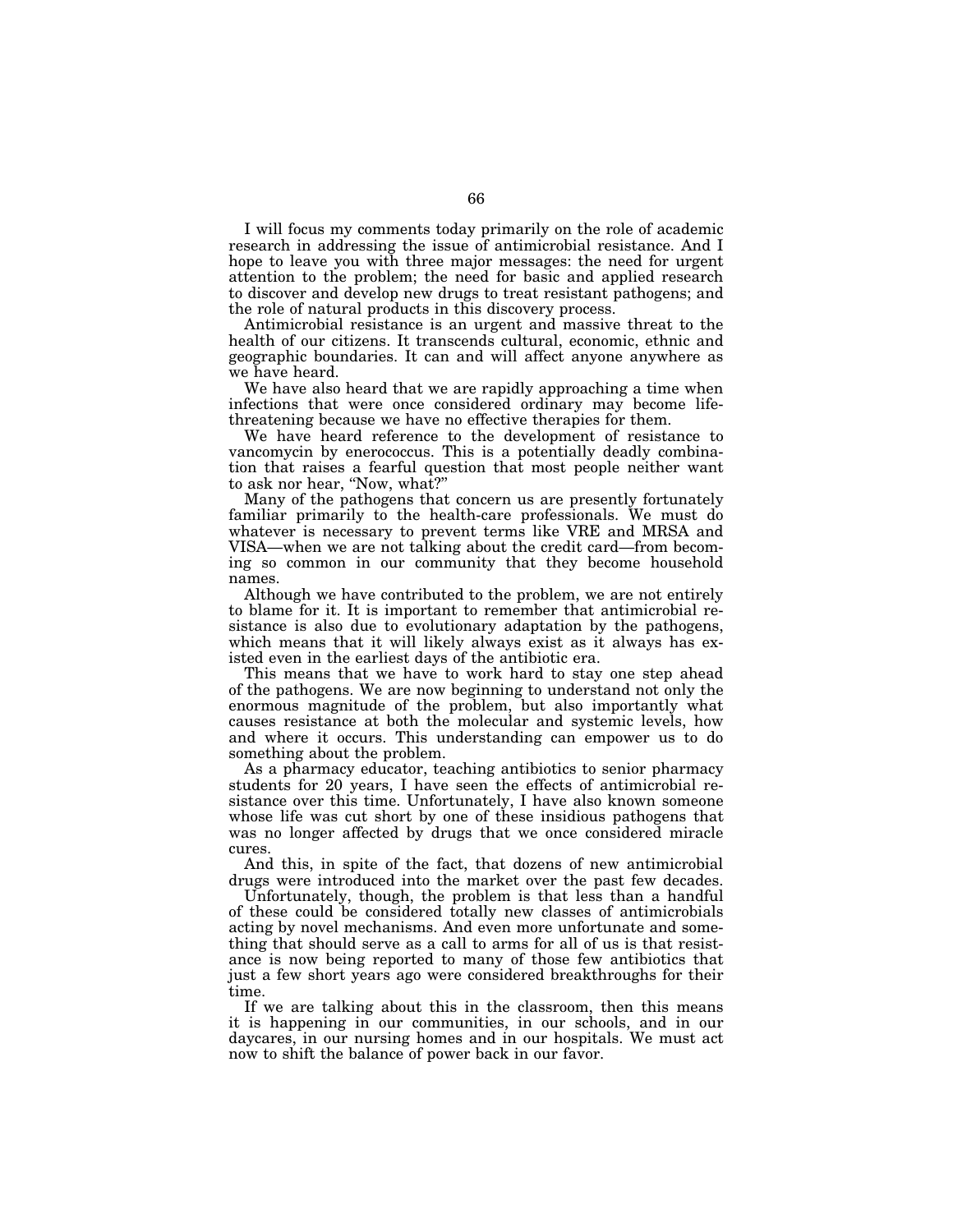Research is needed to find solutions and keep pace with the microorganisms, who clearly consider this a battle for life and death, and we should as well. We simply must find ways to restock our chemotherapeutic arsenal.

Academic researchers clearly have a role in this effort. The frontiers of knowledge are pushed forward everyday by academic researchers throughout this country.

The information that is generated in academic labs will be a major factor in our overall success in turning the tide of antimicrobial resistance. Information regarding everything from understanding the magnitude of the problem, to understanding how it is that microorganisms evade the action of antimicrobial drugs, to identifying new compounds to serve as leads for drug development.

Presently what is often referred to as the pipeline of new drugs in this category is woefully inadequate. And so the question specifically is how and where will the next new leads be discovered.

The category of antimicrobial drugs is dominated by the antibiotics, which is a term that is unfortunately often misused. Antibiotics are by definition derived from natural products.

In fact, most of our current antibiotics had their original derivation from agents discovered from microorganisms that occur commonly in our environment but principally through a process that could best be described as random screening.

With today's technologies and information that search can take place at a scale and with a focus never dreamed of by our scientific forefathers. Nevertheless drug discovery and development by its very nature remains a lengthy, iterative, and expensive process built largely on two fundamental questions: where do we search and how do we go about it?

In one approach, we learn all we can about the pathogen and then find or design something that interferes with a critical process in that organism. Certainly, the advances in genomics that were referred to earlier have made this approach more feasible and productive than could have been dreamed possible even 5 years ago.

But we can also take what exists in the world, the chemistry of nature and identify those substances that control the pathogen and then study how they work. This approach has yielded important successes, obviously in the antibiotics, but also in other therapeutic categories, such as the anticancer drugs taxol and campthothecin. There is every reason to believe that similar successes will result from a systematic effort to identify new natural products that are effective against drug-resistant microbes.

But we must broaden the search beyond the commonly occurring microorganisms of the environment, to include plants, marine life and microorganisms from unusual environments. We have not begun to tap the full potential of nature, which is a vast and virtually unlimited source of novel chemical structures with interesting biological effects.

What will be required to accomplish this? As in any endeavor that threatens the security and well being of our citizens, substantial resources must be directed to the effort immediately.

We must improve the use of existing agents and we must discover new agents. We must also accept the reality that virtually any antimicrobial drug may have only a limited finite life span of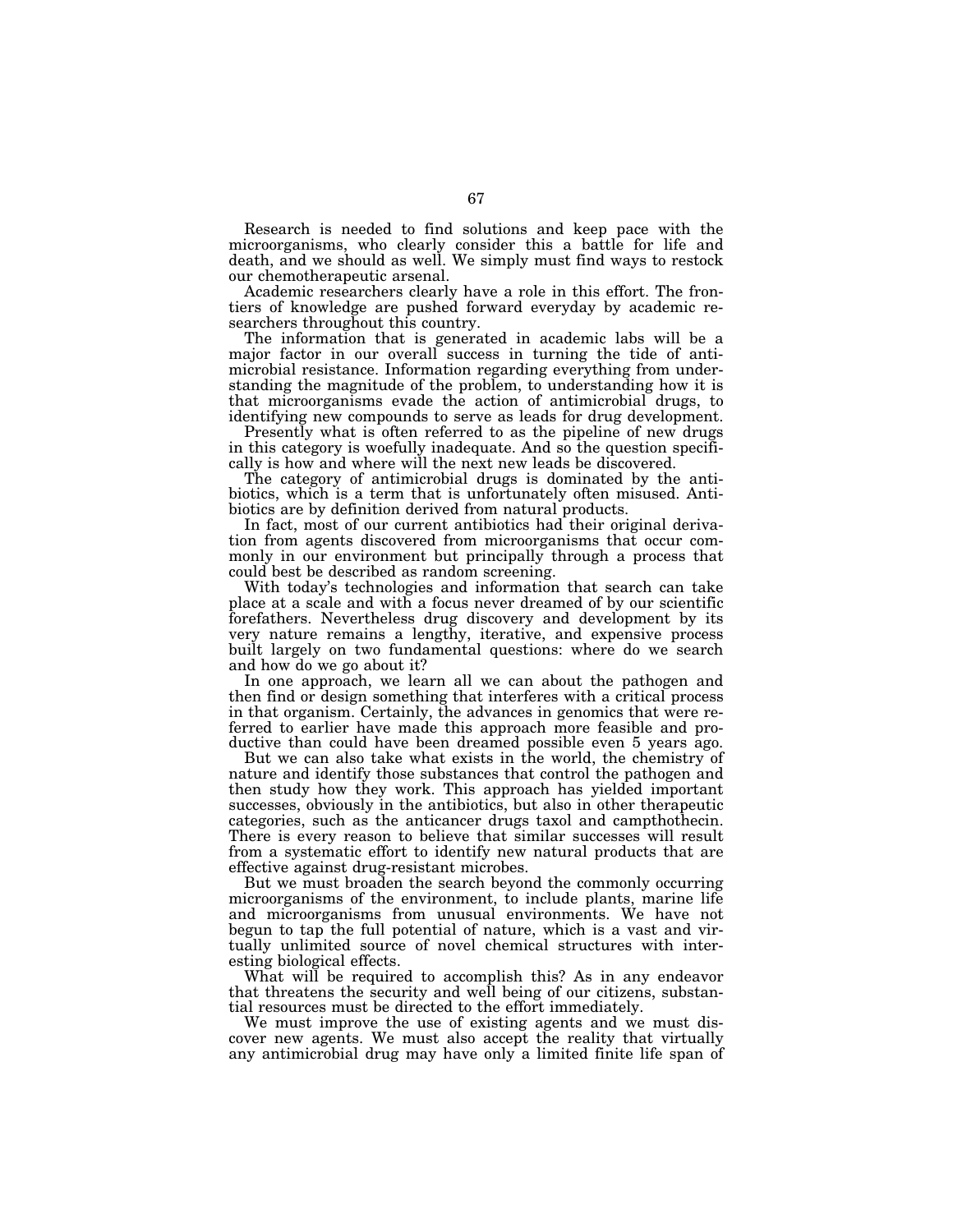medical utility. Therefore, research and education in anti-infective drug discovery and development are badly needed.

Different strategies must be employed and all of these will be important. There will be no single answer, no magic bullet.

We would no more rely on a single strategy to achieve a military victory than we should to achieve important victories against public health enemies.

The time is now to invest in people, facilities, equipment and collaborative multi-disciplinary partnerships between academia, government and the private sector. An investment now will pay off in the future.

Who is to say that a substantial investment 20 years ago to mount an aggressive, concerted effort to address this problem might not have changed the balance of power, and we might be today talking instead about the remarkable successes that can be achieved through a concerted effort.

# PREPARED STATEMENT

I urge each of us to do what we can so that 20 years from now that is the story that can be told. Thank you.

Senator COCHRAN. Thank you, Dr. Clark. A very interesting challenge that you put before us, and observations from your experiences and knowledge and expertise are deeply appreciated and helpful to the committee.

[The statement follows:]

#### PREPARED STATEMENT OF ALICE M. CLARK

Good morning Senator Cochran, committee members. Thank you for the invitation to be here and to provide input on this important topic.

I am Alice Clark, Director of the National Center for Natural Products Research and Professor of Pharmacognosy in the School of Pharmacy at The University of Mississippi.

I will focus my comments today primarily on the role of academic research in addressing the problem of antimicrobial resistance, and hope to leave you with three messages: the need for urgent attention to this problem, the need for basic and applied research to discover and develop new drugs that will be effective against resistant pathogens, and the role of natural products as potential leads for drug discovery.

As you have already heard from this distinguished panel, antimicrobial resistance is an urgent, massive threat to the health of our citizens, and transcends cultural, economic, ethnic and geographic boundaries—it can and will affect anyone, anywhere.

You have also heard that we are rapidly approaching a time when infections that were once considered ordinary may become life-threatening because there may be no effective therapies for them.

We have helped to create this problem through our own behavior: a combination of the overuse and misuse of antibiotics by the public and healthcare providers, a diminished emphasis on research aimed at understanding, preventing and controlling resistance and a diminished emphasis on the education and training of researchers and healthcare professionals who will be prepared to address this problem, now and in the future.

The rapid development of resistance to vancomycin by *Enterococcus* is a deadly combination of the most commonly acquired hospital infection with the last resort drug—raising the fearful question no one wants to ask or hear—Now what? Many of the pathogens that concern us are, presently, familiar only to the healthcare professional. We must do whatever is necessary to prevent terms like VRE, VISA, and MRSA from becoming so common in the community that they become household names. But, resistant Pnemococcus jumped from virtually nonexistent in the early 80s to as high as 30 percent or more in some parts of the country today.

Although it has been noted that we have contributed to this problem, we are not entirely to blame. It is important to remember that antimicrobial resistance is also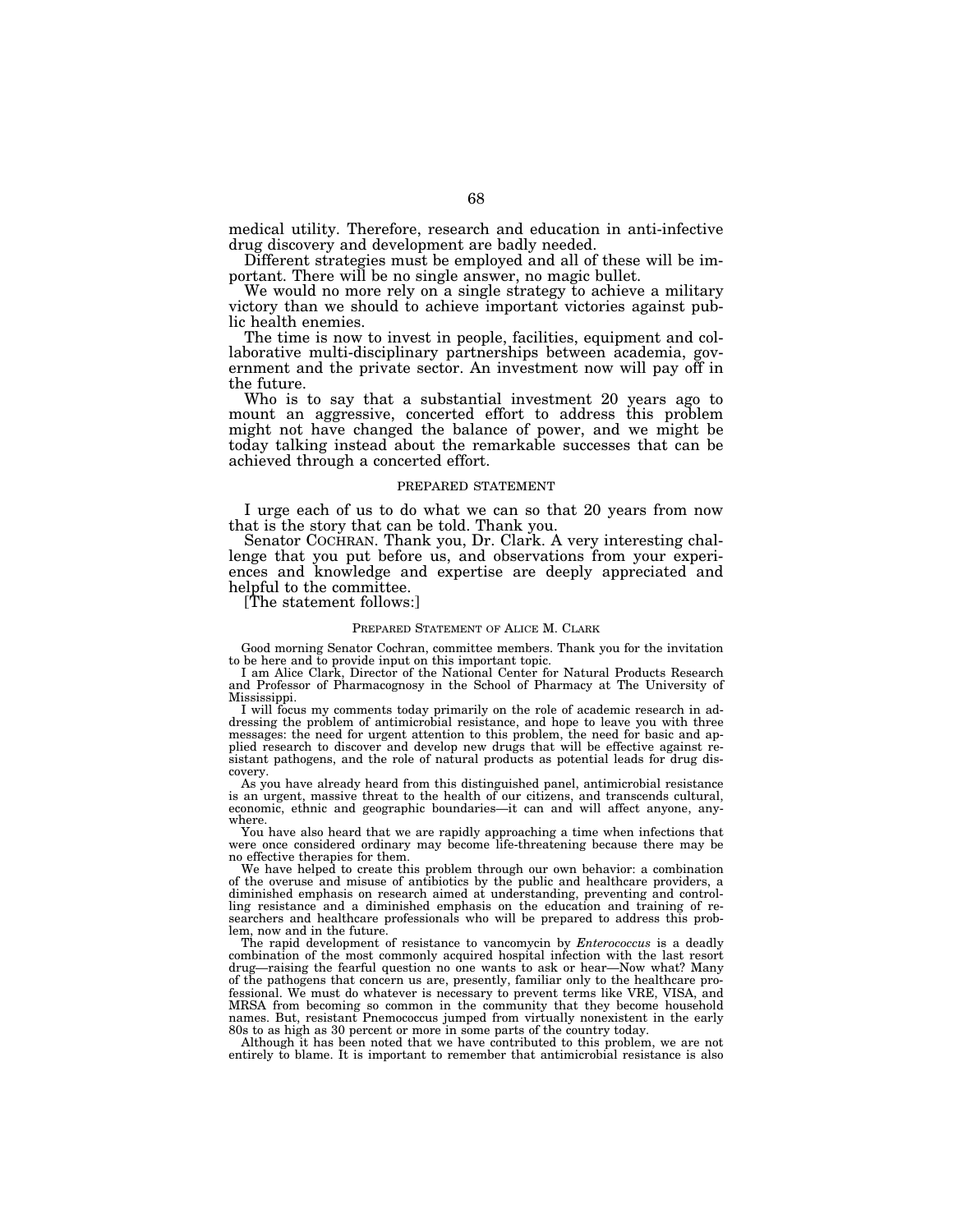due to evolutionary adaptation by pathogens, which means that there will likely always be the development of resistance, as there always has been. It was known even in the earliest days of the antibiotic era that some strains of bacteria developed resistance. This, in turn, means that we must work hard to stay one step ahead of the pathogens, and this can only be achieved by concerted efforts to keep track and predict trends in antimicrobial resistance and, through basic and applied research, to develop strategies to preempt or answer these threats.

Now, thanks in large part to the efforts of those conducting surveillance and monitoring work, we are beginning to understand not only the enormous magnitude of the problem, but, importantly, what causes resistance at both the molecular and systemic levels. This understanding is the first step in identifying workable solutions—understanding can empower us to do something about the problem. However, understanding, in and of itself, is not enough. We must apply that understanding to developing ways to prevent and control antimicrobial resistance.

As a pharmacy educator, teaching antibiotics to senior Pharmacy students for 20 years, I have seen the effects of antimicrobial resistance development over this time. years, I have seen the effects of antimitational resolutions of someone whose life<br>Unfortunately, I have also, as some of you may have, known of someone whose life was cut short by one of these insidious pathogens that is no longer affected by the drugs we once considered miracle cures—this, in spite of the fact that dozens of new antimicrobials were introduced for clinical use over the past 20 years. In many cases, the principal distinguishing characteristic of a newly introduced antimicrobial was that it was effective against a specific resistant pathogen or overcame a specific type of resistance.

Yet, unfortunately, less than a handful of these could be considered totally new classes of antimicrobials, acting by novel mechanisms. Even more unfortunate, and something that should serve as a clear and loud call to arms for all of us, is that resistance has been reported to many of those few antimicrobials that were once considered breakthroughs.

If we are talking about this in the classroom, then it is happening in our communities, hospitals, daycares, and schools. We must act now to change the course of this battle and shifting the balance of power once again in our favor.

Research is needed to find solutions and keep pace with the microorganisms, who are clearly in a battle for life or death—as we should be. We simply must find ways to restock our chemotherapeutic arsenal—ideally with multiple weapons that target different molecular sites in the pathogens.

I believe there is a role for academic researchers in this war—the frontiers of knowledge are pushed forward every day by academic researchers throughout this country. The information that is generated in academic laboratories will be a major contribution to our overall success in turning the tide of antimicrobial resistance everything from understanding the magnitude of the problem to understanding the specific mechanisms by which pathogens evade the action of antimicrobial drugs to identifying new leads for drug development.

Presently, what is often referred to as the pipeline of new drugs is woefully inadequate. Specifically, where and how will new leads that can become the next antimicrobial drugs agents be discovered? The category of antimicrobial drugs is dominated by the antibiotics, a term which, unfortunately is often misused, even by professionals. Antibiotics are, by definition, derived from natural products. Most of the current antibiotics were originally derived from microorganisms that occur commonly in the environment, principally through a process that could best be described as random screening.

With today's technologies and information, the search can take place at a scale and with a focus never dreamed of by our scientific forefathers. Nevertheless, drug discovery and development, by its very nature, remains a lengthy, iterative, and expensive process built largely on two fundamental questions: where do we search and how do we go about it?

In one approach we learn all we can about the pathogen, and then find or design something that interferes with a critical process. Certainly, the advancements in genomics make this approach more feasible and productive than was possible even five years ago. The discovery of new, selective molecular targets in resistant pathogens will no doubt lead to advances in the discovery and design on new, effective antimicrobial drugs.

We can also take what exists in the world, the chemistry of nature, and identify those substances that control the pathogen, and then study how they do this—this approach has yielded important successes in other therapeutic categories, such as the anticancer drugs taxol and camptothecin, and there is every reason to believe that similar successes will result from a systematic effort to identify new natural products effective against drug resistant microbes.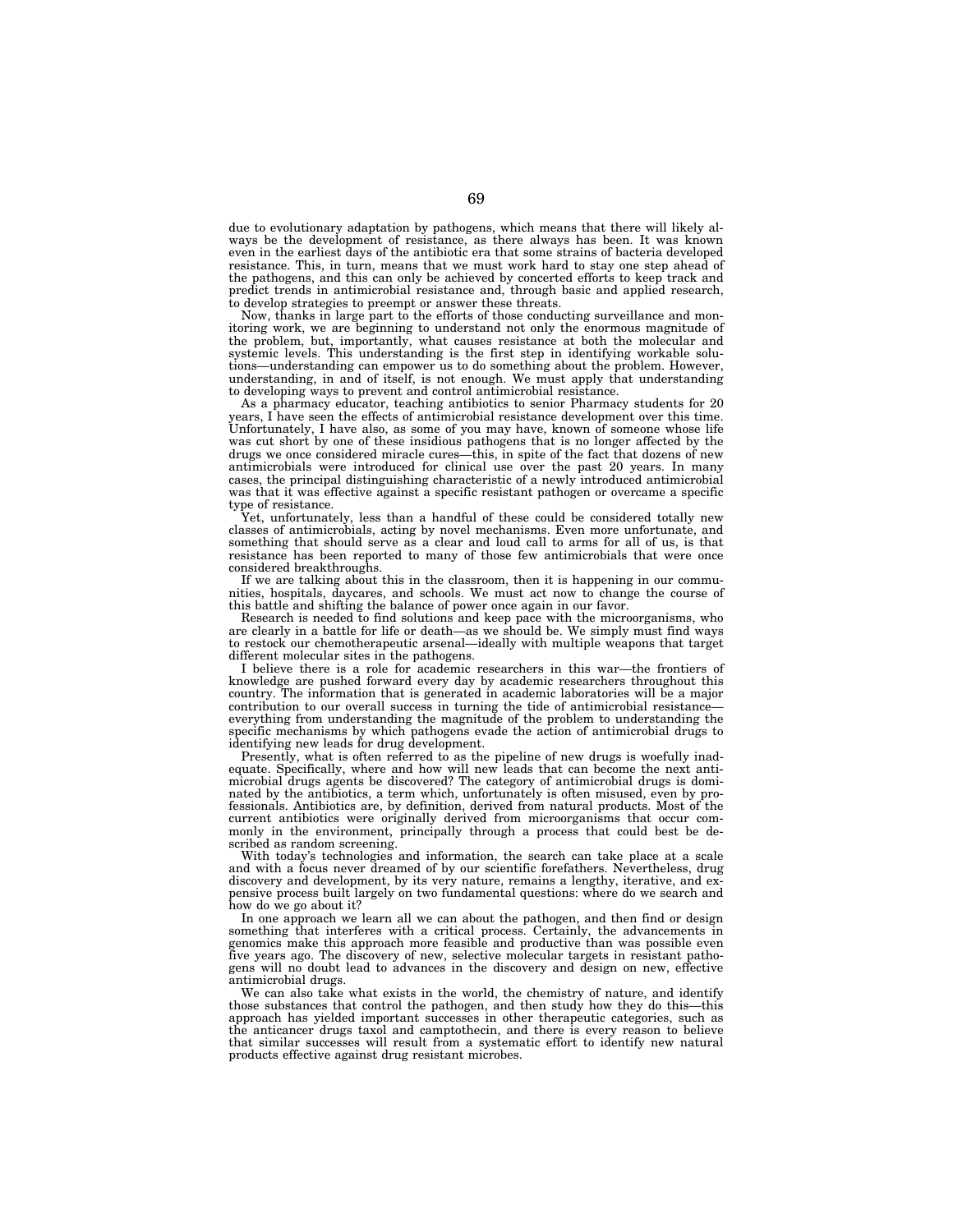But, we must broaden our search to include other organisms, especially plants, marine life, and microorganisms from unusual environments. We've not begun to tap the full potential of nature, which is a vast and virtually unlimited source of novel chemical structures with a variety of biological effects.

It is estimated that there are more than a quarter million species of terrestrial plants on our planet, yet less than 10 percent of these have been investigated in any way, and certainly not for the presence of novel natural products that may become new antibiotic leads. No doubt, similar statistics could be quoted for other natural sources such as marine life and unusual microbes.

What will be required to accomplish this?

As in any endeavor that threatens the security and well-being of our citizens, substantial resources in the form of coordinated effort, creative energy, synergy of effort, information, and funds must be combined and immediately directed to address this threat.

We must improve the use of existing agents and we must discover new agents. We must also accept the reality that virtually any antibiotic may have only a finite lifespan of medical utility. The ''antibiotic gap'' in new drugs must be filled through basic and applied multidisciplinary research by creative, well-trained scientists from all sectors. Research and education in anti-infective drug discovery and development are badly needed.

Different strategies must be employed, and all will be important; we would no more rely on a single strategy to achieve a military victory than we should to achieve important victories against public health enemies. There will be no single answer, no single strategy, no single hero, no magic bullet; true success will only be achieved through combined efforts.

The time is now to invest in people, facilities, and equipment, in collaborative multidisciplinary strategies that maximize our information and resources, and in creating and sustaining both physical and intellectual enviromnents that foster partnerships between academia, government, and the private sector to develop innovative solutions.

Investment now will pay off in the future.

Who is to say that a substantial investment 20 years ago to mount an aggressive, concerted multidisciplinary effort would not have changed the balance of power and we might be talking today, instead, of the remarkable successes that can be achieved through a rational, planned, and concerted effort. I encourage each of us to do what we can so that  $20$  years from now, that is the story that can be told.

## **STATEMENT OF MARK L. NELSON, Ph.D., SENIOR DIRECTOR OF CHEM-ISTRY, PARATEK PHARMACEUTICALS, INC.**

Senator COCHRAN. Dr. Mark Nelson is Senior Director of Chemistry for Paratek Pharmaceuticals in Boston.

Welcome, Dr. Nelson.

Dr. NELSON. Good morning, Senator Cochran.

Senator COCHRAN. You may proceed.

Dr. NELSON. I am Dr. Mark Nelson, senior director of chemistry for Paratek Pharmaceuticals. And we are a startup company that grew out of research that I conducted with Dr. Stuart Levy while at Tufts University School of Medicine in Boston.

Dr. Levy is a world-recognized authority in the area of antibiotic resistance, and was one of the first scientists in the United States to sound the alarm about the threat of the antibiotic resistance crisis.

Paratek, as a small company, is an emerging company dedicated to the discovery of new antibiotics against these resistant bacteria. I would like to speak to you today about the uncertain future of antibiotics against infections common today in the clinics and hospitals and to also explain to you why antibiotics are a natural resource that must be studied, researched and developed.

The development of new antibiotics is extremely important to our national health while also being strategically important to our national defense.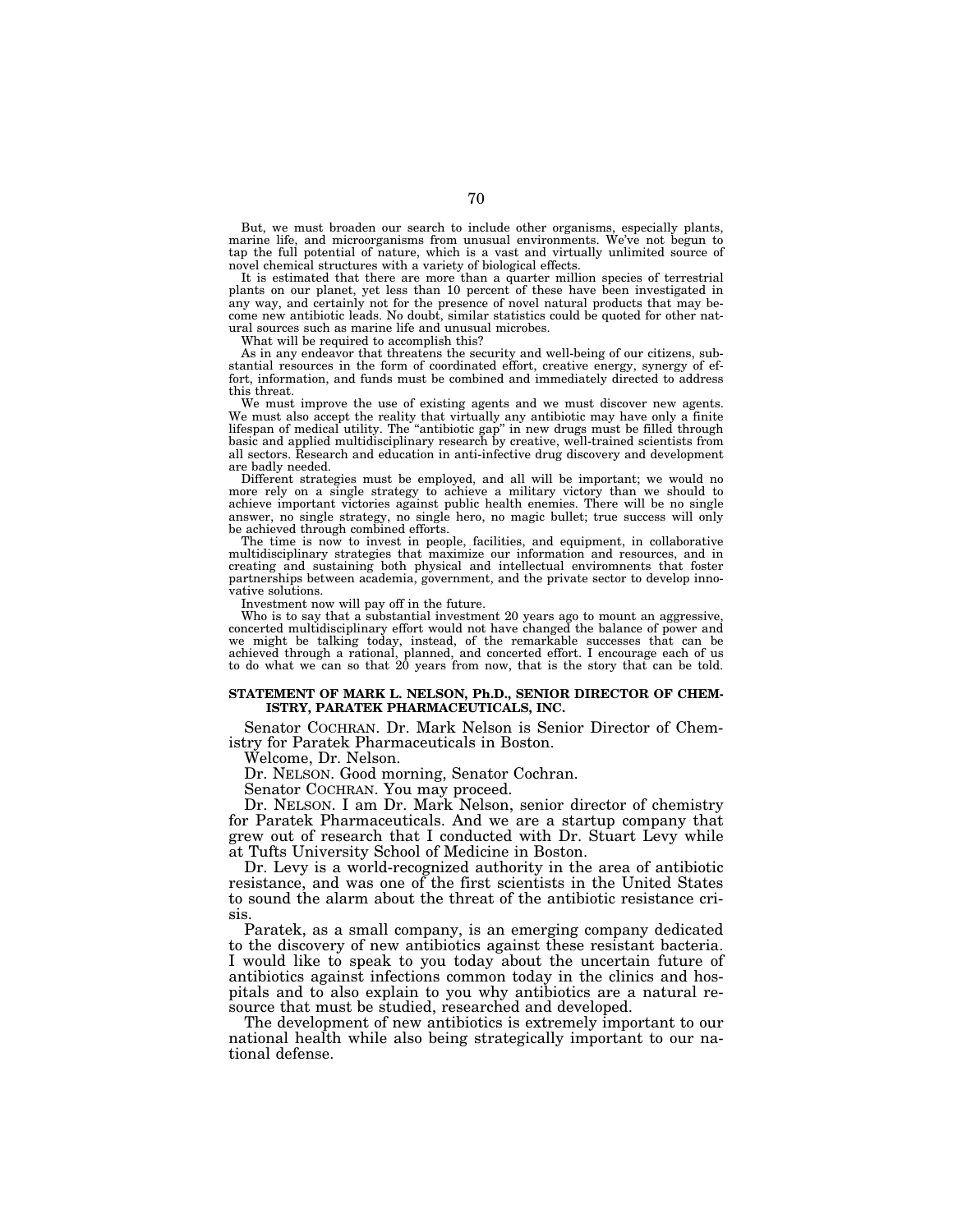I would also like to describe some of the difficulties of developing new antibiotics and steps that could be taken to ensure a potent arsenal of antibiotics for the future.

Bacteria have been winning the war against antibiotics for some time now, but the issue really became public in 1994 when Newsweek had as its cover story, "Antibiotics, the End of Miracle Drugs," and they also said, "Warning, no longer effective against killer bugs.''

It was sometime later, though, that the scientific community declared the antibiotic resistance problem the New Apocalypse.

Both addressed the issues of antibiotics resistance correctly and told the story of the emergence of these superbugs, antibiotic-resistant bacteria.

In our country, we are seeing infections that are resistant to all known antibiotics and are causing alarm within both the scientific and public domains.

In the hospitals, "superbugs," such as vancomycin-resistant enerococci, are increasing in frequency and severity, where if the patient develops these infections and vancomycin does not work, the patient may die.

Other infections such as MRSA, which is an acronym for resistant infection of a Staph, increases the costs of a hospital stay dramatically, where the patient is kept in isolation-type condition and expensive precautions must be taken to stop the spread of this infection.

Earlier, I mentioned that antibiotics are a natural resource, and once they become ineffective against an infection, they are functionally useless. Because of this, we must preserve and protect antibiotics as we would any natural resource before these become an extinct species.

I also stated that antibiotics are of strategic importance to our country, not only due to their economic benefit in human health, but because of their use in national defense. Biological weapons that may be antibiotic resistant is a very real threat.

It has even been proposed that these weapons, such as anthrax and other plagues, could be antibiotic resistant, so that efforts to thwart a biological attack will be useless.

Developing an appropriate arsenal of antibiotics against such an attack and preserving their use is of the utmost importance as a counteractive measure.

Now, in the public eye, antibiotic resistance must be addressed quickly with directives and solid objectives that will preserve and increase the number of antibiotics that we have to treat bacterial infections.

There also must be new research initiatives and funding opportunities to study the antibiotic resistance phenomenon and even more importantly to discover new antibiotics. Increasing funding and research initiatives for both academia and pharmaceutical development will help in the fight against bacterial resistance, as the risks and difficulties of developing antibiotics today are many.

The time it takes to discover a new antibiotic is ever increasing, leaving still the time to develop, approve and finally deliver a lifesaving drug to the public.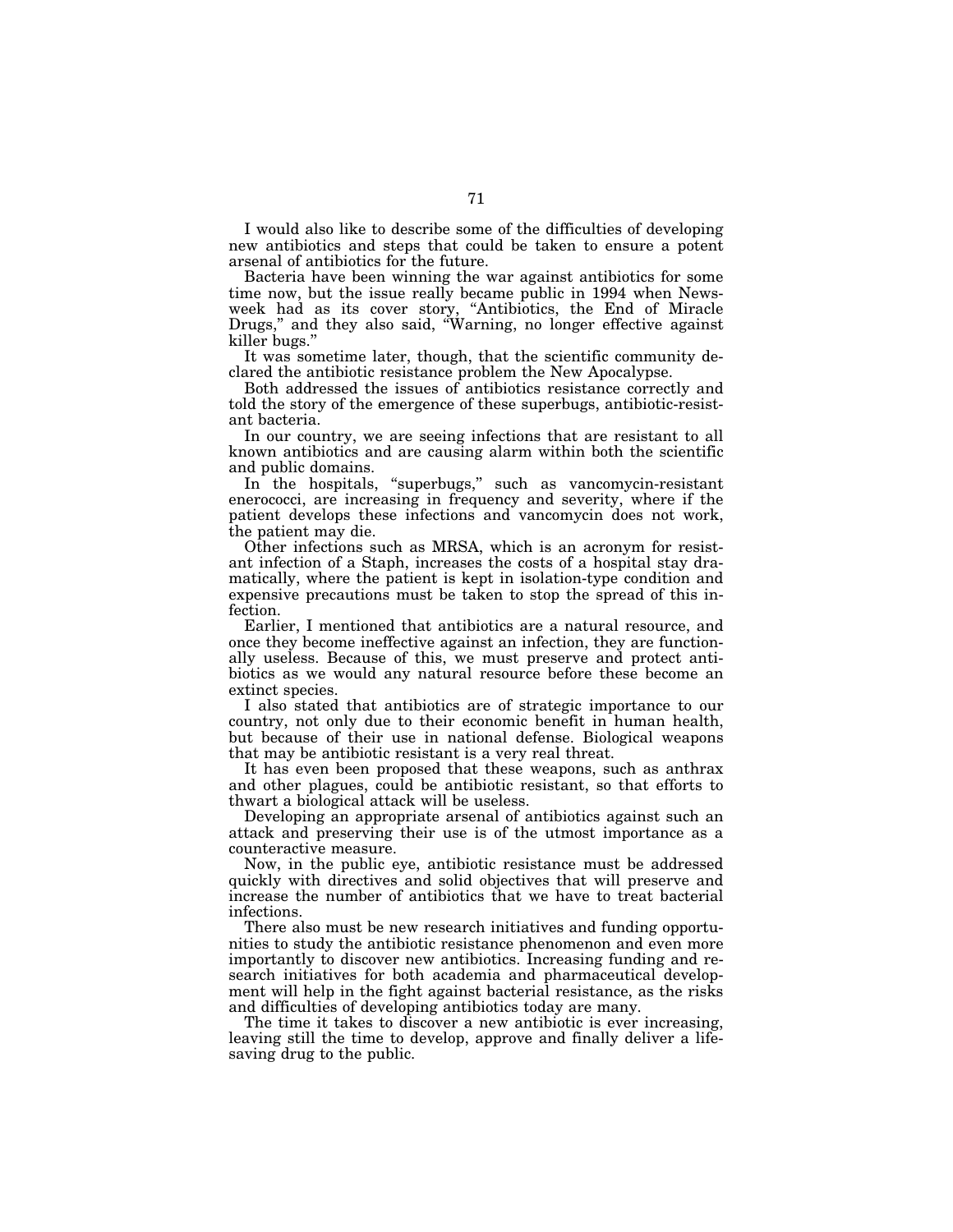And there is the role of education. Increasing funding to institutions such as the NIH and the NSF, funding basic research in the areas of the biological and chemical sciences will also help in the fight against drug-resistant bacteria.

Even though the driving force of antibiotic development today rests primarily with the private sector, technological change and the production of new antibiotics will always start with the efforts and dedication of scientists. And education and training of scientists to study antibiotic resistance and to produce new antibiotics will be key.

Legislation may also help in the discovery and production of new antibiotics. Such measures, such as giving older antibiotics extra legal and patent protection could also increase our antibiotic arsenal.

Other mechanisms targeting increased collaboration between pharmaceutical companies may also work to produce antibiotics against superbugs. By fostering collaborations in industry, for example, the Multilateral Initiative on Malaria, companies can create partnerships to speed up the drug discovery and development process and fight this and other microbial diseases.

And the list of possible answers to the antibiotic—antibiotic resistance question goes on.

I would like to conclude by sharing some history with you, illustrating the importance of developing new antibiotics. In 1941, the U.S. Department of Agriculture was approached by researchers from the United Kingdom, anxious for assisting and helping them produce a substance that they found could fight bacterial diseases for the first time. This antibiotic could not easily be mass-produced to fight infections.

Our Government met their challenge and helped them to produce their drug in large enough quantities just in time to help cure the battlefield infections that were rampant in World War II. That drug was penicillin.

## PREPARED STATEMENT

It was the proactive role of our Government and its involvement that eventually made antibiotics the life-saving drugs that they are today. And now with the antibiotic-resistance crisis at hand, the role of the government to protect and aid in the development of new antibiotics is even more crucial to the health, prosperity and security of our nation.

Thank you and I welcome any questions you may have.

Senator COCHRAN. Thank you very much, Dr. Nelson, for your contribution to our hearing and the insight that you have provided to us.

[The statement follows:]

## PREPARED STATEMENT OF MARK L. NELSON

Good morning Mr. Chairman and Committee members: I am Dr. Mark L. Nelson, Senior Director of Chemistry for Paratek Pharmaceuticals, a start-up biotechnology company that grew out of research that I conducted with Dr. Stuart Levy while at Tufts University School of Medicine in Boston. Dr. Levy is a world-recognized authority in the area of antibiotic resistance, and one of the first scientists in the United States to sound the alarm about the threat of the antibiotic resistance crisis.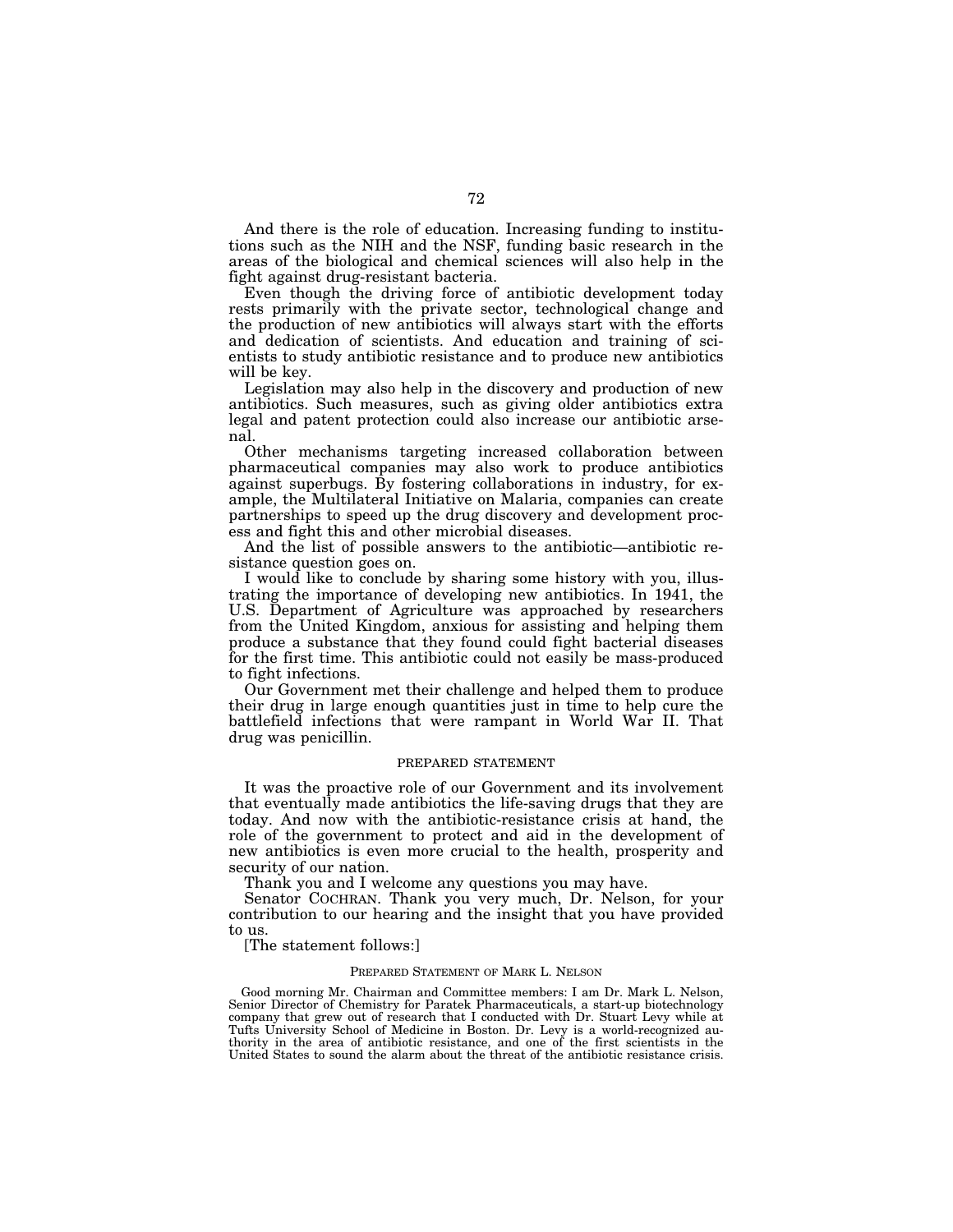Paratek is an emerging company dedicated to the discovery of new antibiotics against antibiotic resistant bacteria.

I would like to speak to you today about the uncertain future of antibiotics against infections common today in the clinics and hospitals, and to also explain to you why antibiotics are a natural resource that must be studied and developed. The development of new antibiotics is extremely important to our national health while also being strategically important to our National Defense. I would also like to describe some of the difficulties of developing new antibiotics, and steps that could be taken to insure a potent arsenal of antibiotic agents for the future.

Bacteria have been winning the war against antibiotics for some time now, but the issue really became a public one in 1994, when Newsweek (March 28, 1994) had as its cover story the title "Antibiotics—The End of Miracle Drugs" and "Warning:<br>No longer effective against killer bugs". It was later that the scientific community declared the antibiotic resistance problem ''The New Apocalypse''. Both addressed the issues of antibiotic resistance correctly and told the story of the emergence of ''superbugs''—antibiotic resistant bacteria.

In our country, we are seeing infections that are resistant to all known antibiotics, and are causing alarm within both the scientific and public domains. In the hos-pitals, ''superbugs'' such as vancomycin resistant *Enteroccoci,* are increasing in frequency and severity, where if the patient develops these infections and vancomycin does not work as the antibiotic of last resort, the patient may die. Other resistant infections such as MRSA—an acronym for a resistant infection from a common Staph bacterium, increases the costs of a hospital stay dramatically, where the patient is kept in isolation and expensive precautions must be taken to stop the spread of this infection.

Earlier, I mentioned that antibiotics are a natural resource. Once they become ineffective against an infection, they are useless. Because of this, we must preserve and protect antibiotics as we would any natural resource, before antibiotics become an extinct species.

I also stated that antibiotics are of strategic importance to our country, not only due to their economic benefit in human health, but because of their use in National Defense. The use of biological weapons that may use antibiotic resistant bacteria is a very real threat. It is even been proposed that biological weapons such as anthrax and other plagues (*Yersinia pestis*) could be antibiotic resistant, so that efforts to thwart a biological attack will be useless. Developing an appropriate arsenal of antibiotics against such an attack and preserving their use is of the utmost importance as counteractive measures.

Now in the public eye, antibiotic resistance must be addressed quickly with directives and solid objectives that will preserve and increase the number of antibiotics that we have to treat bacterial infections. There also must be new research initiatives and funding opportunities to study the antibiotic resistance phenomenon, and even more important, to discover new antibiotics.

Increasing funding and research initiatives for both academia and pharmaceutical development will help in the fight against bacterial resistance, as the risks and difficulties of developing antibiotics today are many. The time it takes to discover a new antibiotic is ever-increasing, leaving still the time to develop, approve, and finally deliver a life-saving drug to the public.

And there is the role of education. Increasing funding to institutions such as the NIH and NSF, funding basic research in the areas of the molecular and chemical sciences, will also help in the fight against drug resistant bacteria. Even though the driving force of antibiotic development today rests primarily with the private sector, technological change and production of new antibiotics will always start with the efforts and dedication of scientists. And education and training of scientists to study antibiotic resistance and produce new antibiotics will be key.

Legislation may also help in the discovery and production of new antibiotics. Such measures, such as giving older antibiotics extra legal and patent protection, could also increase our antibiotic arsenal.

Other mechanisms targeting increased collaborations between pharmaceutical companies may also work to produce antibiotics against ''superbugs''. By fostering collaborations in industry, for example, the Multilateral Initiative on Malaria, companies can create partnerships to speed up the drug discovery and development process, and fight this and other microbial diseases.

And the list of possible answers to the antibiotic resistance question and finding new antibiotic goes on.

I'd like to conclude by sharing some history with you, illustrating the importance of developing antibiotics. In 1941, the U.S. Department of Agriculture was ap-proached by researchers from the United Kingdom, anxious for assistance in helping them produce a substance they found could fight bacterial diseases for the first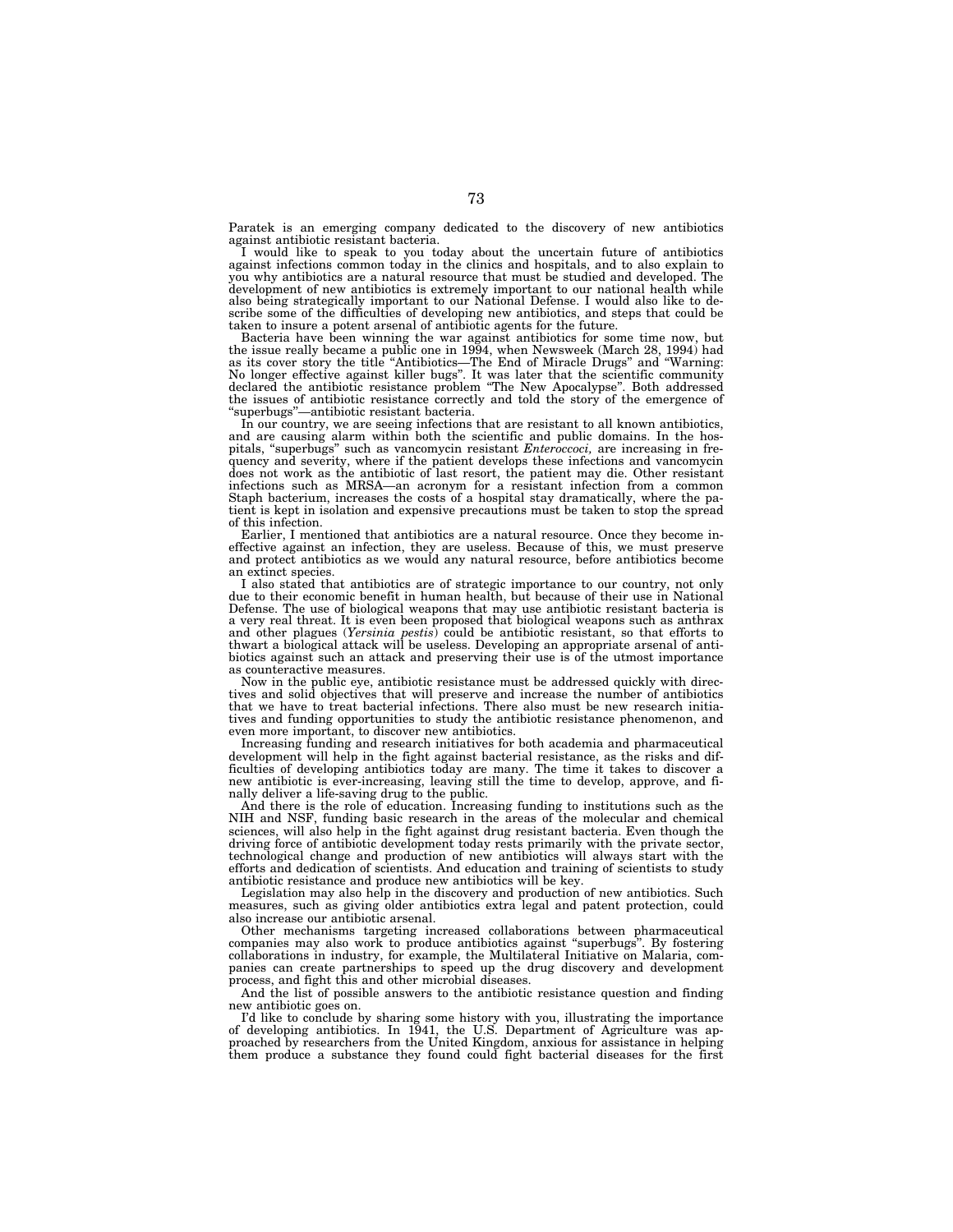time. This antibiotic could not easily be mass produced to fight infections. Our government met their challenge and helped them to produce their drug in large enough quantities just in time to help cure the battlefield infections rampant in VMI. That drug was penicillin. It was the proactive role of our government and its involvement that eventually made antibiotics the life-saving drugs they are today.

Now with the antibiotic resistance crisis at hand, the role of the government to protect and aid in the development of new antibiotics is even more crucial to the health, prosperity and security of our nation.

Thank you, and I welcome any questions you may have.

Senator COCHRAN. You mentioned in your written statement the New Apocalypse. If we fail to act on this issue and this challenge, what would you describe as the worst case scenario?

Dr. NELSON. The worst case scenario for the New Apocalypse. Well, the New Apocalypse was described by the scientific community and what could possibly happen if we do not have antibiotics to fight a common drug-resistant infection that could occur, such as a Staphoreus infection that was resistant to such a drug like vancomycin.

Well, I would have to say it would be pandemonium. There would be large loss of life. There would be flooding of hospitals and it would be a crucial time in the health history of the United States.

Senator COCHRAN. Is it your view that companies like yours have a role to play, a special role maybe in the development of new antibiotics?

Dr. NELSON. It is. Our company started out of academia. And what has happened—in the early years it was very difficult to develop and do research in this area.

Now, as the antibiotic resistance movement is growing and people are understanding it, there is more opportunity for smaller research labs to become active and to produce hopefully new antibiotics.

Senator COCHRAN. I want to ask both you and Dr. Rosenberg this question, some—it follows on the questions I have asked earlier witnesses about what the government can do, what the Federal Government particularly can do in terms of funding and legislation? What incentives, in your view, should the Federal Government provide firms in the pharmaceutical business to develop new antibiotic treatments?

Dr. ROSENBERG. I will start.

Senator COCHRAN. OK. Dr. Rosenberg.

Dr. ROSENBERG. Yes. Well, there are a number of certain things that can be done that have already been discussed and that is basic research funding. And that is to be able to make sure that our academic partners, our Government partners are funded to be able to achieve the basic research ideas that eventually find them their ways into the pharmaceutical sector.

The problem in the pharmaceutical sector comes from, in fact, the enormous costs and lead times to develop these as commercial products. And in the end, there has to be seen some kind of return on investment for this industry for us to be able to make that investment, particularly today when the number of other therapeutic modalities that we suffer from and the other diseases and unmet medical conditions attract those investments.

And, of course, no matter how big a company you are, you only have so much money to invest. And therefore you—those invest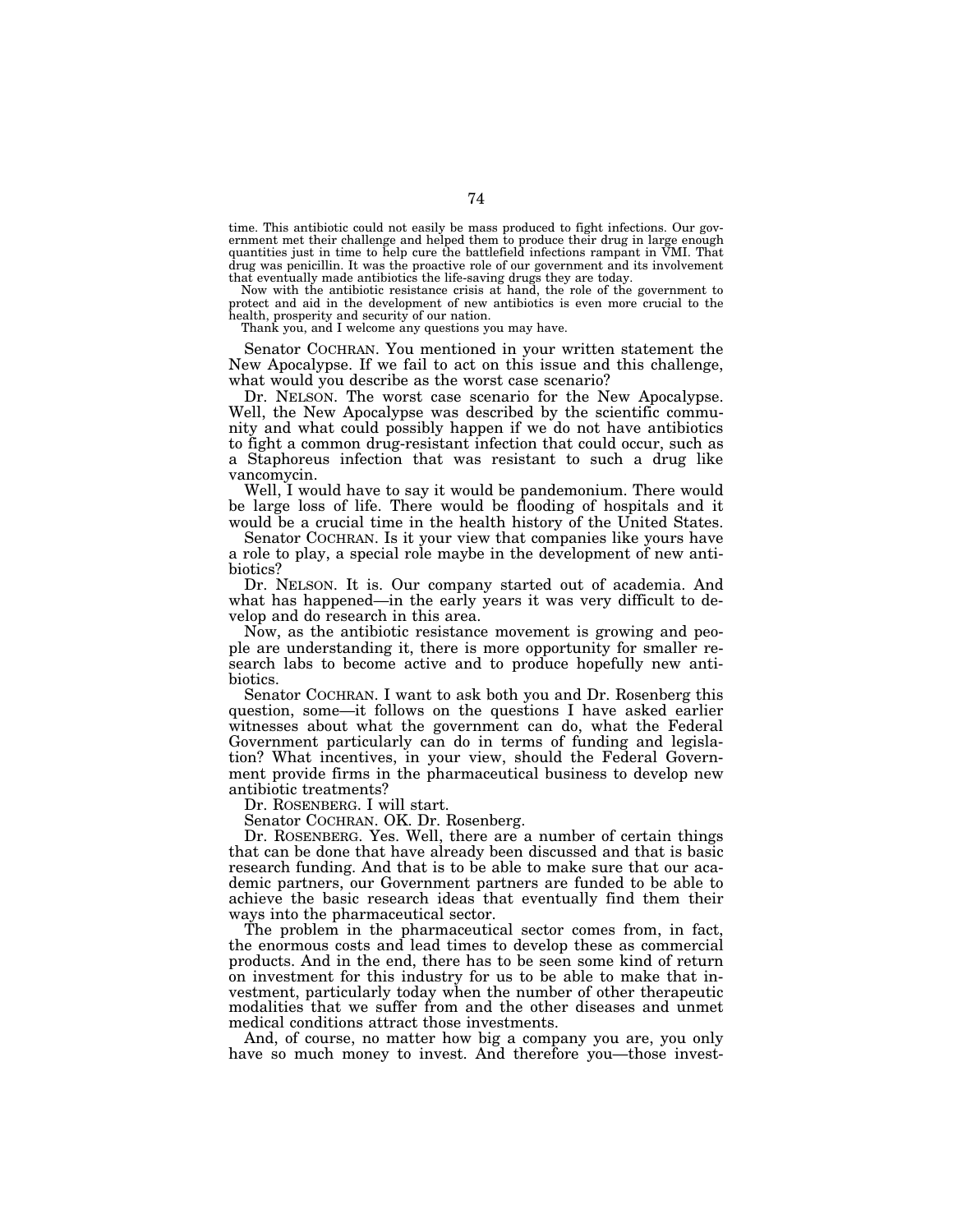ments are tracked by the level of unmet medical need and the desire to return to our investors some kind of a return on investment for what they have put in.

So then it comes down to: What are the kinds of incentives that you have talked about? Some have been mentioned. There could be effects on patents. One could think about extending patents of antibiotics, new antibiotics, but one could also think of having the industry create antibiotics that may never make money themselves but incentivize them by, for example, extending patents on other drugs they may produce.

And therefore the industry would certainly welcome the ability to get its return on investment through some other unmet medical need mechanism, through some other solution it was providing and still be able to work on products that may never unto themselves produce any revenues for the company. I think those are all kinds of possibilities.

Senator COCHRAN. Yes.

Dr. Nelson.

Dr. NELSON. Patent protection increases would definitely help to foster further development. Other areas would be, as Dr. Rosenberg had mentioned, is education, developing programs that, again, as I mentioned earlier, fostering relationships between companies and even to change how legislature perceives these collaborations.

In some cases, antitrust laws keep drug companies from collaborating because of perceived monopoly of that market. And that is actually one area that people have looked at to help foster these relationships is to change or reexamine some of those issues.

Senator COCHRAN. Let me ask Dr. Rosenberg this as well, what can you do to more completely implement the guidelines for using treatments for ear infections, sinusitis and the like?

Dr. ROSENBERG. Well, I think what you would want to do is address that question to probably Dr. Merle Sande, the physician at the end, given that he is the one who has to actually implement such guidelines.

Senator COCHRAN. Yes. Yes.

Dr. ROSENBERG. I think he would be a better person to ask that question.

Senator COCHRAN. OK. Dr. Sande.

Dr. SANDE. Well, I actually think, Dr. Rosenberg, that you can help.

I think that—well, let me back up. Guidelines are nice, but when it comes down to a—guidelines are based upon public health needs and also trying to take into account the patient/physician relationship. But we have been taught in medical school and throughout our training that our primary responsibility is to our patient, not to the public health. And I think that is a big mistake in our medical education and I think it needs to change.

But when it comes down to sitting down with your patient who says, ''Doc, I have got bronchitis, and I really want an antibiotic.'' And you sit there and talk to that patient, you know the guidelines are not going to support that.

But on the other hand, you have developed a relationship with this patient that is sacred. So you take the easy way out. You write a prescription for an antibiotic.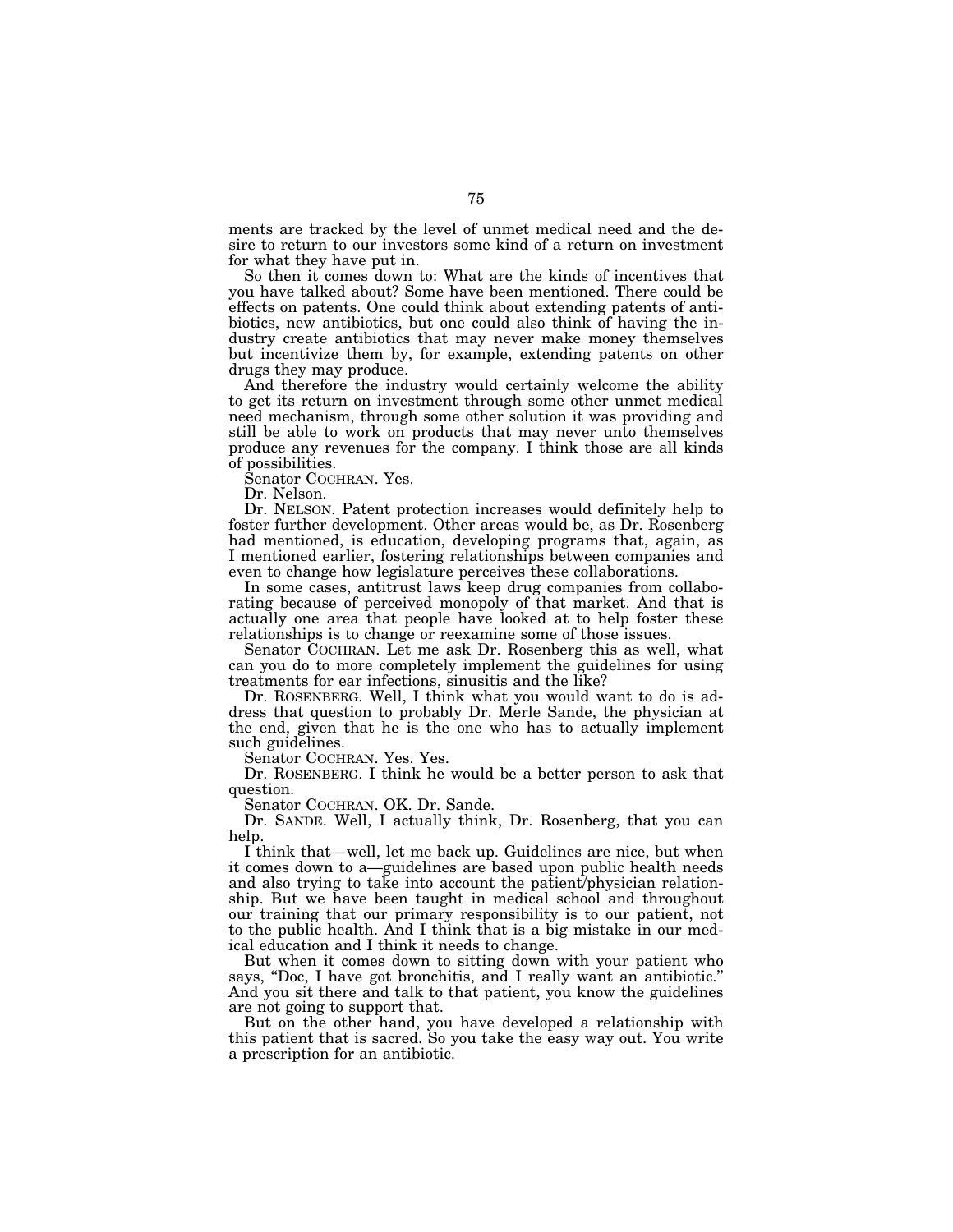So I think you need to think of the incentives to the physician to change that behavior. No. 1 I mentioned the study in Colorado where the patient comes in and says, "Doc, I love you dearly. You have been giving me antibiotics for years, but I just found out they were not doing me any good." Now, that would help the physician a lot to go by the guidelines.

But the other way to approach it is to approach it from the incentive way and that is why I mention the HMO's and how they reward the physician. If the physician was rewarded in terms of financial incentives or others, because he went along with the guidelines, then he might question whether he should respond to the patient's desire or not.

It is a complicated issue. But going back to the drug companies, I think they can help sell guidelines by actually utilizing their vast advertising potential to sell the public health aspect of their drugs, how to use them correctly for the benefit of all mankind, not just for the quick buck that may occur this year and disappear next year.

Senator COCHRAN. What about the advertising problem? Is it appropriate in your view? I will ask Dr. Rosenberg and Dr. Nelson to advertise and promote the use of antibiotics, should we stop that right now, just like we stopped the advertising of smoking, or cigarettes or tobacco products?

Dr. ROSENBERG. I think the advertising issue is a complex one and I think Dr. Henney really described it as the best.

People today want information. Now, whether that information is about how they want to cure a variety of diseases, they will want to get that information. The Internet has proven that, and television advertising certainly has proven that.

And therefore the complexity comes as to how you provide information appropriately so that people are aware of new discoveries and things that they might want to know about versus what harm it does by giving them information that they have to then act on.

Now, the advantage that we have always seen to this was that standing between any information you give them and the ability for them to get access to any of the drugs that are advertised is a physician, supposedly a competent person who is supposed to give them the proper advice. And they cannot get a hold of that material until that physician scripts it on a piece of paper. And therefore-

Senator COCHRAN. So we do not have on the counter, or off-theshelf purchases of antibiotics. That is not permitted? You have to have a prescription right now to-

Dr. ROSENBERG. You have to have a prescription for almost all oral antibiotics in this country.

Senator COCHRAN. Almost all?

Dr. ROSENBERG. Yes-

Senator COCHRAN. So there are some-

Dr. ROSENBERG [continuing]. Other than the stuff that you put on your cuts and the triple antibiotic creams that you put on your cuts.

Senator COCHRAN. Right.

Dr. ROSENBERG. Every other antibiotic has to be obtained through seeing a physician and getting a script for it.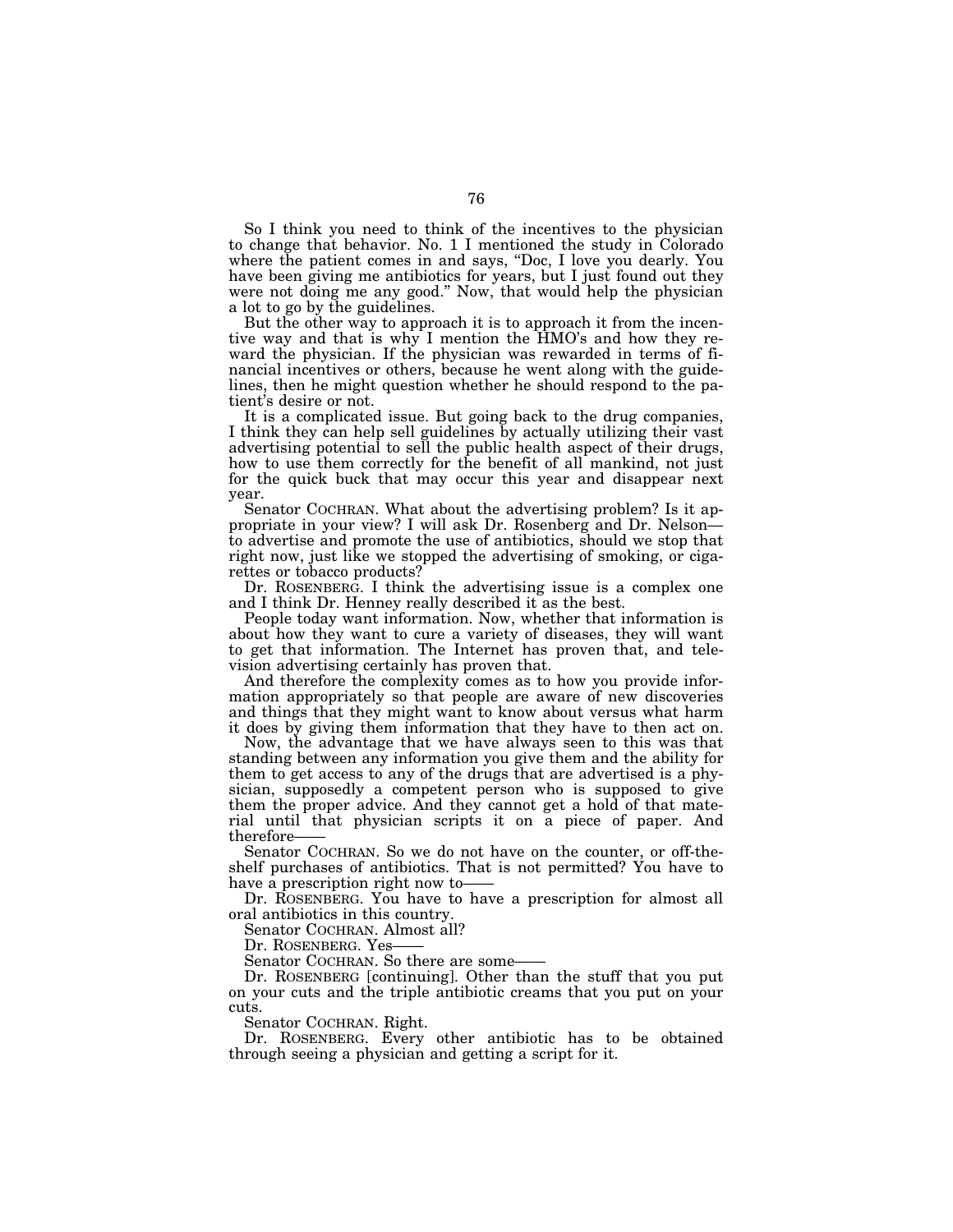Senator COCHRAN. All right.

Dr. ROSENBERG. Right.

Senator COCHRAN. OK. I did not give you a chance to answer that.

Dr. NELSON. Well, I think Dr. Rosenberg hit on all the points. Senator COCHRAN. Gave a good answer, OK.

Dr. NELSON. Correct.

Senator COCHRAN. Well, should there be funding from the Federal Government to help promote the guidelines to combat antibiotic resistance? Is there any need for any special funding programs that embody and endorse the use of guidelines? What do you think?

Dr. ROSENBERG. I think the guidelines are an important start and one of the things that I think we have to recognize, again, is that we are still dealing with empiric treatments; and that is that the physician, particularly the general practitioner, maybe not the infectious disease specialist, but the general practitioner is still dealing with having to make decisions without having all the tools available to them to make that decision.

And therefore the guidelines provide some capability, some context for them to make that correct decision. I think of particular interest in the guidelines and in the thoughts that have gone now into what antibiotics to use has been the fact that the—it seems to be both laboratory data and now clinical data seems to be indicating that the best way to treat these infections so that they do not become resistant is, of course, to use the most potent and best antibiotics.

We used to have a controversy in this area. It used to be save the best to last. And that was use the older ones, save the best to last.

Well, it turns out it is the older ones that often drive resistance. And if there is a wonderful recent publication by the World Health Organization, and if I could just quote you, in fact, coming from their publication—it is called, ''Overcoming Antimicrobial Resistance,'' the WHO states the most effective strategy against antimicrobial resistance is to get the job done right the first time, to unequivocally destroy the microbe,'' meaning dead microbes do not mutate. And therefore that is how to best defeat resistance is to use your best antibiotic up front—that kills bugs.

Senator COCHRAN. What characteristics of anti-infectives fight antibiotic resistance?

Dr. Rosenberg, yes, sir.

Dr. ROSENBERG. Yes. Well, there are a number of them. Probably the best for antibiotics, of course, would be to have new mechanism of action antibiotics, because they circumvent the—all of the resistant mechanisms that have come forward in using the older antibiotics that we have.

So I think it was mentioned several times that the classes of antibiotics we have are still very few. You can count them on just about two hands.

And because of that, if we can get outside of that scope and be able to create antibiotics that see new targets, that will be one of the greatest ways to circumvent the resistance problems that we are now facing, our older antibiotics.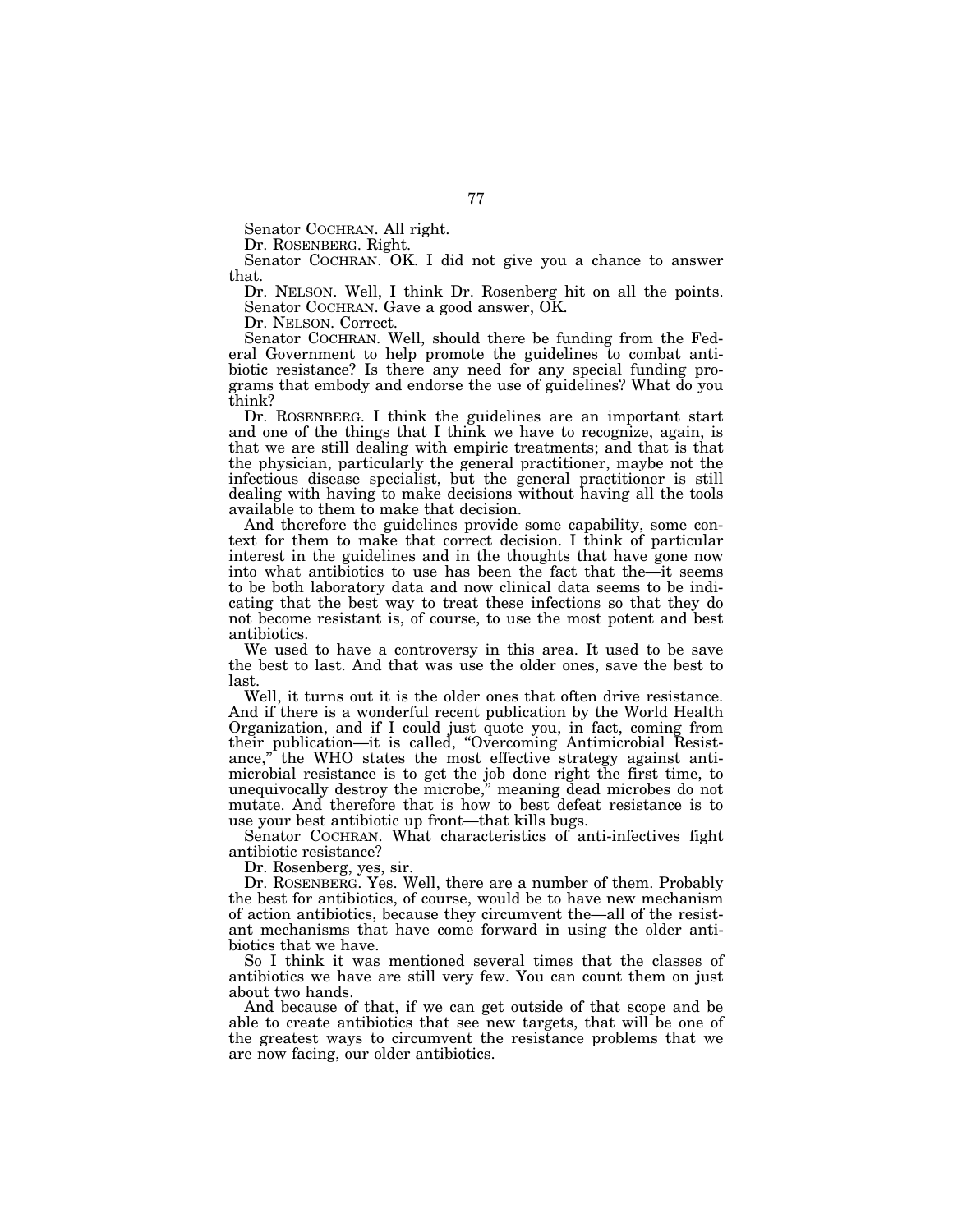Senator COCHRAN. Dr. Clark, you noted that we should expand our search for new antibiotic leads to sources that have not been investigated such as plants, natural products. Could you comment on the likelihood that new antibiotics may be found from plants and other sources?

Dr. CLARK. Yes, sir. I think as has been noted, the majority of the antibiotics that we have on the market have been found from a relatively small number and source of microorganisms that occur, for example, in the soil.

We have just plants, as an example, there are over a quarter million species of plants on this planet and less than ten percent of them have been investigated in any way for any of their chemistry and the biology of that—those chemicals.

And so certainly the odds would be in our favor that a systematic evaluation of plants would generate new structures with biological activities against these resistant pathogens.

Senator COCHRAN. Could you explain how you would envision a collaborative, multi-disciplinary partnership between academia, government and the private sector working?

Dr. CLARK. Well, actually we have a very nice model for that in the National Center for Natural Products Research, where we have a partnership with a USDA agricultural research service unit aimed at discovering new agricultural chemicals and new pharmaceuticals from plants. And this is defined through a memorandum of understanding and through partnerships with the private sector to advance those discoveries once they are made.

Senator COCHRAN. Coming from a pharmacy school as you have, as a teacher there, you have been involved in educating pharmacists. Can you comment on the role the pharmacist can have in preventing and controlling the development of antimicrobial resistance?

Dr. CLARK. Gladly. I think this is interesting that in much of the discussion we have had today about educating the consumer and educating the physician, the pharmacist's role has not been highlighted. And the practice of pharmacy today is founded in pharmaceutical care, which is—has as its central tenet, counseling patients regarding the proper use of medication and working with other health-care professions regarding the proper selection and use of medications; and antimicrobials are certainly no—no exception there.

As one of the most accessible health-care professionals to the general public, I think the pharmacists are in a unique position to provide a real input and make a difference in this issue, and it would educate both the consumer, the patient, and the other health-care professionals.

Senator COCHRAN. I think you and Dr. Sande both mentioned that over the past 20 years there have been dozens of new antimicrobials, but that very few were really new or novel. What does this mean in terms of emphasis and the importance of our understanding that at this hearing?

Dr. CLARK. I will take-

Senator COCHRAN. I will ask you, and then Dr. Sande to comment on it, too.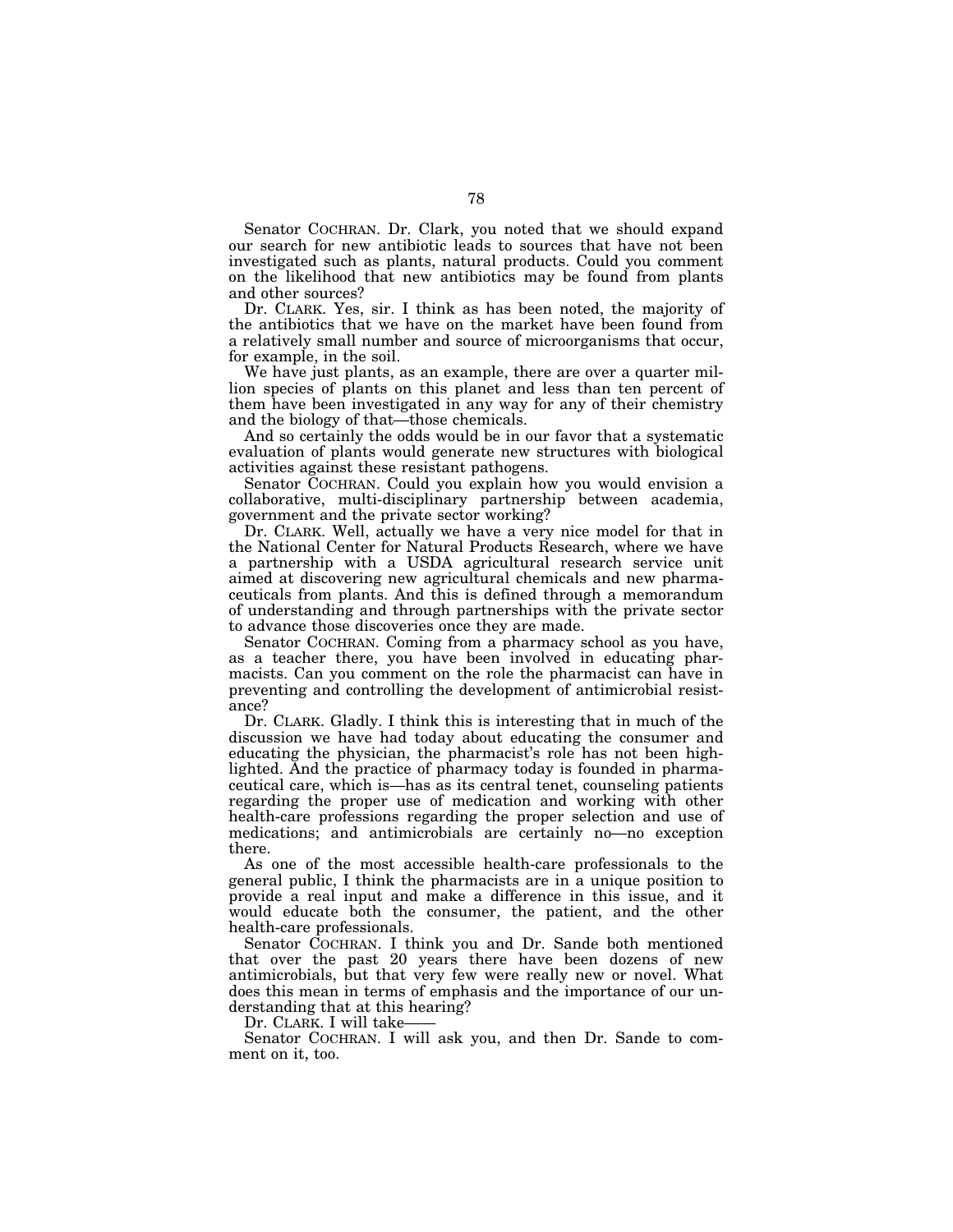Dr. CLARK. I think that as Dr. Rosenberg pointed out, our search for new antimicrobial agents really has to be broadened and encompass the information available to us now so that we can identify new mechanisms.

Having multiple classes of agents that affect multiple targets, give us multiple weapons in this battle.

Senator COCHRAN. Now, Dr. Sande, you mentioned derivatives. Most of the new drugs were derivatives of older drugs, is that right? And is that

 $\overline{D}$ r. SANDE. That is right. And I think what has happened is that the easy targets have been exploited.

Bacteria have just a certain number of ways that you can attack them by. And the ones that are easy to screen, and these multiple screening that the pharmaceutical companies tend to do, have I think exploited the easy targets. So it makes sense then that by slight modification of old drugs, maybe you can develop a drug that will fight a resistant enzyme or will fight a way that the bacteria has mutated around the effect.

But you just manipulate the molecule. I think what Dr. Rosenberg said is absolutely crucial. The future is going to be dependent upon finding new targets. And now with this whole new field of bacterial genomics that should become possible.

But it is going to be slow and it is going to be expensive. And that is what makes me the most concerned is that the pharmaceutical companies are going to look at the bill for this and they are going to say, "Hey, I have got other areas that I can make more money in. That by getting deep into this area, which is a real craps shoot and a fishing expedition."

So I think that is where the government can help. I think by some of the techniques we have talked about they can encourage this long-term investment by the pharmaceutical—if it does not happen, no matter how much we control antibiotics, I think eventually these bugs are going to get resistant to the current groups of drugs that we have.

We are going to need new drugs.

Senator COCHRAN. Dr. Thompson, should there be a national reporting requirement for antimicrobial resistance. You talked about your effort to identify and screen in one county in Mississippi for tuberculosis that was resistant. Should there be a reporting requirement? Should you have had to report that to a national center?

Dr. THOMPSON. Well, the short answer, Senator, is no. But there should be national surveillance of antibiotic resistance.

One part of surveillance is the required reporting of diseases. And this takes place both practically and constitutionally at the State level.

It is to State health departments that there should be required reporting of appropriate level of antibiotic resistance as there is now for a variety of infections without regard to their antibiotic sensitivity.

We have no national reporting requirements for any disease, nor—and speaking now for ASTHO—should we ever have. This should always remain coordinated by the CDC and an affiliate of ASTHO, the Council of State and Territorial Epidemiologists.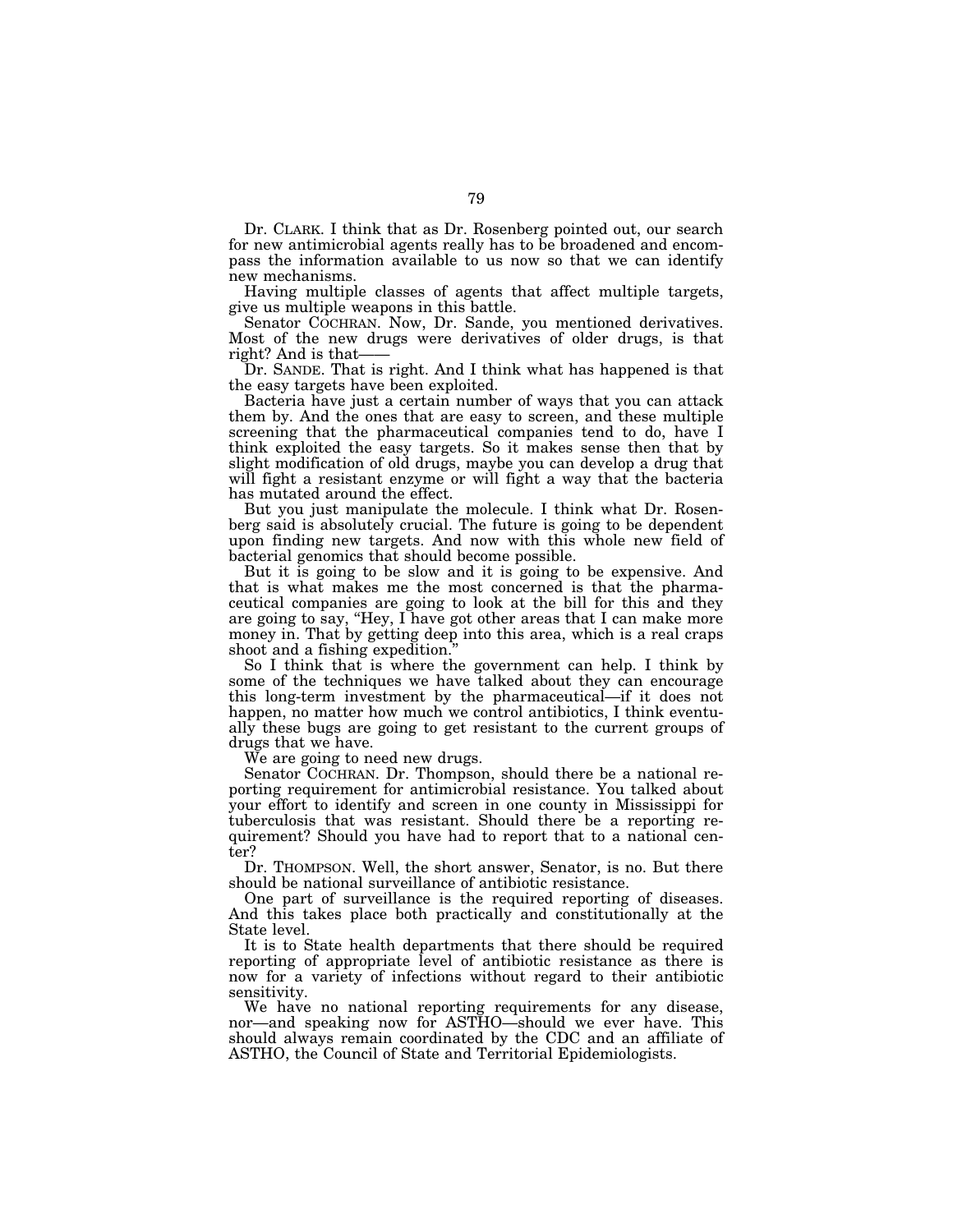We should have a national list of diseases that should be made reportable by the States, but to make the final decision that it is a reportable condition by law, this is a State decision. And we are firmly committed to this being the best way to do it. And it works very, very well for the dozens of diseases that are now reportable.

The same model can work well with antibiotic resistant organisms.

Senator COCHRAN. Do you have any difficulty with hospitals and physicians who refuse to report or just are negligent about reporting these? How do you overcome that challenge?

Dr. THOMPSON. Well, with—one of the biggest problems you have with hospitals and physicians—and I am sure that my clinical colleagues have seen this as well—it is the kind of ''I thought it was your uncle'' problem.

A man is talking to his wife and he says, "Listen, your uncle has been here for 2 weeks. He is eating us out of house and home. I am tired of it. He has got to go home."<br>And she says, "My uncle? I thought he was your uncle."<br>And that is the sort of thing you often see in a large academic

institution, a variety of people each thinking the other has reported the condition appropriately, all failed to do so. And coordinating that, making sure that there is someone who is responsible for that; and here the infection control practitioner in the hospital, typically a nurse, is the key to this sort of thing.

That is, again, the sort of thing that State health departments can work very effectively in. By developing relationships with the societies of infection control practitioners in their local jurisdictions, they can develop a communication channel that an infection control practitioner knows that it is to be reported. She takes—or he—takes the responsibility for making sure that it gets reported.

Senator COCHRAN. Can your laboratory process the specimens and handle the additional reporting requirements? And if this is a problem, how do we address it and does the Federal Government have a role in that?

Dr. THOMPSON. Well, yes, Senator, you do. We—we said in, in fact, the GAO report in 1999 commented on the fact that—that most States do not require reporting of very many antimicrobial resistant organisms, and in particular they do not require the submission of specimens from clinical laboratories to the State department of health laboratory for further testing and for testing for specialized patterns of resistance.

The reason we do not is two-fold. One, we have only come to realize in relatively recent years that there is a need to do that. But even more importantly, even once we know it must be done, we cannot process the specimens without additional staff, without some additional laboratory space, without some expansion, some additional technology, some increase in the amount of existing technology we have got.

And until we are able to actually carry out the laboratory work that would be required in processing those specimens, we cannot require the submission of those specimens to us. So we need more resources, some of which must come from the States themselves.

We cannot look to the Federal Government for the entire cost of this. But at the same time, we do need Federal support for this in